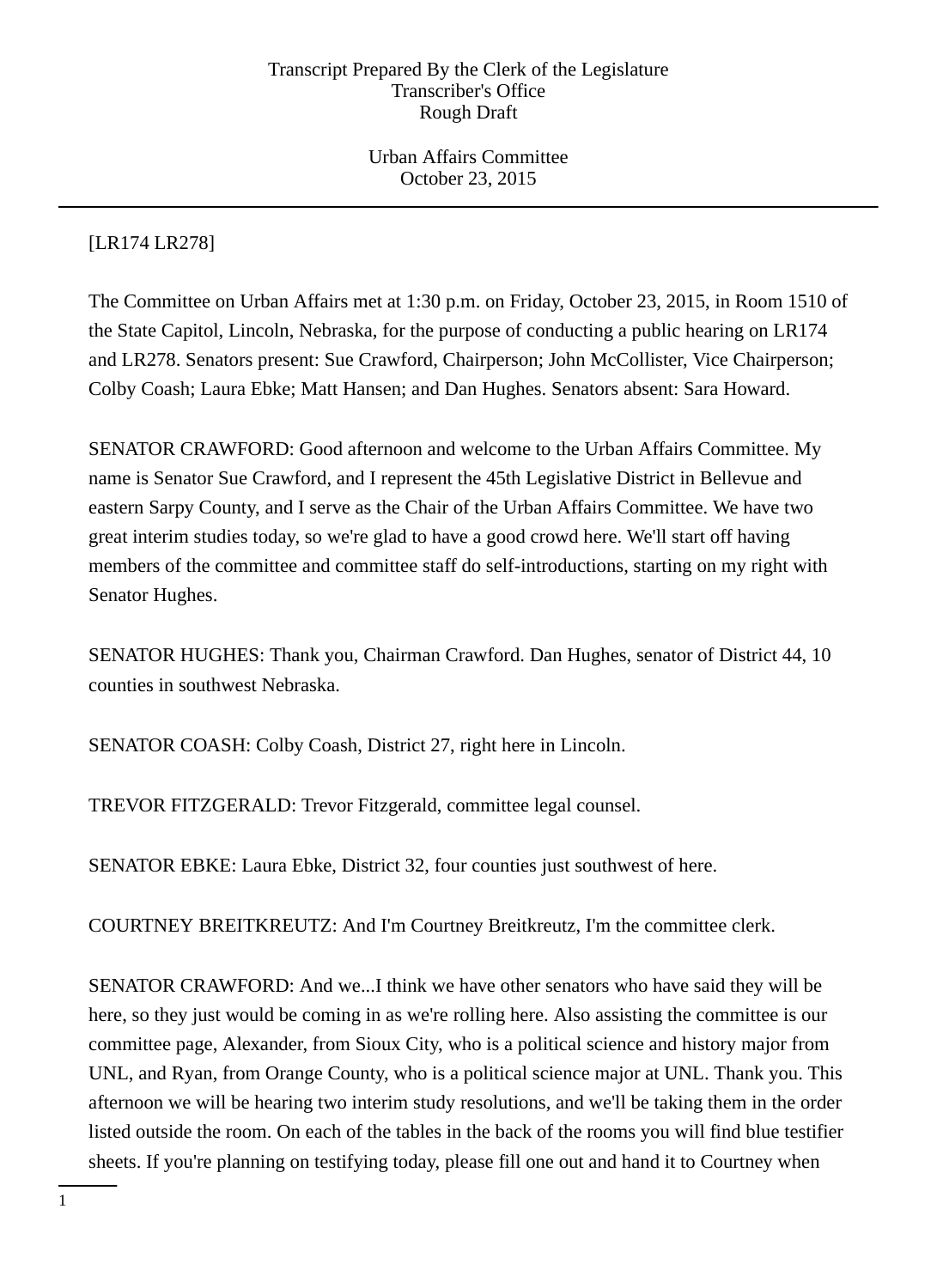Urban Affairs Committee October 23, 2015

you come up to testify. This will help us keep an accurate record of the hearing. If you do not wish to testify but would like to record your presence here today, please fill out the white sheets in the back of the room. We would ask that if you have any handouts, that you bring at least ten copies and give them to one of the pages. If you need additional copies, the pages can help you make more. Testimony for each interim study will begin with the introducer's opening statement. After the opening statement, we will take testimony. Since these are interim study hearings, there will be no proponent or opponent testimony, since the goal of the hearing is to gather information. We often have some initial testifiers who give invited briefings, and then have some invited testimony for these interim hearings today. So we will ask the invited testifiers to go first and then invite anyone else who wishes to testify. We ask that you begin your testimony by giving us your first and last name and to spell them for the record. We will be using the light system today, with ten minutes given for our invited briefings and five minutes for our testifiers. When you begin your testimony, the light on the table will turn green, the yellow light is your one-minute warning, and when the red light comes on we ask that you wrap up your final thoughts. I would remind everyone, including senators, to please turn off your cell phones or put them on vibrate. And with that, we'll begin with LR278. Welcome, Senator Pansing Brooks. [LR278]

SENATOR PANSING BROOKS: Thank you. Good afternoon, Senator Crawford and members of the Urban Affairs Committee. My name is Patty Pansing Brooks; that's P-a-t-t-y P-a-n-s-i-n-g B-r-o-o-k-s, and I represent Legislative District 28, right here where we get to be sitting today. This is the first time I'm in front of your committee, so it's fun to get to see you all. [LR278]

## SENATOR CRAWFORD: Welcome. [LR278]

SENATOR PANSING BROOKS: Thank you. I'm here today to introduce LR278. I introduced this resolution in hopes of gathering information for ways to address the issue of neighborhoods that are in decline here in Lincoln and across the state. As some of you know, I have a very diverse range of neighborhoods in my legislative district, from lower income neighborhoods just south of the Capitol to the historic Country Club area to multiple business developments. All three Lincoln hospitals are in my district, as are many restaurants, grocers, and the main library and, of course, the most beautiful building in the state: our Capitol. While legislators create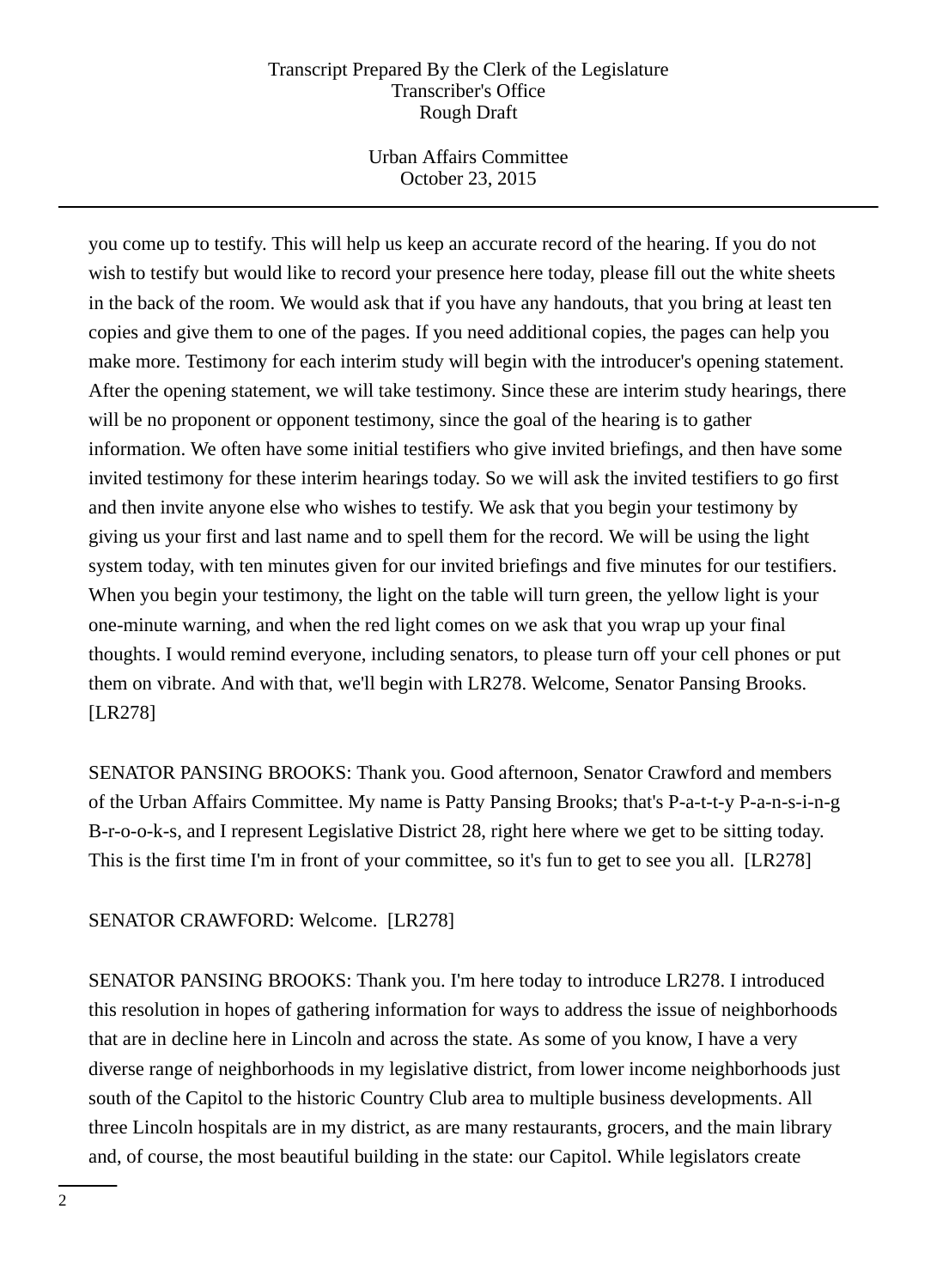Urban Affairs Committee October 23, 2015

policy that works to improve and strengthen the entire state, the area that I had in mind when creating this resolution is in my district. It is a neighborhood that is south and west of the Capitol. It is an area with beautiful older homes, several locally owned businesses, and a culturally and socioeconomically diverse population. Unfortunately, the area also struggles with some high vacancy rates and some housing that is in decline. As we discuss the revitalization of neighborhoods, we need to make sure that low-income housing continues to be available in all the areas of which we're speaking. Also avoiding any kind of gentrification--the moving of people out to make room for possibly a higher socioeconomic neighborhood--is something I also want to help avoid. It must be part of the discussion as we seek opportunities for any kind of neighborhood reinvestment. We are seeking today tools that might be used to improve and strengthen low-income neighborhoods without displacing the residents who are vital to the lifeblood of their community. It is my hope that we can find ways to increase owner-occupied residency, while at the same time work to rehabilitate the historic homes in the area. By bringing businesses to such areas, we can provide employment opportunities while helping ease transportation issues. We also need to address the issue of safety, not only by seeking ways to lower crime rates, but also by improving neighborhood walkability and other areas. We must make sure that any major streets provide safe paths for kids to get to school to learn, and to their parks to be able to play. While many of these issues can and should be addressed by local governments and private interests, I do also think that we should seek for ways for the state to play an active role in these matters. After introducing the resolution, I was delighted to be approached by a professor at the University of Nebraska-Lincoln, who was interested in having one of his master's classes participate in this study. This group--this really great group of bright students--have done extensive research on a variety of programs that have been proven successful in other states. So they have provided, and we'll provide to you, copies of their research. And I think we can all look forward to hearing the information that they have for us. There are several others here also, whom I hope will share what they see is happening in their communities and neighborhoods, as well as some ideas on how we can address neighborhood revitalization needs here and across the state. Of course we all know about the issues of cities- they're having difficulties maintaining population, difficulties with their housing in their communities, and the investment in those properties. And that's really what I'm seeking to address. It works here for Lincoln, but it definitely works across the state too. There was no intention in my mind of, oh, gosh, this is what we need to do. I really did hope to have a meeting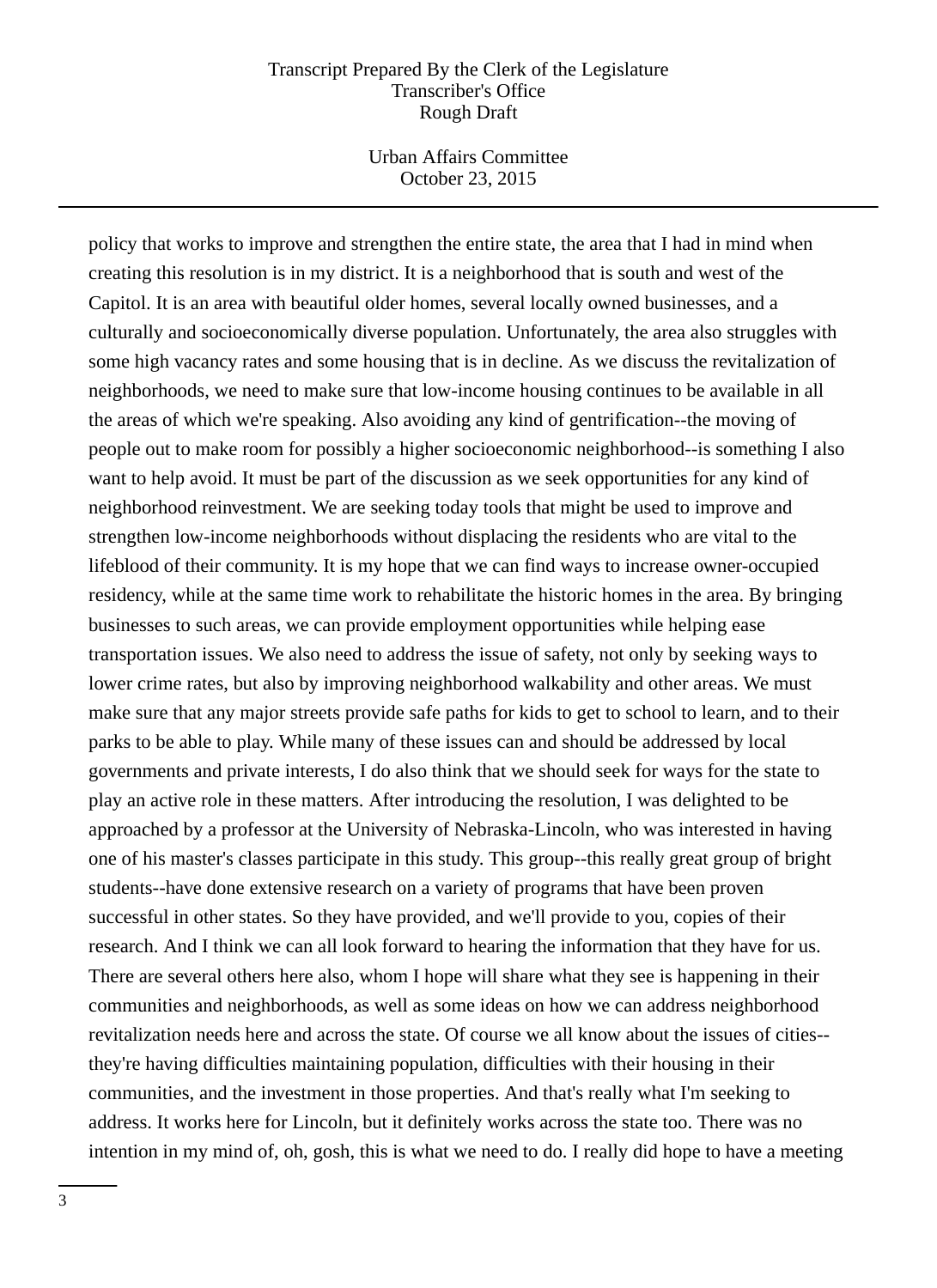Urban Affairs Committee October 23, 2015

to determine if people have great ideas about how we can just give a boost to the neighborhoods across our state that are vital to the success of our communities. So...and I just want to add that after this hearing, I have another hearing at 3:00, so I might have to sneak out. [LR278]

SENATOR CRAWFORD: Sure. [LR278]

SENATOR PANSING BROOKS: But my LA will be here to be able to take notes. [LR278]

SENATOR CRAWFORD: Excellent. [LR278]

SENATOR PANSING BROOKS: And if anybody needs to talk to her afterwards, that would be great. Anyway, I'll answer any other questions you have. [LR278]

SENATOR CRAWFORD: Thank you. And thank you for providing this interim study for us to be able to hear ideas about neighborhood revitalization. [LR278]

SENATOR PANSING BROOKS: Thank you. [LR278]

SENATOR CRAWFORD: So I appreciate doing that. Any questions anyone has at this point? [LR278]

SENATOR PANSING BROOKS: Yes, Senator...oh, I'm sorry. [LR278]

SENATOR CRAWFORD: Senator McCollister. [LR278]

SENATOR McCOLLISTER: Thank you, Madam Chair. Do you see a difference, Senator Pansing Brooks, between an urban and a rural approach to this issue? [LR278]

SENATOR PANSING BROOKS: I presume that there are differences. Certainly, there have already been differences of what's happening sometimes in Omaha, even versus Lincoln. But when I started this, really the goal...I know that lots of other states do things to help their small communities, as well as their larger areas. I think that anytime you have historic housing, no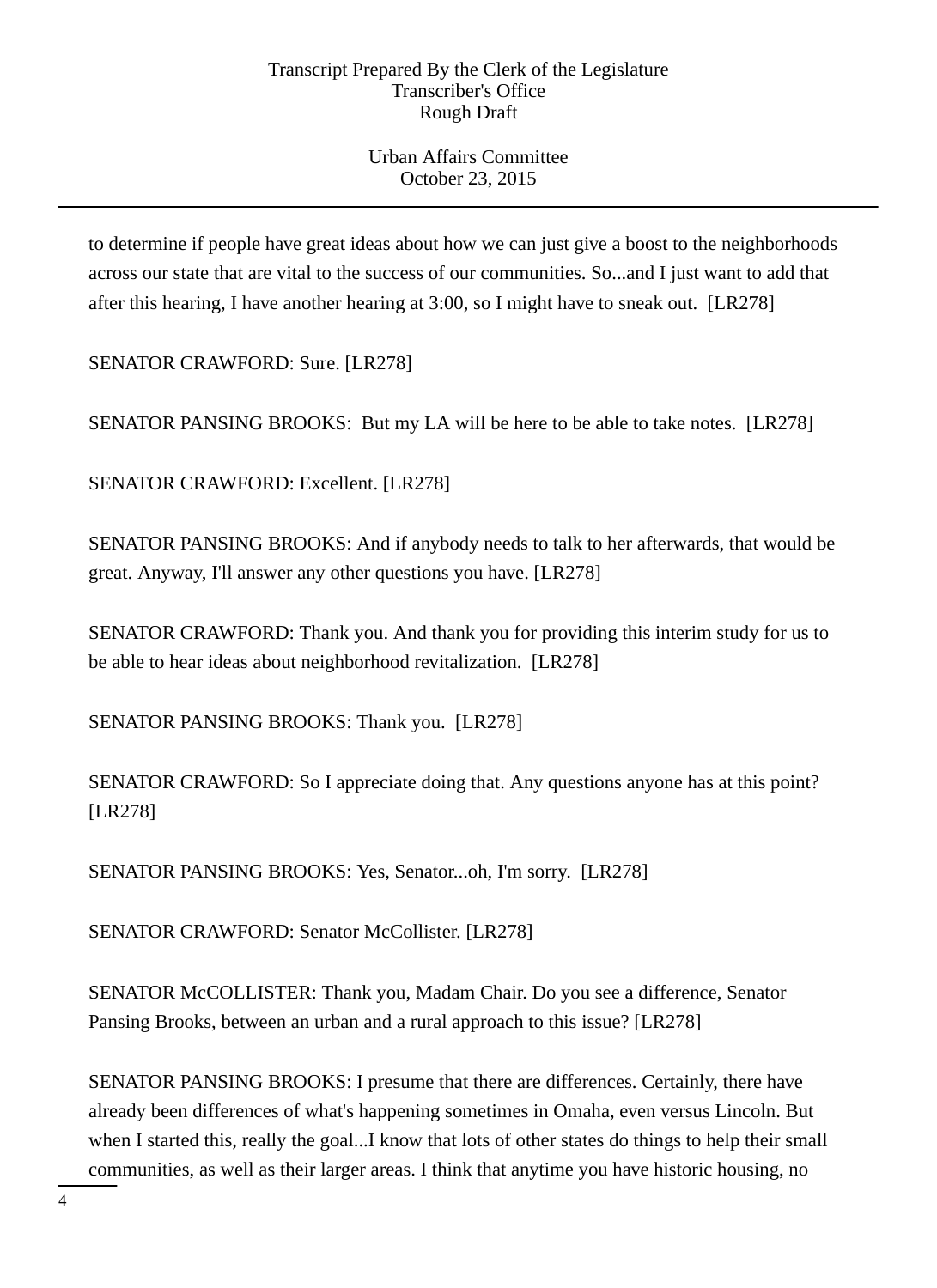Urban Affairs Committee October 23, 2015

matter where they are, those can be dealt with in one manner. And I don't know if you know the area in Lincoln near...there's Leon's food mart and I think of...when we think of development of communities, we often think about anchor stores: when you have a place like SouthPointe or Westroads or something like that. We all know about the idea of bringing in anchor stores that really will give strength to that mall or that shopping center to make sure it's strong. I envision in a way smaller anchors in communities. And I think Leon's food mart is an excellent example on it. It's been here since...I know since before I was born, so that's in the '50s, and so TMI (laughter). But anyway, so that store has been there through thick and thin and really has been an anchor to that entire community. And it's a diverse community. If you go seven blocks out in a radial...in some sort of radius, you would see all different types of housing. But it has been an anchor that has kept some vibrancy there. So I keep thinking that in each community we all have little small anchors, whether it's a coffee shop or a library or something that really brings people and attracts people, or there might be a specific event. So I didn't come to it with an urban versus rural thing...you know, decision. I really wanted to just see maybe we'll come out with three ideas, that something's really good that we're missing in the rural areas, and something's really good in the urban, I don't know. This is just a way to inquire what's going on out in the rest of the nation that we could bring into Nebraska. [LR278]

SENATOR McCOLLISTER: Thank you. [LR278]

SENATOR PANSING BROOKS: Thank you. [LR278]

SENATOR McCOLLISTER: Thank you. [LR278]

SENATOR CRAWFORD: Any other questions? Great. [LR278]

SENATOR PANSING BROOKS: Okay, so the students are coming up next and they're going... [LR278]

SENATOR CRAWFORD: Yeah, right, so. [LR278]

SENATOR PANSING BROOKS: I'm going to bring chairs up to help them. [LR278]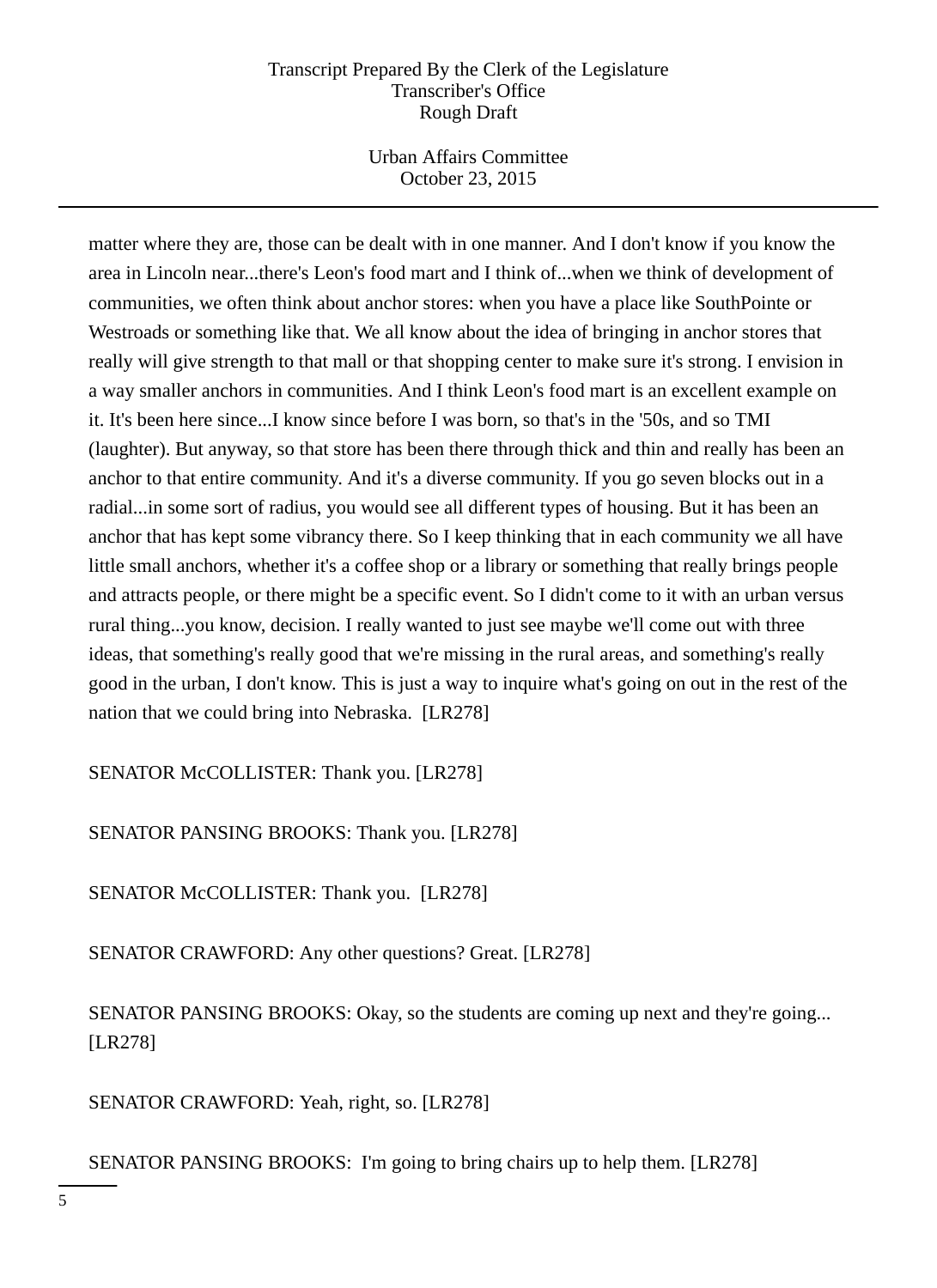Urban Affairs Committee October 23, 2015

# SENATOR CRAWFORD: Okay. [LR278]

SENATOR PANSING BROOKS: And I'm just so proud of them and their work, it's really...they've worked hard. [LR278]

SENATOR CRAWFORD: Right, excellent. So we have invited testifiers next who are coming to share their research. So we're going to proceed with their testimony--five minutes' testimony each--and then we'll save our questions to the end. Three...oh, and while they're getting settled, we have two new senators to introduce themselves. [LR278]

SENATOR McCOLLISTER: John McCollister, District 20, which is central Omaha. [LR278]

SENATOR HANSEN: Matt Hansen, District 26: northeast Lincoln and, because of this topic, the neighborhoods of University Place, Bethany, Meadowlane, Havelock, and probably others that I am forgetting. [LR278]

SENATOR CRAWFORD: Okay, excellent. So I don't know if you heard as we were moving around. So what we're going to do is have each of you give your testimony, and Courtney will be doing the five-minute lights for you as you each give your initial statement. And then when we open up for questions, we'll allow people to ask questions. And anyone can answer, but when you answer the question, you just need to say your name before you answer, so the transcriber will know who is speaking, because we make a written transcript of this hearing, okay? So go ahead and you can begin. Please state and spell your name first, thank you. [LR278]

VICTORIA NELSON: (Exhibit 1) Okay. Victoria Nelson, V-i-c-t-o-r-i-a N-e-l-s-o-n. Good afternoon. We appreciate the opportunity to appear at this hearing today. We are graduate students working toward our master's degree in community and regional planning program at the University of Nebraska-Lincoln. The community and regional planning program at the University of Nebraska encourages students to view the process and responsibility of planning holistically, taking into account the principles of land use, housing, renewal, the limitations of the natural and built environment, data analysis and development in urban and rural areas, while within the context of local, state, and national regulations. During the current semester, we are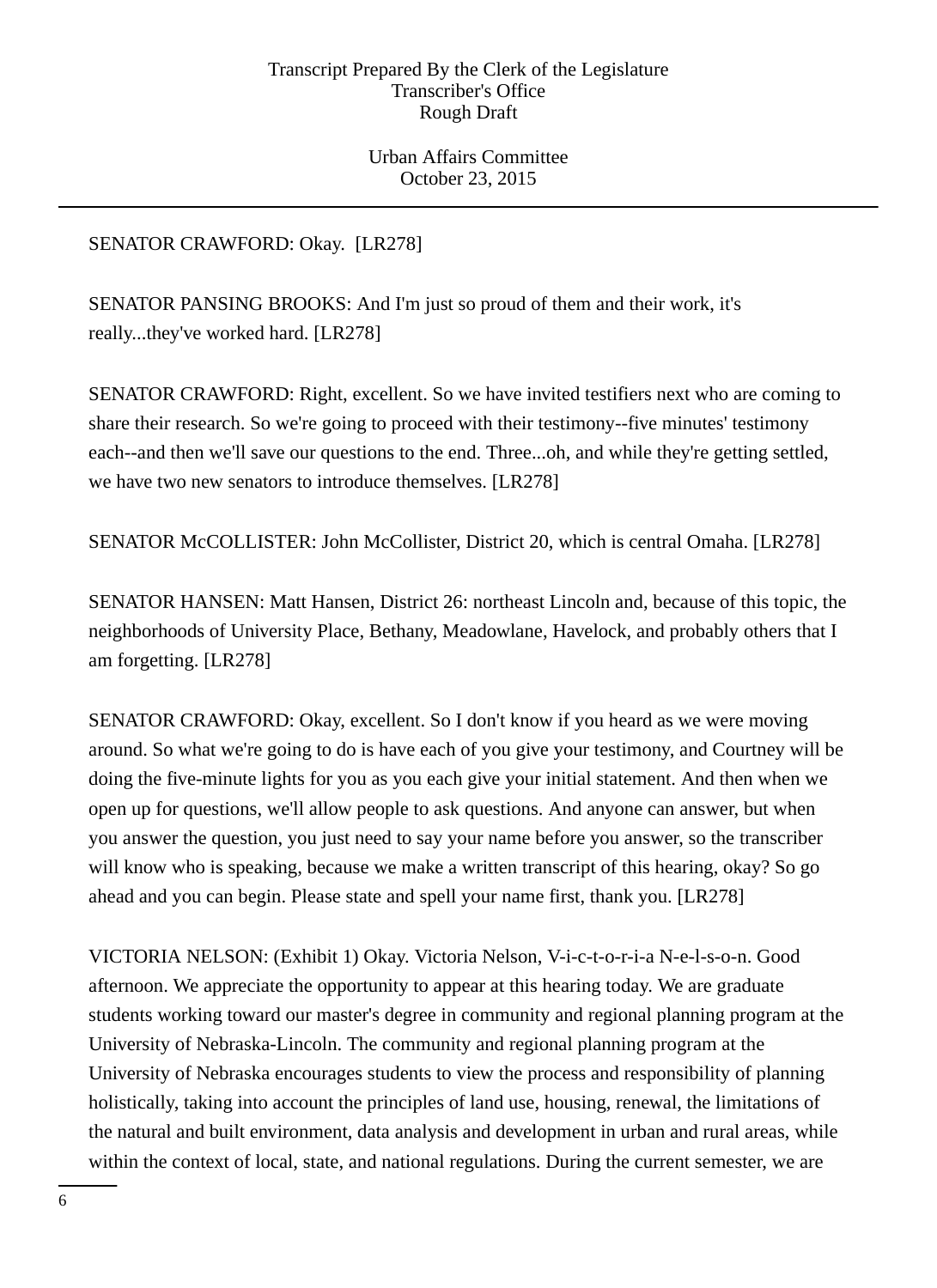Urban Affairs Committee October 23, 2015

enrolled in a community and regional planning course that focuses on real world planningrelated issues in communities. This semester we are focusing on neighborhood and community revitalization issues and programs that are designed to encourage revitalization. Much of our work during the first part of this semester has related to LR278, which was introduced by Senator Pansing Brooks in this last session of the Legislature. We have been using the ideas and issues outlined in the resolution as the basis for initial examination of existing revitalization programs and resources. So far during this semester, we have been monitoring the planning activity for the areas south of downtown Lincoln, along with researching many other urban and rural revitalization programs enabled by the state government here in Nebraska. In addition, we have been researching revitalization programs that exist in several states surrounding and similar to Nebraska: Colorado, Illinois, Indiana, Iowa, Kansas, Michigan, Minnesota, Missouri, North and South Dakota, and Wisconsin; and copies of these drafts that we have created are also available at the back of the room. Today, we would like to report on some of the initial work that we have done, but more importantly, we would like to hear your comments and recommendations about particular aspects of the resolution on which you would prefer to see us focus our efforts during the remaining time in current semester, which ends in December. First, we feel it is crucial to define some key terms to help clarify any confusion that may be present into what we are researching, and those key terms are gentrification and revitalization. Gentrification is the buying and renovation of houses and stores in deteriorated urban neighborhoods by upper or small/middle-income families or individuals, thus improving property values, but often displacing low-income families and small businesses. This word "gentrification" is something nobody wants to hear and is something that we strongly want to avoid. Therefore, we are focusing our research on revitalization. Revitalization is defined as the idea of enhancing neighborhood resources, economic development, public services, and the quality of life. Urban renewal, redevelopment, and revitalization projects are crucial to the success of the city because it stimulates the economy, enhances property values, instills a sense of civic pride, reduces crime, and helps current businesses and attract new ones. In this analysis of case studies and other general research, we have found common threads of successful revitalization programs that each of us would like to share with you here today. For example, I found one that came out of Iowa. It's the Hart Family Fund for Small Towns, and they assist small town preservation and revitalization initiatives around the country with a focus on towns with populations of 5,000 or less. This fund provides non-profit organizations and public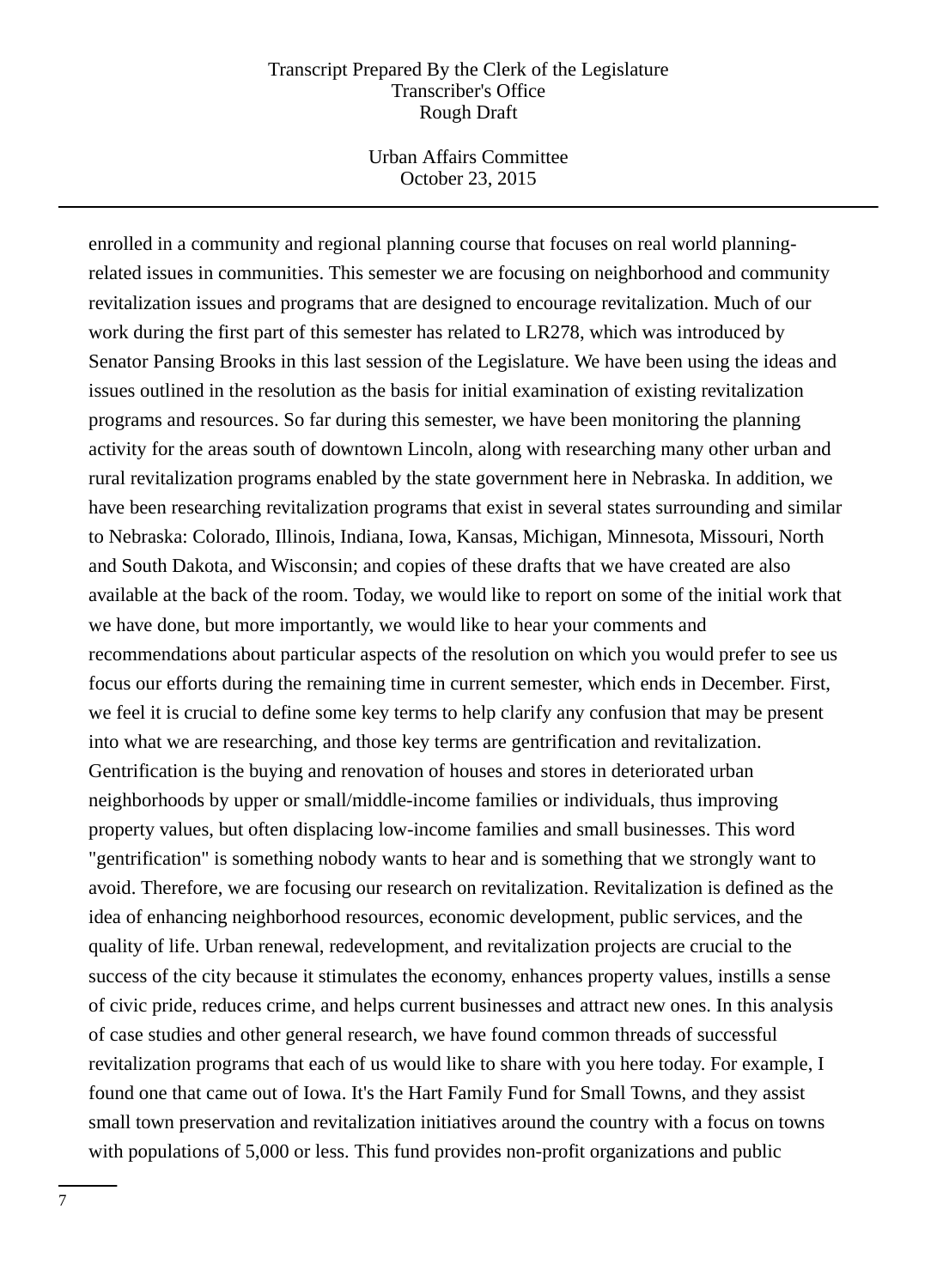Urban Affairs Committee October 23, 2015

agencies matching grants from \$5,000 to \$10,000 for preservation planning and education efforts. Funds may be used to obtain professional expertise in areas such as architecture, archeology, engineering, preservation planning, land-use planning, fund-raising, organizational development and law, as well as preservation education activities to educate the public. As mentioned earlier, our main goal here is to get some input from you on what direction you would like to see us take from here on out. Thank you. [LR278]

MATAN GILL: My name is Matan Gill, M-a-t-a-n G-i-l-l. So we've reviewed a lot of programs in peer states, okay? And we've noticed about four common elements that contributed to a successful revitalization program. Some of these might be common sense, but we've also seen them left out before, and which led to unsuccessful programs. But the first is really to have authentic and genuine engagement with the residents in the neighborhood. It's also important to find some points where the neighborhood itself wants to see change. It's important to understand the residents' view on the neighborhood, what they think the needs are, and what the assets are. This is an underlying contributor of success. Since local and state government can better understand the way that residents want the neighborhood to change, they can also then instill a bit of a sense of ownership in the planning process and subsequent execution. Another point is to develop strategic and accountable partnerships to create deep and lasting change in the community. High-quality interventions must be linked to the addressable and interrelated problems. Efforts to establish some deep-rooted partnerships for change result in unified goals, as well as shared accountability for the intended outcomes. Local funders, community members, local government, social services agencies, schools, congregations, healthcare providers are all common partners in lasting neighborhood change that we've noticed. Another common thread in the successful revitalization effort was the focus on specific measurements and objectives and goals in setting some targets. The Targeted Investment Program in...it's called TIN, in Milwaukee, Wisconsin, is a program we've explored. This initiative is designed to sustain owner occupancy, provide high quality of affordable rental housing, strengthen property values, as well as improve physical appearance and the quality of life in the neighborhood. They outlined a lot of metrics that they focus on to measure their success. Some of them were quantitative, like existing home values, occupancy rates, the existing levels of private investment, but they also did a lot of surveying to understand how did the residents of the community in the neighborhood feel about the neighborhood. Investing in organizational capacity and building and strengthening the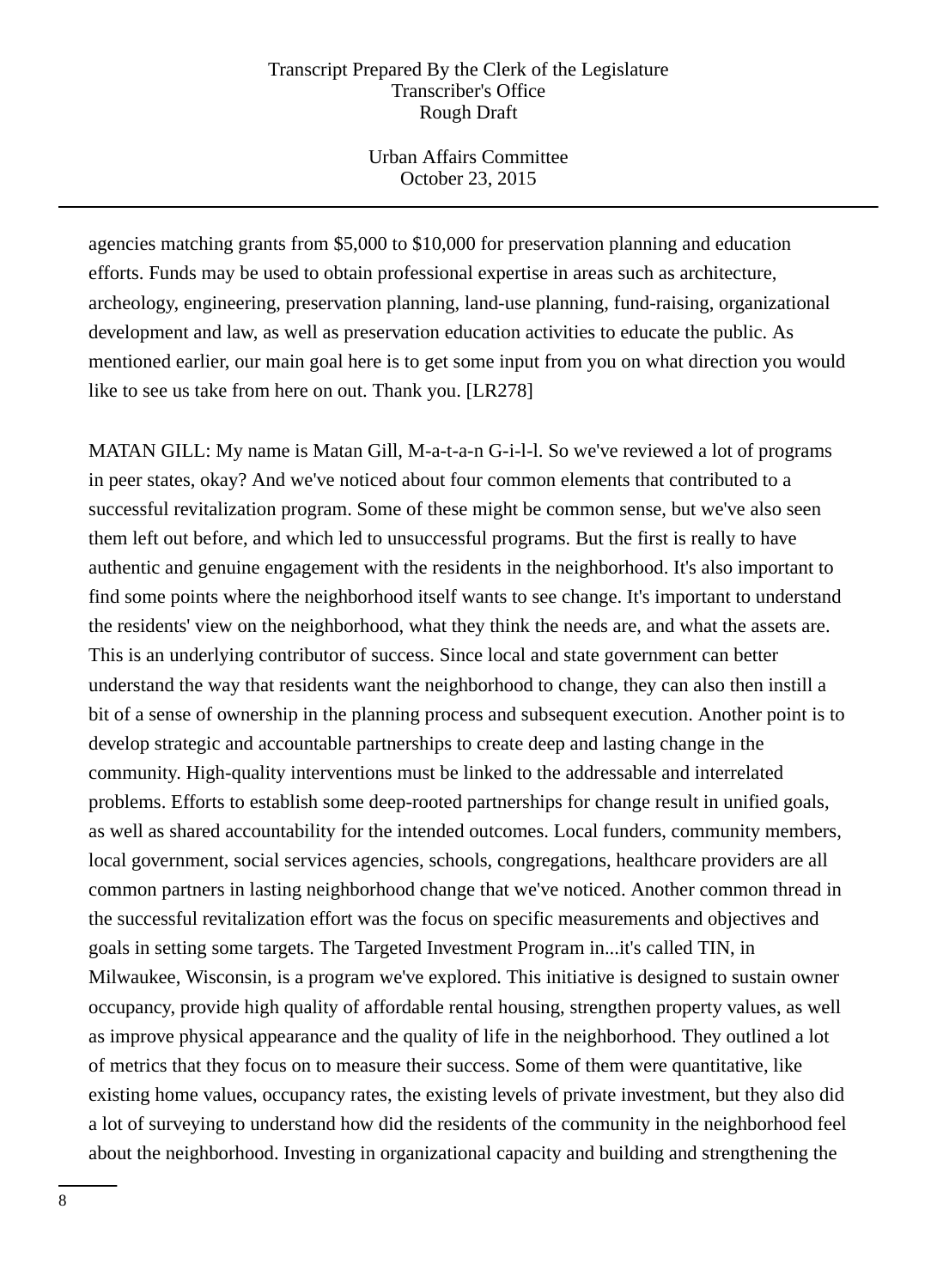Urban Affairs Committee October 23, 2015

program was another important and core element to a successful program. Building data systems, recruiting and maintaining staff, developing resources are all forms of investment in an organizational capacity that we've seen, such as in the TIN Program in Milwaukee. They really focused on hiring skilled...and they really focused a lot of time on training these rehab specialists that engaged with homeowners who were undergoing the investment in the rehab process. They would help them write a scope of work, solicit contractors to fix up the properties, and then would check in throughout the process and make sure that the work is being done correctly. There's a great White House neighborhood revitalization guide that cited that this investment in the program itself and strengthening the program, although it's tough to spend money on that, it usually was one of the most important contributors to the success of the program, the loss of...you know, prevented the loss of staff and really created a high-quality and successful program. Thank you. [LR278]

JORDAN RASMUSSEN: Jordan Rasmussen, J-o-r-d-a-n R-a-s-m-u-s-s-e-n. So taking it further from what Matan shared, further explaining our methodology and information we sought, we scanned programs of others states and for partners and their resources. So how do we fund this? So we took a look to see what other activities were out there. We found varied resources from grants, like our local community foundations or the Sherwood Foundation in Omaha, but also going further into the community development block grants that come through Department of Economic Development. And those, each state has those, but the way they divide the money up is different, and so there's different ways that they've leveraged that. So those are all pieces to take into consideration. Also, within the monetary realm, we found that communities were making use of bond assistance and loan assistance programs. So as we talked with Senator Pansing Brooks, she noted that money is not always the most feasible thing to come about through some of the legislation pieces. And so acknowledging those constraints and both at the state level and the local level, we did continue to find that tax incentives were the primary mechanism for prompting revitalization. And again, these tax incentives range from individuals, from pairing tax credits between historical credits, both at the state and the local level or the federal level, and then also like what we have here in the state of Nebraska with our evaluation incentive program. One other tax incentive that we found of particular interest was the Kansas Neighborhood Revitalization Act, not to be mistaken with any other NRA. But we found this act, which is about 20 years old now already, started in Kansas, actually in their state capitol, kind of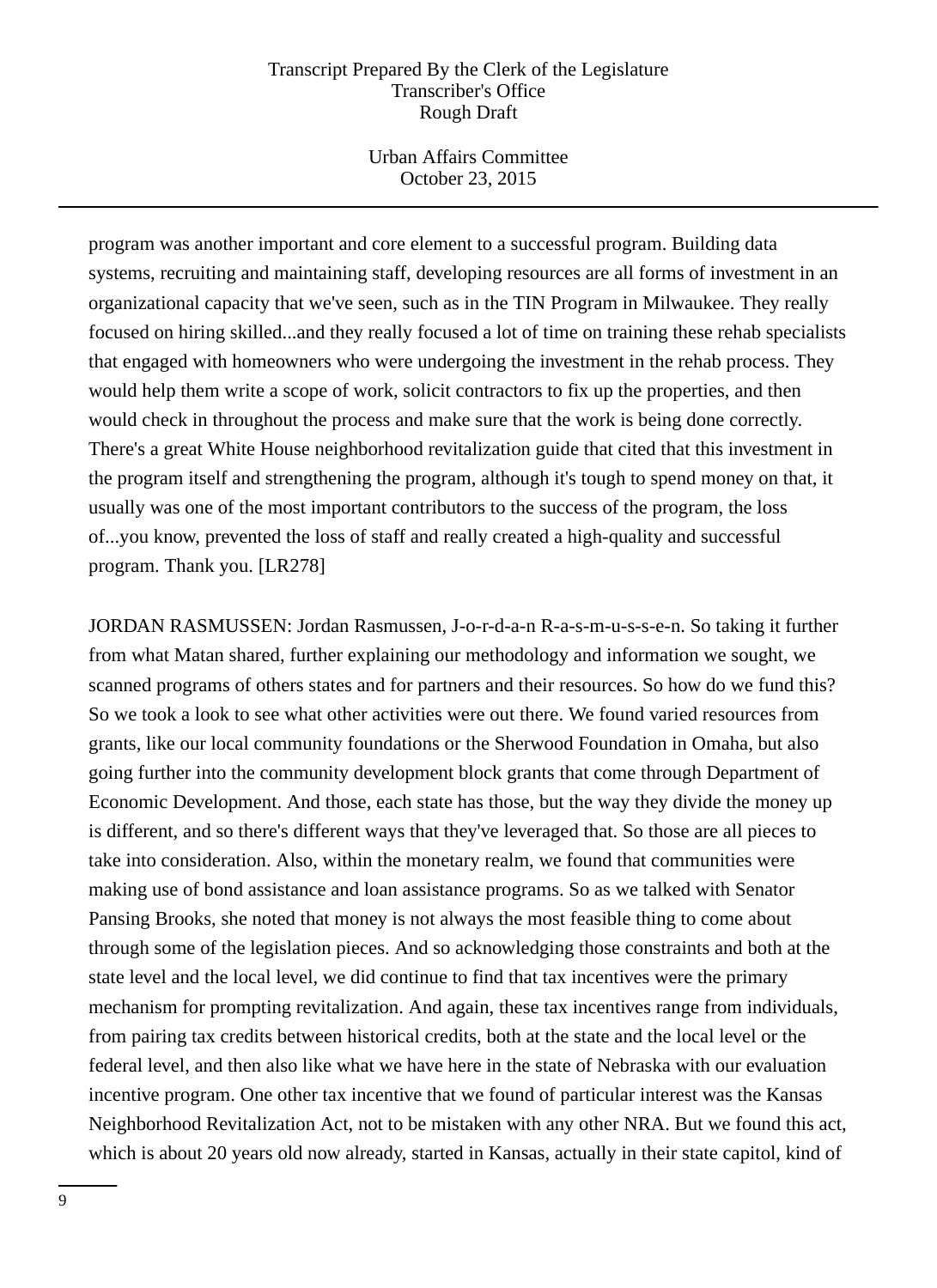Urban Affairs Committee October 23, 2015

with a similar conversation to what we're having now: that there was an area that was in need of revitalization within the community. And so it started at that level and then grew into a statewide program. The beauty of this program that we really found was that it impacts both rural and urban communities, because it is delegated out to the county or the unified government within Kansas, and so that they can design the program so that it fits what they're looking for best. I talked with one of the people at the Kansas City, Kansas, office, and he was spoke very highly of the program in that they as a development and planning office, economic development office, they're able to go in and say, okay, this is the neighborhood that is in need of most revitalization, let's spend the tax rebate program here, and then...so you can see in the pamphlet there's a kind of outline of the mechanism and how those pieces come together. But going back to the more rural areas, we looked at Marion County, Kansas, as well. And their entire county is considered a revitalization area and, therefore, anybody within the county is eligible for the tax rebate program, so. And again, going back to the acknowledgment that taxes are not a piece that you always...that there's flexibility in, the person that I spoke with in Kansas City spoke about, yes, there is a short-term loss, but the long-term gain is far greater than what is lost in those years where there's a tax decline. So we also...the other piece, and Matan touched upon this as well, was the acknowledgment of the context and that collaboration and conglomeration of programs. You can't just do this independently. It has to work in conjunction with another program. And so going back to the White House piece, that was...you know, there was even talk about HUD and some of those other programs that are already existing and so, again, not starting from the base up. And again, as we come back to the state of Nebraska, too, we found a number of programs that are already in place here in the state, you know. There's the NIFA--Nebraska Investment Financing Authority--that exists, and just there's resources out there. Figuring out how to pair them together is kind of where we concluded. And I guess, in conclusion to our presentation, we're...again, this is a preliminary study. We're open to your recommendations, your questions, and we hope to develop this further. Thank you. [LR278]

SENATOR CRAWFORD: Excellent, thank you. So I believe what I'll do is I'll recognize senators who have questions. And then again, we'll just allow whoever feels most comfortable answering it to answer it. And just identify yourself before you answer the question. Thank you. Senator McCollister. [LR278]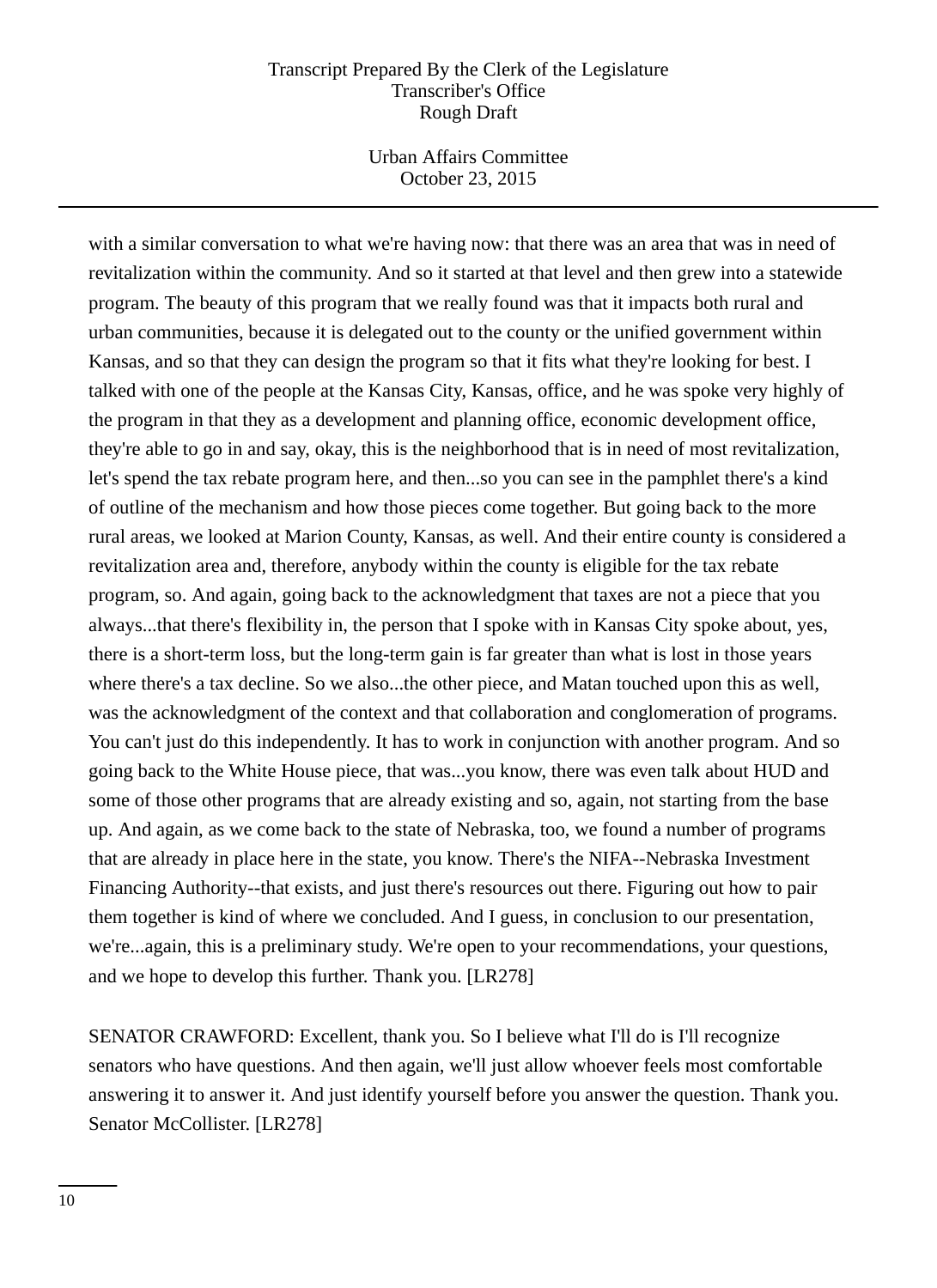Urban Affairs Committee October 23, 2015

SENATOR McCOLLISTER: Thank you, Madam Chair. And thank you for your testimony and hard work. Well done. I think you talked about tax incentives. Can you be more specific what those tax incentives are? Are they related to property taxes primarily? [LR278]

JORDAN RASMUSSEN: Yes. Yes. So the one that I looked at in...excuse me, Jordan. The one that we looked at in Kansas was a tax rebate program, and so for a property tax program where the property owner is responsible for paying the original assessed value, the tax there. And then once they make the investment, then there is a period where they don't have to pay that increase. But the tax is paid fully up front and then it's issued as a rebate, so making sure the taxes are paid fully and that there's no lapse in payment of taxes. [LR278]

SENATOR McCOLLISTER: And that generally involves existing properties rather than teardowns? [LR278]

JORDAN RASMUSSEN: It was a variety of projects, so it was both. There was new construction or rehab, both commercial and residential. In the Kansas City, Kansas, piece, they looked at a lot of residential communities, and it was an incentive where if the neighbor was getting a tax rebate, then the next neighbor...and so that's how they found the greatest benefit of it. [LR278]

SENATOR McCOLLISTER: I think in the Aksarben area in Omaha, where I think that would certainly qualify for revitalization, they simply are going to tear down all the properties and then create some low-income housing. That would also be applicable? [LR278]

JORDAN RASMUSSEN: Um-hum. [LR278]

SENATOR McCOLLISTER: I understand. Thank you very much. [LR278]

JORDAN RASMUSSEN: Thanks. [LR278]

SENATOR McCOLLISTER: Thank you. [LR278]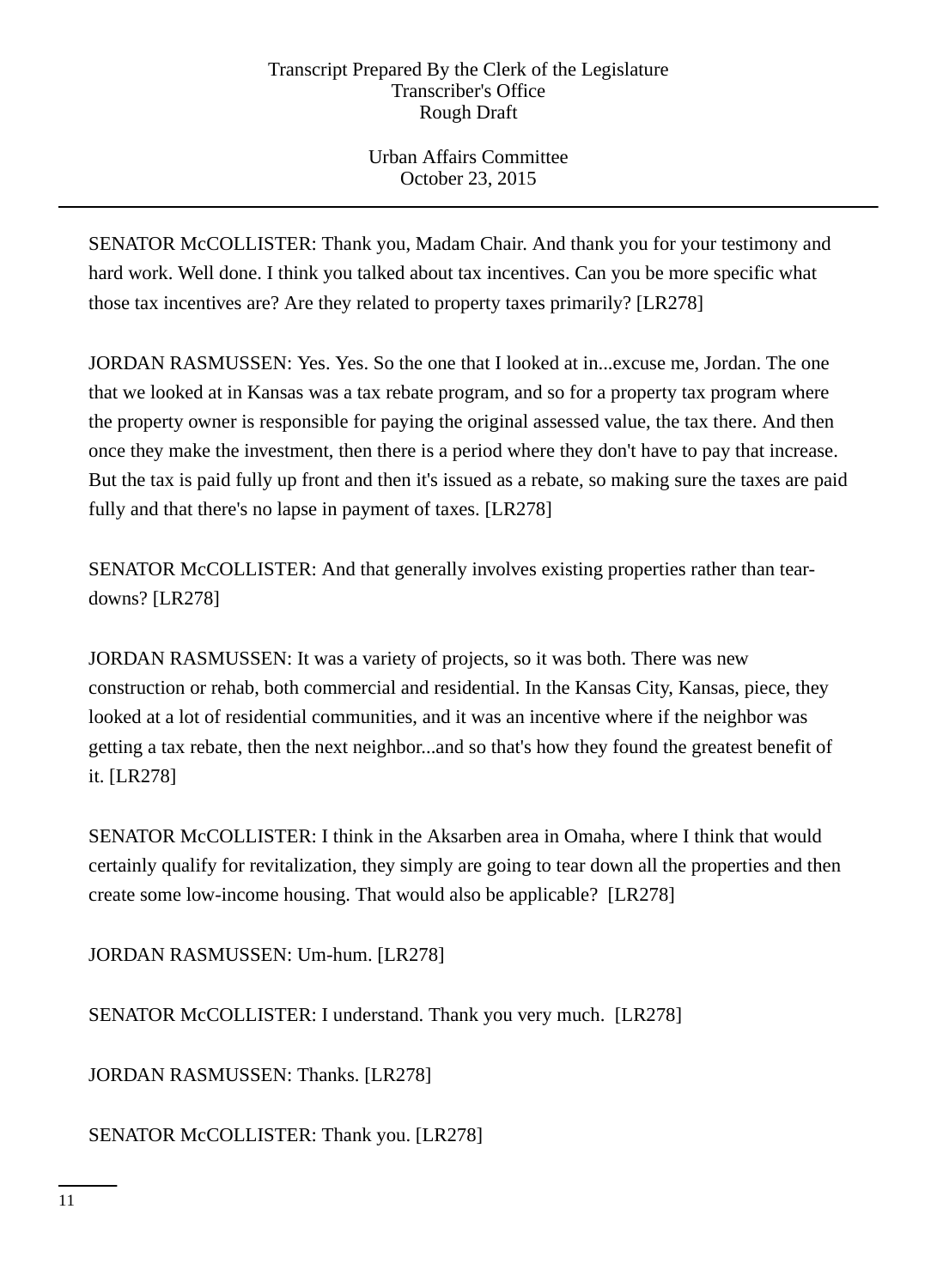Urban Affairs Committee October 23, 2015

SENATOR CRAWFORD: Thank you. Other questions? So I'll ask a question then. I don't know if you talked about tax increment financing in your course, if you can explain how this is similar or different from tax increment financing that we currently have in the state. Or if not, that could be a follow-up question that you work on and get back to us. [LR278]

MATAN GILL: I'm not...not right now. Okay. Maybe we'll talk about that later. [LR278]

JORDAN RASMUSSEN: Yes. [LR278]

SENATOR CRAWFORD: Okay, okay. That's fair enough. Just add that to your list there. So I have another question then. The second question, as you noted, when we have several tools, and I'm sure that's the case in many states, so you had mentioned the importance of partnerships. I wondered if you saw any models or lessons to learn in terms of how to help neighborhood groups know what tools are out there and how to apply for them, which ones to use, if you saw any examples of really how states might help neighborhoods use existing tools. [LR278]

MATAN GILL: That's a good question. I haven't noticed in particularly something like that, that works really well, you know. But what we a lot of times have seen is any kind of organic growth and desire for change within the neighborhood there would be a leader that would, you know, come up. And then they would go out and do the work and spend a majority of their time in focusing on finding these partnerships and so on. And so I think that if there could be, you know, in any legislation that comes about, just the flexibility to support those leaders in the neighborhoods and to avoid too much stepping on each others' toes, and really kind of joining, a lot of programs want to do what their mission is, but...you know, I'm losing my train of thought here. [LR278]

SENATOR CRAWFORD: Okay. [LR278]

MATAN GILL: But I haven't really seen a lot of good ways to share that information. [LR278]

SENATOR CRAWFORD: Jordan. [LR278]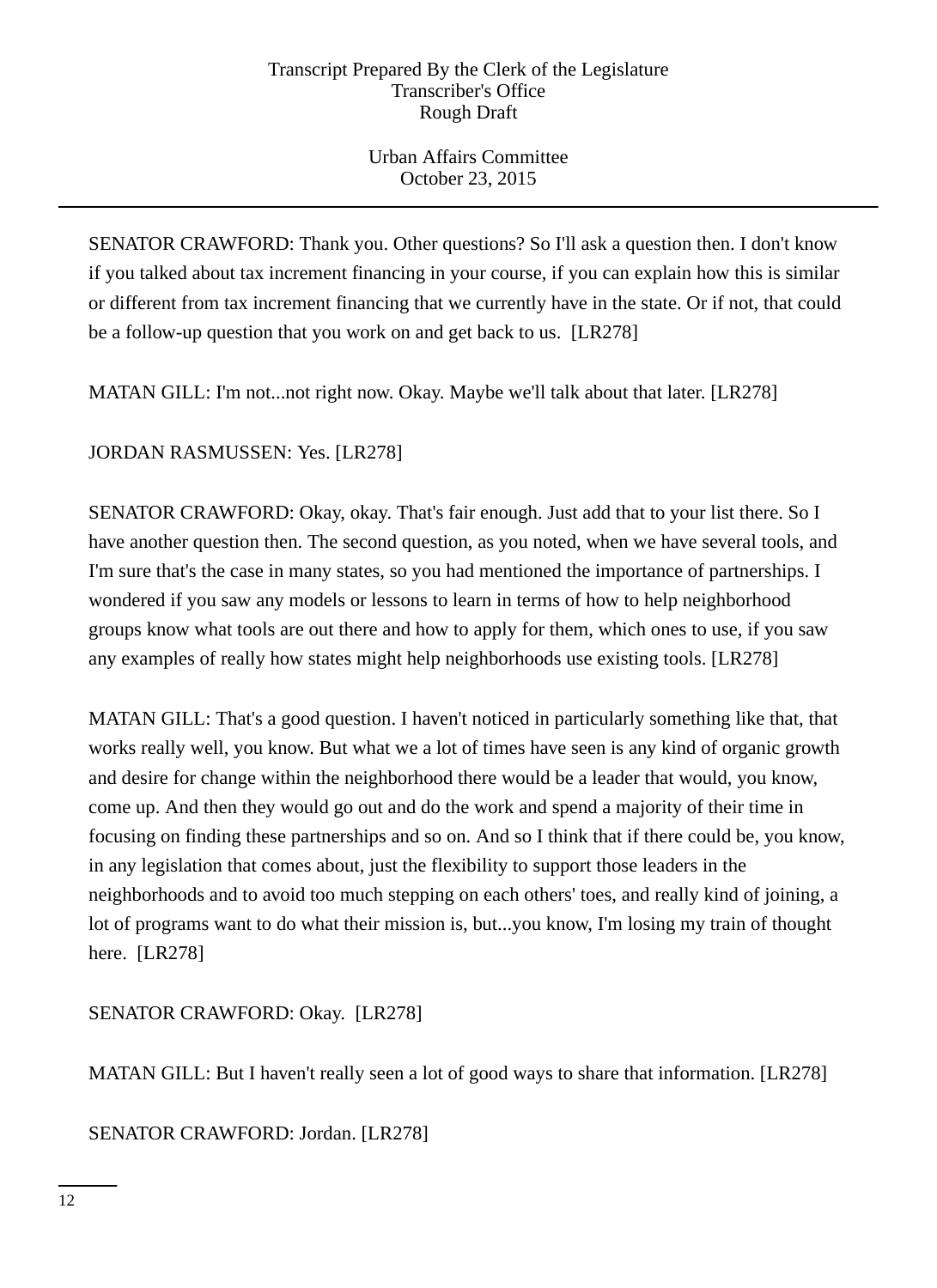Urban Affairs Committee October 23, 2015

JORDAN RASMUSSEN: Jordan. We did find from the state of Pennsylvania, their Department of Economic Development, they did have...I mean, it's very simplistic, where it's a matrix of what programs are available, but it's...in comparison to our Department of Economic Development Web site, you can't necessarily navigate through it as easily. And so I think that's...even simplification, making it more accessible or understandable to a layperson, or just even your village clerk, so that they could make use of some of those resources, that was something that we found of interest. Or even, you know, here in the state of Nebraska, we have our economic development district offices. If there was, you know, an enhanced staffing or enhanced effort there where there was more outreach and education, I think, again, it's there. We have to talk about and provide...or share that those resources are available, and so that it doesn't go unspent. [LR278]

SENATOR CRAWFORD: Okay. So I would just add that to the list if you're continuing to do work on what ways states can best provide that technical assistance or if there's great models for our regional offices to see in terms of how they, or perhaps local subdivisions, have some models. But at this level we're looking at really what is the state role in helping the regional offices or helping the local subdivisions provide that information to neighborhoods. Thank you. Other questions? Thank you so much for your work, and we look forward to... [LR278]

JORDAN RASMUSSEN: Thank you for your help. [LR278]

SENATOR COASH: We'll let you get out of here before Professor Crawford gives you some more assignments (laughter). [LR278]

SENATOR CRAWFORD: Thank you. We will now open testimony to others who would wish to testify on LR278. Welcome. [LR278]

BEN GRAY: (Exhibit 2) Good afternoon, Madam Chair, members of the committee. My name is Ben Gray. I live at 4942 Nebraska Avenue in Omaha, Nebraska, 68104. I'm currently the president of the Omaha City Council. I'm here...first of all, I would like to thank Senator Pansing Brooks for introducing this resolution, and for you all taking the time to listen to potential solutions for problems that we face all across this state and certainly in Omaha and certainly in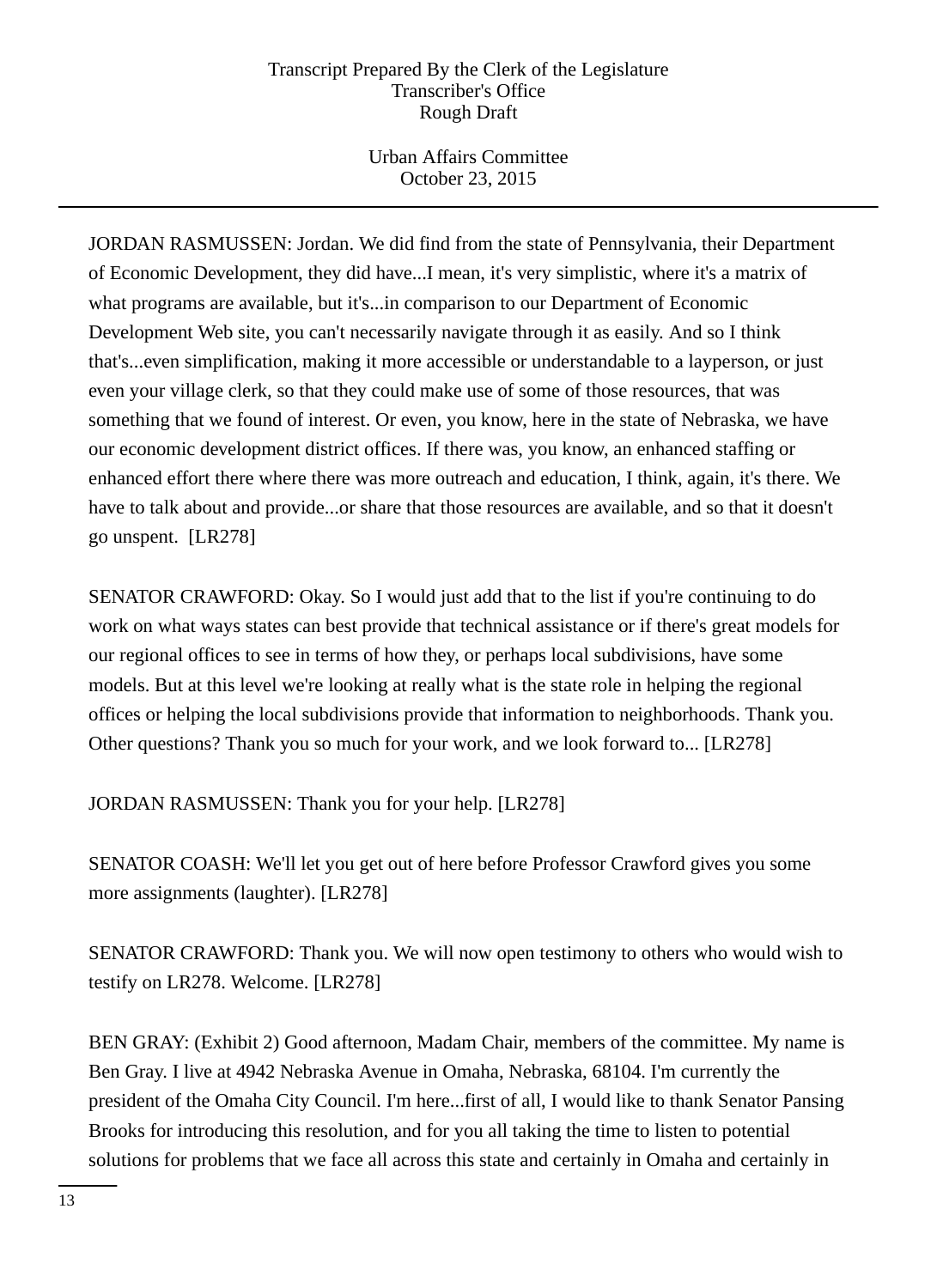Urban Affairs Committee October 23, 2015

my district. First of all, let me say that we have a number of problem properties in Omaha, in general, and specifically in my district. We have somewhere in the neighborhood of about 600 properties that are on the condemnation list, with that number growing almost daily; almost as we speak, those numbers continue to go up. Those problem properties exist for a number of reasons. Among the most notorious are slumlords who refuse to take care of the properties and get the rents that they think that they can get off of them without having to do much other than slap a few coats of paint on and put up a two-by-four or two. Those are serious issues, and we're looking at ways to address that in a different fashion. But there are a number of properties where individuals have lost their property as a result of bank foreclosures and other sorts of things that have happened to individuals, not necessarily because they did anything wrong, but they got caught in a system where it did not benefit them and they lost their properties. And in many instances, some of these folks just walked away from the property. Now what occurs in this particular instance is you have individuals--speculators and individuals--who purchase tax certificates on a number of these properties. And the current maturation period for these tax certificates is three years. The problem with that is that it's not really three years. By the time you claim title and do other things, you're actually three and a half and, in some instances, four years in the process before you actually can take over the property. Many times when it gets to that point, that property is not worth the time it takes to renovate it. And so, you know, what those tax certificate holders do is just, you know, settle and make their profits and move on to other things but leave those properties in the condition that's almost untenable and needs to be removed at some point. You know, to renovate those properties sometimes begins to get a little bit more difficult. So one of the things that I think that I'm approaching you all to talk about, or at least consider, is moving that maturation period down a year. By state law, you currently...within state law, you have the ability for a two-year maturation period for these tax certificates. Right now the process is a three-year one, and I would like for this body and the Legislature to consider moving that maturation period to two years. It would be beneficial on a number of fronts I think. It would be mostly beneficial for the land bank that we currently have put in place in Omaha. The process that they are probably going to use is by way of the tax certificate as well. But, you know, moving it down a little bit gives us a little bit of authority. Now I have to read...say that I would prefer a one-year maturation period, but at least the twoyear that is provided by state law I think is what would be most appropriate in the sense that it would give those tax certificate holders and others the opportunity to get onto the property a little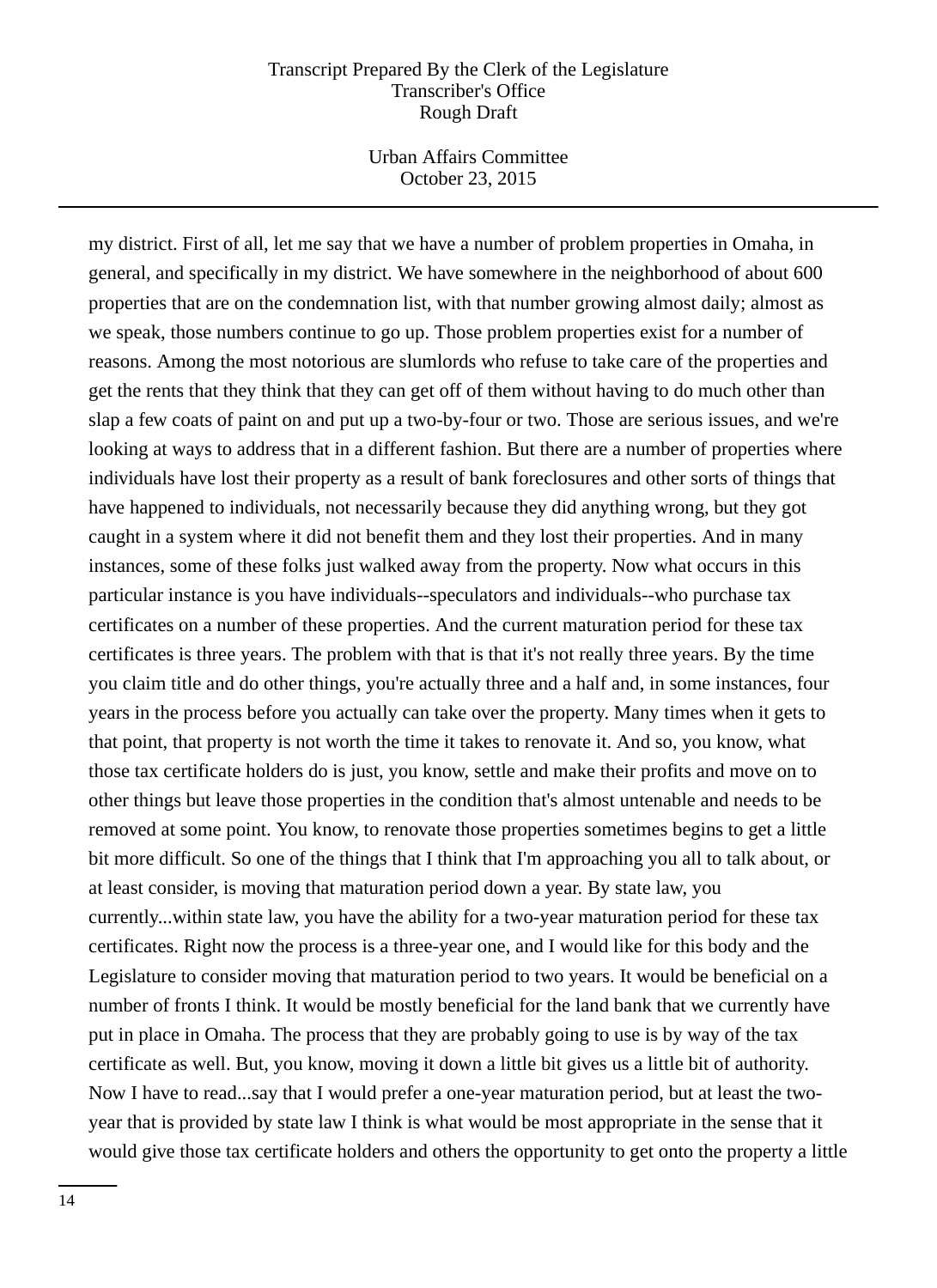Urban Affairs Committee October 23, 2015

bit sooner and maybe forestall some of the renovation problems that may occur if a property continues to sit vacant. Again, I think this would help the land bank. I think it would help those who are tax certificate holders, who at least can get on the property a little bit sooner, especially some of our financial institutions who would like nothing better than to get on the property. I mean, it's their investment, so they would want to get on the property sooner to try and save that property and sell it. So I would encourage this Legislature and this committee to consider moving the maturation period down from three years to two years. I do want to mention one other thing that Senator Pansing Brooks talked about, and I do think it's important for us to have a discussion. I don't know that we could do it all here today, but there is the issue of gentrification that is on the minds of a number of people. And it's not lost on me, especially in a district that I represent heavily of African-American and other minority groups in District 2. And so we want to do this in an effort to try and make these homes so that they can renovate them quickly. And in a lot of those instances, those properties can go back to individuals who are building their credit, building their ability to own property. The other thing that we have to do is make sure that people are retrained or trained, so there has to be a marriage of a number of things to take place if we're going to forestall any issues of gentrification. And it is a real issue that we need to address at some point, or at least talk about or keep on our minds, as we're going through this process. But it is, to me, extremely important that we do everything possible to get some of these properties back on the tax rolls. With the land bank that this Legislature gave us the authority to do, it gives us the opportunity to assemble properties so that we can entice developers to move into these areas. Now that comes with a cost in some instances, and that's the gentrification that I talked about earlier. But we've got to do a number of things to make sure that we minimize the effects of gentrification and that we maximize the opportunities to put these properties back on the tax rolls. There's no better way to gain tax dollars than through property tax. There's no better way to get property tax other than to get somebody's properties back on the rolls. With that, thank you all, and I'll answer any questions that you all might have. [LR278]

SENATOR CRAWFORD: Thank you, Councilman Gray. What I'd like to do at this point is the legal counsel has told me there's a constitutional provision here. Would you mind just putting that on the record? [LR278]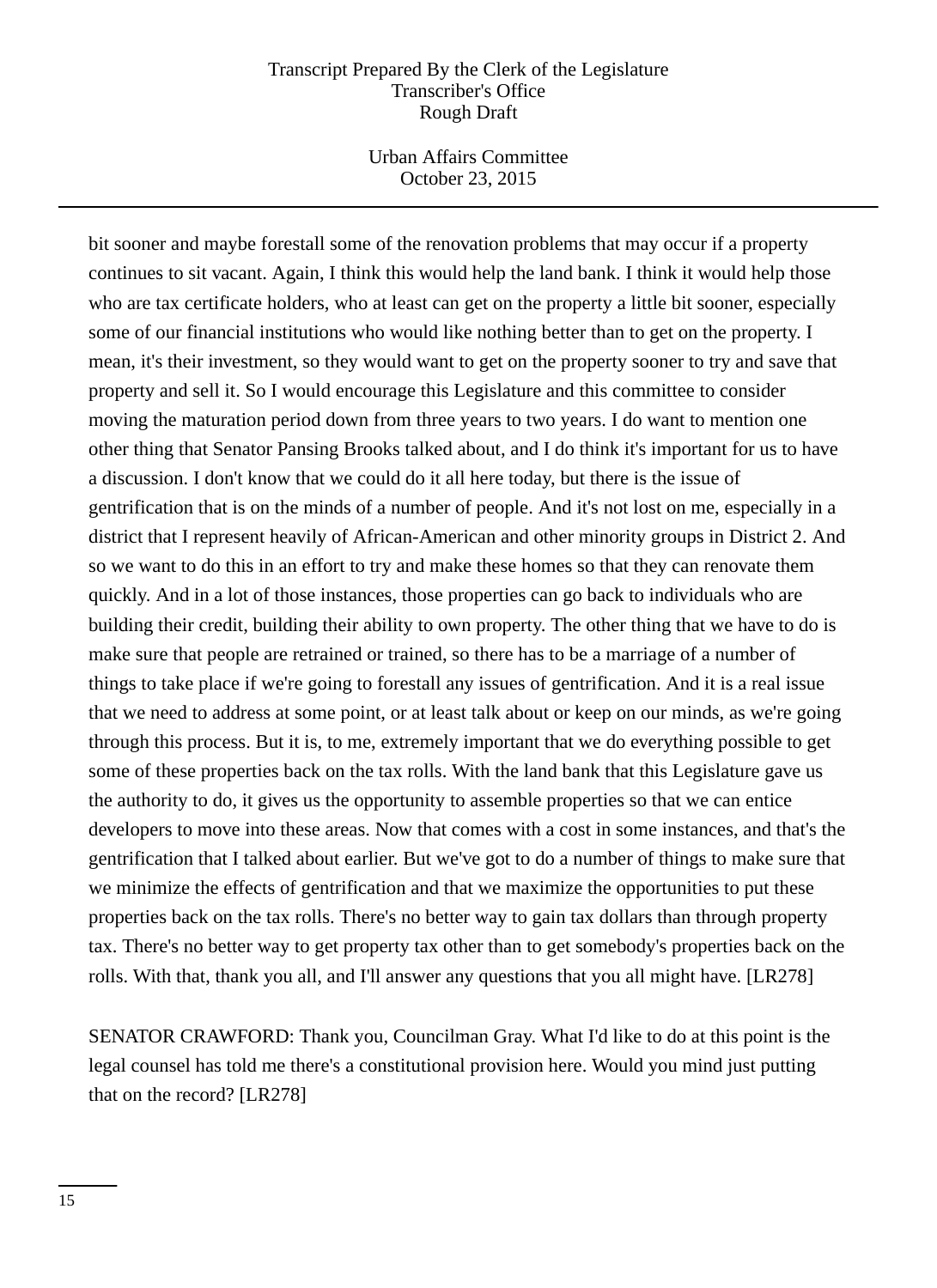Urban Affairs Committee October 23, 2015

TREVOR FITZGERALD: Yeah, just for the record, there's a...what Councilman Gray is discussing, there's a constitutional provision that states that property owners have a two-year right of redemption on property that is seized for nonpayment of taxes, which is why he's mentioning two years as far as state law would allow. [LR278]

SENATOR CRAWFORD: So making it less than that would require a constitutional amendment? [LR278]

BEN GRAY: Yes. Making it less than that would require a constituional...but right now the maturation period is around three years, and if we just reduced it to what state law requires, I think it would benefit a number of our tax certificate holders and some of our financial institutions in the long run. [LR278]

SENATOR CRAWFORD: Excellent, thank you. Questions? [LR278]

SENATOR COASH: Senator Crawford. [LR278]

SENATOR CRAWFORD: Senator Coash. [LR278]

SENATOR COASH: Thank you, Senator Crawford. Thank you, Councilman. I do want to talk about this tax certificate issue, and you mentioned that moving it back would benefit the certificate holders, financial institutions. But I think one of the reasons that it's where it is, is to benefit the property owner. And if it were moved back to one year, that means the widower (sic) who inherited...you know, got the property when her husband passed away and doesn't have an income, gets behind, that she's got more time to figure out a way to pay her taxes. So I just...I think there's another side to that tax certificate issue, which is allowing enough time for the property owner to get current in order to keep their home. [LR278]

BEN GRAY: Yeah, I agree with you, Senator. I understand that being the case, and I understand there are those kinds of circumstances. But I think overall what we're talking about are abandoned and neglected properties only, and I neglected to say that. But I'm talking about abandoned properties or neglected properties only. [LR278]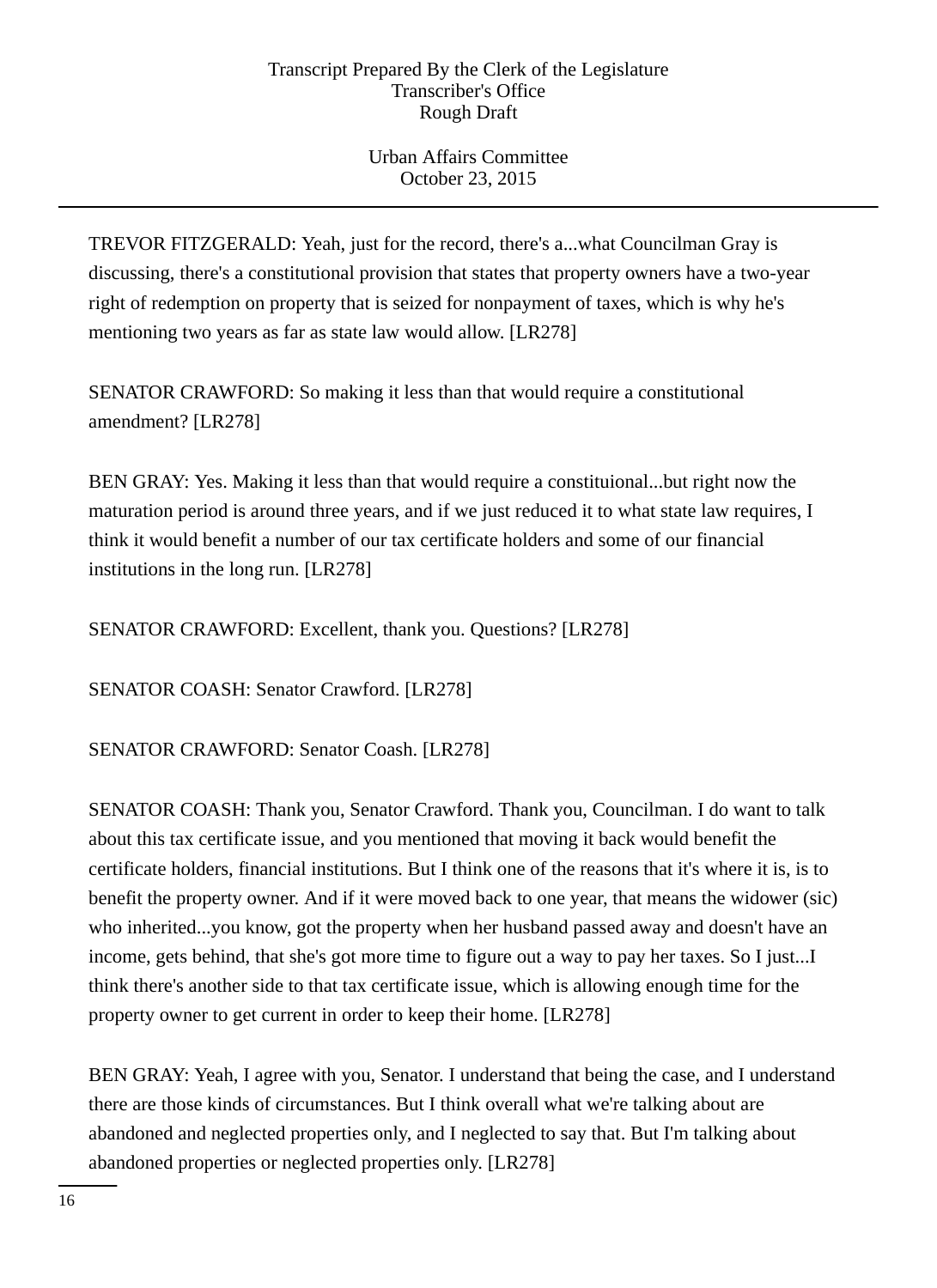Urban Affairs Committee October 23, 2015

SENATOR COASH: Right, but the investors that go out there and buy these tax certificates,... [LR278]

BEN GRAY: Yes. [LR278]

SENATOR COASH: ...they buy them for abandoned and neglected, but they also buy them from people who are behind that are just trying to catch up. [LR278]

BEN GRAY: Yes, yes. [LR278]

SENATOR COASH: And the law would apply to all of them, whether or... [LR278]

BEN GRAY: Not necessarily, because when I just spoke now, I'm talking about abandoned and neglected properties only. So I'm not talking about properties where you have individuals that fall in the category that you just talked about, Senator. [LR278]

SENATOR COASH: Right. [LR278]

BEN GRAY: I'm talking about those that have abandoned or neglected properties. [LR278]

SENATOR COASH: And I know that would be your target. [LR278]

BEN GRAY: Yes. [LR278]

SENATOR COASH: But if I'm a tax certificate investor and I go to the sheriff's sale to buy some certificates,... [LR278]

BEN GRAY: Yes. [LR278]

SENATOR COASH: ...I may not know if I'm buying a certificate on a property that's been abandoned or if I'm buying a certificate on a property where somebody's fallen on hard times and may be losing their home. [LR278]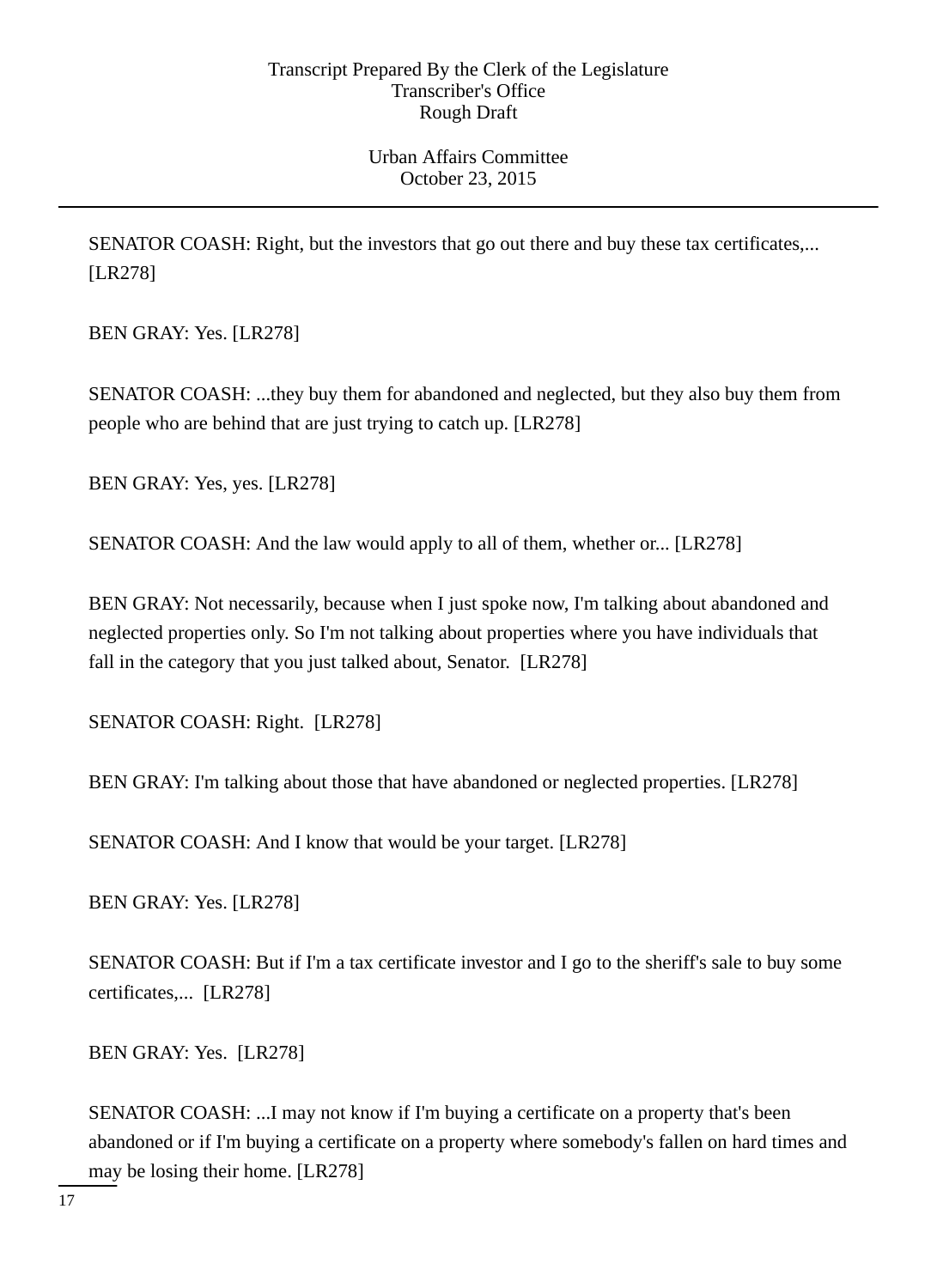Urban Affairs Committee October 23, 2015

BEN GRAY: Yes. [LR278]

SENATOR COASH: And in state law, it's also like 7 percent or maybe higher, I think. [LR278]

BEN GRAY: No, it's not the 7 percent. [LR278]

SENATOR COASH: Fourteen, yeah, it's... [LR278]

BEN GRAY: Fourteen percent, yes. [LR278]

SENATOR COASH: It's 14 percent, so there's quite a bit of...I mean, that's a pretty high bar, and I think there's a reason for that. [LR278]

BEN GRAY: Yes, yes. [LR278]

SENATOR COASH: But I just think when we talk about moving that, we have to remember that some of those time lines are there to protect the homeowner, to make sure that they have adequate time to get current before they may lose their home. [LR278]

BEN GRAY: Yes, and I'm not trying to push people out of their homes. What I'm trying to do is make sure that, because we've got an issue here that you talked about that is significant in some instances, but the other side of that is we have some absentee landlords that are not taking care of their properties. We have some lending institutions and tax certificate holders who would love to be on the property as soon as possible to save their investment and can't do it because of that maturation period. [LR278]

SENATOR COASH: Yep. [LR278]

BEN GRAY: So I think there has to be some fine...I think we have to look at it from both sides and find...and I think we're reasonable people who can take a look at this. I think we can find ways to solve the problem for those abandoned and neglected properties where institutions have foreclosed, where we have landlords who are just not taking care of the property in a number of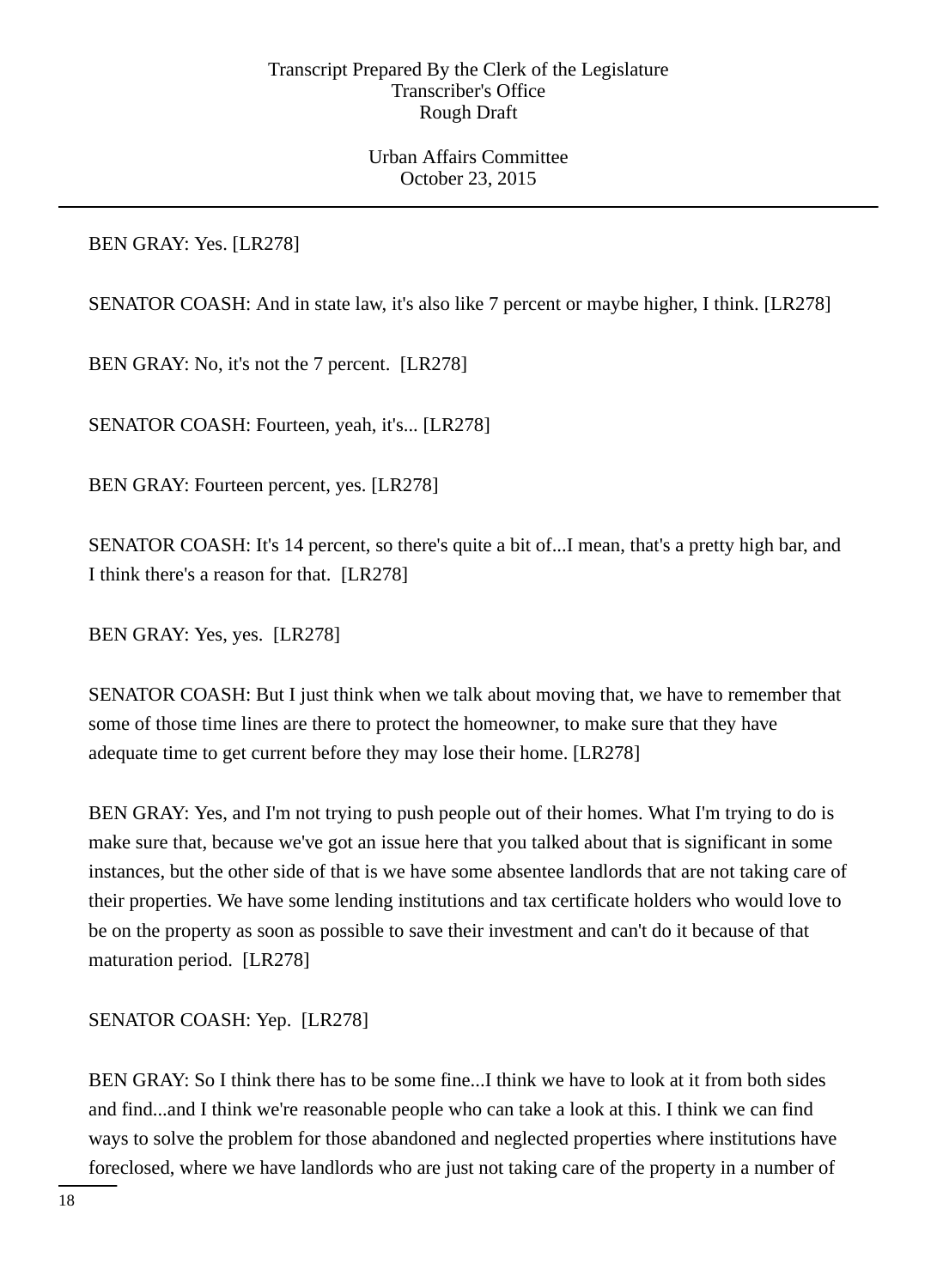Urban Affairs Committee October 23, 2015

instances. And I did leave with you all a proposed piece of legislation that we hope to pass on November 17. It's our abandoned and neglected property ordinance that I think is going to benefit us in those areas as well. It doesn't address the tax certificate issue, but it does provide some teeth for those who are not taking care of their properties. And among the things it does is make sure that they register their property so that we know who to call when we find properties that are in significant disrepair. We've spent nearly \$1.5 million as a city addressing abandoned properties, cleaning them up, getting rid of the litter and so forth. We have collected, to date, about \$65,000 of that nearly \$1.5 million. We have about another \$250,000 that we hope that we can get in liens on the property, but that's still going to leave the taxpayer with a significant bill of over \$1 million for properties that other people ought to be taking care of. So we're trying to solve a couple of things here. And I know it's not a magic bullet, and I know that there are those issues, Senator Coash, as you brought them up. But I think on the other side of that coin is we have to get a handle on some of these abandoned and neglected properties, because the problem is that the neighbors that live around them, their property values go down, the neighborhood goes down, those abandoned properties become a public safety issue. And we've got to address that in some fashion. [LR278]

SENATOR CRAWFORD: Excellent, thank you. And thank you for your questions, Senator. Senator McCollister. [LR278]

SENATOR McCOLLISTER: Thank you, Madam Chair. Thank you, Councilman, for your testimony. Who makes the determination on abandoned and neglected? [LR278]

BEN GRAY: We have in the ordinance, we have the definitions in there who makes that determination. But it is done primarily by our permits and inspection department within the planning department of city government. [LR278]

SENATOR McCOLLISTER: I see, done by the city. [LR278]

BEN GRAY: Yes. [LR278]

SENATOR McCOLLISTER: And I assume that occurs after the three years has passed? [LR278]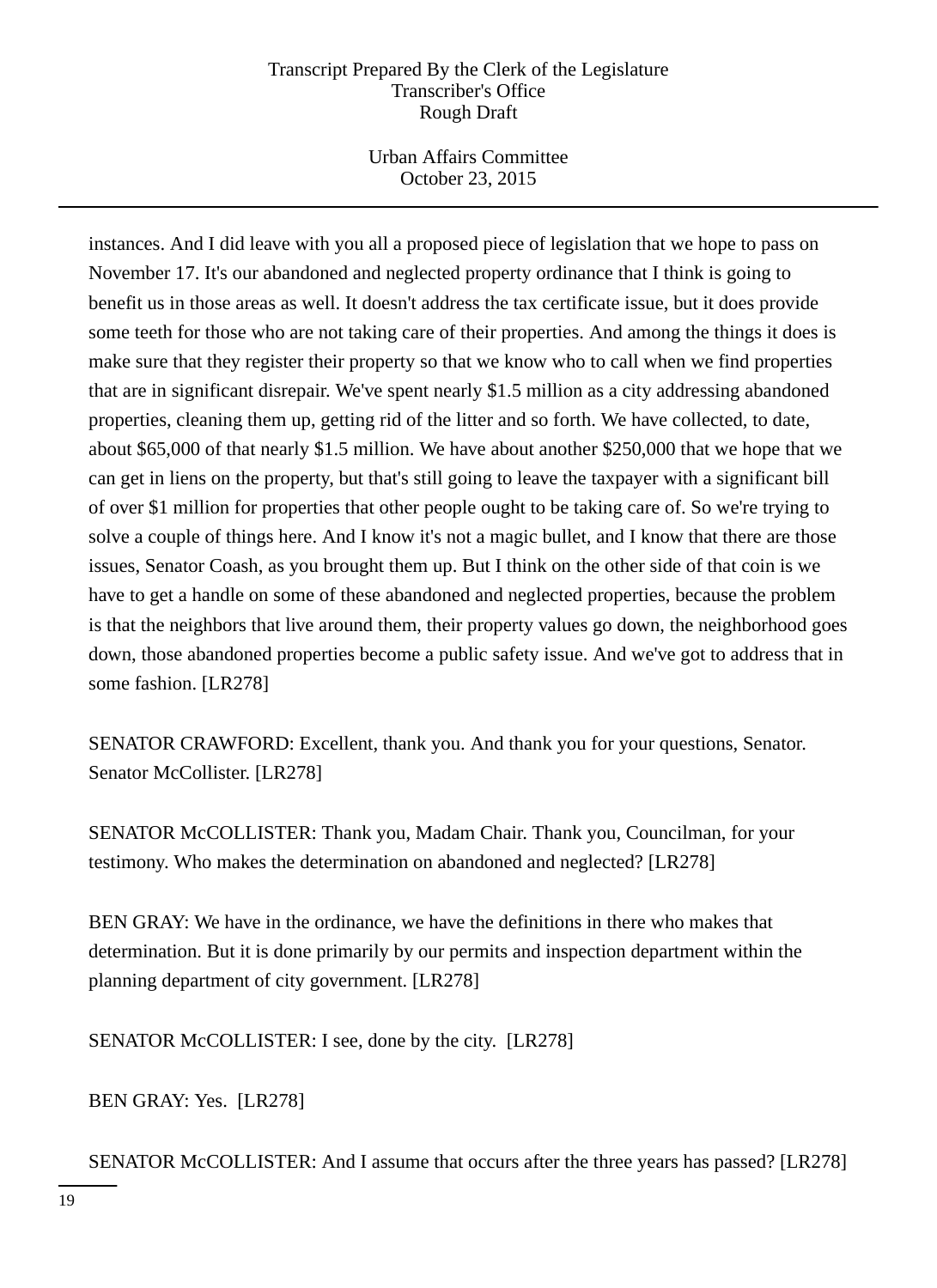Urban Affairs Committee October 23, 2015

BEN GRAY: Sometimes it does, sometimes it doesn't, Senator, because sometimes properties get into disrepair as a result of fire or those kinds of things. So it may happen sooner than that maturation period, but most of the time I think you're accurate. [LR278]

SENATOR McCOLLISTER: So you have the ability to go past that maturation period, simply based on the condition of the property? [LR278]

BEN GRAY: Yeah, but you can't do anything. I mean, the property is still going to be owned by whoever the certificate of record holder is. All we can do is tear it down at taxpayer expense. [LR278]

SENATOR McCOLLISTER: After you've done a tear down, who is the property owner? [LR278]

BEN GRAY: Whoever's name is on that property, that's the property owner. And all we can do is put a lien on that property... [LR278]

SENATOR McCOLLISTER: But you end up with...after you... [LR278]

BEN GRAY: ...after we've torn it down. And sometimes after you've torn it down, the property is worth only like about \$500 to \$1,000. So in a lot of instances, it's not worth the effort to even file a lien, because you're not going to get any return on your investment. [LR278]

SENATOR McCOLLISTER: I understand. Thank you, Councilman. [LR278]

SENATOR CRAWFORD: Any other questions? Thank you for your testimony. [LR278]

BEN GRAY: Sure. [LR278]

SENATOR CRAWFORD: We did pass a bill last year on properties that requires that banks provide information. [LR278]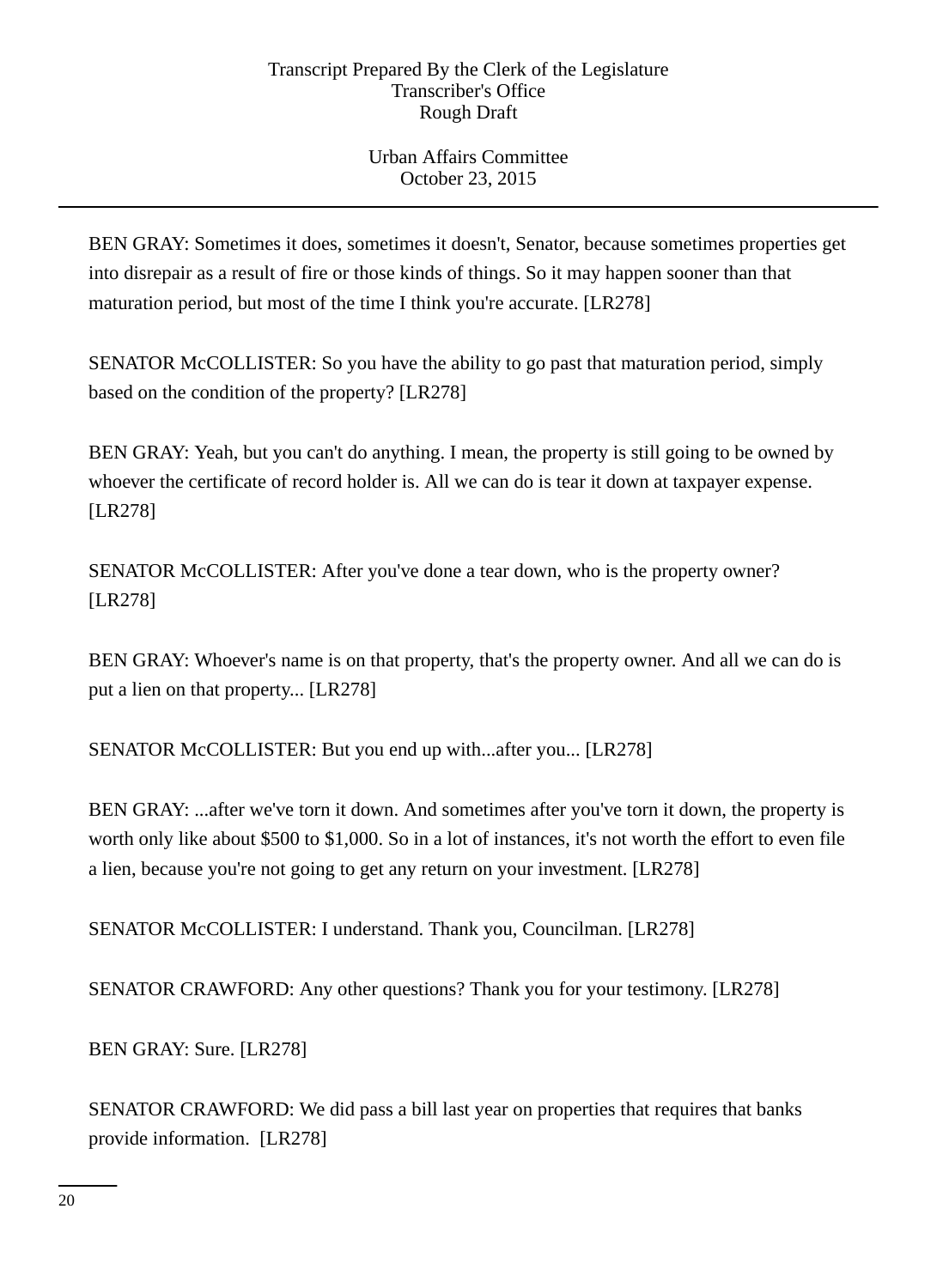Urban Affairs Committee October 23, 2015

BEN GRAY: Yes. [LR278]

SENATOR CRAWFORD: So hopefully, that will facilitate your effort to register and get information on those properties. [LR278]

BEN GRAY: I'm hoping your efforts and ours will be successful as well. We're going to be working at it with our abandoned building ordinance. [LR278]

SENATOR CRAWFORD: Thank you. [LR278]

BEN GRAY: Thank you all. Thank you, senators, for listening. [LR278]

SENATOR CRAWFORD: Welcome. You can begin as soon as you're ready. [LR278]

CASSIE PABEN: Good afternoon, Chairwoman Crawford and members of the Urban Affairs Committee. My name is Cassie, C-a-s-s-i-e, Paben, P-a-b-e-n, and I'm the deputy chief of staff for the city of Omaha, focusing on economic development. The city of Omaha thanks Senator Pansing Brooks for introducing LR278, and for the committee for taking the time to have this important discussion. Communities use a combination of development tools to build a sustainable community and to be competitive in a continually changing economy. In every dimension, community development and neighborhood revitalization has become more complex and challenging, regardless of the setting. With these challenges come new, exciting opportunities. However, in order to take advantage of these new opportunities, community leadership needs to be able to utilize the tools that are currently available to them to their fullest potential, as well as have the necessary tools in their toolkit to ensure optimal success. I have previously provided you, during the hearing for LR155, a comprehensive summary of the development tools available in the city of Omaha. Some of these tools are locally funded, some are made available by the state, and others through the federal government. And while the summary appears to be very robust, the reality is there are still only a few of these that are effective and most beneficial. Many of the tools on the list have the potential to be effective, but due to limitations such as eligible activities and allocation requirements, we often find ourselves limited on how we can assist a project or help a neighborhood, which would ultimately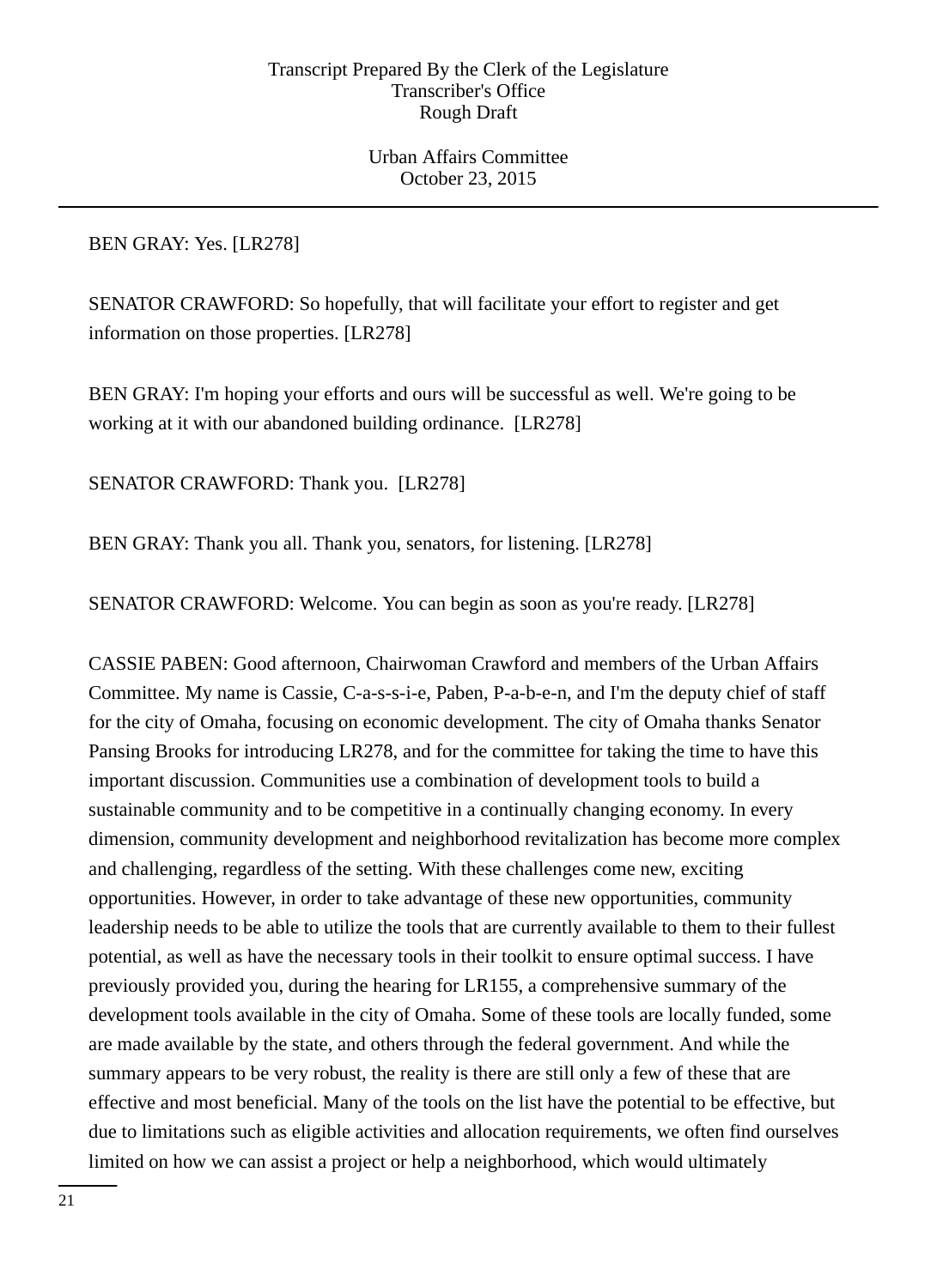Urban Affairs Committee October 23, 2015

strengthen and better our community. It should be no surprise to any of you, as I have been before you many times talking about the importance of TIF, TIF is not only the most effective redevelopment tool that the city of Omaha has, but it's its only true redevelopment tool. The utilization of TIF is not only an investment in a current project, but an investment in our future. We are able to utilize TIF for public improvements in these areas, reenergizing them. We are able to then use other funds for other improvements in other areas where TIF is not eligible. Without this, we would not see the projects that revitalize our community happen, nor would we see the positive ripple effect that they have. The city of Omaha would oppose any legislative changes that would restrict tax increment financing, such as we did last session with LB238, LB445, and LB596. The city of Omaha has one division within our planning department--the housing and community development division--whose mission is neighborhood revitalization. Activities that are integral to accomplish this mission are demolition of unsafe structures, acquisition of properties, construction of new home ownership possibilities and rental housing possibilities, rehabilitation of existing owner-occupied structures and rental housing structures, improvement of infrastructure, removal of lead-based paint hazards, barrier removal for special needs population, emergency and handyman repairs, development and rehabilitation of public facilities, streetscape improvements, construction of commercial and/or industrial properties, housing education and counseling, rental assistance for homeless and near homeless households, and operation support for homeless emergency shelters. The housing and community development division, within the planning department, addresses this mission almost exclusively by means of federal and state grant dollars. I point this out because the city of Omaha is an entitlement community for the housing and urban development program through HUD, and is eligible to receive annual allocations of community development block grant, home funds and emergency solutions grant funding. And it's estimated that the city's next allocation of these resources will be about \$5.5 million. This is a separate allocation than the one that the state of Nebraska receives at the Department of Economic Development, then administers. The city leverages these funds with other resources, such as HUD's Lead-Based Paint Hazard Control and Healthy Homes Grant and the state of Nebraska's Affordable Housing Trust Fund. The city recognizes that it cannot undertake these activities alone and, in partnership with area nonprofit and philanthropic groups and, on occasion, for-profit organizations, carries out these activities. Through these partnerships, we have learned many valuable lessons and that, to have an impact in an area, the projects have to become multiphased and multiyear. A prime example of this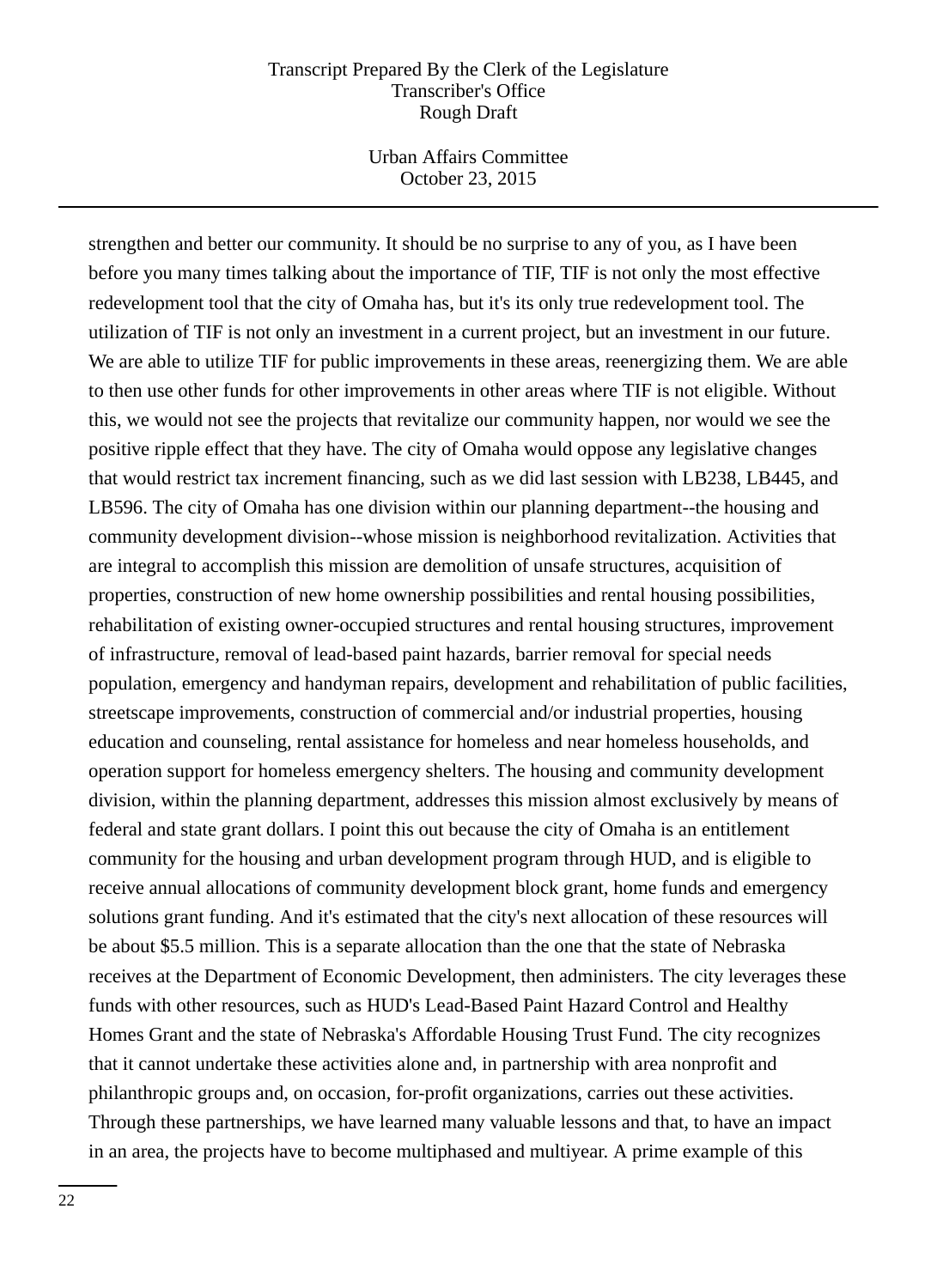Urban Affairs Committee October 23, 2015

would be Prospect Village in north Omaha, which happens to be Councilman Gray's district. Prospect Village is bounded by Lake Street on the north, 30th Street on the east, Hamilton on the south, and 36th Street on the west. There are a variety of activities taking place. We have over 30 organizations currently participating. Each organization takes a look at the area from a different angle, but then they communicate together. We're starting to see a lot of impact in there. Most notably and most recently, we broke ground on the Highlander project, which is approximately a \$76 million mixed-income, mixed-use project on a former Housing Authority site, which will bring a huge impact and hopefully spur future development within that area. One of the issues that we do have though is when we do concentrated impacts, because of funding limitations and some of the strings that are attached with some of the various sources, we are only able to impact about 10 percent of the homes within that area each year. So it really starts to make it almost seem like there's no end in sight. There's a couple other things I would mention. The Legislature created the enterprise zones, which the Department of Economic Development had put out an application. The city of Omaha did make an application for that and there is an announcement pending. This is great; however, there is no funding tied to these. So essentially, we were asked to make an application to help community improvements but yet no funds to do anything with them. However, we were also asked to make sure that there was community matching dollars and show what we're currently doing in there and we can show what we are doing. And then last but not least, and I briefly touched on it when I mentioned the Highlander project about mixedincome and mixed-use concepts, affordable housing has a lot of different meanings to a lot of different people. A lot of the funding that we have ties that to the income that the household might receive, and there's a lot of jobs currently within the city of Omaha that would put people above that threshold. But when you start adding in other cost-of-living expenses, you start to see that, and I would guess to venture you see that across the state as well. So if there's some way to address mixed-income housing, that would also be of benefit. And I would be happy to answer any questions you have. [LR278]

SENATOR CRAWFORD: Thank you. Questions? So I would ask one question: if you could just speak to any example of how the land bank has worked in any neighborhood in Omaha. [LR278]

CASSIE PABEN: So I'll give you an update on the land bank. The land bank ordinance, as Councilman Gray mentioned, was actually enacted last year within the city of Omaha. The board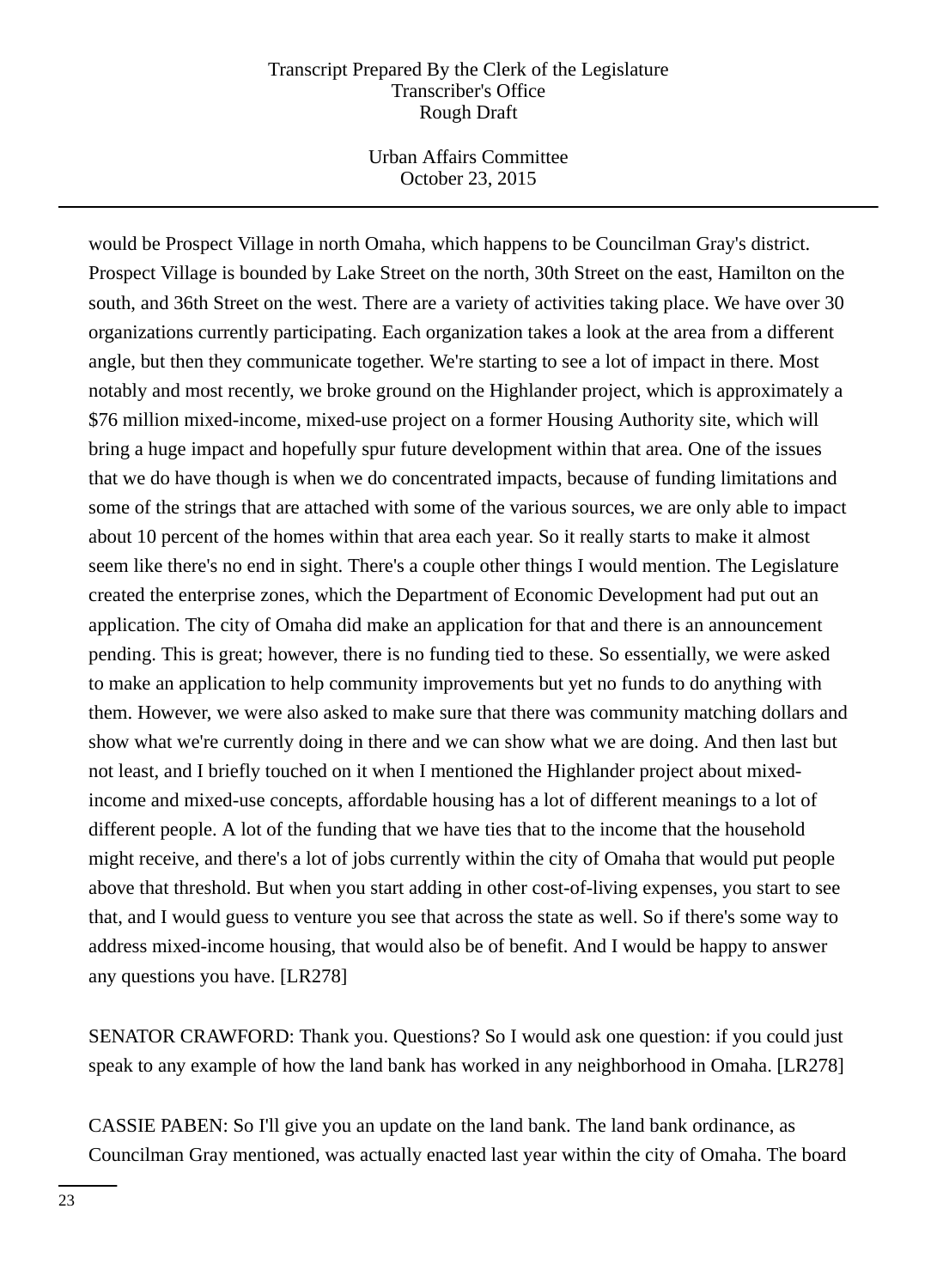Urban Affairs Committee October 23, 2015

was appointed in October of last year, so they've really spent about a year now really working through their policies and procedures that they're required to have. They did hire an executive director, who started in mid-September. They're heading through a strategic planning process. I think there's some nuts and bolts as they get up and going. I know it's their goal to kind of hit that first tax sale, I believe in March of next year, to start acquiring properties. They've been fund-raising to make themselves operational and sustainable, so there might be some things in the future that as it relates to the functionality of it. I would tell you from the administrative side of having to appoint the board--there's some things there and there's some instances--it's important to have everybody represented, council districts as well as industries. However, how state law is written--which our ordinance basically matches state law--it becomes a puzzle. And as someone who assisted the mayor in trying to find candidates to fill that board--and it's a timeintensive board--to fill that board it took a solid two months of vetting candidates, finding candidates, once people would take a look at it, maybe backing down, and then putting the jigsaw together of you have someone from District 4 that represents the banking industry and someone from another district that represents, you know, one of the other industries, such as the Chamber of Commerce. The issue we have run into is if you have a member of the board that then resigns, in this case we did, you're stuck. So you have to find someone that matches that same characteristic from that council district, which can be a little bit of a limitation. One of the suggestions that I have, and some notes on going through that process, would be to...while having all the industries represented, there's also a clause within state statute, as well as the city of Omaha's ordinance, that talks about the general knowledge categories that they have to have: financing, community development, economic development, real estate transactions, etcetera. Rather than maybe saying one person has to be from this district representing the banking industry, this district representing property owners, this district representing something else, maybe making it a little bit more broad based, to ensure that all entities are represented and a knowledge base is "representeded"...represented. My mother would be mad at that English. She was an English teacher. But you know, making sure everybody was represented without putting the city in a spot where we've now searched for probably six months for someone that met the characteristics and have reached out to over a dozen people that, when they started looking at it and knowing the time commitment, particularly on a board as it just now starts getting going is huge, they've turned us down. And so trying some help there would be beneficial. But again, up until the point where they're really running, I don't know what if any kinks we might find. I know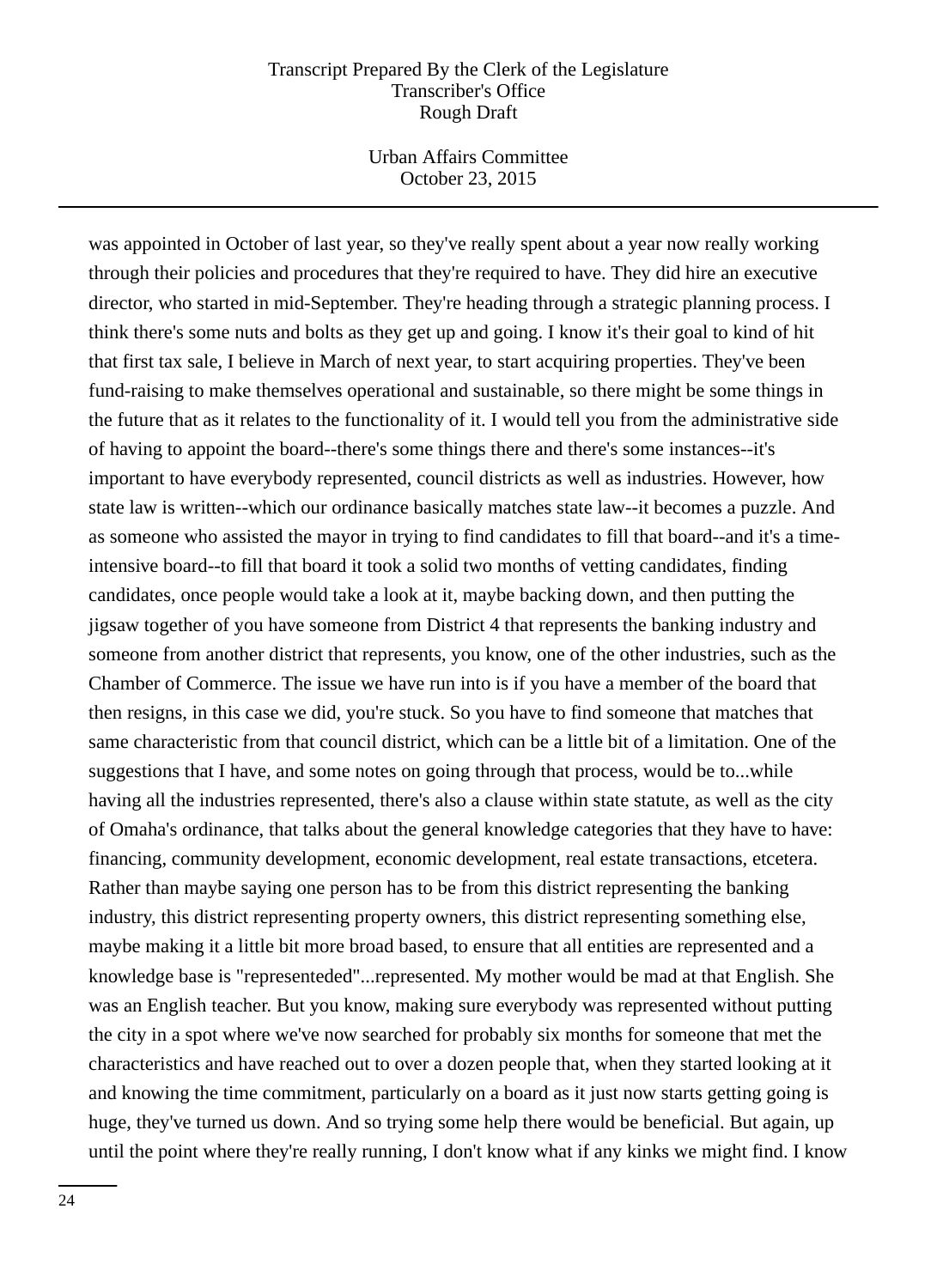Urban Affairs Committee October 23, 2015

there's other communities within the state that have looked at that. We see it as a huge benefit. I know our philanthropic community sees it as a huge benefit, given the amount of money that they've been willing to support over the next four years for that group. [LR278]

SENATOR CRAWFORD: Good, thank you. Other questions? Senator McCollister. [LR278]

SENATOR McCOLLISTER: Yeah, thank you, Madam Chair. Is the city administration on board with changing the time period from three to two? [LR278]

CASSIE PABEN: We've had no discussions about the three to two, and that's something we'd certainly be willing to discuss with the councilmen or any senators that were interested in that. I would tell you the other ordinance that the councilman brought up before you that's going for vote on November 17, that's something we do have an interest in. We do have an issue with blighted properties, but we want to make sure that the language is right for everybody. And I think we've reached some compromise from some of the opposition that we had from that. [LR278]

SENATOR McCOLLISTER: Okay, thank you. [LR278]

SENATOR CRAWFORD: Thank you. Other questions? Thank you for your testimony. Welcome. [LR278]

CHRIS CONNOLLY: (Exhibit 3) Welcome. Thank you, Madam Chair, members of the committee. My name is Chris Connolly, C-h-r-i-s C-o-n-n-o-l-l-y, and I'm an assistant city attorney for the city of Lincoln. I want to thank you today for your time, and I also want to thank Senator Pansing Brooks for bringing this important issue in front of the committee. Today I would like to express the city's support for the measures aimed at revitalizing historic neighborhoods and neighborhoods in decline. Neighborhoods in cities across the country were hard hit by the Great Recession and caused, in many cases, monumental problems with urban decay and blight. In Detroit there are approximately 80,000 buildings that need to be demolished, yet there is only enough money to demolish approximately 50 per week. Even if they reach their goal of 200 demolitions per week, it will still take many, many years to clear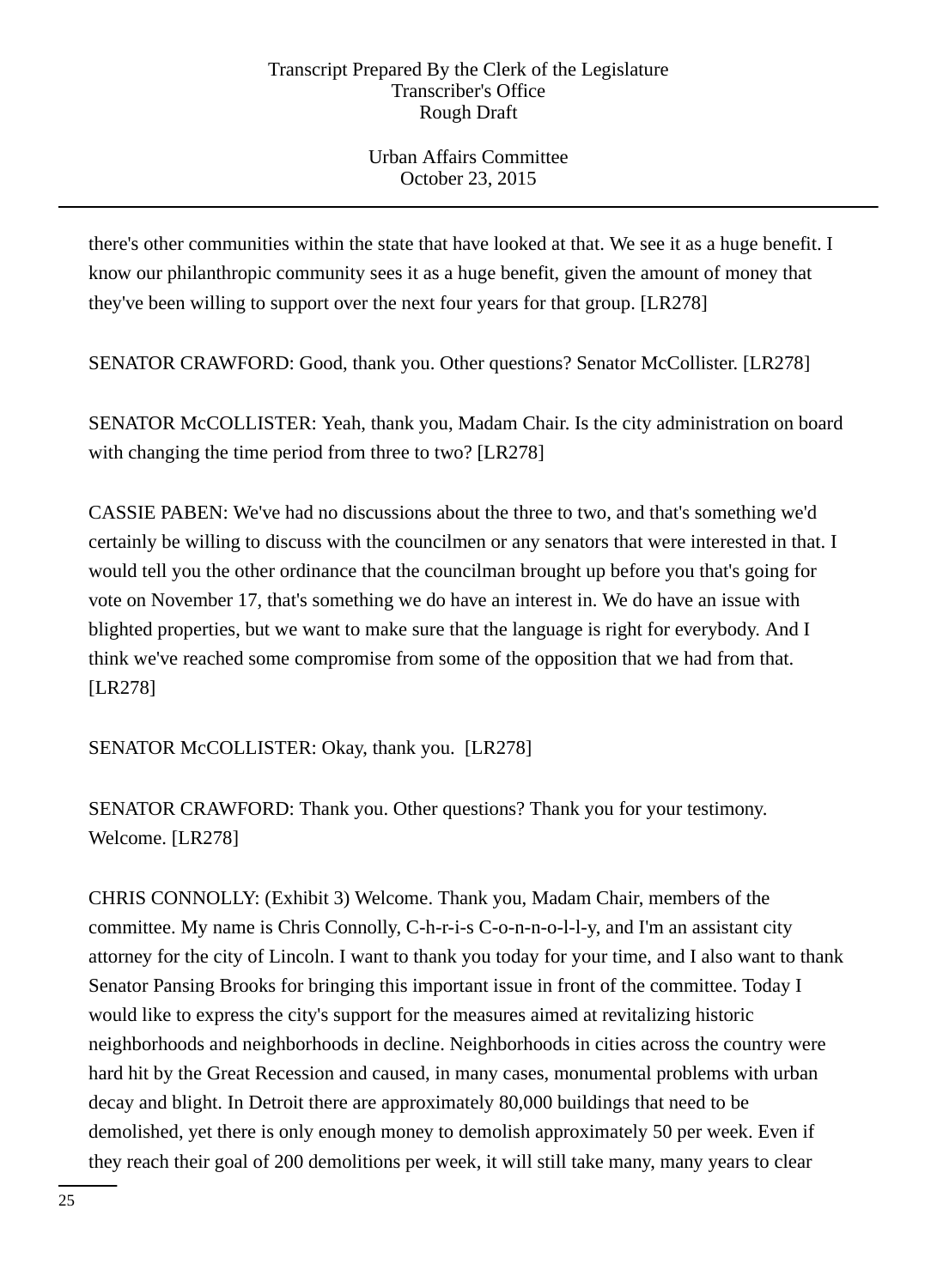Urban Affairs Committee October 23, 2015

away all the decay. Cleveland has demolished over 3,500 building since 2009 and has renovated over 1,100 more. Even in smaller cities like Syracuse, New York, with a population of 145,000, they are trying to get to a goal of 25 demolitions and 20 renovations per year. These numbers do not begin to convey the toll this has taken on the quality of life in those cities. Nebraska in general, and Lincoln in particular, has been blessed with a substantially better economic environment, that has avoided the dramatic problems in these other cities. Still, we know that we may be only one or two bad downturns away from situations that, while not as overwhelming as Detroit or Cleveland, would nevertheless be very impactful on the fabric of our community. Although Lincoln does not have the heartbreaking statistics that other cities must confront, we do have neighborhoods that have challenges, and we're always searching for new tools to address those challenges. Law enforcement, neglected building registration, code enforcement, and a community development law that includes tax increment financing are useful and produce good results, but we still have some struggles with blight. The SoDo area of Lincoln is a good example of a neighborhood that could benefit from new tools. It is not a war zone by any stretch, but it does need help and the available tools will only have a limited impact. Discussions have begun on how to revitalize the SoDo area in Lincoln, and we encourage this committee to examine all reasonable means to develop these new ideas. I would also tell you that I look forward to reading both the preliminary and the final report that the students have discussed today, and I'm certainly going to turn that over to our urban development department to see if they can get some things out of that. So with that, I want to thank you again for the opportunity to testify this afternoon and I would be happy to answer any questions you might have. [LR278]

SENATOR CRAWFORD: Thank you, Mr. Connolly. Questions? Seeing none, thank you. Thank you for your testimony. Welcome. [LR278]

PAT ANDERSON-SIFUENTEZ: (Exhibit 4) Hello. I feel a little short. My name is Pat Anderson-Sifuentez, Anderson, s-o-n, Sifuentez, S-i-f-u-e-n-t-e-z. I work for NeighborWorks Lincoln, and if you're not familiar, we revitalize neighborhoods. And probably our most recognized project has been the Antelope Valley, so the new townhomes that are between P and Q, and 23rd and 22nd Street--I'm sorry, not 22nd yet, 23rd and 24th. The new townhomes are what NeighborWorks built, but what people don't realize, unless you're walking through the neighborhood, is that we also did 90 to 100 other properties where we helped both existing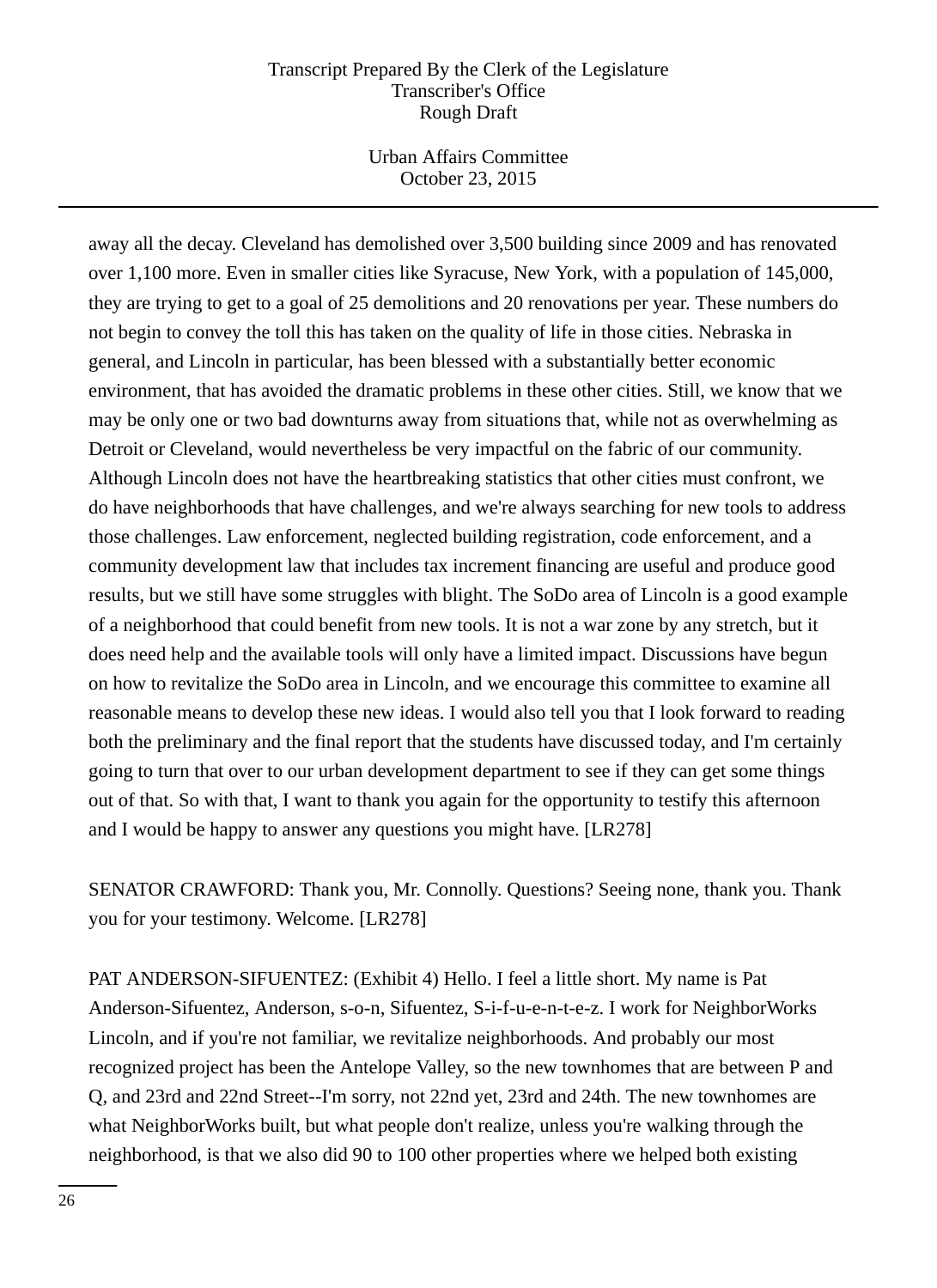Urban Affairs Committee October 23, 2015

homeowners and new homeowners with rehab. And in some cases, we tore down dilapidated, vacant properties and built new. We did all of this as a part of the Antelope Valley Project, but prior to that we had a long established history with working with the neighborhood. So we didn't just go in there and bulldoze. We worked with the neighborhood to find out what their assets are and what their needs were. And we continued to work with them long after that. And I would invite you to...if you don't ever get out of your car when you're going down P and Q, I would invite you to get out and walk around, because it's...Antelope Valley, with the bike trail and the park through there, has added a great asset to that inner city neighborhood. But also, this was an area that...I did a home tour in that area years ago, after we built the townhomes in. And several people, including current landlords, had a lot of UNL, old students that, oh, I used to live there, and of course, you know, the stories that come with that--I used to live there when I was in college--and you know the rest. Then they would remember the neighborhood, not as necessarily very safe, and certainly not very well kept and buildings in disrepair. And they were amazed. I walked with a current landlord, and she said, oh, I guess I need to get down here more often, I had no idea you guys had fixed up so many buildings. And it's not just that we fix up the buildings, but it was also working with the public and our home buyer education classes, where we educate home buyers and they purchase knowing what they're getting into and become good homeowners. That also effects the overall fabric. I also live on 11th Street, just south of downtown. And NeighborWorks...and I've worked in this area for quite some time, too, with NeighborWorks. And it is an area that has a lot of needs. There's a lot of...you don't get 100-yearold housing. I don't know how many of you own an old house, but they're the money pits. And you don't acquire 100-year-old housing that has been rented, especially for 80 years or more, without it needing a lot of work. And sometimes you just don't have deep enough pockets to do the work that it needs. And what happens in neighborhoods like that is you don't have the investment, and then you have to lower your standards for the type of rental property you're going to have. And that affects not just your building, but all the buildings around it and on the block. So we'd need more tools. I'm going to run through a very quick list here. The city council person from Omaha has already said loudly we need some help demolishing vacant and abandoned properties. We need more money for that. Aging infrastructure needs to be addressed, 100-year-old waterlines--Omaha, I know, knows that well. Weatherization goes a long way in preserving housing stock, and so that needs to be addressed often. Energy programs are really built for newer housing, not for 100-year-old housing, the standards I'm talking about. Historic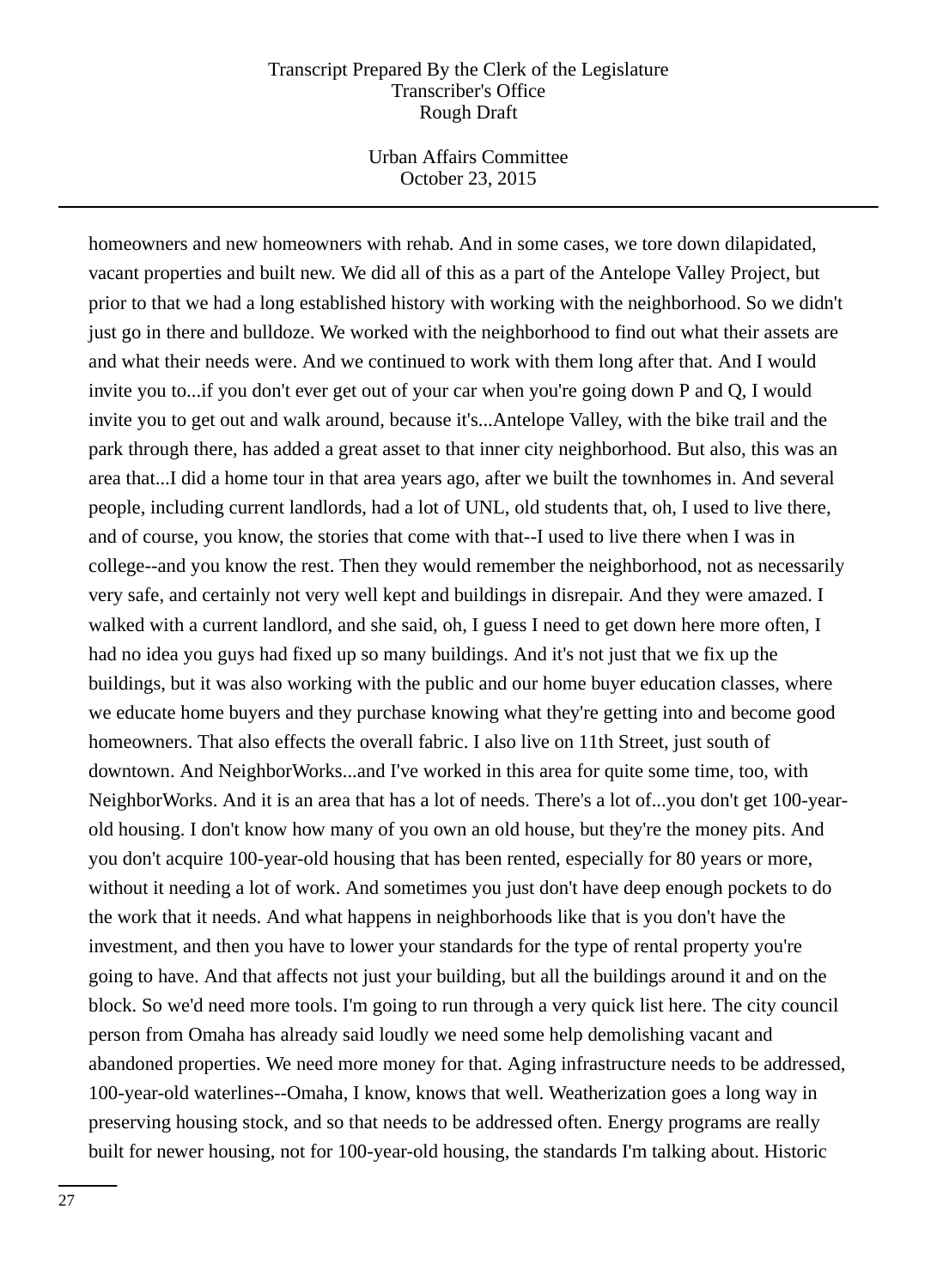Urban Affairs Committee October 23, 2015

tax credits and other tax credits, that can also be used in freezing credits in a...if you have a focused area, if you freeze the property taxes for awhile, that could also address the gentrification down the line. More attention to walkability. One of the biggest benefits in living in a small town, or in areas close to downtown, is that you can walk. But so you have to pay attention to the walkability--the sidewalks and especially the lighting, because the lighting is key to keeping safety. [LR278]

SENATOR CRAWFORD: Thank you. [LR278]

PAT ANDERSON-SIFUENTEZ: And financing stools for different kinds...financing tools- stools maybe, too--for different kinds of purchasing options like, for example, south of here there is a lot of grand, old homes that are probably too large...and apartment buildings that are too large for one person, but if young people would like to purchase an apartment, we can sell \$500,000 condos downtown, but we need that kind of tool to work on a smaller scale in areas like this. [LR278]

SENATOR CRAWFORD: Thank you. Questions? Senator Hansen. [LR278]

SENATOR HANSEN: Thank you, Senator Crawford. I'm going to ask you this, because it's come up a couple times already, but the kind of focus on demolishing neglected and abandoned buildings, is the incentive there with the demolished building, you have a vacant lot, the vacant lot can be redeveloped easier than a dilapidated building... [LR278]

PAT ANDERSON-SIFUENTEZ: Much. [LR278]

SENATOR HANSEN: ...or simply that a vacant lot is preferable to, say, something that's a safety hazard? [LR278]

PAT ANDERSON-SIFUENTEZ: Both actually. NeighborWorks is also doing work along north 27th Street, and I was doing a door-to-door survey in the Clinton neighborhood a few years ago. And NeighborWorks had just purchased I think four properties, five maybe, that had been vacant and dilapidated for many, many years. And we tore those down, hadn't done anything with the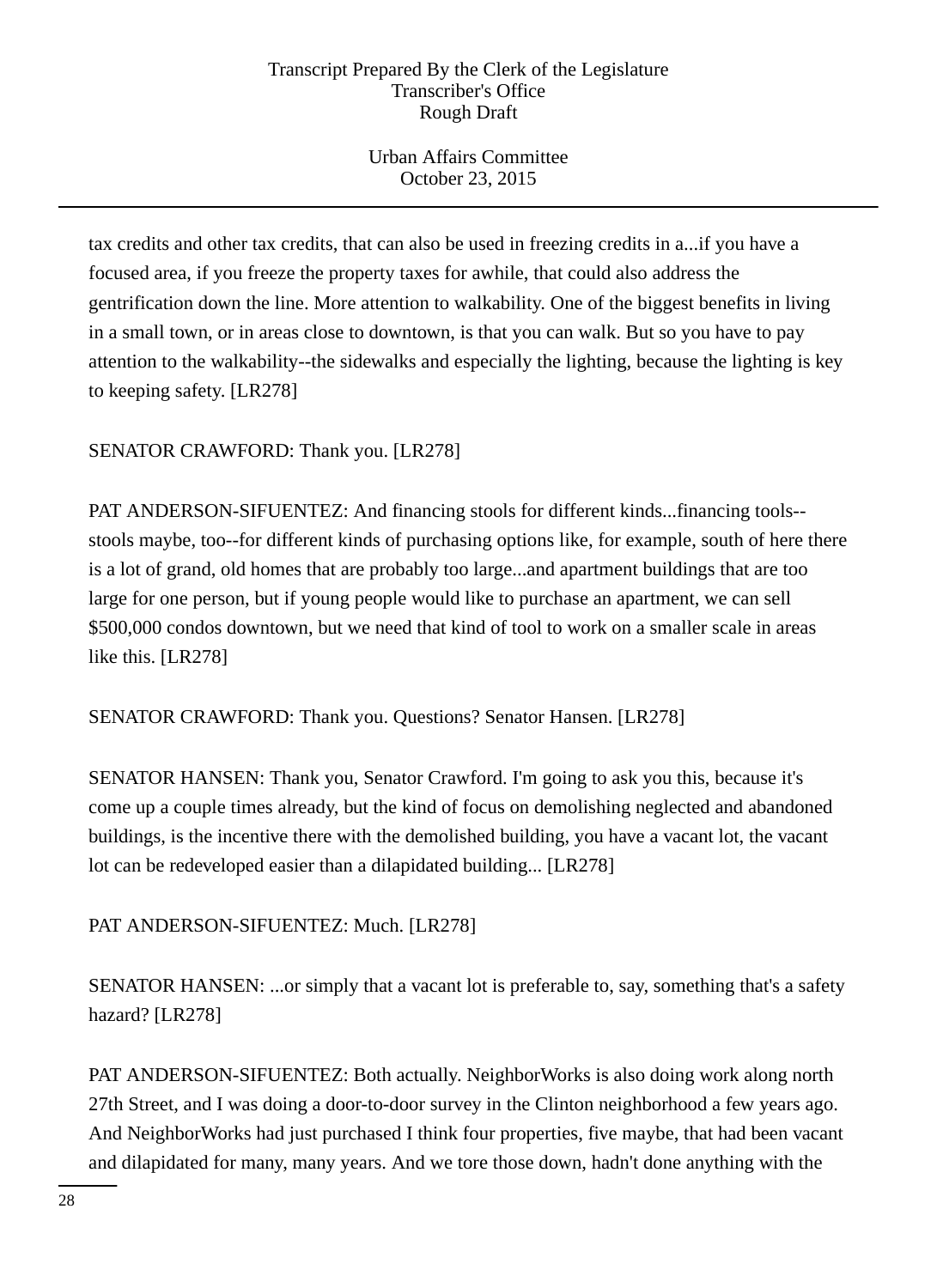Urban Affairs Committee October 23, 2015

lots, they were just vacant lots, but just tearing down the buildings gave people hope. There were a lot of people that lived even within six blocks of that area. And one of my questions on my survey was, do you think the area is improving and will it continue to improve? And most people said, yes, it's improving, because I saw those dilapidated properties torn down and, yes, I believe it will continue to improve, again because I saw those properties torn down, and I think something will be done with them now, so. [LR278]

SENATOR HANSEN: Okay, thank you, I appreciated it. I was just wondering from the context of...actually I'm glad you addressed how the neighbors perceived it, because the perception of all of a sudden you see houses torn down in your neighborhood it's...whether that was perceived by the neighbors as a good or a bad sign. [LR278]

PAT ANDERSON-SIFUENTEZ: If it's a vacant property, and you know, sooner or later it's going to catch on fire, especially if you're close to downtown. That's just what happens. And so, yes, neighbors would much rather have a vacant lot than...you can always mow the vacant lot or put a community garden in. But it's much more difficult dealing with that vacant property that you don't know what's going to happen to it or when the fire's going to start and how far it's going to spread and...okay. [LR278]

SENATOR CRAWFORD: Thank you. [LR278]

SENATOR HANSEN: All right, thank you. [LR278]

SENATOR CRAWFORD: Senator McCollister. [LR278]

SENATOR McCOLLISTER: Yeah, thank you, Madam Chair. You talked about the infrastructure of neighborhoods. I presume what you meant was the infrastructure portion of the facility that's under the homeowner's responsibility, not the part that the city maintains. [LR278]

PAT ANDERSON-SIFUENTEZ: Well, actually, both. Go down 11th Street right now, there's...it's been closed off for over a month as they repaired a sewer line. I mean, that happens, but we have 100-year-old...I mean a lot of small towns also have that 100-year-old infrastructure,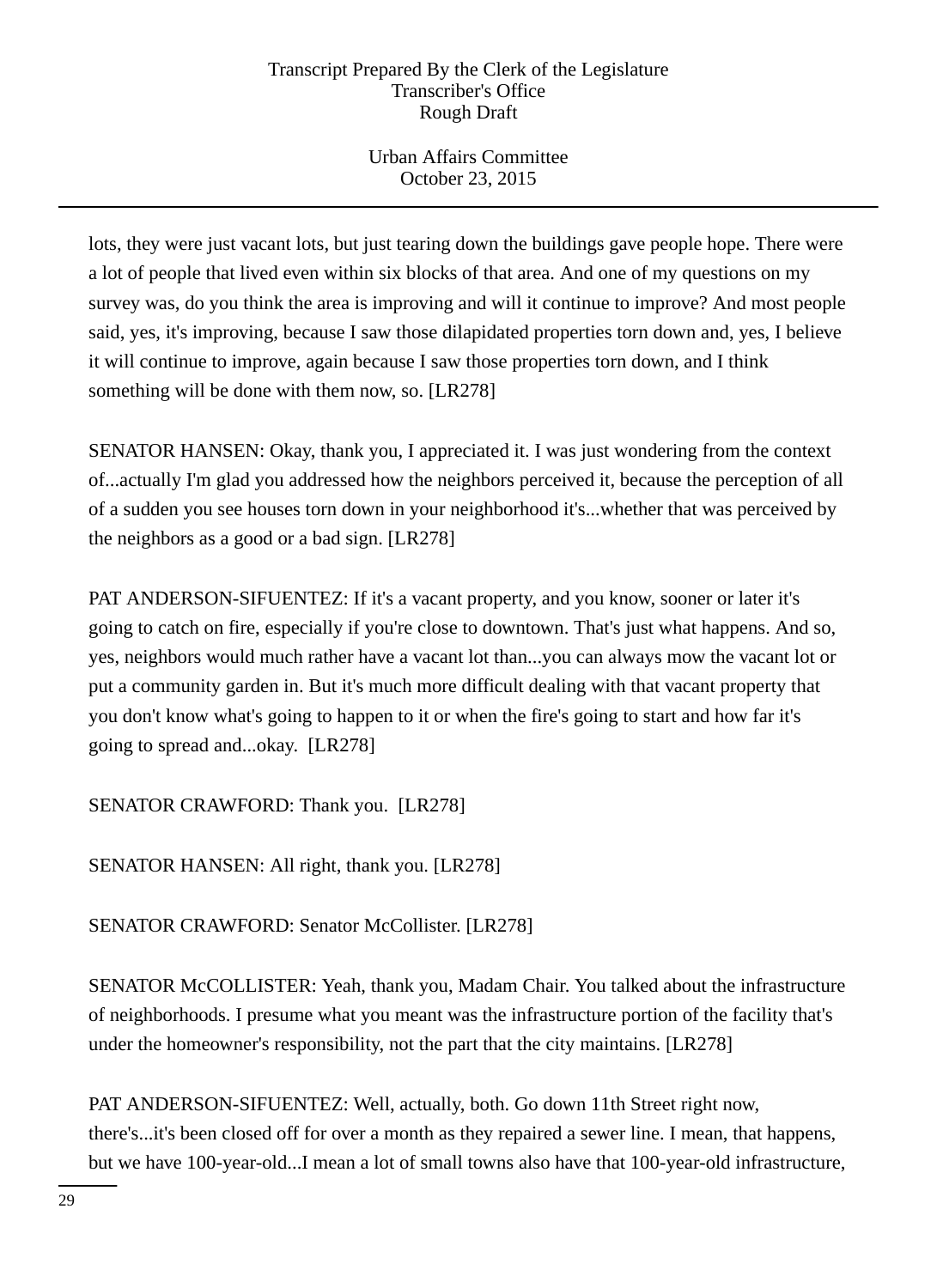Urban Affairs Committee October 23, 2015

and we need to be thinking about replacing them, you know. And in older neighborhoods, it's just a given that your water pressure is lower, because your pipes are smaller. So, yeah, we need to pay attention now. [LR278]

SENATOR McCOLLISTER: I think the neighbors have a legitimate claim against the city, or at least a need to request some improvement in those facilities. And it's...having come from a utility, I know that we at MUD would get those kinds of complaints all the time and acted on them, so. [LR278]

PAT ANDERSON-SIFUENTEZ: I'll tell all the landlords in the area since it's...since that particular area is 94 percent rental. I'll tell the landlords that. [LR278]

SENATOR McCOLLISTER: You know, the piping from the house to the connection in the street generally is the responsibility of the homeowner. [LR278]

PAT ANDERSON-SIFUENTEZ: Right. [LR278]

SENATOR McCOLLISTER: So, you know, sometimes that can be an issue. [LR278]

PAT ANDERSON-SIFUENTEZ: Which is also difficult if you're talking about affordable housing, because the most affordable housing is usually the older housing stock. And if you're looking at a threat of...depending on how far you have to go replacing that water line, you know, \$8,000, that's pretty insurmountable for a new homeowner... [LR278]

SENATOR McCOLLISTER: That's true. Thank you. [LR278]

PAT ANDERSON-SIFUENTEZ: ...even within the first five years. [LR278]

SENATOR CRAWFORD: Thank you. Other questions? I wondered if you would just tell me, you said Antelope Valley Project was a combined effort. What was the public piece? What did that look like? Or what were their... [LR278]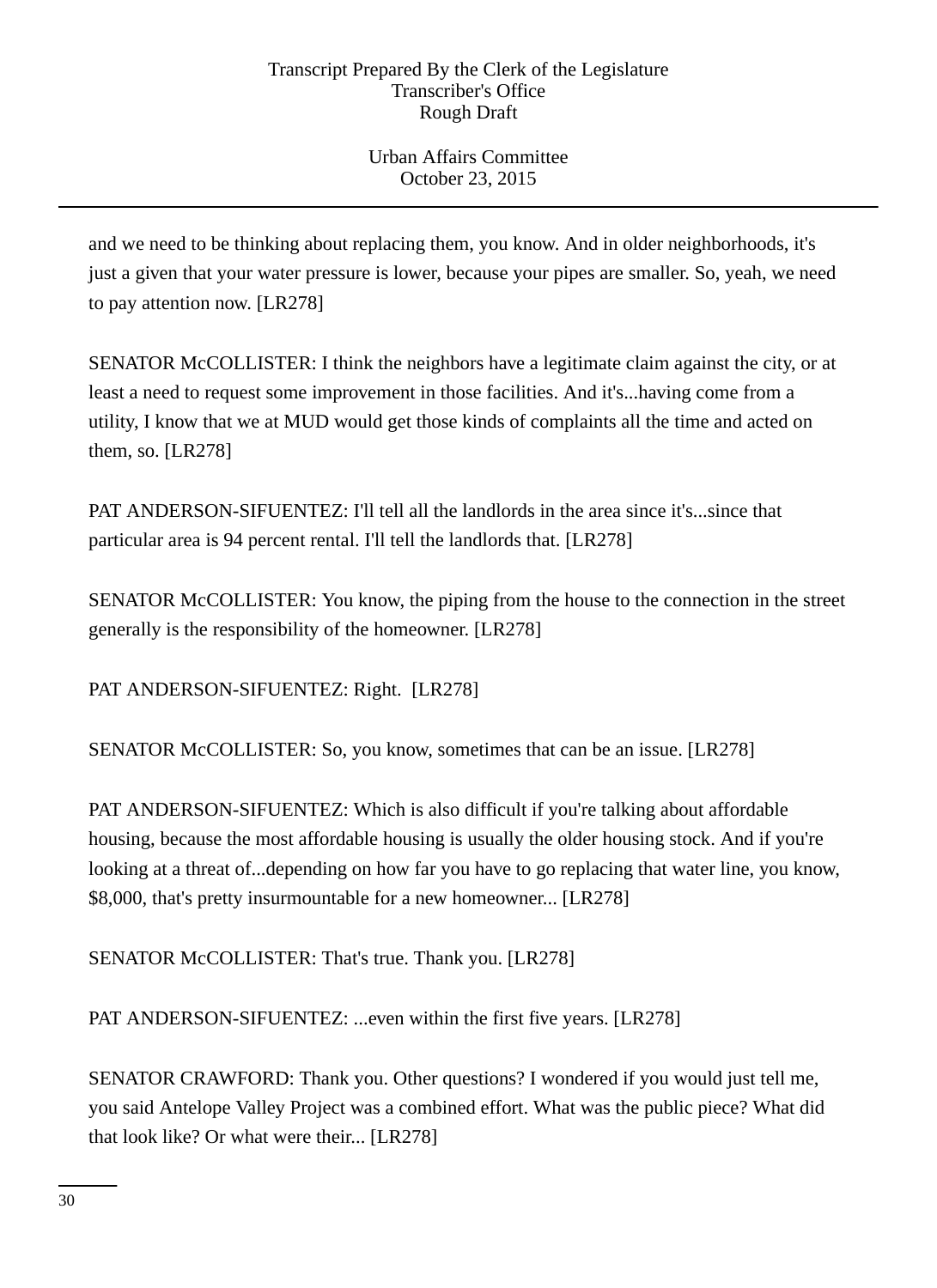Urban Affairs Committee October 23, 2015

PAT ANDERSON-SIFUENTEZ: There were public meetings at the forefront to get input on the design. [LR278]

SENATOR CRAWFORD: Okay. So that's what you mean by being a public? I just didn't know if there were any state policies or other tools that were used in that project. [LR278]

PAT ANDERSON-SIFUENTEZ: Probably. You know, it was a long time ago, its inception was. [LR278]

SENATOR CRAWFORD: Sure. Okay, you can send us an e-mail afterwards. Thank you. Thank you for your testimony. [LR278]

PAT ANDERSON-SIFUENTEZ: Okay. Thank you. [LR278]

SENATOR CRAWFORD: Anyone else wishing to testify on LR278? Welcome. [LR278]

DIANA FAILLA: Thank you. Good afternoon, Senator Crawford and Urban Development (sic) Committee. My name is Diana Failla, and it's spelled D-i-a-n-a, Failla, F-a-i-l-l-a, and I am the president of Midtown Neighborhood Alliance in Omaha, Nebraska. Midtown Neighborhood Alliance consists of 17 historically rich and very diverse neighborhoods in midtown Omaha. I am also a former landmark commissioner--a preservation historical landmark commissioner, and I'm a journalist and marketing expert. And I'm very happy to be here today, and happy that this resolution is being presented and that some study will be done on how to help our neighborhoods, because we really do feel that we need tools and resources and need to be heard as well. I believe that neighborhoods hold a reputation and an image, just like anything else--just like a product would, in fact--and that it evolves and it waxes and wanes through time. And in a perfect world, we could maintain that fabric of a neighborhood, it could remain always vibrant. But with age, buildings age, people age, people come and go in neighborhoods and they often evolve into different areas. I think that as you as a committee examine maximizing neighborhood revitalization, that incentives and, of course, tax credits need to be offered simultaneously, not just to the large developers, but also to the smaller developers, who are sometimes left behind. They're just as great, just as wonderful with their ideas and projects, but those projects are left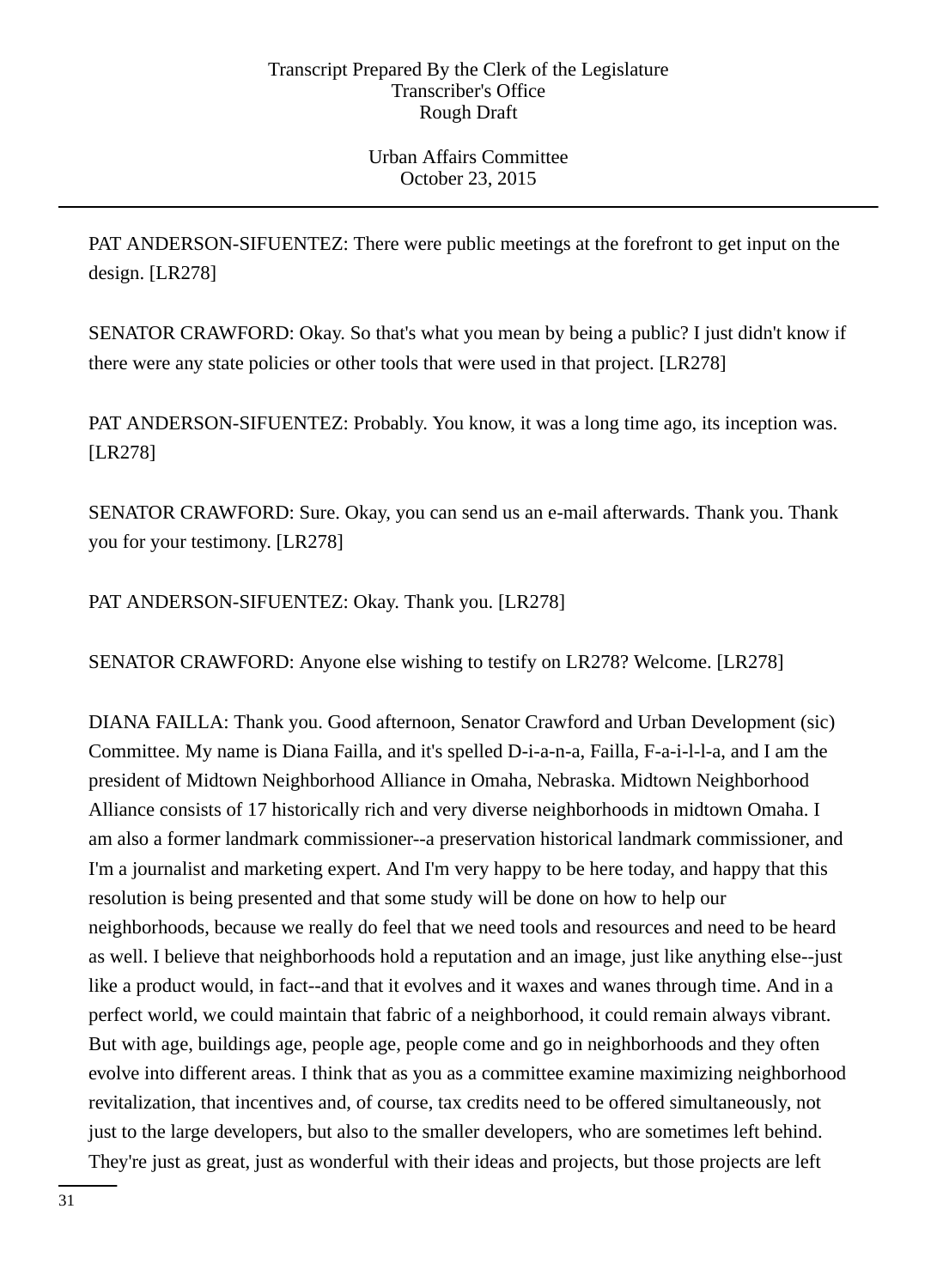Urban Affairs Committee October 23, 2015

incomplete sometimes, due to the lack of funding and the clarity as to the process of the development. And it's not unheard of that neighborhoods and associations buy and develop old houses in vacant lots; we just need to make the process more easily understood and financially feasible. Many neighborhood residents buy properties in their own neighborhoods to prevent it from deteriorating, in an effort to uplift the neighborhood. These people, really we commend them, and we should commend them, because oftentimes they operate in a vacuum. And we want to make those vacant lots and property for green space readily available to our neighborhoods for preservation of green spaces, places to gather, not just community gardens, but places to gather, even mom-and-pop coffee shops. And not everything needs to be high-tech apartments. What happened to nature in the city? We need to empower our neighborhoods. Neighborhood residents often feel that their voice is not heard and their desires are not met. And this leaves them walking away with a feeling of, why even try anymore at all? So it's very disempowering. There's currently a disconnect, we believe, on a neighborhood level and an alliance level, between the business sector, big and small developers, city governance, and neighborhood leaders and associations. And the desire is that the neighborhoods be engaged in the process of revitalization early on, so that they may have input in the neighborhoods that they live in, and not just be told what's going to be taking place, but also be part of that process. When all come to the table early, that buy-in, I believe, increases in all levels for a particular project, including those that may not initially be as popular as we think. And this doesn't often happen either. I'm not sure that it's really anybody's fault, I just don't think that developers know how to reach out to surrounding neighborhoods. And I don't think neighborhood residents often feel comfortable either. The two or three or four entities really speak a different language at the table, and have different guidelines to adhere to--each of them, including the neighborhoods and the neighborhood leaders. If we could share in this educational process, it would be best. So maybe resource booklets and clear guidelines would help in this area. We need to learn and know what each other knows, and must comply to as well. So I think that revitalization comes in many forms. It can be as simple as a new streetlight, a street repair, better trash pickup, all the way to a newly designed business district that will include residents...restaurants and apartments and shopping centers. In the process though, I think it's important to note that what's really being lifted is neighborhood pride and ownership of that particular area. We want to keep our youth in the historic neighborhoods--they're moving out. And we want to bring new people into the neighborhoods. We want our historic neighborhoods to be livable and lovable and we ask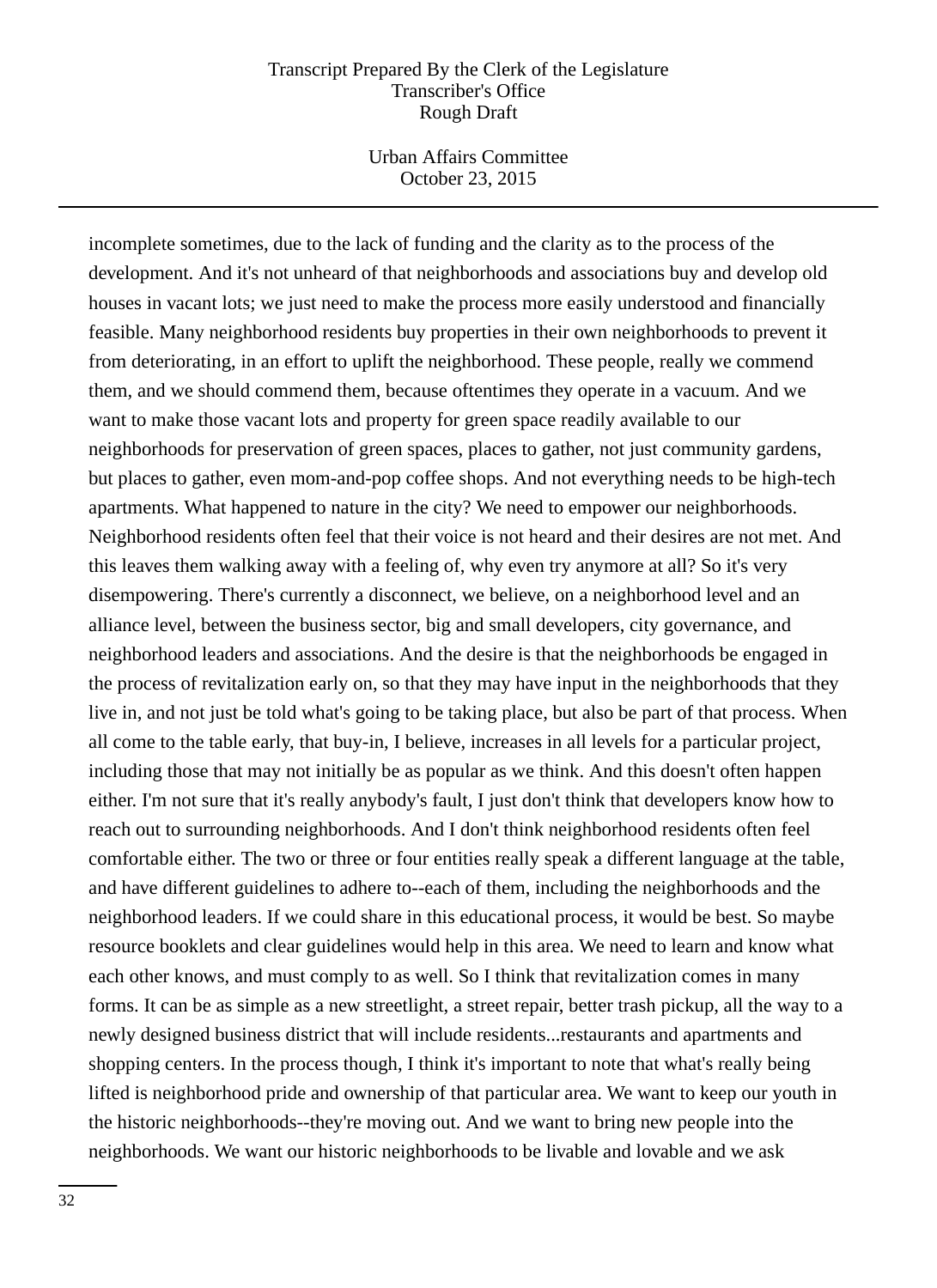Urban Affairs Committee October 23, 2015

consideration be given to the libraries and the schools that make up the neighborhoods as well. So private and public entities must look out for each other, as we work together. There's a cycle of investment in urban areas, and we want the cycle to become better. PR and marketing campaigns--no one ever talks about this much at all. I think again, we operate in a vacuum. So the PR and marketing campaigns, I think, are important to consider as we work to raise awareness of what our neighborhoods even have to offer. Neighborhoods can be looked at as a product, a product that we want to sell and brand for image and reputation of where we live. Marketing our historic neighborhoods and sharing the vision of growth says that there's a certainty of where a neighborhood is going, a plan of some sort. It's not just out there going we want better this or that, we have a plan. In turn, reluctant investors are more likely to invest in a neighborhood that has a plan. And so helping neighborhoods devise a strategic plan may be one area that the state and local municipalities can assist with, without being too bureaucratic, I guess would be what I would say. We need funding for organizations that preserve our landmark, historic buildings, so that the demolition is not only the only answer. Omaha has such an organization, which is known as Restoration Exchange. But perhaps the demolition controls are more time for mobilization, and resources to be pooled can be another consideration. We can't keep demolishing our old historic structures to build parking lots for big development. [LR278]

SENATOR CRAWFORD: Thank you. I'm going to just interrupt you there. I know you probably have other excellent ideas. [LR278]

DIANA FAILLA: Just a little bit, just a little bit. [LR278]

SENATOR CRAWFORD: And we would welcome you to send those to us, so we get the full list. But I just want to make sure we're respecting the time... [LR278]

DIANA FAILLA: Sure, sure. [LR278]

SENATOR CRAWFORD: ...of the other people that are waiting for both of the hearings. So thank you so much for sharing those ideas. [LR278]

DIANA FAILLA: Thank you. [LR278]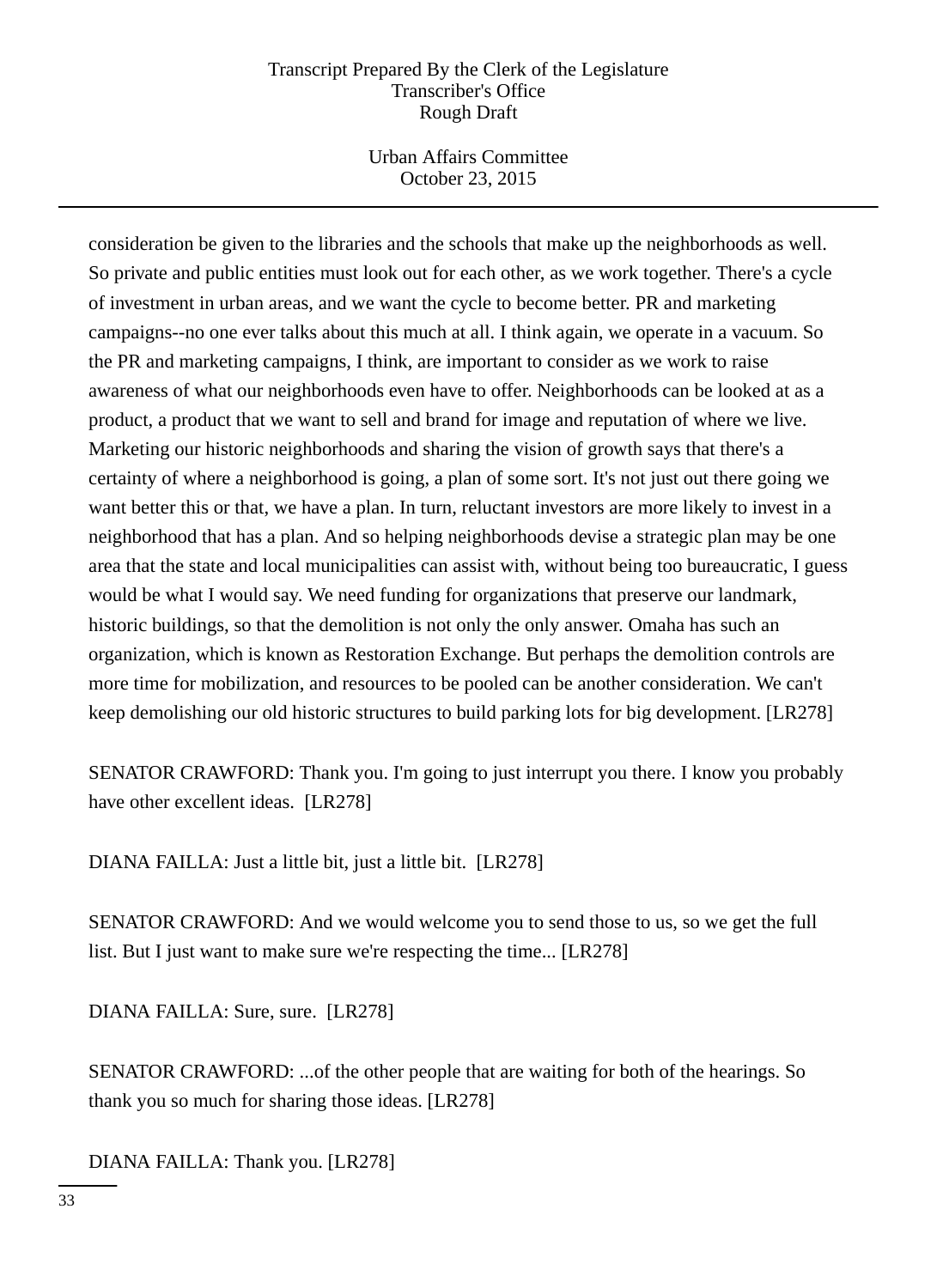Urban Affairs Committee October 23, 2015

## SENATOR CRAWFORD: Anybody have other questions? Thank you so much. [LR278]

DIANA FAILLA: Thank you. [LR278]

COURTNEY LAWTON: Senator Crawford and the committee. [LR278]

SENATOR CRAWFORD: Welcome. [LR278]

COURTNEY LAWTON: Thank you. My name is Courtney Lawton, C-o-u-r-t-n-e-y L-a-w-t-o-n, and I'm here on behalf of my neighborhood--a neighborhood facing pressures from gentrification and poverty. I live in the south Capitol neighborhood on F and 14th Street. I want to emphasize that I live here because it's safe, affordable and walkable. All of those things that we're looking at in urban communities, we have in our neighborhood already. The Lincoln Community Foundation has recently commissioned H3, a St. Louis-based planning and design firm, to conceive of a marketing plan called SoDo, a branding and redevelopment effort that is actually a thinly veiled gentrification plan for the South Capitol, Near South, and Everett neighborhoods. The core group of four board members is made up of two real estate investors, Tom Smith of Smith Hayes Financial Services and David Schmidt of Concorde Management, Barb Bartle of the Lincoln Community Foundation and, finally, Jon Carlson of the city of Lincoln, as well as NIFA. These members are not residents or leaders in our community; instead, they are primarily concerned with the real estate as an investment, rather than the inherent dignity of the residents of the community. The type of housing proposed by H3 is condos and rehab single-family homes that already exist in housing stock as apartments for poor and low-income people. Left out of the plan is decent housing for poor and working-class families who already live in the neighborhood. SoDo appears to be a value investor land grab, where investors buy cheaply, aided by generous tax handouts, while the poor and working-class residents are pushed out without addressing their real housing needs. I personally welcome efforts to improve our neighborhood and stabilize and revitalize our neighborhood. But we need to focus on mixed-income and work force housing, and not demolition and displacement. I propose a community development organization. I served for four years as the vice president of the Greater Albuquerque Housing Partnership, and I feel that there are creative and viable alternatives to gentrification, where public/private partnerships can improve and stabilize South Capitol, Near South, and Everett neighborhoods. These housing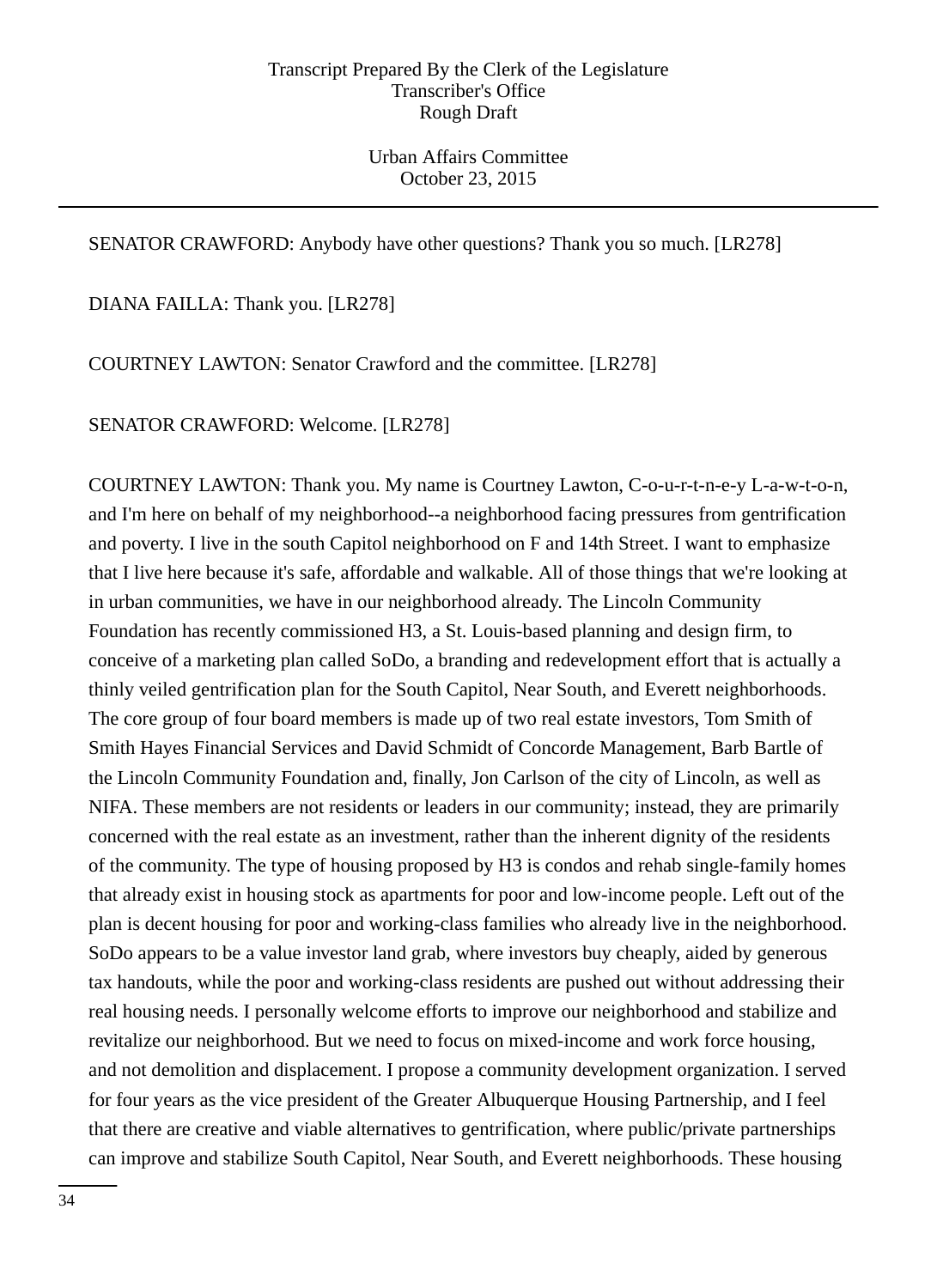Urban Affairs Committee October 23, 2015

developments that I worked on in Albuquerque include the Placido Martinez Court, which was developed in a largely industrial part of Martineztown in Albuquerque. It both provided rental income...I mean rental properties for poor people and ownership opportunities for people of modest and moderate income. We also had Plaza Feliz, which was built in a neighborhood that desperately needed stabilization, because of its downward slide, near Louisiana and Central. And finally, we built a really wonderful organization called Plaza Ciudana, which actually built and stabilized a neighborhood that was really, really degrading very quickly and, instead of moving out residents, provided really great income and housing for that neighborhood, including medical facilities, childcare facilities, job counseling, that kind of thing. So H3's plan that I've seen so far...and they were very obscure about their planning process until about June, when all of us got involved in this in the neighborhood. But none of their plans include the kinds of things that would be public/private partnerships and work force and stabilization. Instead, it's a gentrification land grab, and I think we all need to face it for what it is, especially since, you know, I live here in the neighborhood. Senator Brooks, you know, is my senator in this neighborhood, and so is Senator Coash, who's right across the street from me, so. [LR278]

SENATOR CRAWFORD: Thank you for your testimony. [LR278]

COURTNEY LAWTON: Sure, sure. [LR278]

SENATOR CRAWFORD: Thank you for your testimony and for talking about some things you've seen in other states. [LR278]

COURTNEY LAWTON: Yeah. [LR278]

SENATOR CRAWFORD: I just want to clarify. The hearing is to talk about state tools that local governments can use, just to clarify. [LR278]

COURTNEY LAWTON: Right. And I live here. Yeah, yeah, I moved here. [LR278]

SENATOR CRAWFORD: So as opposed to any particular way that neighborhood or a city uses the tool,... [LR278]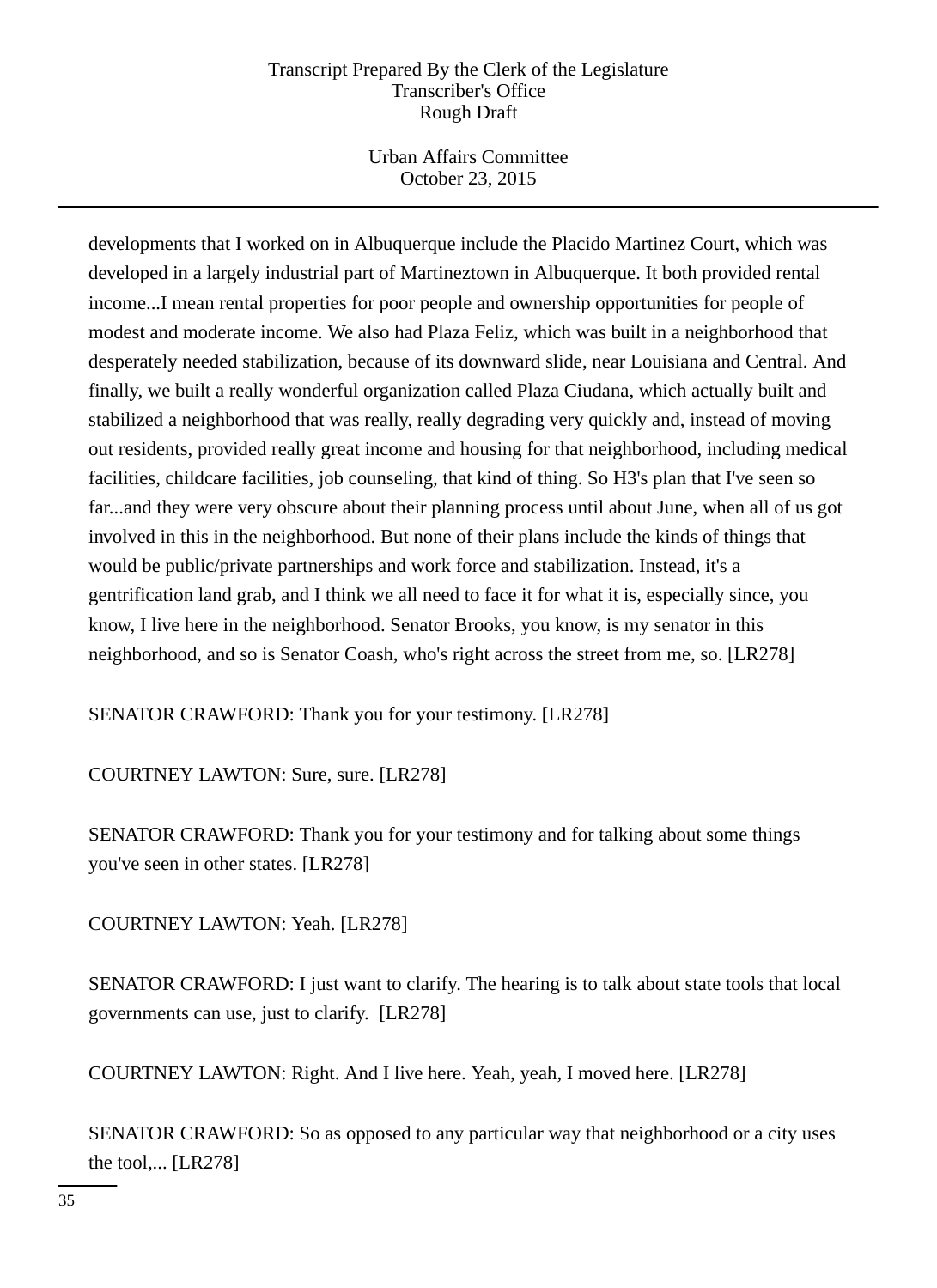Urban Affairs Committee October 23, 2015

# COURTNEY LAWTON: Right, right. [LR278]

SENATOR CRAWFORD: ...we're here talking about like what the state base should be, so just to clarify that. [LR278]

COURTNEY LAWTON: Absolutely. Yeah, and those things can be made available at the state. We availed ourselves of state grant monies, community redevelopment grants, block grants, federal block grants, stuff like that, including the New Mexico Mortgage Finance Authority, so those things exist. [LR278]

SENATOR CRAWFORD: Right. Excellent. [LR278]

COURTNEY LAWTON: Thank you. [LR278]

SENATOR CRAWFORD: Any questions? Thank you for your testimony. [LR278]

COURTNEY LAWTON: Thank you. [LR278]

SENATOR CRAWFORD: Welcome. [LR278]

HANNAH FISCHER: Good afternoon, Chairwoman Crawford and members of the Urban Affairs Committee. My name is Hannah Fischer, H-a-n-n-a-h F-i-s-c-h-e-r. I'm with the Baird Holm law firm. I appear before you today to offer our perspective on the existing resources and programs, and some additional tools that may be useful in building on the successes and the effectiveness of these programs. I'd like to thank Senator Pansing Brooks for introducing LR278. We're always competing with other states for jobs and investment opportunities, and it's crucial that we continue to do so. At Baird Holm, we maintain a substantial real estate practice, relating both to new real estate and the revitalization of many of our urban and rural communities. Specifically, recently we led the effort to create the historical tax credit in Nebraska. I'm going to talk about three different programs today. I'll try to streamline it as much as I can. First, the New Markets tax credit. The New Markets Job Growth Investment Act, which started in 2012, encourages investments in the low-income community businesses throughout the state; it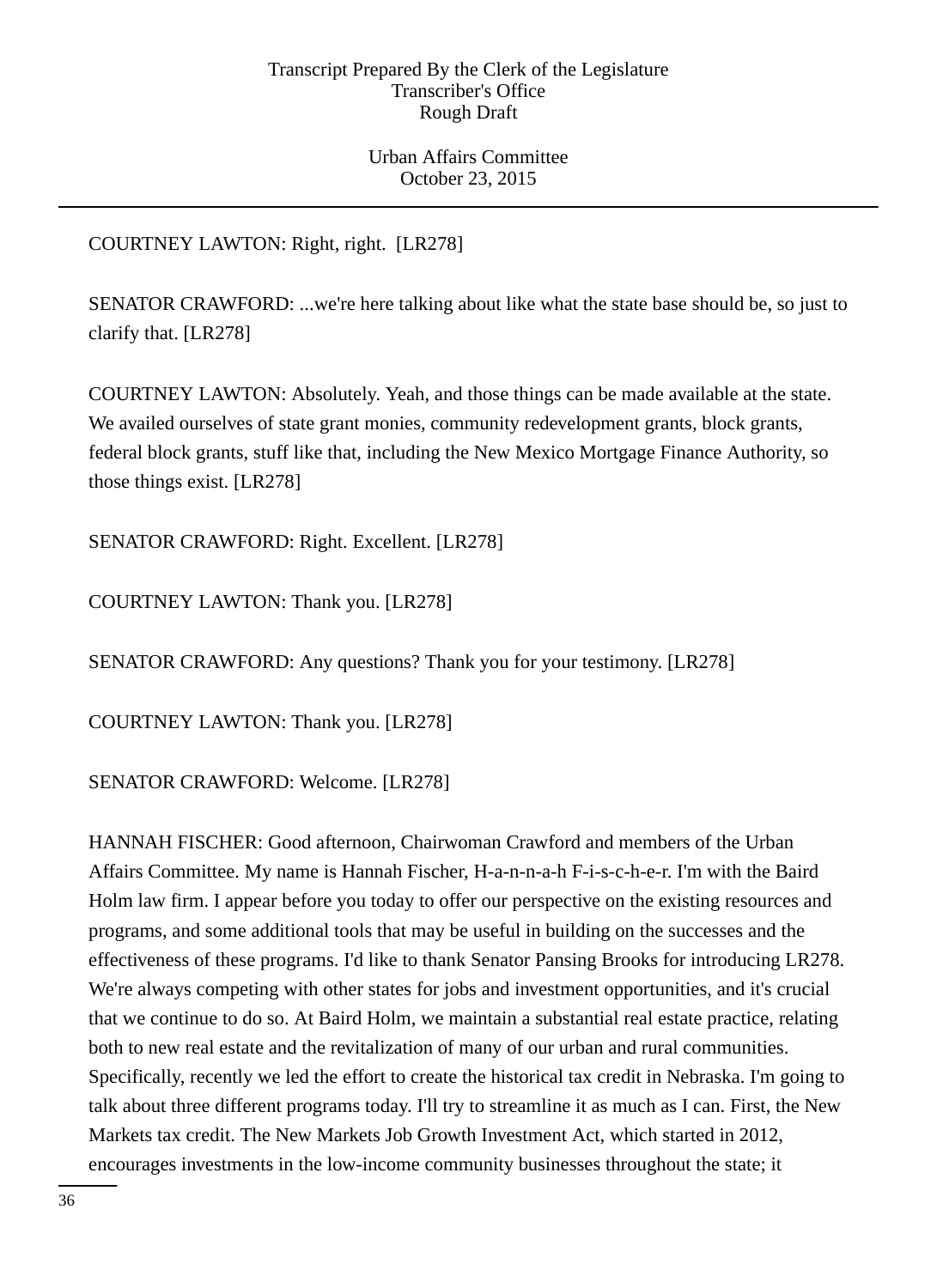Urban Affairs Committee October 23, 2015

parallels the federal New Markets Program. To date, Nebraska New Markets program has led to over \$142 million in investments in low-income community businesses throughout the state. That's \$19 million in Omaha, \$22 million in Lincoln, and over \$100 million in greater Nebraska. Despite its successes, there's still a few roadblocks that I think we could improve. First, the state cannot accept any new applications for the New Markets program to 2018. Absent an additional appropriation, we'll miss out on incentivizing additional economic development. Second, community development entities without a federal allocation of tax credits are not eligible for the state program. This has the unintended consequence of preventing Nebraska entities from participating in the program. Finally, the act also limits the pool of low-income community businesses that qualify by requiring the businesses to occupy the premises in which the business operates. This requirement does not exist in federal legislation. The second program is the Nebraska Job Creation and Mainstreet Revitalization Act, and this is the historic tax credit at the state level. This act provides \$15 million in Nebraska historic tax credits for eligible expenditures incurred for improvements to qualifying historically significant real property. While the program is only in its first year, it's been instrumental in revitalizing a number of communities throughout Nebraska, including in Red Cloud, Norfolk, Columbus, and several neighborhoods in Omaha. Still, there could be a few changes that would make this even more available to our communities. First, the program was fully allocated in less than 60 days after the Historical Society began accepting applications. An additional appropriation would help revitalize the number of communities that were shut out during this first allocation period. The second improvement is there is a per-project cap of \$1 million on investment. And thirdly, single-family residential properties are not eligible for the program. The third program is the Low-Income Housing Tax Credit. Now, we don't have one of these at the state level, just at the federal level. I guess one of our possible solutions is creating a state LIHTC Program. This would not only complement the federal program but expand on the successes of the federal program, facilitate the development of affordable housing throughout many of our rural communities. I'd be happy to answer any questions that you have. [LR278]

SENATOR CRAWFORD: Thank you. Senator McCollister. [LR278]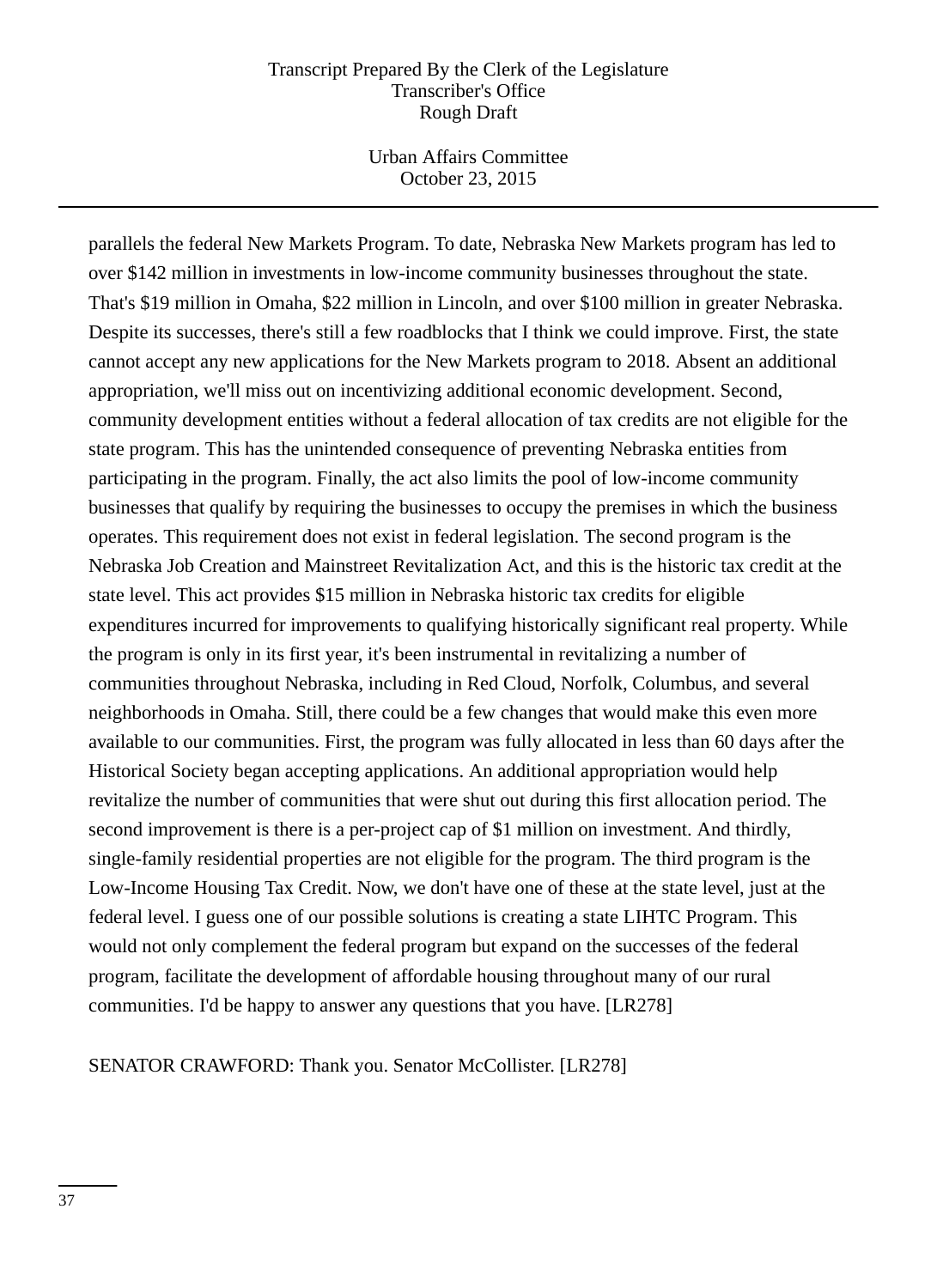SENATOR McCOLLISTER: Thank you, Madam Chair. You indicated three approaches that can be employed to boost neighborhoods. In the first program that you mentioned, what is the state allocation or appropriation? How much? [LR278]

HANNAH FISCHER: I don't know that off the top of my head. I'd be happy to e-mail to you or submit to you any additional research on that. [LR278]

SENATOR McCOLLISTER: And the second program was \$15 million? [LR278]

HANNAH FISCHER: Yes. [LR278]

SENATOR McCOLLISTER: And that's a state credit? [LR278]

HANNAH FISCHER: Yep, that's a state credit. [LR278]

SENATOR McCOLLISTER: And it goes against income tax? [LR278]

HANNAH FISCHER: Yes, I do believe that's correct. [LR278]

SENATOR McCOLLISTER: Okay, thank you. [LR278]

HANNAH FISCHER: You're welcome. [LR278]

SENATOR CRAWFORD: Thank you. Other questions? Thank you, I appreciate that. [LR278]

HANNAH FISCHER: Thank you. [LR278]

SENATOR CRAWFORD: Welcome. [LR278]

KARLA COOPER: Thank you. My name is Karla Cooper, K-a-r-l-a C-o-o-p-e-r. I am the pastor of Quinn Chapel African Methodist Episcopal Church, here in Lincoln. A couple of things that I want to thank Senator Pansing Brooks for this legislation. Any time that we can revive or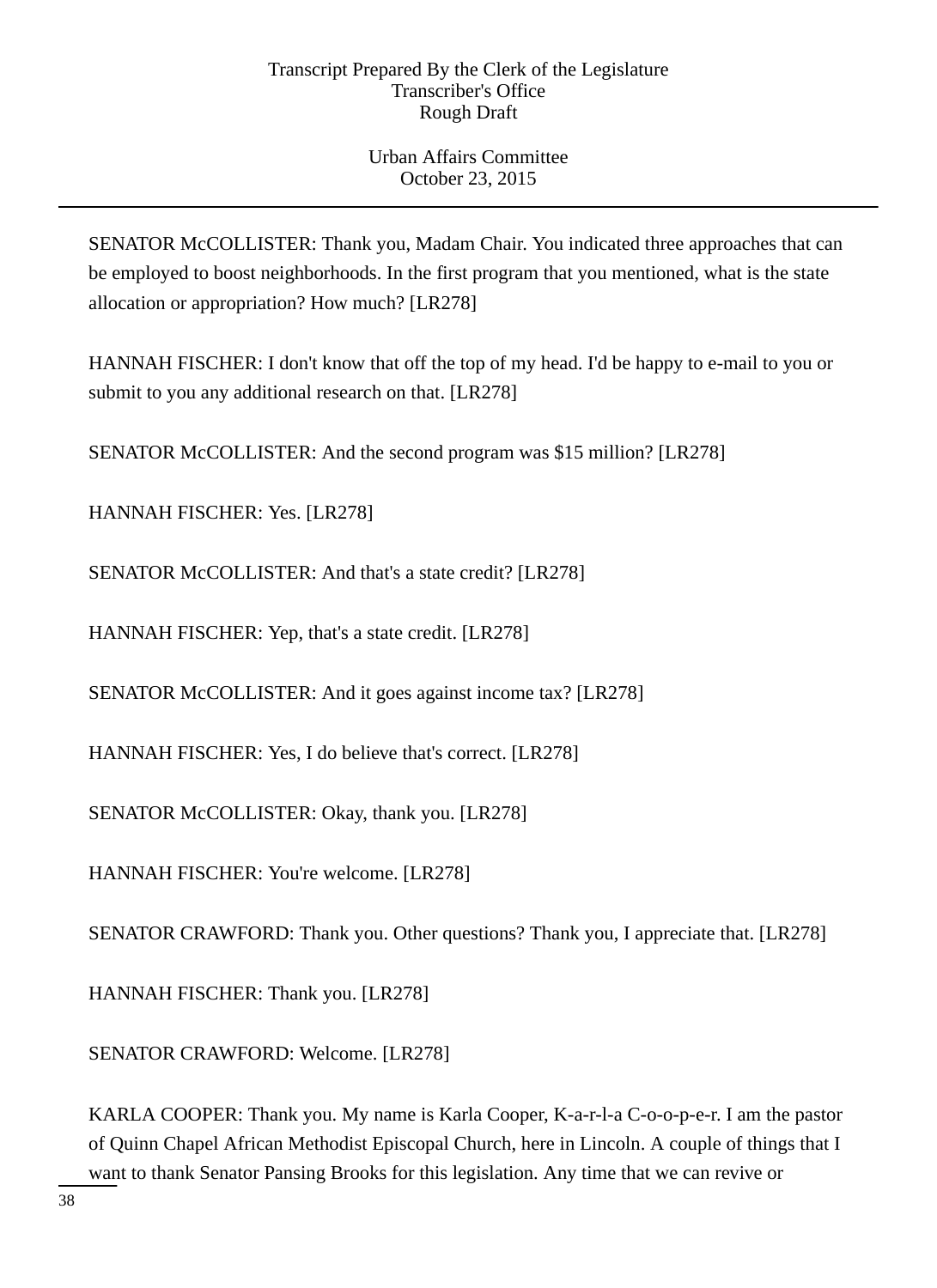Urban Affairs Committee October 23, 2015

resurrect is quite important, but I also want to add a word of caution as we advance this, either way, to be leery of organizations that see this as an opportunity, as a business venture, without taking in consideration of those residents who live in the areas that are part of the revitalization. So I offer this as a clergy person. There was a vision of a prophet named Ezekiel, who saw a valley of dry bones. And the question was asked, can these bones live? None of these dry bones would ever displace, because no one could see the opportunities or possibilities that life could be breathed into these bones. And so what I'm offering is a word of caution that we don't displace those who have historically lived in these areas. For example, the Antelope Valley Project, that dissected the entire neighborhood that was historically a black community. Where that Antelope Valley intersect and where the Malone Park is now, Trago McWilliams Park now, is where people used to live. And so it's a painful reality that...whose lives actually matter in the city? Those neighborhoods were safe for generations and now, all of a sudden, become unsafe. And I offer a word of caution that most of the neighborhoods that seem to be blighted have a higher concentration of people of color. And in terms of...and that's a word of guarded caution, and we want to just make sure that we are not displacing people who have historical roots in communities for the sake of development and building new houses where houses once existed. It's a painful reality. I'm speaking on behalf of members of my congregation whose lives were disrupted. And the church where I serve is actually in the district of the SoDo downtown. So I just want to make sure that we are not doing things in an effort to make our communities look like Pleasantville, dismissing everyone else who lives there. So thank you. [LR278]

SENATOR CRAWFORD: Thank you, thank you. Questions? I appreciate that, thank you. Anyone else who wishes to testify on LR278? Welcome. [LR278]

SHARON OLSON: Hello. My name is Sharon, S-h-a-r-o-n, Olson, O-l-s-o-n. I'm different than everyone else who's testified here. First, I'm old. Secondly, I have nothing, nothing behind my name. I'm a resident. I live...Ben is my city councilman. Yes, I live in Minne Lusa, which is 100 years old this year. Yes, it does have bad housing. I brought my pictures, but somebody told me don't take those pictures up, to show you that we do have those houses that have been sitting vacant for 25 years, and we need to do something with them. I'm not advocating tearing them down, I'm just telling you we need to do something with them. I want to...this is in a celebration of Minne Lusa. Minne Lusa is coming back. Minne Lusa was kind of dying there, but the people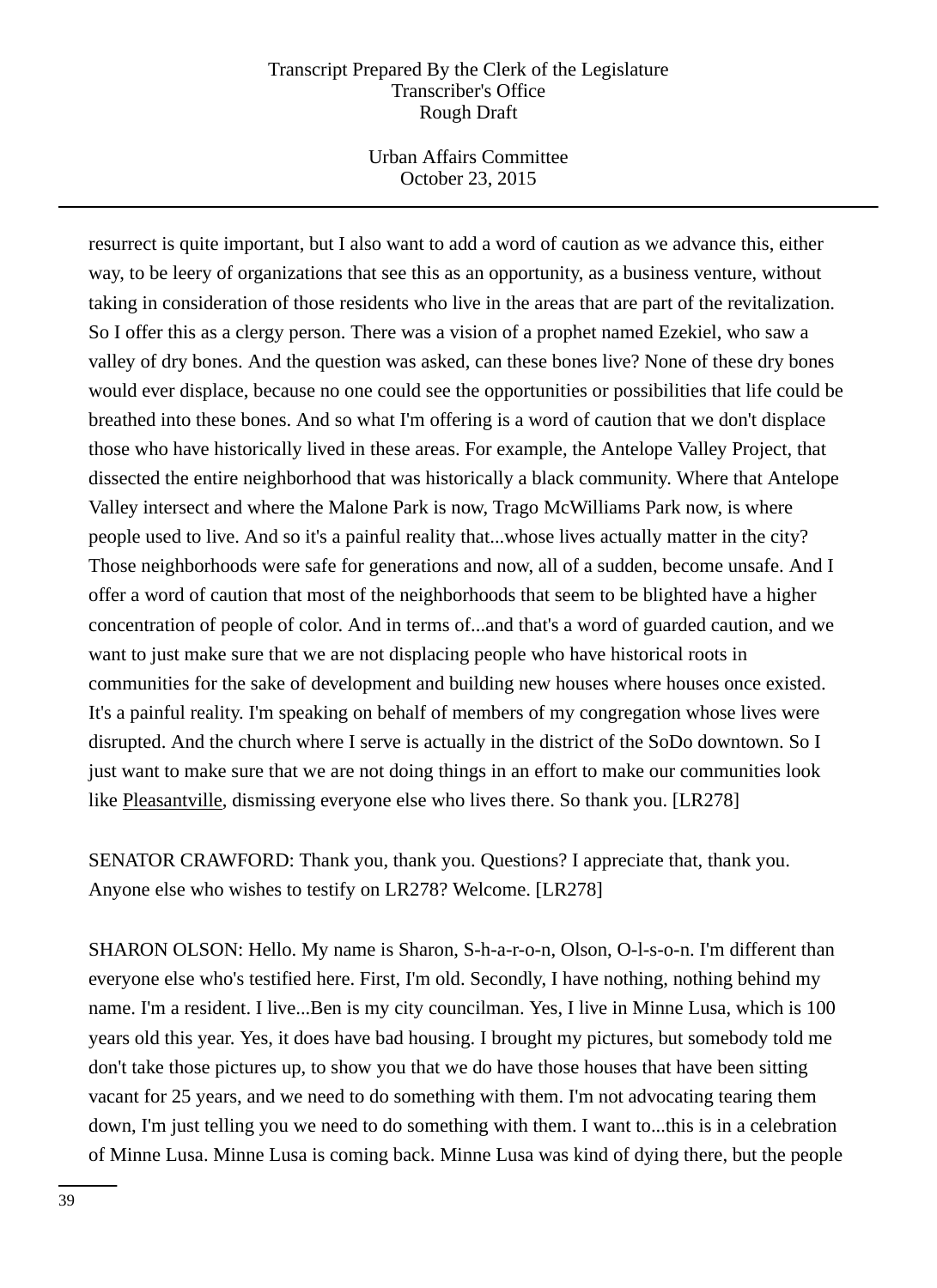Urban Affairs Committee October 23, 2015

have got together, not the government. The people have got together and organized Minne Lusa. They've made...they've got people coming in and buying homes from different areas in Omaha. If you're familiar with Omaha, you know 168th and Center is no east of 72nd. People came from there to live in Minne Lusa. You know why? Because people talked to them, they knew their names. We have people from downtown, young people coming in, taking these older homes and doing something with them. It's a celebration. And you've been listening to not so good stuff. We are good. We have a house that we dedicate...that we bought and we dedicate to people coming in every Saturday and talking, because nobody would talk to one another. We have people from all over, people from out of town that come and visit and talk and tell you all their experiences when they did live in Minne Lusa. These are things that, if we can keep the houses together and we can get people back in, pride will be there. But we are coming back, so. [LR278]

SENATOR CRAWFORD: Excellent. Thank you for sharing that story. Questions? Thank you. Could I see hands of who else would like to testify on LR278? Any more? Okay, thank you. Welcome. [LR278]

CHRIS FOSTER: (Exhibit 5) Hi. My name is Chris Foster. I live at 3413 California Street and live in the Gifford Park neighborhood, which is just west of Creighton, near downtown. And you really ought to see Sharon's pictures. Sharon and I drove down. And the Minne Lusa House is an incredible story of neighbors doing things themselves, so if you get a chance, you ought to look at them. I on the other hand did bring a few pictures though of my neighborhood and one of them that I was going to show as they come around. Restore Omaha and Restoration Exchange Omaha was mentioned by Diana, and it's an incredible program. And it teaches people how to fix up older properties, teaches the benefits. It helps to develop craftsmen and tradesmen, which we desperately need to fix up older properties. It's been going on about 10 years, it's totally volunteer based, except that one executive director gets paid out of grant money. I think that would be great to support that program. And I personally was inspired. One of the photos that will be coming around is a building in the 33rd and California business district, which had...back in 2006, we desperately tried to get people to buy it. Nobody would, so my family and another family bought it, fixed it up. We've got seven apartments and retail space in the bottom. But back in the 1980s, 1990s, up to the time we bought it, there was the worst imaginable things that could happen--children were murdered there, drug dealing. Our watch group used to stand in front of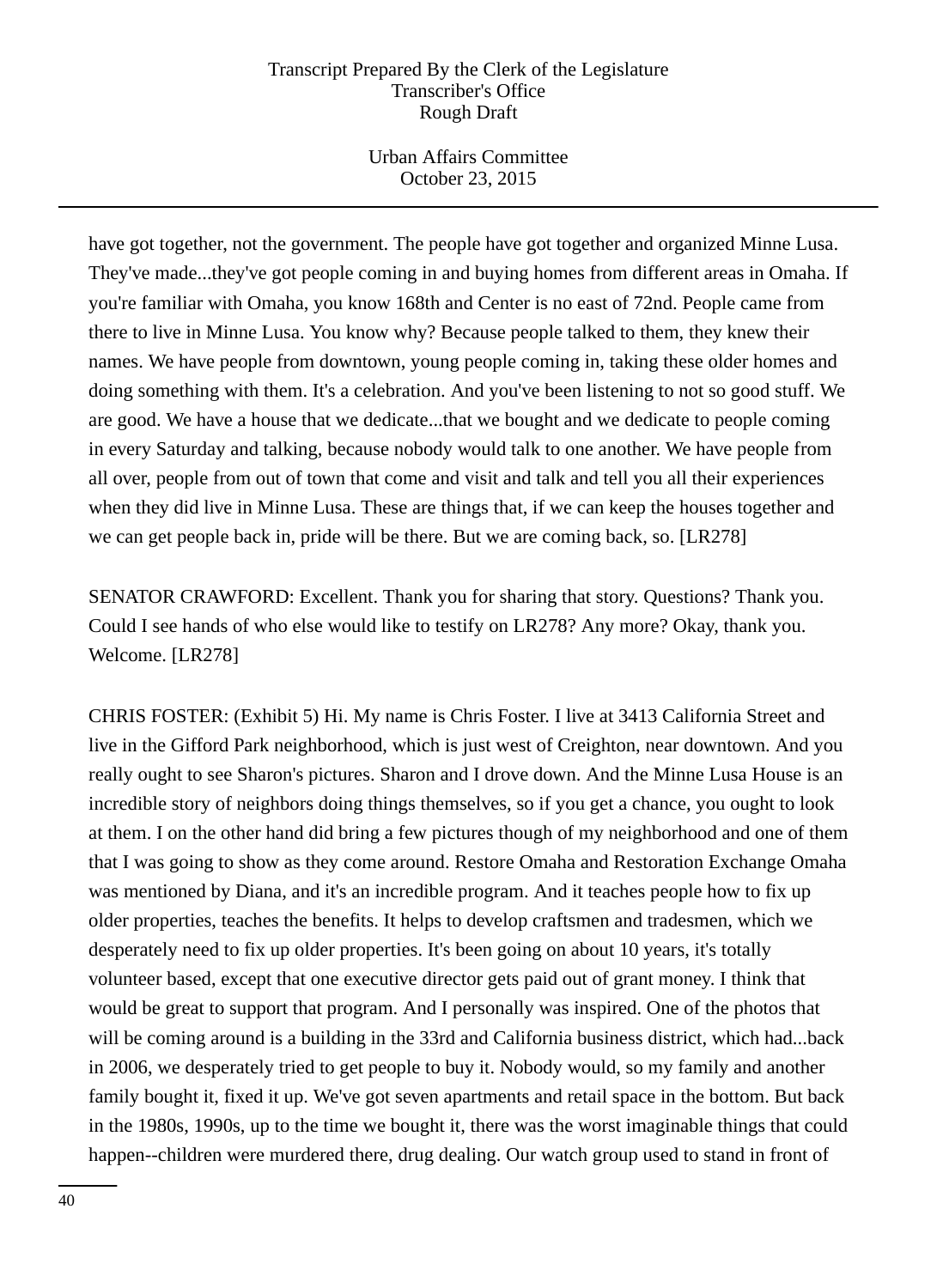Urban Affairs Committee October 23, 2015

the building, just to disrupt the open-air drug dealing. And difficult, quite honestly, to get police to help out, so we really did it kind of on our own. And again, the Restore Omaha conference and Restoration Exchange really gets people like me excited and, in turn, younger people who have said they love older, historic neighborhoods. I mean, they want to move back into those neighborhoods. You can see the renaissance in midtown with that. So I think that's an important existing program that would be great to continue to support. One of the documents is just our neighborhood newsletter which, as Sharon said, is really kind of a celebration of the good things that are going on, so I won't go into detail. But our neighborhood runs, you know, a community garden, youth garden program, a thing called "adventure playground" where kids can learn how to build things and be creative, a tennis program, a soccer program, a neighborhood market, a community bike shop where younger boys and teenagers can work with their hands to help each other and fix up bikes and earn a bike and learn community service. So one of the documents, too, is about our community garden. And I'll just kind of show you, this is an aerial shot. And my point there is that I had testified earlier this spring on I think the community garden and seedsaving resolution that they're basically good to do. We're not looking for any special funding necessarily from the state, but just more support that they do good. And I guess I made it more difficult to get these out, I apologize. One of the sheets that you can look at is a spreadsheet of the fees. We pay \$22 a month for infrastructure fee; we pay the \$11 or \$12 for the water fee; there's some other fees. It was a total of \$578 last year just to pay for water, and the actual water usage was \$42. So again, I'm not saying we should get from MUD a subsidy, because everybody may say, hey, I've got a community garden and can you give me a break, but just something to look at as this study goes on. One other sheet, we're kind of on... right now we're on an initiative to save the historic Yates building. It's a community center now, was our school. We don't want to see the same thing happen to this that happened to Clarinda-Paige, that Mutual of Omaha tore down basically. It was landmarked, and that got decommissioned, so I think that doesn't show a very good example, I think, of our city, our community, of not recognizing those buildings. So we don't want to see the same fate happen to our building. And one more...I kind of hate to do this, but I'm going to take a shot at the Liquor Control Commission. Probably our number-one problem has been too many poorly managed alcohol outlets. And when the Liquor Control Commission rubber stamps these, it's very unfair. We've had very compelling testimony of saving our neighborhood and that being the most important thing. And I cannot express how many...not just our neighborhood, but many neighborhoods, especially in midtown, in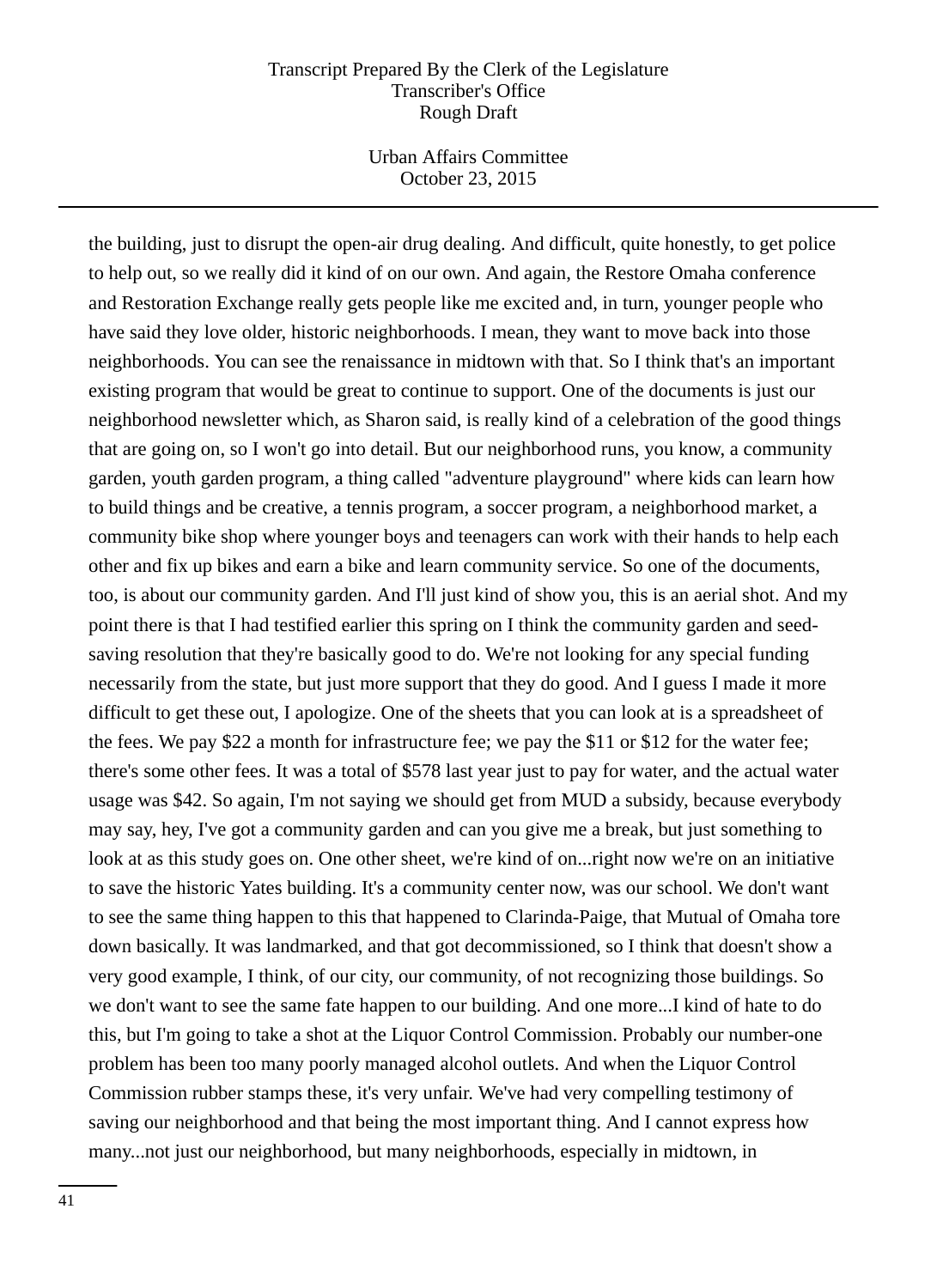Councilman Gray's neighborhood or jurisdiction. What that does, it just takes the lifeblood out of the neighborhood so... [LR278]

SENATOR CRAWFORD: Thank you. Glad you got that in before the red light came on. [LR278]

CHRIS FOSTER: Yeah, yeah. [LR278]

SENATOR CRAWFORD: So I am going to stop you there, again, just because I want to make sure we get everybody who came to testify for both resolutions in today. Thank you so much for all those great examples and what it looks like in your neighborhood, and for pointing out it also includes, you know, other policies of the state as well. Any questions? Thank you for your testimony. Welcome. Go ahead, sorry. [LR278]

CARINA McCORMICK: My name is Carina McCormick, C-a-r-i-n-a M-c-C-o-r-m-i-c-k. I live exactly two blocks south of here. It was a nice little walk. The thing I'm going to talk about today is not necessarily my main concern, but it was the thing I thought no one else would talk about. I actually echo a lot of Courtney's concerns. She's also my neighbor. She offered me some chard the other day. I really appreciated it. This is the kind of neighborhood we have here. It's a good place, it's not a war zone. The concerns I have though actually kind of follow off of a comment that Senator McCollister actually accidentally made, when he was referring to, oh, the homeowners should call about those services. And Mrs. Anderson pointed out, no, those are usually renters. It's really hard for the renters to access those services, so that's what I want to talk about: making a tool through the state to provide simple, lower cost solutions to directly improve the neighborhood through focused and expanded use of existing government services, using targeted grants or allocations of state funds to local municipalities for this purpose. They don't require a 20-year plan, like a lot of the investment financings. In all these municipalities, committed civil servants are already providing these services, but these municipalities do not have sufficient resources to give extra services to these targeted areas that have fallen far behind in the important use of these services. I'm talking about things like specifically setting aside funding for additional sidewalk repair, trimming of low-hanging branches from the easements that block sidewalks, installing pedestrian crosswalks, providing ways to clean broken glass in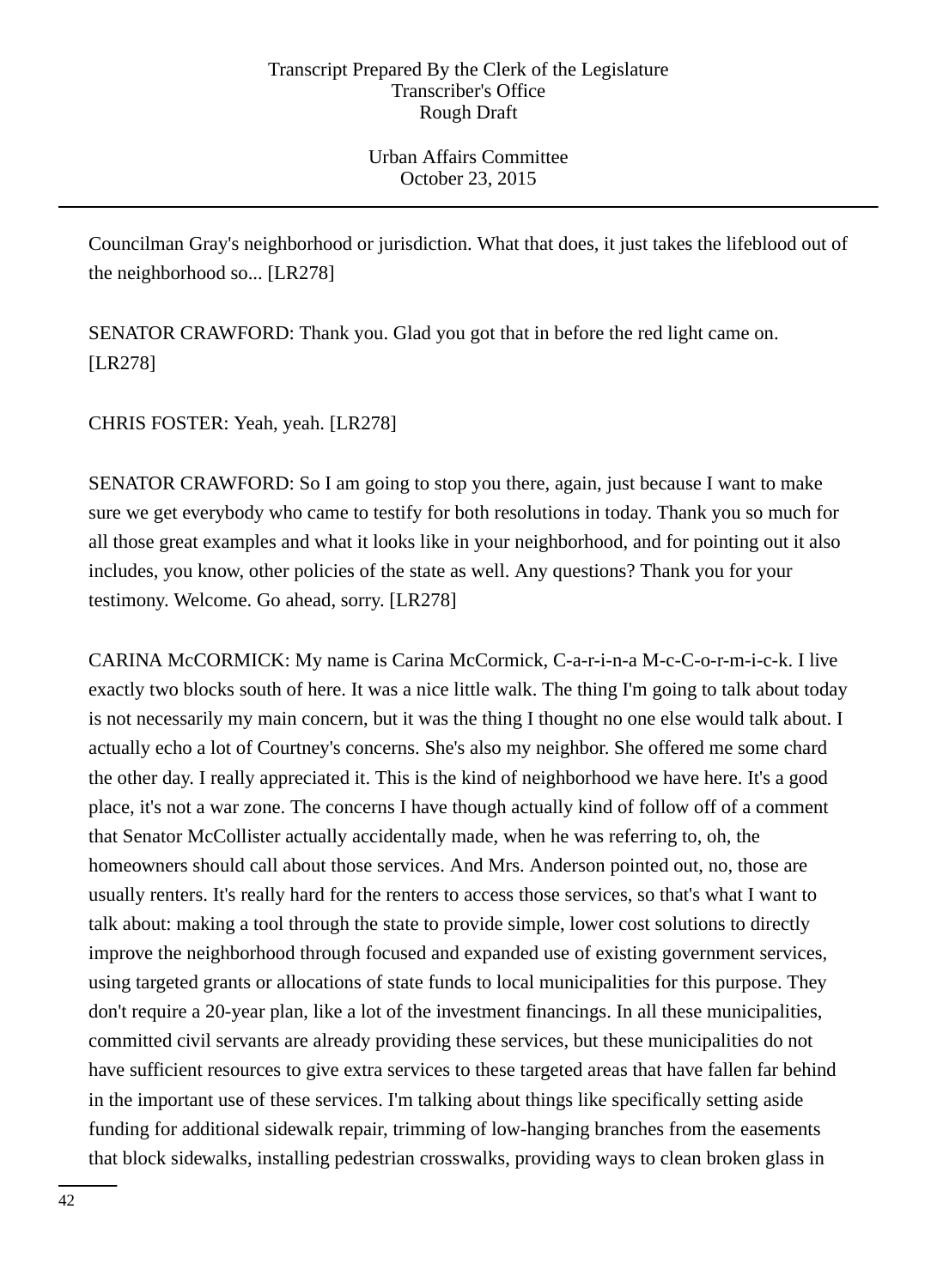Urban Affairs Committee October 23, 2015

sidewalks or streets, adding stop signs, or even adding speed limit signs in areas where high traffic makes crossing streets dangerous. Each of those individual solutions are much cheaper than a large, large investment grant, and they would have a direct impact. It's really important, especially in these neighborhoods, because it's natural for many homeowners in other neighborhoods to utilize these services, but these neighborhoods still need those services. But oftentimes, the homeowner has little incentive to request those services, when they only benefit the renters or the neighbors. And thus, these services are underutilized, and we're way behind in the waiting list. I want to give an example. I called a couple weeks ago. There is sidewalk by my house that is probably four inches raised; it's so dangerous. And I called the sidewalk repair number, which I found through Pat Anderson's links on NeighborWorks, which was great. They told me that they would be happy to repair it in seven years, that many people in the neighborhood who own homes put their names on the waiting list seven years ago. And that was really disheartening for me, because I became...I got excited, oh, I'm going to fix this neighborhood, and they said it would take seven years. I also got excited that there was this really dangerous block, and I wanted to get an extra streetlight installed. So LPS (sic) was really great. They set up the form for me and they handed me a petition and they said, here, just have every person who owns property on this neighborhood sign it. If that was in a regular neighborhood, that would be fine. I would go around at evening, say hi to my neighbors, say, can you sign this? If I wanted to do this, it's going to take a whole day of driving around town to ten different rental agencies or random people who just happen to own a house there and then rent it to other people. The services are really set up for homeowners, but we need them even more. And let me give you some examples of why we need these services even more. These areas often have higher pedestrian traffic or bicycle traffic than other neighborhoods, because many residents can't afford to own vehicles. And so walkability in these neighborhoods is even more essential in general. In addition, there's many individuals who rely on disability payments or whose disabilities restrict the types of jobs that they can have, so often they can only afford lower priced rent, suggesting they'd be more likely to live in these types of neighborhoods as well. These neighborhoods also contain many multigenerational families, for example, with grandparents or even great-grandparents caring for young children and having to transport them across the neighborhood. On top of that, we have many children who walk alone to or from school everyday, yet these residents must risk unprotected crosswalks, speeding cars, extremely uneven sidewalks, branches hanging over sidewalks, walking through broken glass and, worst of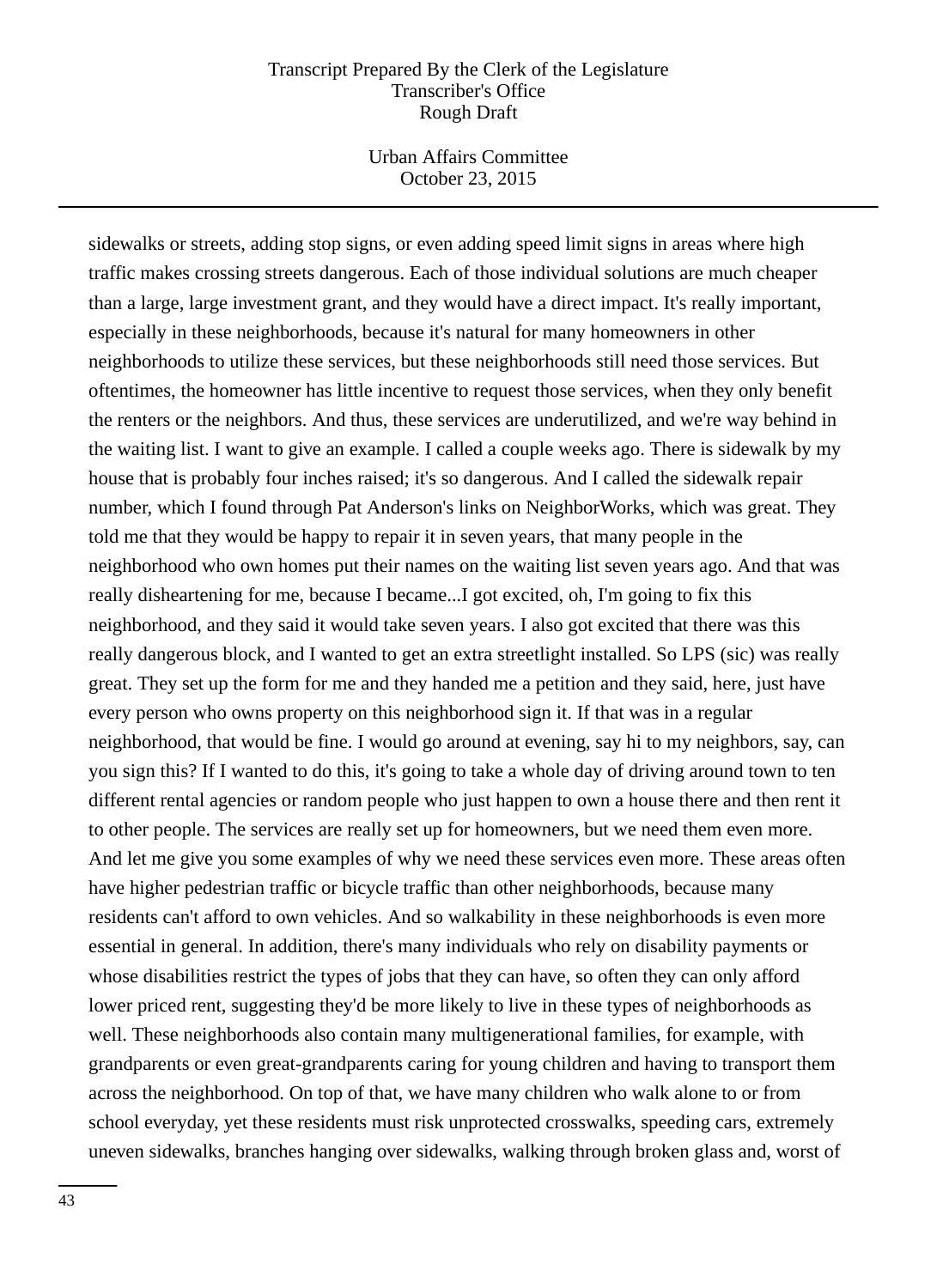Urban Affairs Committee October 23, 2015

all, these slick patches of ice that stay there all winter. We don't even know who the party is responsible who's supposed to clear that ice--they might live off in a better neighborhood. And we still deserve these services, but they're very hard for us to access. So I am requesting that in this plan, that additional tools be set for state funds to be allocated to local municipalities, to increase targeted use of existing services for neighborhoods in need of revitalization. [LR278]

SENATOR CRAWFORD: Thank you. Got it in, the red light didn't even come on. Good for you. And thank you for that perspective. We talked about urban versus rural, but the perspective of a high rent, you know, high proportion of renters is important for us to bear in mind and those were great examples. I appreciate that testimony. Any questions? Thank you. [LR278]

AMANDA HUCKINS: That's a pretty good segue. I will live next month right down the street from Carina, so...and Courtney. My name is Amanda Huckins. Oh, yeah, sorry. [LR278]

SENATOR CRAWFORD: Welcome. [LR278]

AMANDA HUCKINS: That is A-m-a-n-d-a H-u-c-k-i-n-s, and I am...I guess I'm kind of here representing a group, called We Are Vital, that it's just a group of residents who have decided that when we start talking about revitalization in our community, we want to make sure we're at the table. And we haven't been included in a lot of things. Courtney mentioned that there was eight months where no one in our neighborhood knew that there was some kind of plan to revitalize it. So...and it's still ongoing. We have a hard time getting ahold of the people who are making decisions, so. But I'm actually going to speak just to the needs of my generation, kind of a demographic that I represent as far as housing goes, in relation to number (3), the issue (3) in the resolution, which is, "The prospect for additional incentives to encourage home ownership of rehabilitated older buildings." And so, kind of piggybacking off of the talk about rentership, I think we need to figure out ways to make sure that more people can own, and that might not mean single-family dwellings. So I'll just read what I've prepared here. At the outset of this study, I would like to encourage the Urban Affairs Committee to think broadly about what home ownership might mean, and to get into contact with Lincolnites of my generation, which is a group that is postponing or completely forgoing ownership for a number of reasons. In my case and a lot of my peers' case, student loan debt has some effect on that. According to the Institute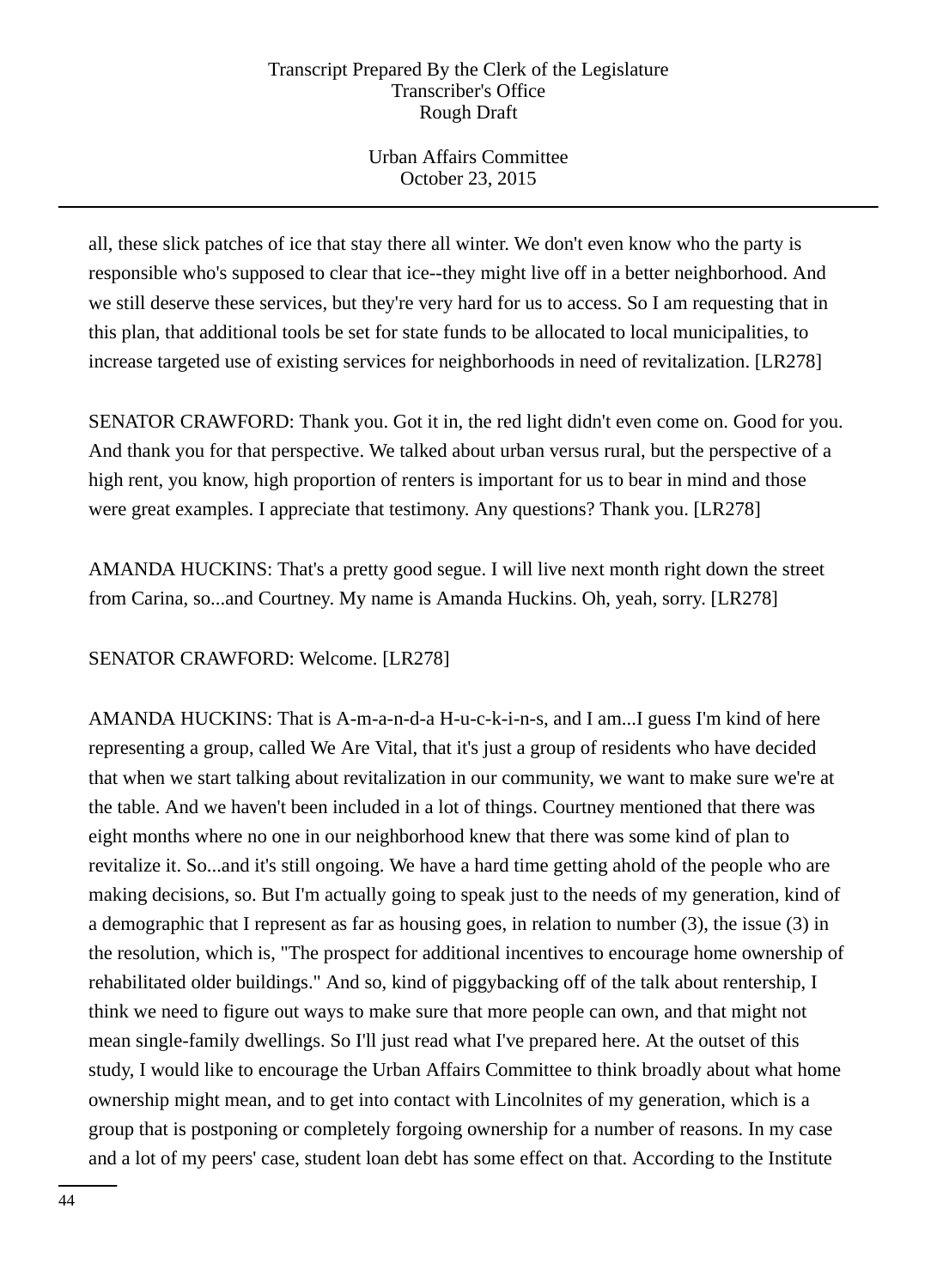Urban Affairs Committee October 23, 2015

for College Access and Success, in 2013, 62 percent of Nebraska's college graduates were in debt and the average size of that debt was \$26,490--which is pretty sizable, especially if you're trying to buy a house and you're already in the hole that far. Another possible factor in the decision to delay home ownership is a significant blow, struck by the subprime mortgage crisis, to our confidence that purchasing a home is actually a smart investment. During our late high school, college, and our first years as graduates, we heard story after story of older Americans across the country having to sell their so-called stable investment at a loss, of families losing their homes to foreclosure and the bank turning around and selling the home for less than the family owed. And I know this is a problem that's not as immediate in Lincoln so far, but we just want to make sure we're thinking about those things. And that lack of confidence in what home ownership means currently does affect us. So the paradigm of home ownership might need to be changing. It is already changing in our minds. And the supports for financing, Pat Anderson-Sifuentez mentioned new models for financing unit by unit or collaborative ownership, things like that, because we just don't feel like taking on the risk of buying a single-family home is something that we're willing to do. And even if we are willing, sometimes we're not able to, because a lot of us are underemployed and some of us are even unemployed, despite our higher education. Still, we do recognize the importance of ownership, specifically owner occupancy, in the health of neighborhoods. And Carina mentioned how high the rentership rate is. And while we think it's really great that renters want to live in the area--anybody can live in the area--we have a problem with people not taking care of their properties, property managers, property owners not taking care of their buildings. So let's see here. I also had a friend of mine ask me the question the other day, what exists as far as affordable housing that is available for poor people to own? And I don't think we have an answer to that question yet. And we really need to build one, because when we talk about the contributions of residents in a neighborhood and a lot of times people say homeowners, and there are renters who would love to be homeowners if there was something under \$30,000 that you could buy to live in,that doesn't exist, or even smaller amounts of money. So let's see here. Yeah, so I just don't want us to forget that there are large, multiunit historic buildings that could be revitalized by state funds, and something could be set up to make them more available to cooperative ownership amongst the tenants. So I mean condos, but not condos in the way a lot of people think of condos. Also, this is one of the most dense urban areas in Nebraska. I was surprised to find out that the census tracts that are kind of the line the SoDo initiative lines are drawn around are two and three on the list of densest census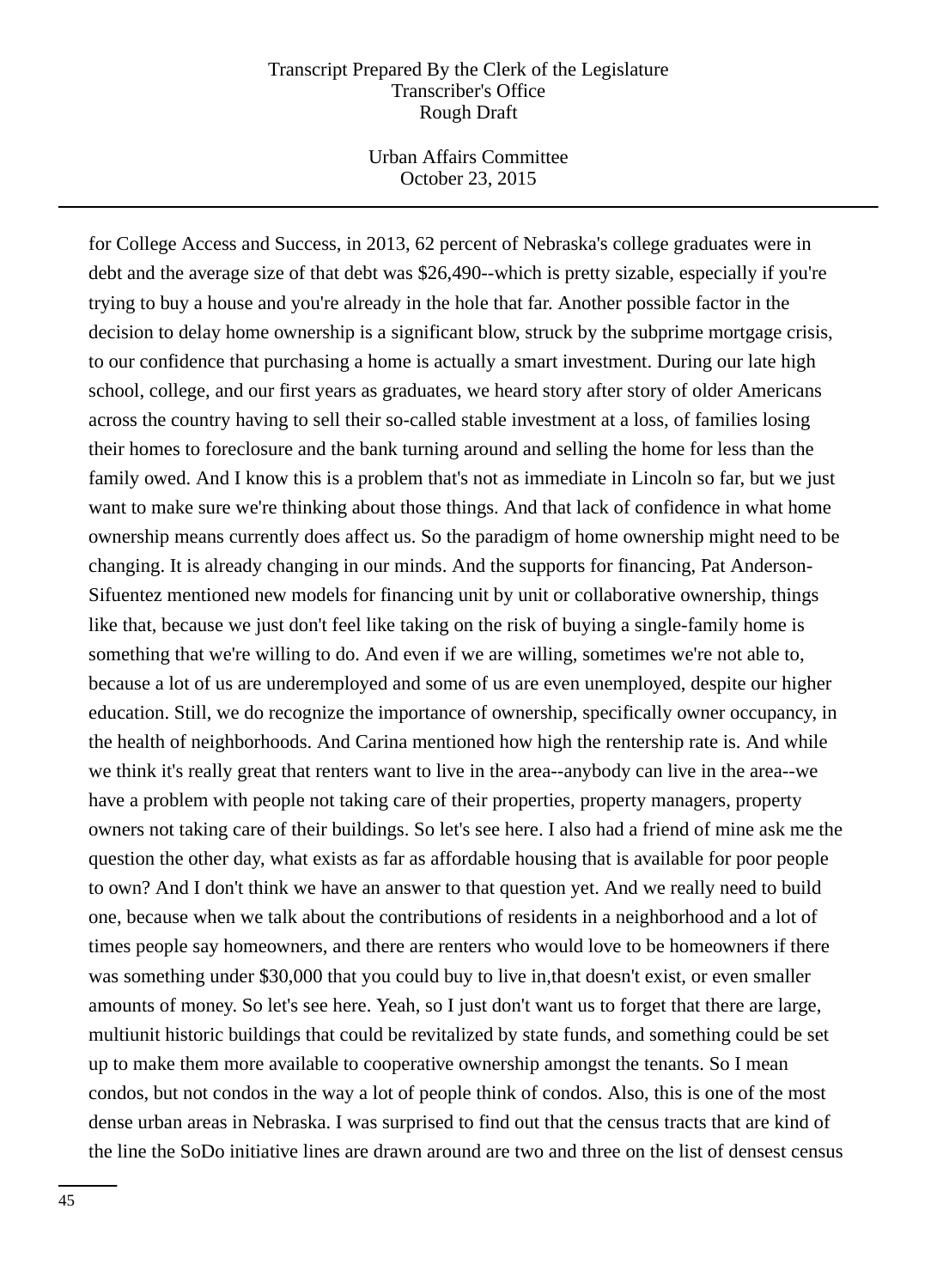Urban Affairs Committee October 23, 2015

tracts in Nebraska. That's behind only one in Omaha, which I was surprised that Lincoln was more dense than lots of places in Omaha. So let's see here. It's also one of the six census tracts that's in extreme poverty in Lincoln. So I just spoke about my experience as a millennial college graduate. But in addition to residents like me, I would like to encourage this committee to seek the opinions of a broad spectrum of residents by seeking ways to go to them, rather than inviting them to come to you always. And this is something I think you have to collaborate; at the state level, you have to collaborate with the smaller municipalities to get that done, and also groups like NeighborWorks, who already do that work. It's necessary work, even though it's difficult. And I can assure you that there are residents in this urban neighborhood that would love to be ambassadors to anyone who wants to find out what the situation on the ground is really like. And I wholeheartedly endorse putting into practice the first trait of successful revitalization efforts, as defined by the planning students earlier, namely, that there needs to be authentic engagement with residents to identify what the neighborhood itself sees as its assets and what it wants to see changed. So thank you for your time. [LR278]

SENATOR CRAWFORD: Excellent, thank you. Questions? Senator McCollister has a question if you... [LR278]

SENATOR McCOLLISTER: Thank you, Madam Chair. I'm just curious, do you own a home? [LR278]

AMANDA HUCKINS: I do not. I'm a renter for like 10 years. So, yeah. [LR278]

SENATOR McCOLLISTER: Okay, thank you. [LR278]

SENATOR CRAWFORD: Thank you. I think we may be down to our last testifier. [LR278]

LYNN REX: Senator Crawford, members of the committee, my name is Lynn Rex, L-y-n-n R-ex, representing the League of Nebraska Municipalities. First and foremost, thank you all for hosting this important interim study hearing. I'd like to just emphasize that these are not issues that are unique to Omaha or Lincoln, these are issues that span across the entire state of Nebraska. And revitalization of neighborhoods is critically important. And you've heard today a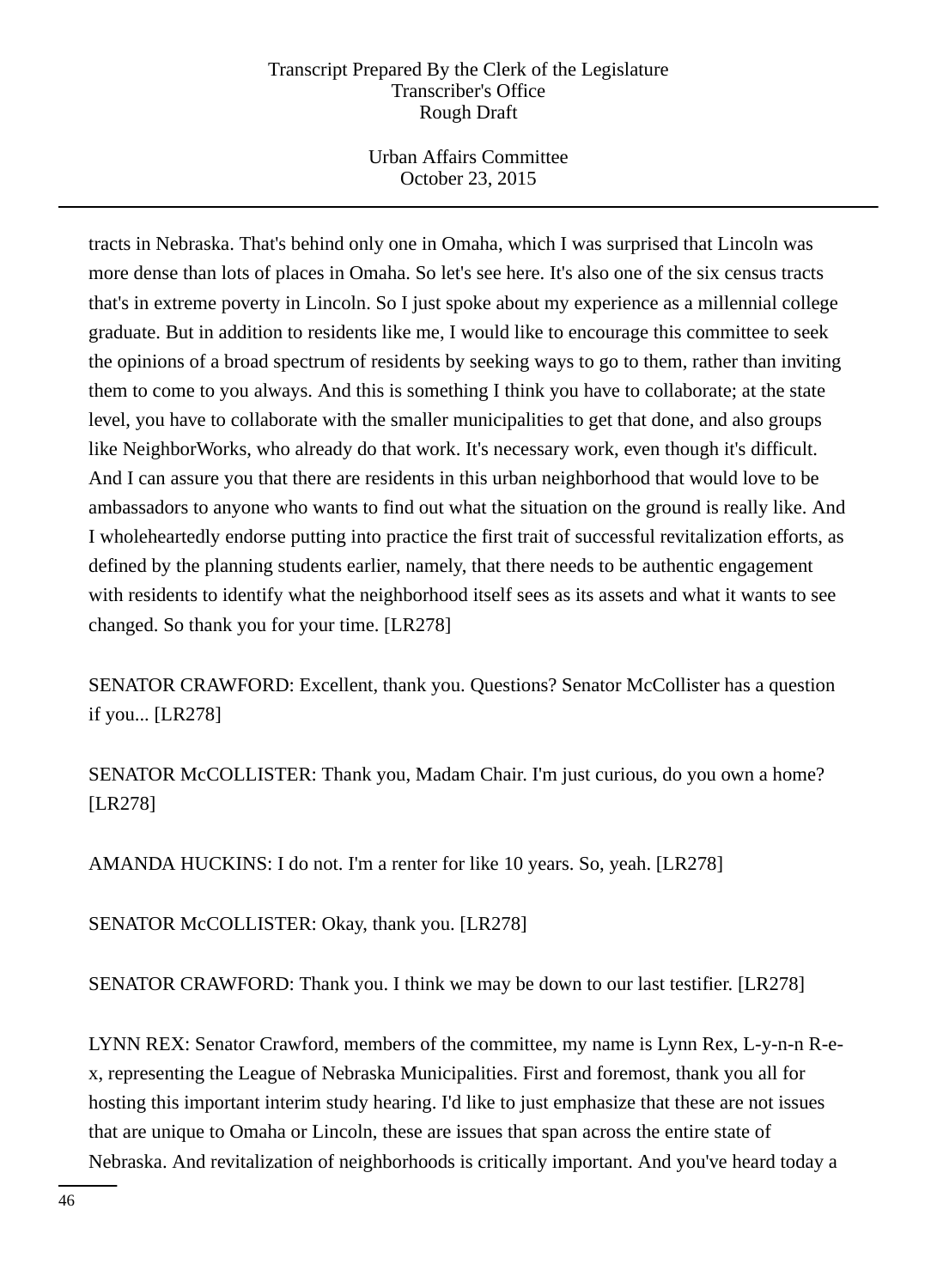Urban Affairs Committee October 23, 2015

number of ideas, from increasing the amount of the income...the tax credit, historic tax credit. As was noted, it was I think less than 60 days by which those municipalities had already accessed the entire \$15 million, because the need is so great. And just to underscore one of the important things, because some of you--well, all of you--do not serve on the Revenue Committee, none of you serve on the Revenue Committee, and so just to underscore that, because they hear our concerns consistently in the issue of lids and levy limits. Of the 530 municipalities across the state, at last count over 240 of them were at the maximum levy limit. Of those, well over half of them cannot even levy what the Legislature does allow them to levy, which is 2.5 percent over the prior year's restricted funds with an additional 1 percent with a supermajority vote. What that means is that there are well over hundreds of municipalities in this state that cannot even raise the revenue that you allow them to raise, because of their maximum levy limits. And that comes down, first and foremost, to what occurred in 1996, when your predecessors, Senator Warner being the lead on that, said, look, there's some places in the state of Nebraska where they're not paying enough property taxes--imagine that--other places where they're paying way too much. And so as a consequence, the levy limits were put in, in 1996, a 45 cents per \$100 of valuation plus 5 cents for interlocal agreements. The small cities that were already at \$1.05 per \$100 evaluation had to go from \$1.05 to 45 cents in two years. LB1114 passed in 1996; it took effect in 1998. So a huge effort was done across the state and, of course, a lot of people want to call that consolidation what occurred...and that's when most of the police departments in our smaller cities disappeared. It wasn't consolidation, it was we can no longer afford them, and now we're in a position where many, many of those smaller cities can't even afford to pay for the county sheriff for law enforcement. What does this mean? Money: They don't have the money and the resources in cities all across this state, including, as you heard today, the larger municipalities, to do what needs to be done to address these critical issues of affordable housing and revitalization of neighborhoods. And I wish Senator Coash was still here, because what I would share with him is I do think that there are some things that can be done to address what Councilmember Gray brought forward, that obviously, as your committee counsel indicated, in Article VIII, Section 3, that's the constitutional right of redemption period. But in addition to that, 77-1824 is the statute that could be modified, and in a very limited way, to make it clear that these would be homes or houses, buildings that are dilapidated, nonresident owners, nobody's been there, let's say, 25 years, pick a number. But there are ways to make it extremely limiting, because I do understand what Senator Coash said. When you have people trying to make ends meet, that's not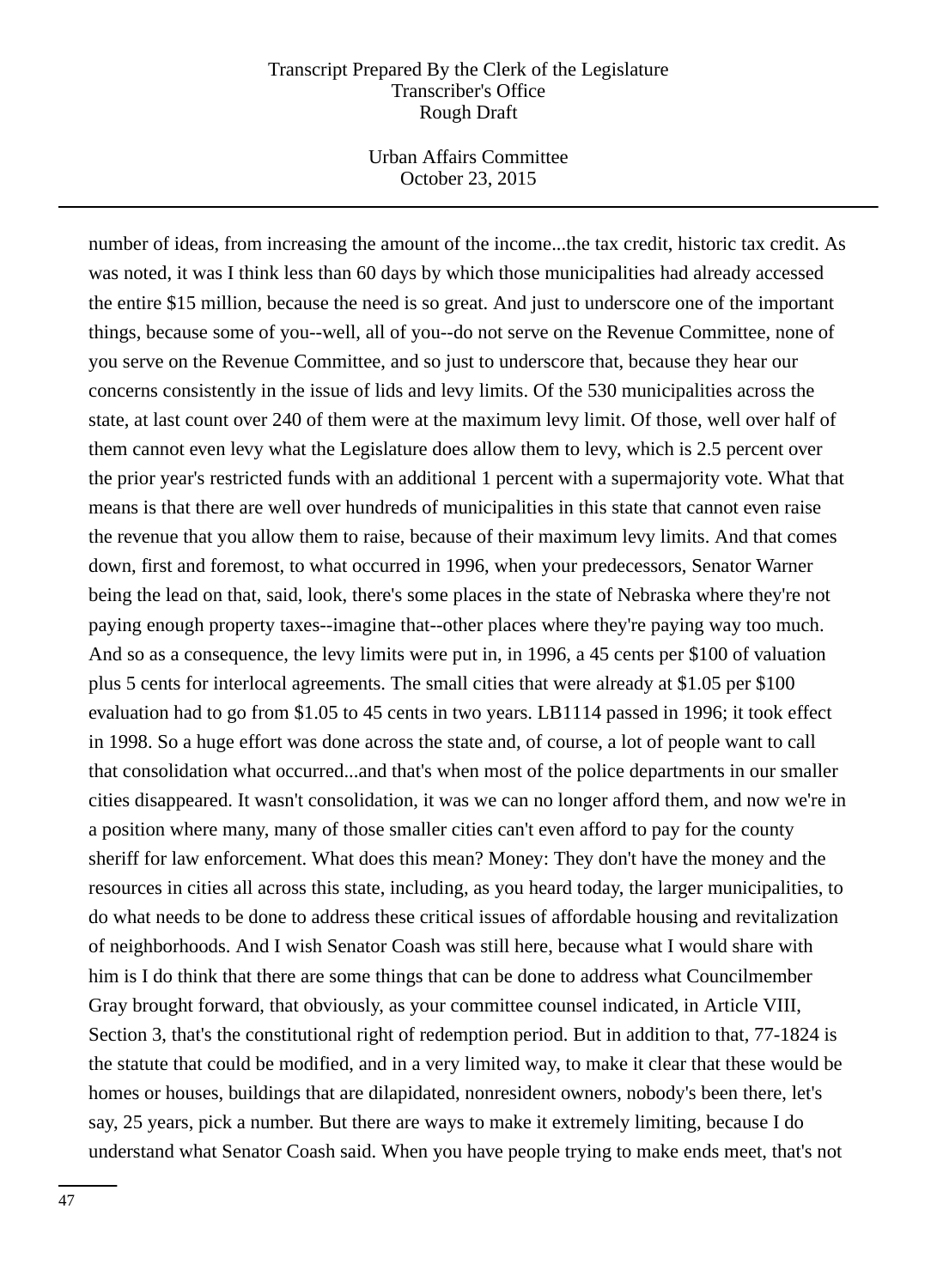Urban Affairs Committee October 23, 2015

the time to go in and yank their home from them either. So that being said, there are a number of things that need to occur. Tax increment financing is, first and foremost, the most valuable tool and, in fact, sadly, basically one of the few tools that municipalities have to try to effectively address affordable housing, which is critically important when you're looking at revitalization of neighborhoods. Those municipalities that have voter-approved LB840 plans also have tried to be of assistance in this area. This is one of those issues that we'll be discussing at one of our legislative committee meetings coming up, and we will be looking forward to coming back to you as a committee to discussing some of these issues, because we do think that it's...if you don't address some of these issues sooner, we're going to end up in a situation where we're going to continue to have what amounts to the abandonment of urban areas, the core areas, because obviously a whole lot cheaper to build in areas where you don't have to tear down buildings, a lot cheaper to build in areas where you don't have to worry about any of that. So meanwhile, I think many of the concerns that have been brought forward to you today are so legitimate to make sure that there's affordable housing, not just for folks that are pulling in a quarter of a million, but affordable housing for folks that are pulling in \$30,000 to \$50,000. So with that, I'd be happy to respond to any questions that you might have. [LR278]

SENATOR CRAWFORD: Thank you, Ms. Rex. Questions? Senator McCollister. [LR278]

SENATOR McCOLLISTER: Thank you, Madam Chair. And thank you for the testimony, Lynn. In my experience, I don't think TIF is used very often for residential housing. Am I mistaken in that assumption? [LR278]

LYNN REX: Well, in your experience, the reason why that was true is because Omaha is not allowed to use TIF for affordable housing. Second-class cities and villages are allowed to do that; second-class cities in particular are the ones that access that. So there are limitations on which classes of cities in the state of Nebraska can, in fact, use TIF for affordable housing. And there are ways in which Omaha does it that are legitimate and appropriate and legal. But in terms of other parts of the state, you will find that that's been one of the major issues that the Urban Affairs Committee has looked at over the years is there are some senators, a handful or less, that believe that you should never use TIF for affordable housing. Affordable housing is critically important for the viability of municipalities, not to mention neighborhoods. [LR278]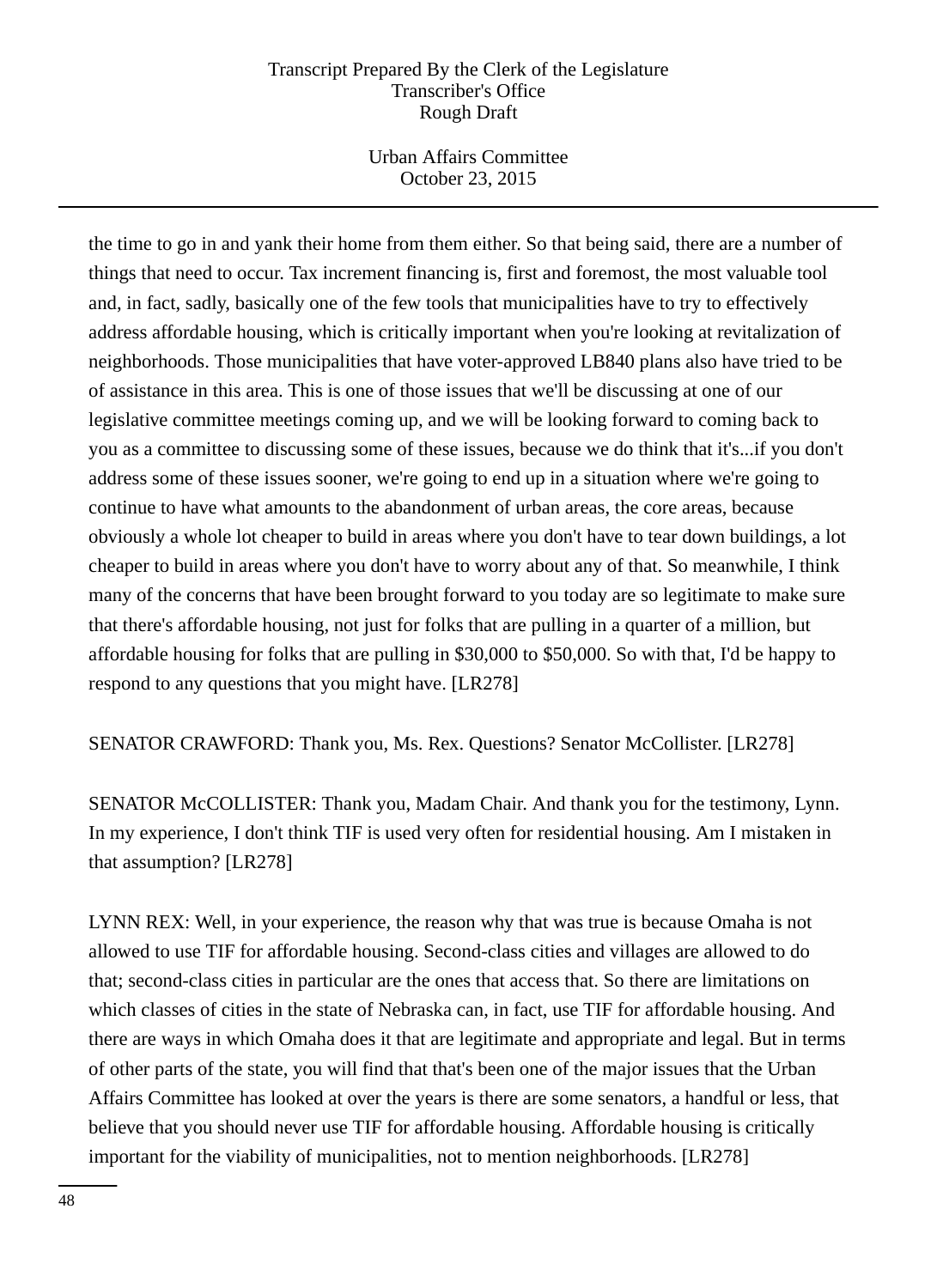SENATOR McCOLLISTER: But for smaller urban areas, we have such a shortage of good, affordable housing in some of the smaller Nebraska towns. [LR278]

LYNN REX: That's true. [LR278]

SENATOR McCOLLISTER: But TIF is rarely used for that purpose? [LR278]

LYNN REX: Oh, it is used. I mean, for example, Central City is one of the cities that recently did a major TIF project. And there are other small cities that are doing that, too, because it's basically the only tool they have to try to come in and try to revitalize that part of their community. [LR278]

SENATOR McCOLLISTER: Can TIF be used for revitalization? [LR278]

LYNN REX: Yes, in that context. It's got to be very limited, I mean, it's got to fit all the bells and whistles of the Community Development Law. First and foremost, what's blighted and substandard? So it's got to be an area that's blighted and substandard. It just can't be an area where you want to come in and do certain sorts of things and it does not meet that test. So first and foremost, it has to meet the but for test of being blighted and substandard. [LR278]

SENATOR McCOLLISTER: Thank you. [LR278]

LYNN REX: You're welcome. Thank you very much. [LR278]

SENATOR CRAWFORD: Further questions? Thank you very much. [LR278]

LYNN REX: And thank you, again, for this very important hearing. It's critically important, so thank you. [LR278]

SENATOR CRAWFORD: Thank you. Do we have any other testifiers for LR278? We do have one letter for the record from Garry Gernandt from the Omaha City Council. And with that, we will close the hearing on LR278 and we will open the hearing on LR174. So if you're leaving,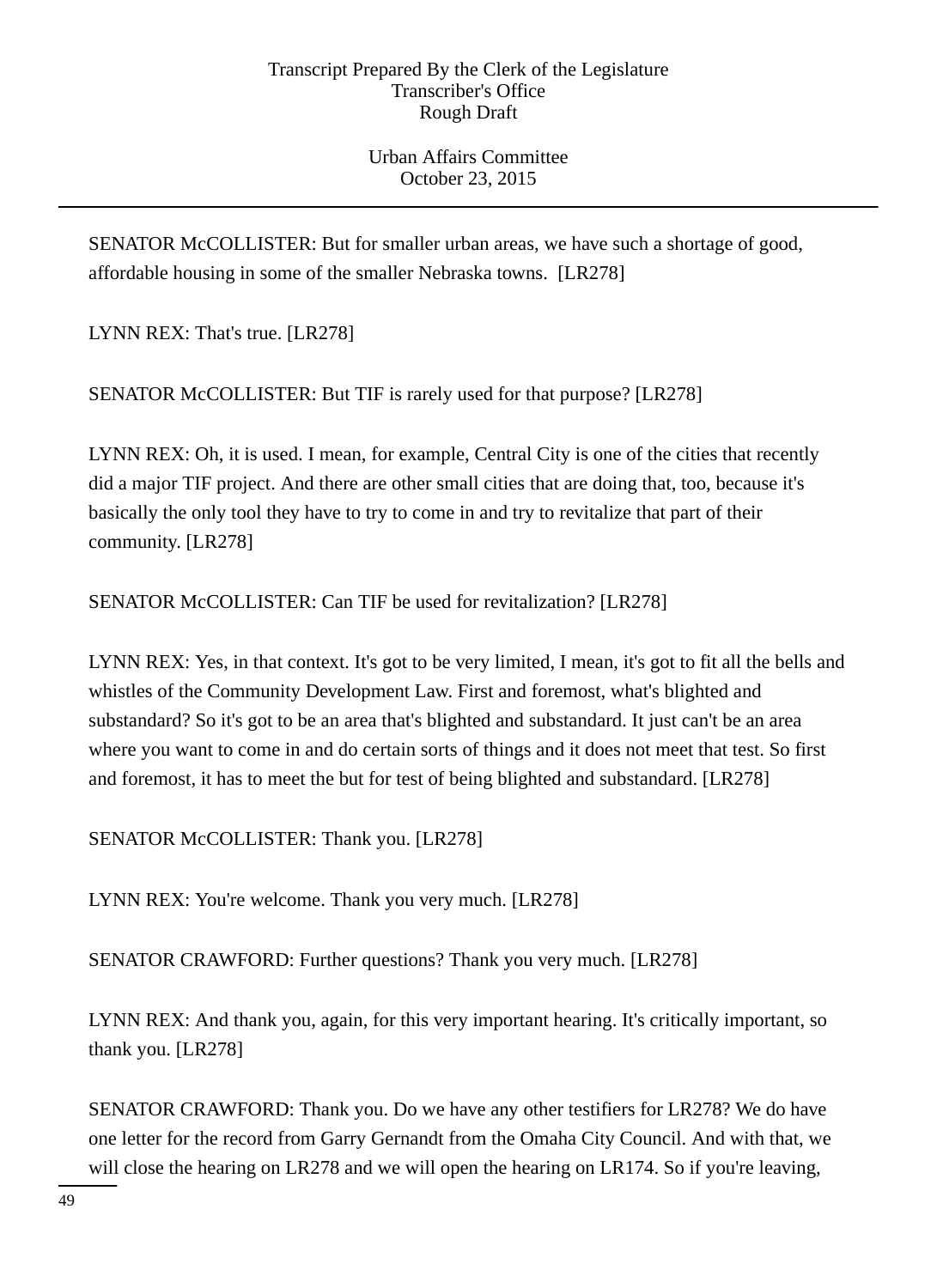Urban Affairs Committee October 23, 2015

just please try to leave quietly. Good afternoon, Vice Chairman McCollister and members of the Urban Affairs Committee. My name is Senator Sue Crawford, C-r-a-w-f-o-r-d, and I represent the 45th Legislative District, which includes Bellevue, Offutt and eastern Sarpy County. The purpose of LR174 is to examine Nebraska's energy code statutes, with a focus on reviewing one, the current Nebraska energy code--the 2009 international energy conservation code; two, new additions of the international energy conservation code, which have been published since Nebraska adopted the 2009 version; three, the interaction between the Nebraska energy code and the state building code; and four, the role of both the Nebraska Energy Office and political subdivisions in enforcing energy codes. The core questions that I think need to be addressed through this study are what our energy standards for buildings should be in the state going forward and how they should be enforced. As you will hear in the testimony today, there are many factors to consider. I hope that the hearing will provide an opportunity to discuss these considerations and start a productive dialogue on how and when to update our energy codes. While building codes cover the full breadth of residential and commercial construction, energy codes generally cover those portions of construction that impact energy use and energy efficiency: insulation, doors and windows, heating, ventilation and air conditioning or HVAC systems, lighting, water heaters, etcetera. Nebraska has had some form of statewide building energy standard since 1980, although our energy code statutes have generally not been updated as frequently as other building code statutes. In 2004 when the state adopted the 2003 International Energy Conservation Code, the state energy code had actually gone for more than 20 years without being updated. Code officials were unable to even locate copies of the relevant codebooks. Our current energy code, the 2009 International Energy Conservation Code, was adopted in 2011. One of the driving factors behind this most recent code update was the passage of the American Recovery and Reinvestment Act of 2009. Under the act, states wishing to receive stimulus funding for weatherization were required to give assurances that they would update their energy codes to at least the 2009 IECC and demonstrate compliance with the 2009 IECC in 90 percent of new and renovated buildings by 2017. Over the past few years, the Nebraska Energy Office has undertaken multiple compliance studies to measure the state's compliance levels. In addition to compliance studies, in 2013 the Energy Office established the Nebraska Energy Code Compliance Collaborative, a group of interested parties and stakeholders to assist the office with compliance efforts, including education and training opportunities for builders, engineers, architects, and other professionals who deal with energy codes. The former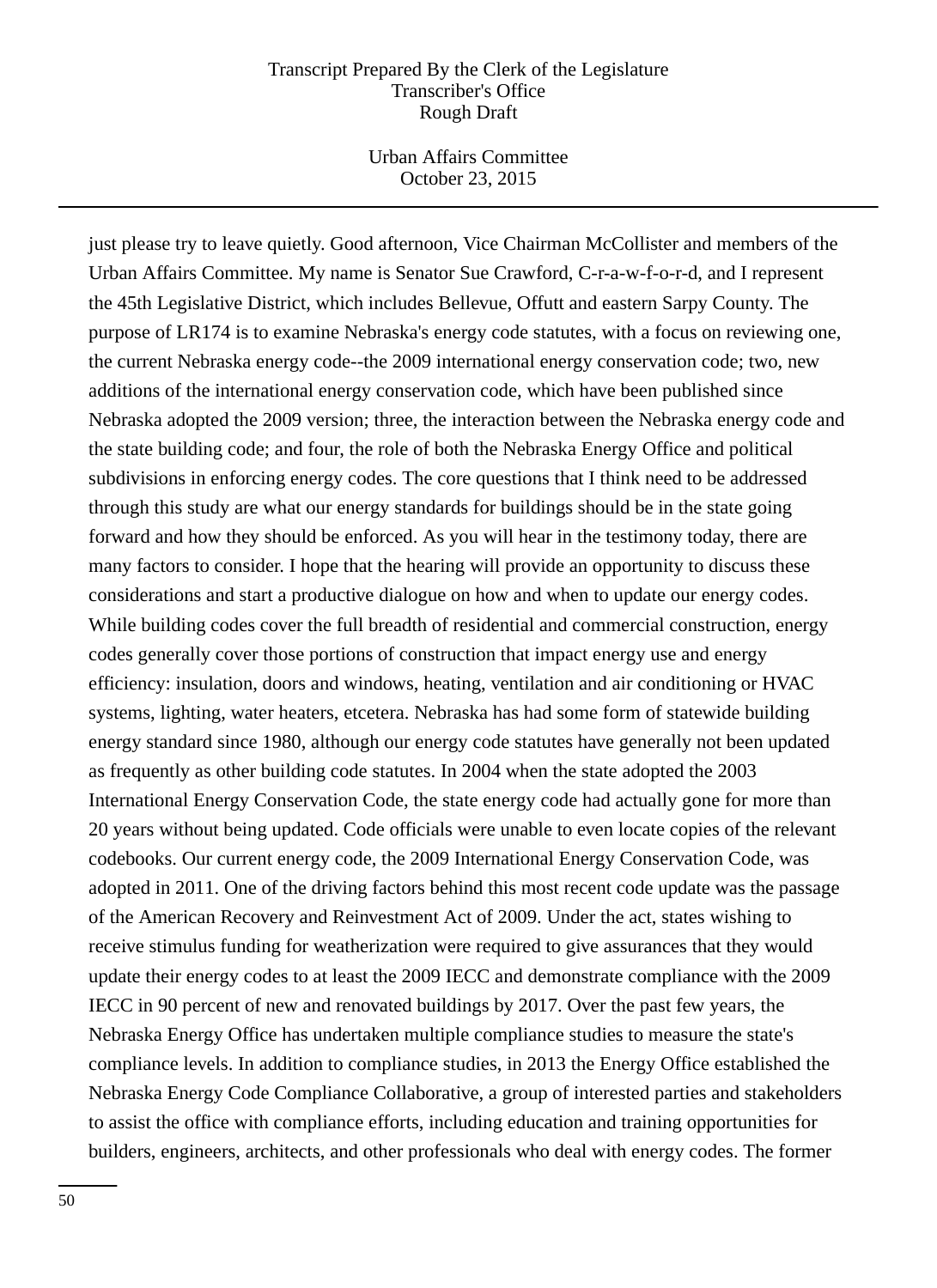Urban Affairs Committee October 23, 2015

legal counsel for the Urban Affairs Committee was an initial member of the collaborative when it was established, and Trevor has been attending the collaborative meetings on behalf of the committee since last fall. Committee members should have received a map showing statewide adoptions of the IECC around the country. The 2012 IECC has been adopted by 20 states, including our neighboring states of Colorado, Iowa, and Missouri. The 2015 IECC has already gone into effect in three states: Maryland, New Jersey and Vermont; and other states have already adopted the 2015 code to go into effect at a later date, including Illinois in January 2016 and Texas in September 2016. Also included in committee materials are two studies that were commissioned by the Energy Office to compare residential energy consumption under the 2012 and 2015 International Energy Conservation Code to our current energy code. These studies have found that if the state adopted either the 2012 or 2015 IECC, homeowners would save an average of between \$283 and \$311 annually on their energy bills. The difference between the two codes is actually fairly minimal. The advantage of adopting the 2012 code is that we bring all of our codes in line with 2012 editions, since we just updated our building code to the 2012 in the last session. One advantage of the 2015 code is the inclusion of a more flexible compliance path called an Energy Rating Index. This gives builders the option of complying with code requirements by meeting a target energy score by selecting their choice of energy efficiency measures, rather than installing a series of prescriptive measures as laid out in the code. As I noted when the committee debated LB540, our update to the state building code this past session, prior to the 2012 code cycle, the International Energy Conservation Code and two of the codes which make up our state building code: the International Building Code and the International Residential Code--a lot of codes here--were separate codes. They remain separate sections of our statute currently. Beginning with the 2012 codes, the energy efficiency chapters of the International Building Code and International Residential Code incorporate the International Energy Conservation Code by reference. Should the Legislature decide to update the energy code to the 2012 or 2015 IECC, we also need to consider whether to keep the state building code and energy code as separate in our statutes or to integrate them. One issue to consider as we approach questions about updating energy code and whether to keep it separate from the building code is the fact that unlike the state building code, the Nebraska Energy Code is now truly a statewide code. Our building code statutes do not currently require the adoption of an energy code by local jurisdictions. A number of political subdivisions that have adopted a local building code and have an active code enforcement division do not adopt or enforce the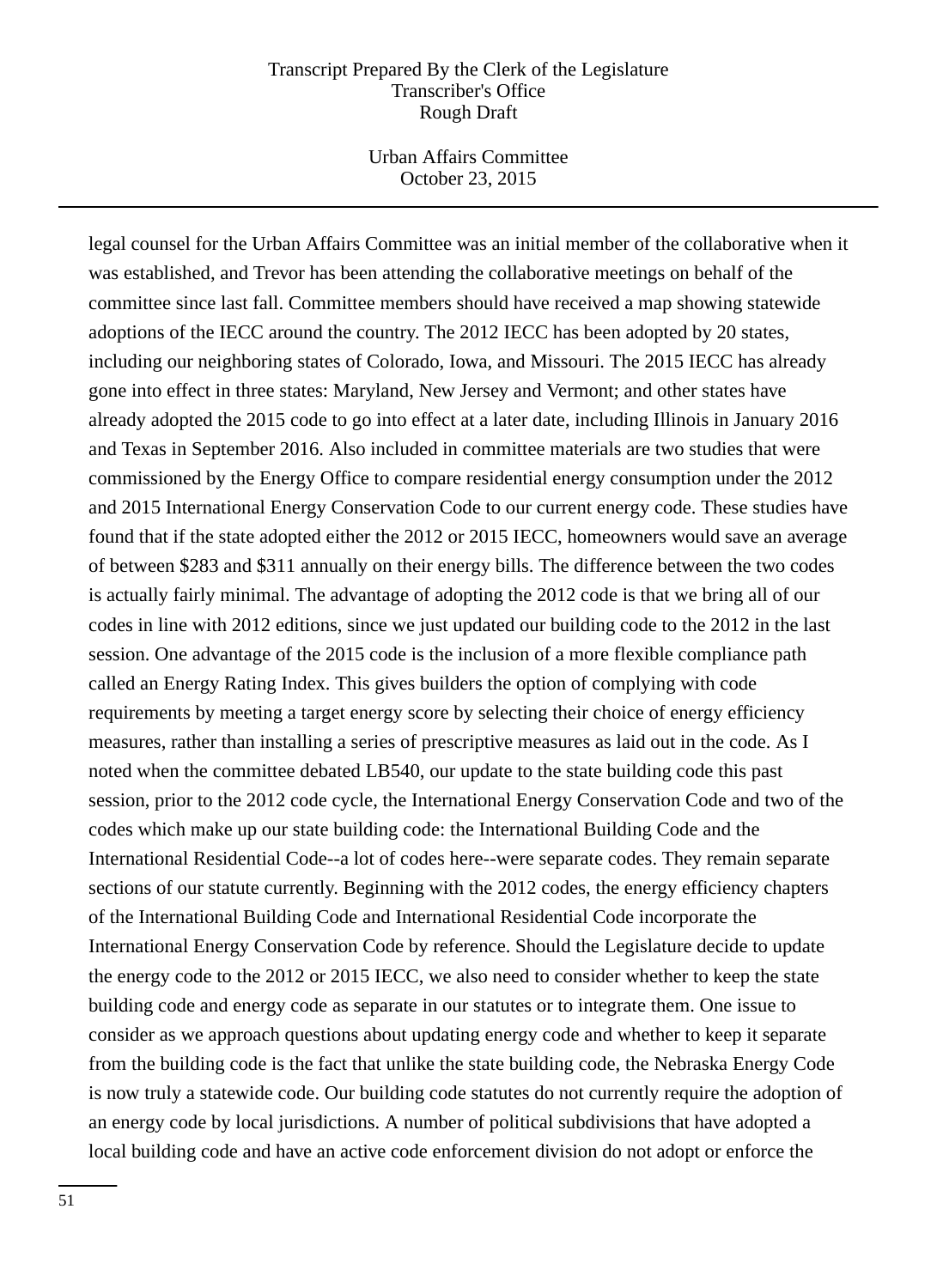Urban Affairs Committee October 23, 2015

energy code. In areas where the local subdivision has not adopted an energy code though, engineers, architects, and builders are still legally required to ensure that new construction, renovation and additions to existing buildings meet the Nebraska Energy Code. The Nebraska Energy Office provides enforcement, although only on a complaint basis. If we choose to integrate our energy code into the state building code, this would place energy code enforcement at the local level in those political subdivisions that adopt a local building code. Another implication to be considered is the difference between the statutory language allowing political subdivisions to amend their local building code and the statutory language allowing political subdivisions to amend their local energy code. Under the Building Construction Act, political subdivisions that adopt a local building code must adopt the state building code, but have the option to modify that code as long as it conforms generally to the state building code. In contrast, political subdivisions that adopt a local energy code must meet or exceed the Nebraska Energy Code. However, the energy code statutes allow political subdivision to waive a specific requirement of the Nebraska Energy Code when it can demonstrate to the Energy Office that meeting the requirement is "not economically justified." In practice, however, the statutory process for making that demonstration allows political subdivisions to effectively waive a requirement, even if they are unable to demonstrate that the requirement is not economically justified. Key questions for the committee to consider moving forward are what the local amendment process should look like and what the appropriate role for local code enforcement should be. While not a key focus of this interim study, the committee should also be aware of the potential role that energy codes could play in meeting the requirements of the federal regulations under Section 111(d) of the Clean Air Act, commonly referred to as the Clean Power Plan. In August, the U.S. Environmental Protection Agency announced its final regulations, and one option given to states to meet the requirements of the Clean Power Plan is the adoption of stricter building energy codes. I would stress that this interim study is not a hearing on the Clean Power Plan, but committee members should know the potential benefit of updates to our energy code statutes in the near future. One final issue I will mention, and one that goes to the heart of why we have energy codes in the first place, is remedies for homeowners who discover that their new home was not built in compliance with the energy code. While Section 81-1625 gives the Energy Office and local code officials the authority to order a contractor to bring a building that does not meet code into compliance, blatant code violators have little incentive to comply. Violating the energy code statutes is a Class IV misdemeanor, which carries a maximum penalty of a \$500 fine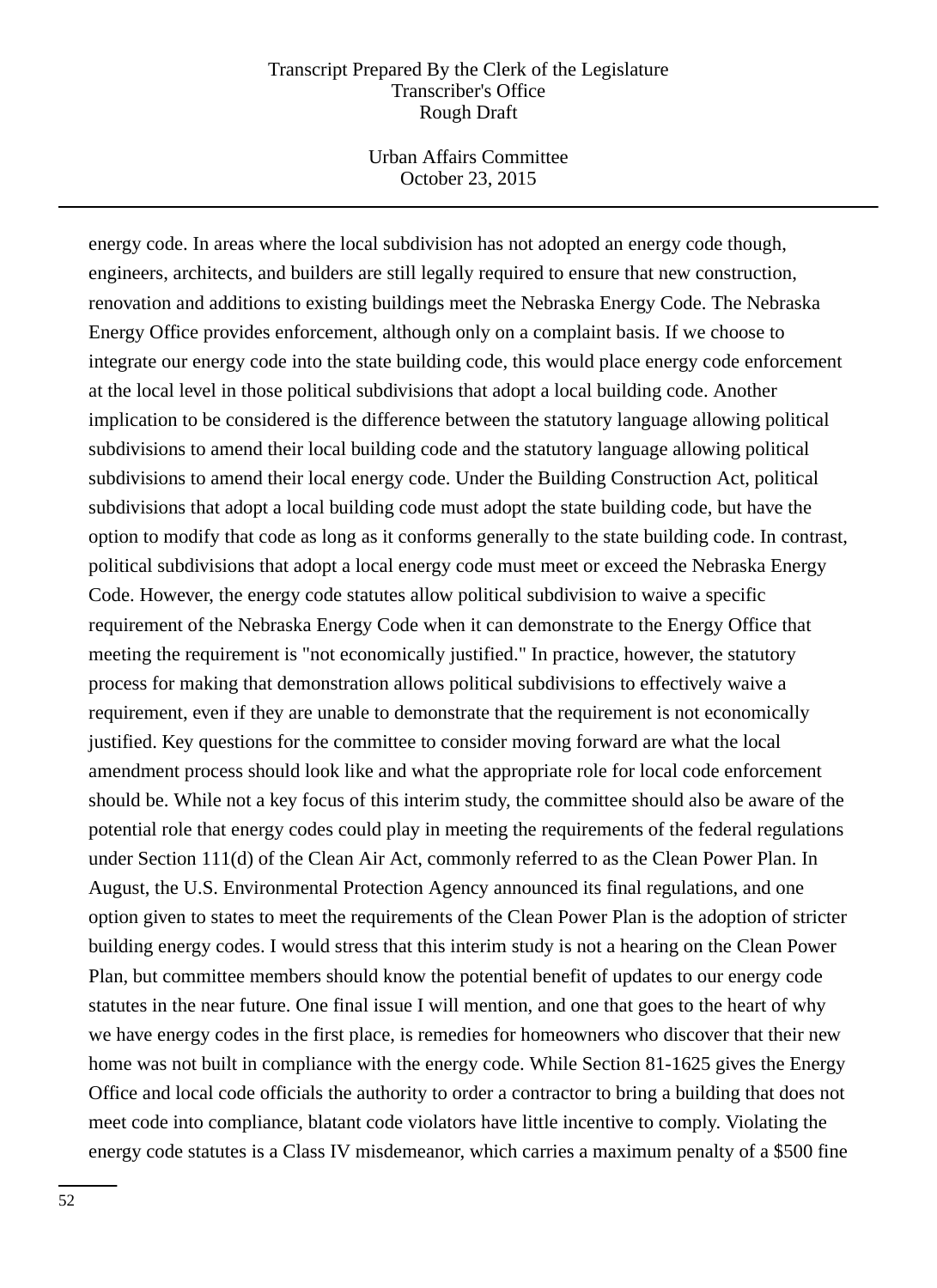Urban Affairs Committee October 23, 2015

and no jail time. In contrast, the cost to correct code violations could easily run several thousand dollars. In some cases, local code officials can refuse to grant new permits to builders until they correct violations, but typically, homeowners have no choice but to file suit against their builder if they find their builder has not built to the energy code. One of the testifiers we invited today is a homeowner who has experienced these issues firsthand, and I appreciate her willingness to come and share her experiences. There are a number of testifiers behind me to talk about various issues related to the Nebraska Energy Code. First, we have invited presentations from the director of the Nebraska Energy Office and a representative from the Midwest Energy Efficiency Alliance. Following that, we have a number of invited testifiers, including code officials, builders, homeowners, and other members of the Nebraska Energy Code Compliance Collaborative. Since the purpose of our interim hearing is to get all of these perspectives heard and on the record, I would like to proceed to the briefings and answer any questions at the end, if the committee is okay with that. Vice Chair. [LR278 LR174]

SENATOR McCOLLISTER: Thank you, Senator Crawford. Our numbers are somewhat depleted, but any questions from committee members...senators? Thank you. [LR174]

SENATOR CRAWFORD: Welcome. [LR174]

DAVID BRACHT: (Exhibit 1) Thank you. Good afternoon, Chairman Crawford and members of the Urban Affairs Committee. My name is David Bracht, that's spelled D-a-v-i-d B-r-a-c-h-t. I'm the director of the Nebraska Energy Office. I'm here today to provide information related to LR174, the interim study to examine issues surrounding the Nebraska Energy Code. The agency's primary focus, with respect to energy codes, is on compliance with the current Nebraska Energy Code. What are energy codes and what do they apply to? Energy codes are minimum requirements for energy-efficient design of newly constructed and renovated buildings. These codes apply to the building envelope: the walls, floors, ceilings, doors, and windows. Energy codes basically specify the minimum insulation levels and air leakage standards with the intent to ensure reduced heat loss, air infiltration, and moisture mitigation. And for those of you that don't...moisture mitigation is the ability for moisture to leave the building or to leave...and avoid causing mold and issues like that. The primary goal of energy codes is to conserve energy. Commercial buildings and residential households in the U.S. consume about 50 percent of the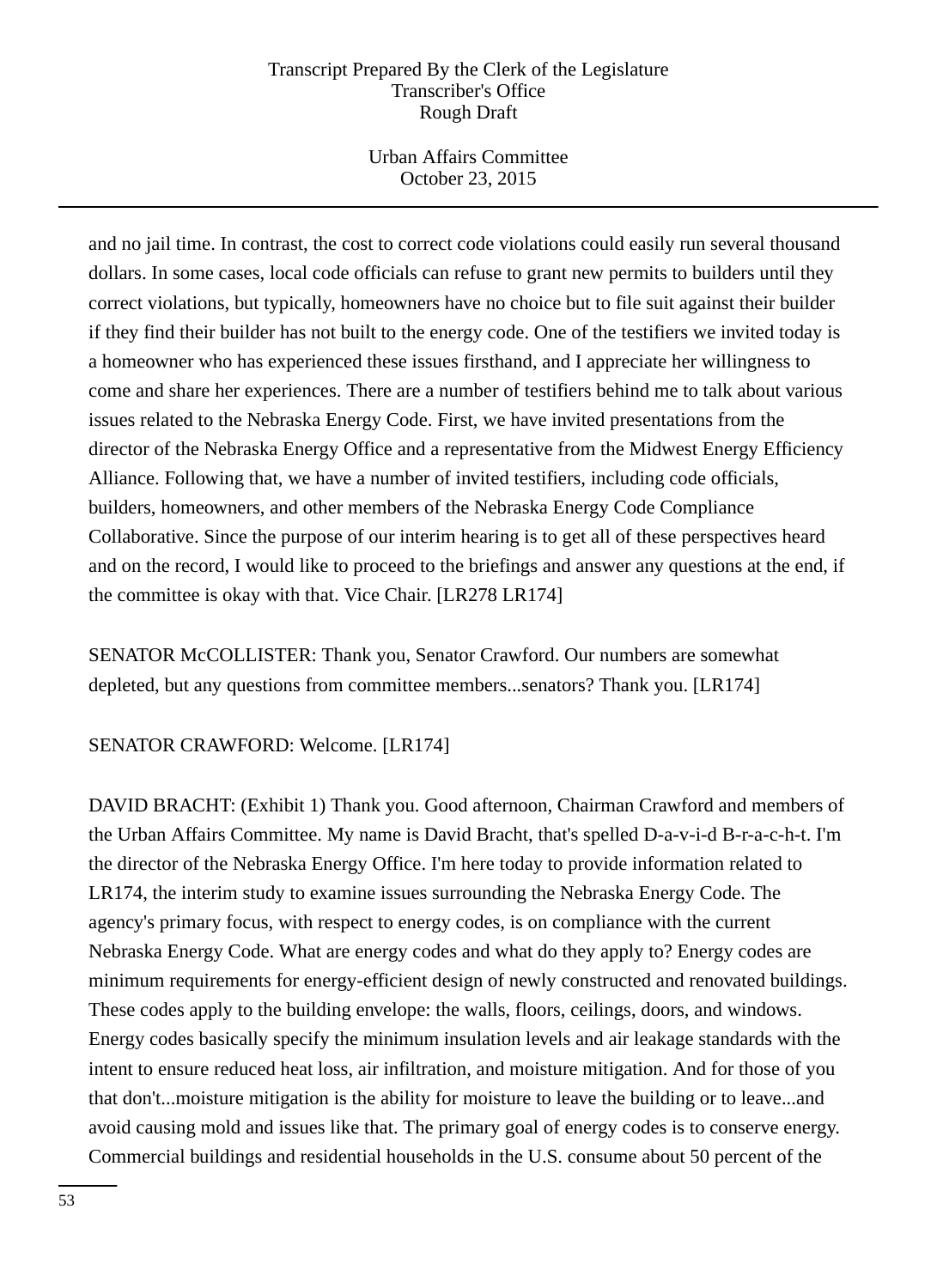Urban Affairs Committee October 23, 2015

nation's primary energy and account for 70 percent of the electricity used in the country. Energy codes also can save building owners money on their utility bills. The Nebraska Energy Code is a statewide code that applies to all newly constructed buildings, major renovations, and all statefunded buildings. As Chairman Crawford just noted, the Legislature adopted the 2009 International Energy Conservation Code or IECC as the Nebraska Energy Code in 2011. Updated IECC Codes were issued in both 2012 and 2015. Under the Energy Office's role of evaluating state energy policies, the agency commissioned a Nebraska-specific cost residential study of the 2012 IECC code and more recently the 2015 IECC code. I believe copies of both studies were provided to you by my office and I believe by the committee staff. In the interest of time, I'm going to summarize a little bit of what we have here, because I think Senator Crawford did a great job of kind of summarizing and covering some of the details on how the code works and in particular, on how the Nebraska Energy Office...I will therefore focus on how the Nebraska Energy Office works with local jurisdictions. Because as Senator Crawford indicated, the state code applies to all buildings. Local jurisdictions have the options of either adopting those codes...that energy code, or as Chairman Crawford indicated, adopting a code that's at least as good as. Or they can choose not to have...adopt an energy code in their local code jurisdiction at all...their building codes. Or of course, they might be in a jurisdiction where there is no building code. However, in all of those cases, the Nebraska Energy Code still applies. Now if you're in a jurisdiction where you have a Code Enforcement Agency, presumably that's typically going to be where a local citizen might at least first go if they're unhappy or feel that their house hasn't met code. However, in those jurisdictions where either there is no code enforcement or there isn't a code or the energy code is not part of the local code, in those instances, what the local citizen has is the ability to come to our office within the first two years that a building's been occupied or built and ask us to do an inspection. And we do occasionally do that. In my nine months in the office, I know that we've had at least two or three situations where that's taken place. The question then comes, and as Chairman Crawford indicated, is that if we find that the building does not meet the Nebraska Energy Code, then I as the agency director can order the...and I think order is a little bit toothless here, but can order that the builder bring it up to standard. And if they do not, they would be subject to a fourth degree...Class IV misdemeanor. The one point I'd want to emphasize there is our agency is not an enforcement agency, and so at that point it would be up to one of the law enforcement agencies, either within the local jurisdiction--presumably the county attorney, or I would imagine that in an egregious case, the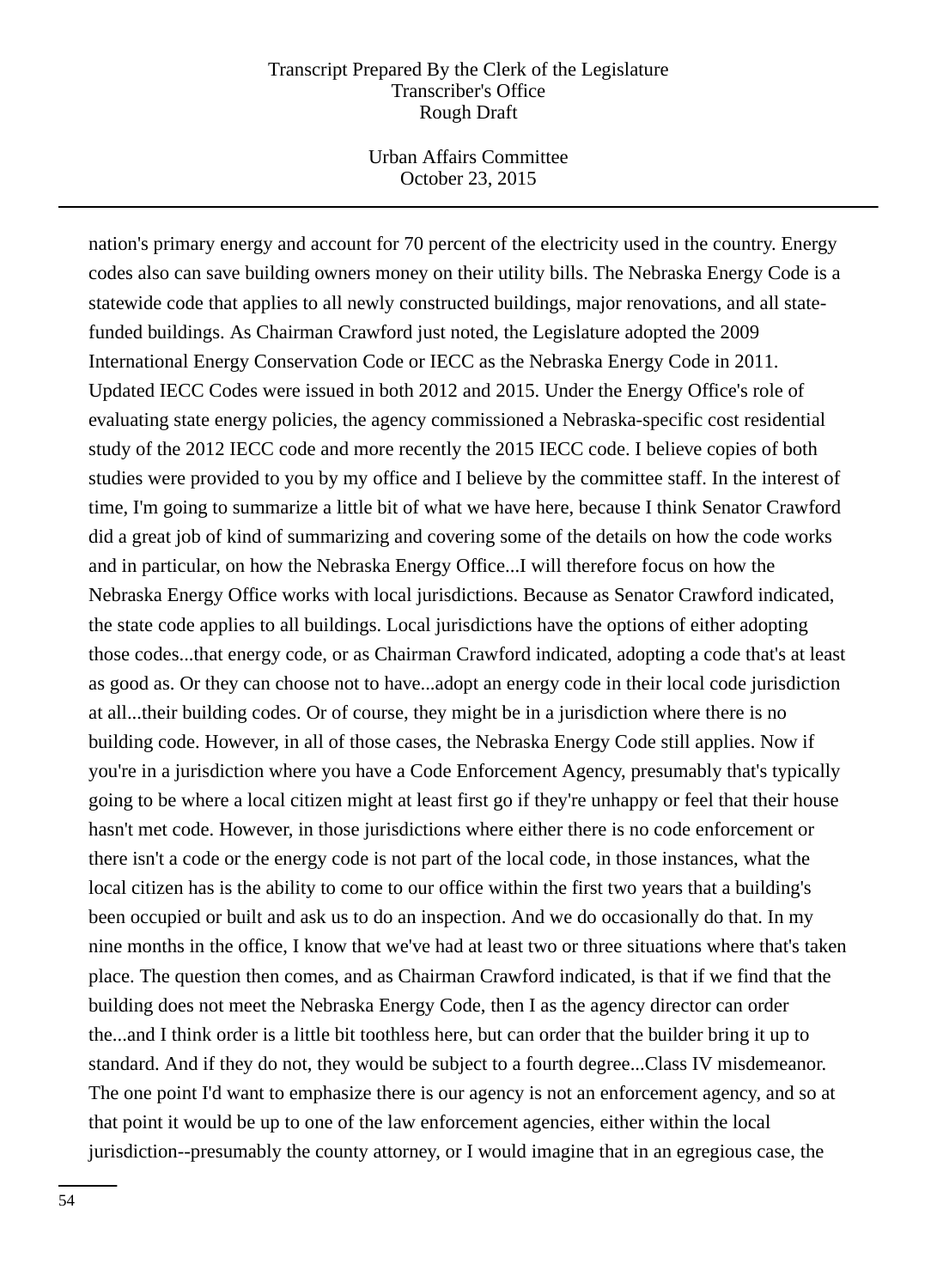Urban Affairs Committee October 23, 2015

Attorney General's Office could take that action, although I'm not aware of that ever happening to be truthful. To my knowledge, or to what am I understanding from staff's information, is while there's been those inspections conducted by the Energy Office where homes have been found to be noncompliant, they weren't aware of any situation where in fact that level of enforcement- where someone had been charged with any kind of misdemeanor. I would say, however, that the way the process has worked, however, is that when we find that a house is not up to that code, we do provide a written indication of that and the justification for that. And in my prior background as an attorney, I think that I'm assuming or I might presume that the Legislature at that time saw that as being a tool. That letter from our office indicating our finding as something that they could use in at very least, discussions with the builders and/or if necessary, potential litigation. And I can say from personal experience with at least one situation since I've been in my position that we issued that kind of a letter. Ultimately, I had a follow-up from the counsel for the homeowner that indicated to me...he didn't tell me exactly what the result was, but he said that they had reached a settlement with the builder to...that was satisfactory to the building owner. So I do think there is a benefit to our office providing that service. Moving on somewhat then or at least wanting to make a general mention to the fact that state funding building codes are also subject to the Nebraska Energy Code. Although, the DAS Building Division may waive a specific requirement for a subject building, if meeting that requirement they determine is not in the best interest of the state. Plans for occupied state-funded buildings are also reviewed by the engineer that we have on staff in the Energy Office to ensure that they meet the code. As Senator Crawford explained, compliance with the code is important, because the state of Nebraska, upon acceptance of the American Recovery and Reinvestment Act funds or ARRA, agreed to meet a compliance rate of 90 percent with the 2009 IECC code. A residential compliance baseline study conducted in 2011 showed a compliance rate of 65 percent and a follow-up study conducted in 2013 showed rates increased to 75 percent. A commercial compliance baseline study conducted in 2014 showed a compliance rate of 83 percent. While the ARRA funds cannot be returned, it's possible I suppose that future funding for energy weatherization and other programs might be restricted if the 90 percent compliance rate is not achieved. In order to meet that compliance rate, the Energy Office conducts training sessions across the state and also provides materials and technical assistance regarding the codes. From 2008 to 2014, approximately \$872,000 in federal funds have been used to finance energy code activities of the agency, with a small amount of the state funds used as required matches. Finally, as Chairman Crawford explained, the Energy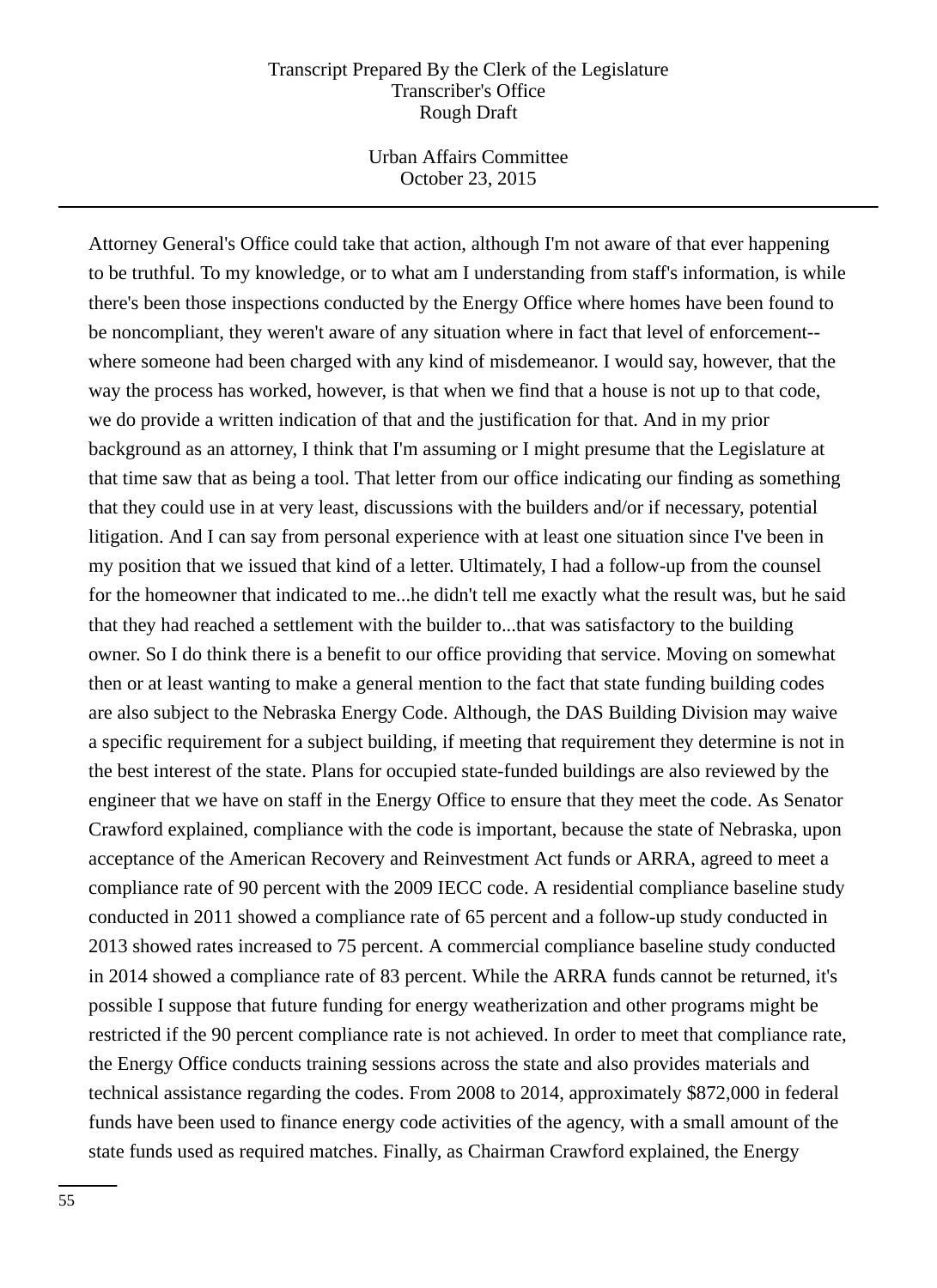Urban Affairs Committee October 23, 2015

Office also leads a codes compliance collaborative to assist with code issues. That group is facilitated and supported by a regional energy organization: the Midwest Energy Efficiency Alliance, who I believe is going to be testifying as well. And it's comprised of policymakers, builders, code officials, product representatives, HVAC contractors and general code contractors, utilities and others. The collaborative has helped design the first energy codes 101 sessions that was presented to the committee last year and also designates other training ideas and helps with other state outreach efforts. I'd note that the collaborative has been recognized by its peers in the industry for its work. And the feedback that I've gotten through the national state energy officials group is the high esteem that I think the work here in Nebraska has been in that area. With that, I conclude my testimony, but would be happy to answer any questions. [LR174]

SENATOR CRAWFORD: Thank you. Thank you for that testimony and for your work. Senator McCollister. [LR174]

SENATOR McCOLLISTER: Thank you, Madam Chair. Thank you, David, for the testimony. How many complaints did you have in a typical year? [LR174]

DAVID BRACHT: I'm not sure if quite in a typical year...I can get that information to you, because I know that we do track that. But I think...my belief is we've probably had three or four in the nine months that I've been here in the office. [LR174]

# SENATOR McCOLLISTER: That's all? [LR174]

DAVID BRACHT: Yeah, so it isn't a great number. I would agree with that. [LR174]

SENATOR McCOLLISTER: How many inspectors do you have? [LR174]

DAVID BRACHT: So we...I don't have a dedicated inspector for doing that service and actually, I think what we end up doing is using some of the inspectors that we use with some of our other weatherization programs that actually go out and do the inspections in that case. So through the Nebraska Energy Office's weatherization program, we're working with weatherization that's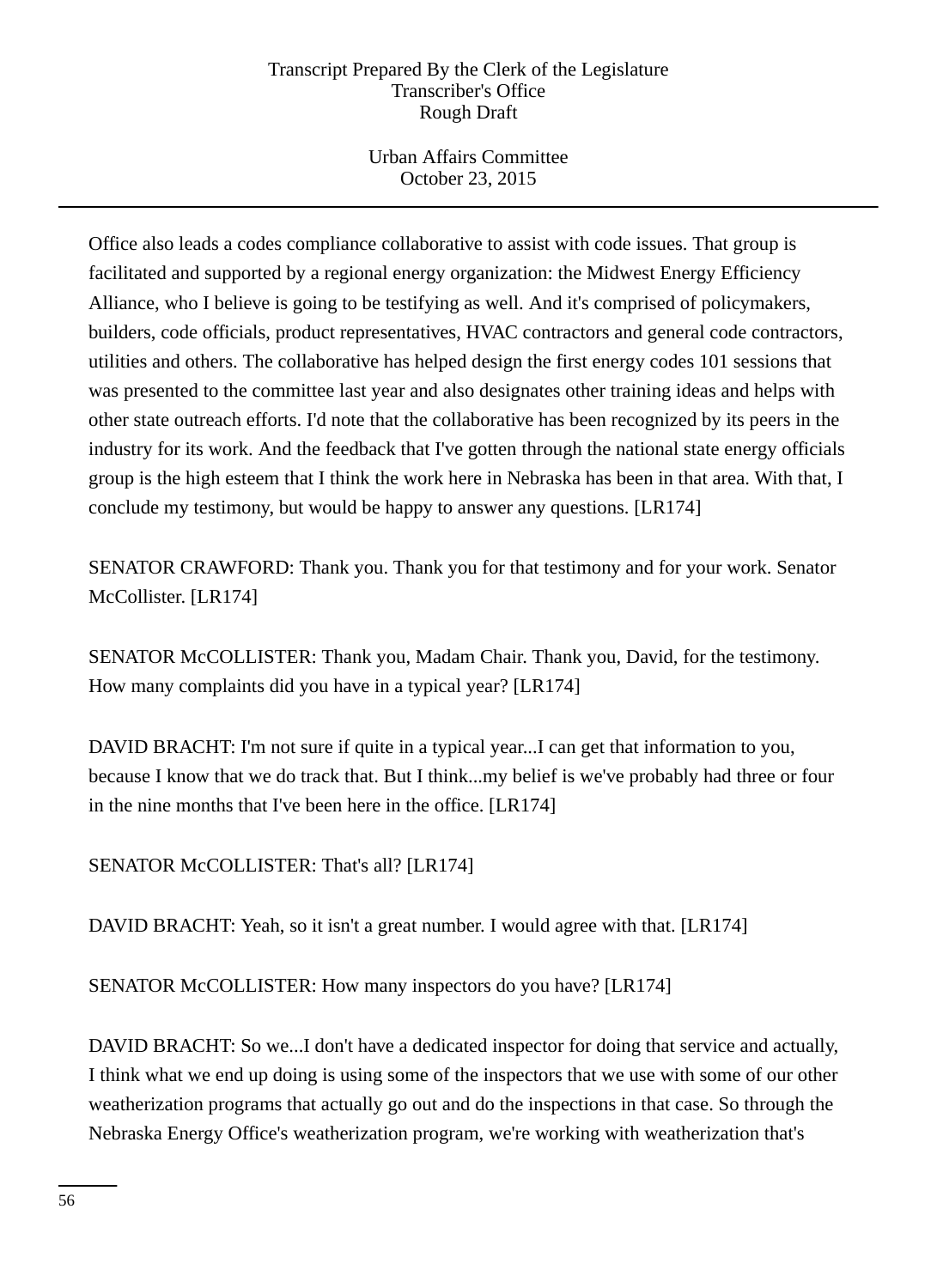dealing with these same kind of issues. And that's the person that then gets involved in that inspection. [LR174]

SENATOR McCOLLISTER: Well, let's assume you get a complaint. What typically happens then? Do you actually go out and look at the property, do you simply call the builder, or...? [LR174]

DAVID BRACHT: No. An inspection of the building is in fact done at that point. [LR174]

SENATOR McCOLLISTER: I see. And the complaints generally come from the homeowners? [LR174]

DAVID BRACHT: At least the ones that I've been familiar with, that's been the case. [LR174]

SENATOR McCOLLISTER: Okay. Would you say there would be some inherent advantages or efficiencies by joining the two requirements--the building codes and the energy codes? [LR174]

DAVID BRACHT: You know, I have to tell you I've not thought about it enough to really give...what I think is not even close to an educated answer on that, so I'm going to have to defer, I'm afraid. [LR174]

SENATOR McCOLLISTER: Thank you. [LR174]

SENATOR CRAWFORD: Thank you. Other questions? I have one question... [LR174]

DAVID BRACHT: Sure. [LR174]

SENATOR CRAWFORD: ...related that may help us think about that question. And that is I wonder do you keep track when you're looking at compliance and measuring compliance? Could you provide us with information on how compliance rates may differ in the jurisdictions that have local energy codes and local code enforcement versus the compliance rates in areas that do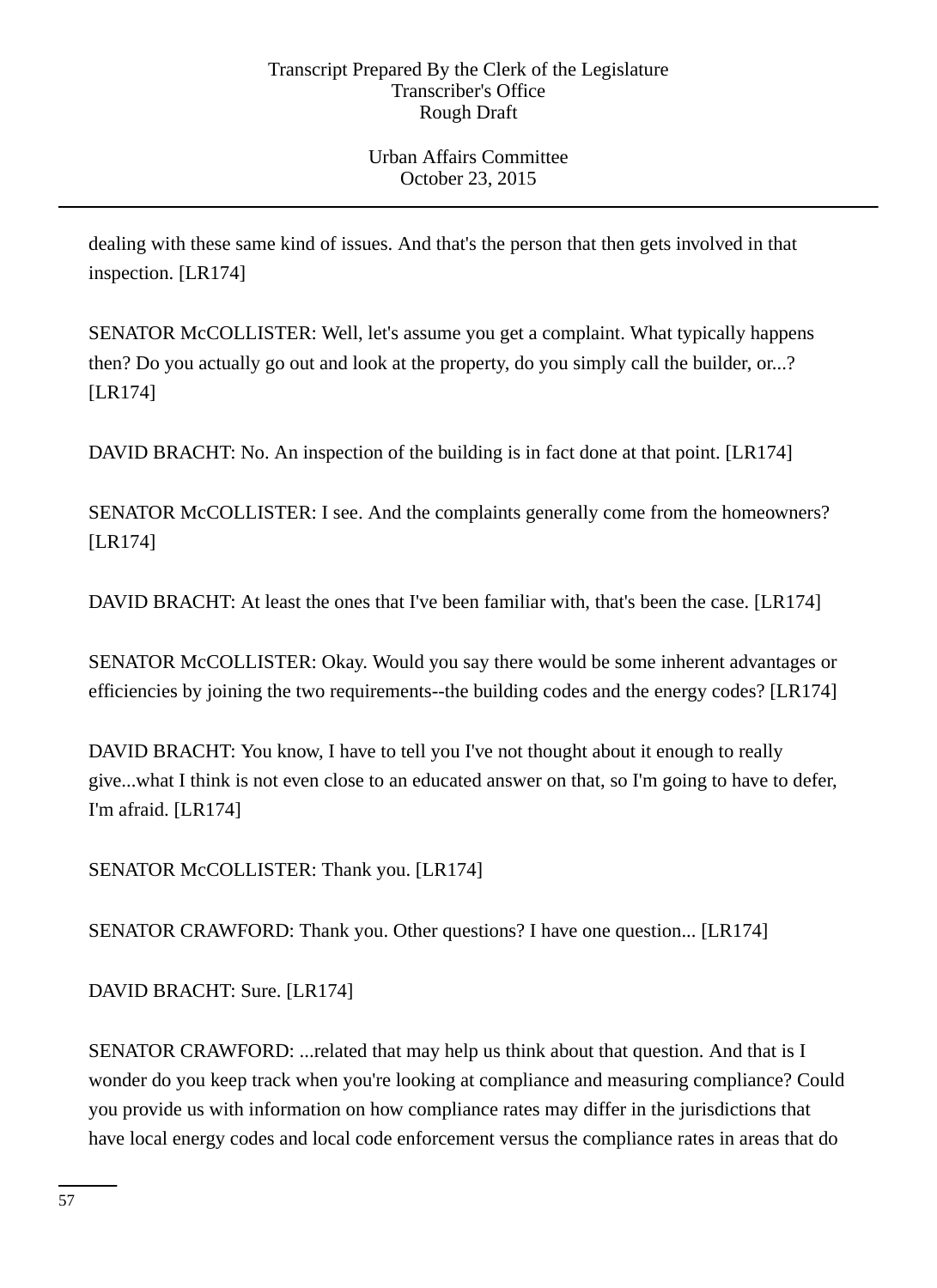Urban Affairs Committee October 23, 2015

not have local energy code enforcement? Not that you can do it today, but is that something that you keep track of and could provide us? [LR174]

DAVID BRACHT: I'll have to...I guess what I would tell you that I'll do for you is we'll make sure that we get that compliance study that we did because I'm sure what it will depend upon...and that compliance was really based on a specific study. So we didn't...we don't necessarily track compliance, because there isn't any mechanism really to track compliance. So we'll go back to look at that study and see if there is any regional or geographic assessment of that. [LR174]

SENATOR CRAWFORD: Okay. And we have some head nods behind you, confirming that we can do that. [LR174]

DAVID BRACHT: Okay. [LR174]

SENATOR CRAWFORD: For the record. So we'll look forward to that. They may help us think about the question as well. Thank you for your testimony. [LR174]

DAVID BRACHT: Yeah. Okay, thank you. [LR174]

SENATOR CRAWFORD: So second, actually, we have one other briefing and then we'll be to you right after that. Thank you. The next invite briefing we have is from Ian Blanding, from the Midwest Energy Efficiency Alliance. Welcome. [LR174]

IAN BLANDING: (Exhibit 2) Thank you. Chairwoman Crawford, committee members, I want to thank you for the opportunity to comment at. And special thanks to Senator Crawford for introducing LR174, the interim study hearing on the Nebraska Building Energy Code. In reference to the interim study, MEEA would like to simply present some information about energy code work currently being done in Nebraska, highlight efforts going on in other Midwestern states and discuss the 2012 and 2015 International Energy Conservation Code. MEEA, or the Midwest Energy Efficiency Alliance, works closely with states across the Midwest, providing research and factual information regarding the energy code adoption process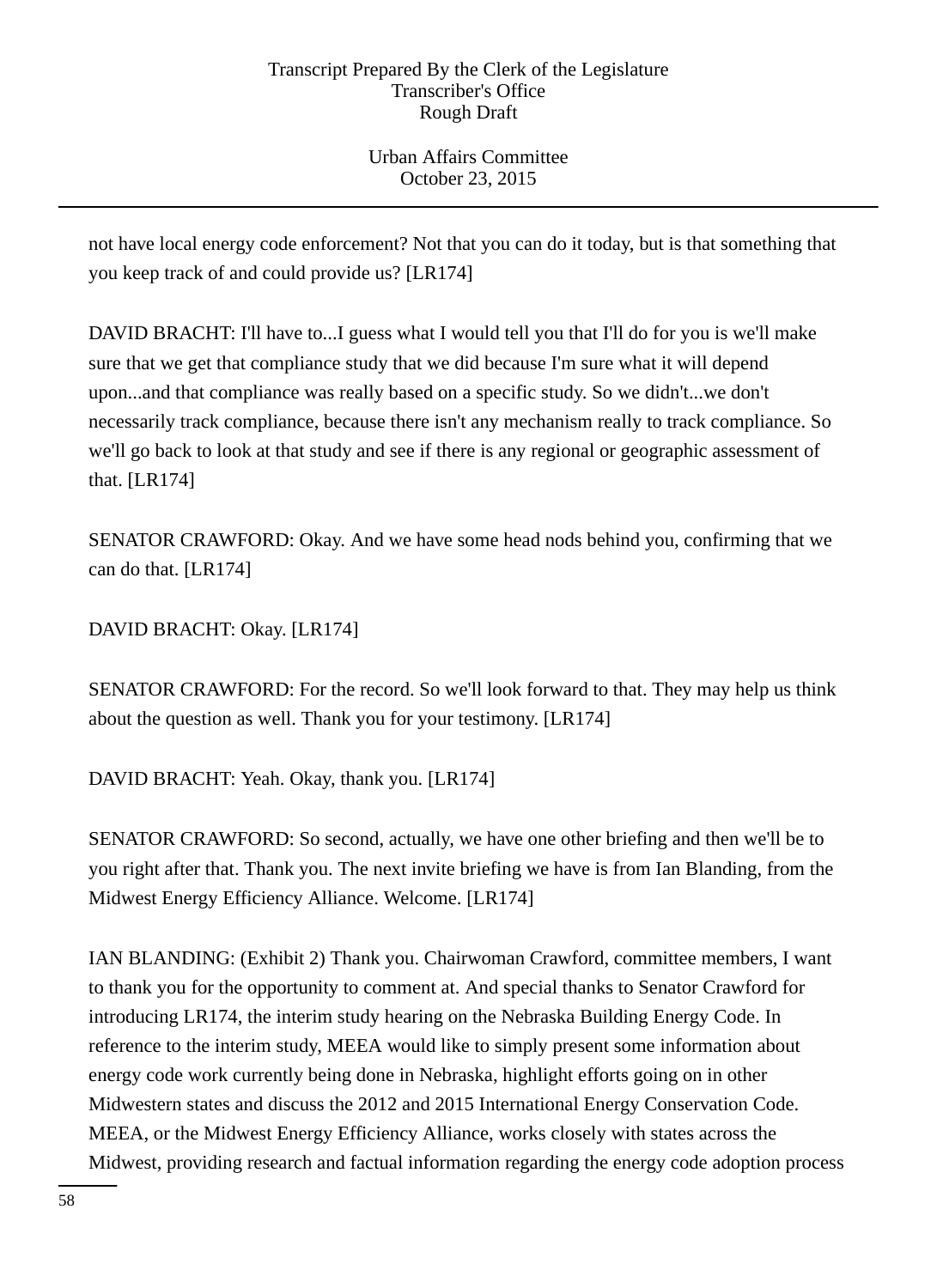Urban Affairs Committee October 23, 2015

and options for improving code compliance. One of the ways MEEA has been assisting the state of Nebraska, and it's been discussed previously, has been through its co-leadership with the Nebraska Energy Office, working on the Nebraska Energy Code Compliance Collaborative. The collaborative, as discussed, is a group of 20 to 25 stakeholders from all sectors in the building community that convene quarterly to strategize and implement ideas designed to improve compliance in the state. In fact, the idea for the interim study originated from the collaborative. This collaborative has also served as a vehicle for robust discussions among different energy stakeholder sectors and will be a great asset to the state of Nebraska for all future trainings, studies, and outreach. The Nebraska Energy Code Compliance Collaborative was formed in 2013. And in regards to energy code building adoption throughout the Midwest, in Appendix 1 and 2 in your packet, you'll see that five states in the Midwest have adopted or are in the process of adopting the 2012 and 2015 IECC. Minnesota and Michigan have recently adopted the 2012 IECC, while Iowa and Illinois are now in the process of adopting the 2015 IECC. Iowa has formally begun the adoption process and Illinois will be the first state in the Midwest to adopt the 2015 IECC, with an effective date of January 1, 2016. As indicated, the most recent edition of the energy code is the 2015 IECC, which replaced the 2012 IECC about 16 months ago. On comparison, there is little difference in the energy efficiency required between the residential versions of the 2012 and 2015 IECC. However, the requirements for the commercial portion of the code result in significant difference in energy use. Nevertheless, there are considerable differences in the energy efficiencies between both the commercial and residential of the 2012 and 2015 IECC when compared to Nebraska's 2009 IECC. According to the Department of Energy's Energy Cost Savings Analyses for Commercial Buildings, the 2012 and 2015 are estimated to save 12.5 percent and 24 percent in energy cost, respectively, over the 2009 IECC and are cost-effective to implement. The energy savings for the 2012 IECC commercial code over the 2009 are derived from improvements in air sealing, lighting and fenestration. The 2015 IECC commercial code increases efficiency by requiring increase commissioning requirements for large buildings, along with major improvements to HVAC, water heating, and lighting efficiencies. The improvements to the commercial section of the 2015 IECC make the code significantly more efficient than the 2012 IECC. As previously mentioned, the residential sections of the 2012 and 2015 IECC are similar in requirements and energy use. When revealing the residential portion of the 2012 and 2015 IECC, both codes have the same requirements with respect to air sealing and duct leakage. These codes also include increased insulation values,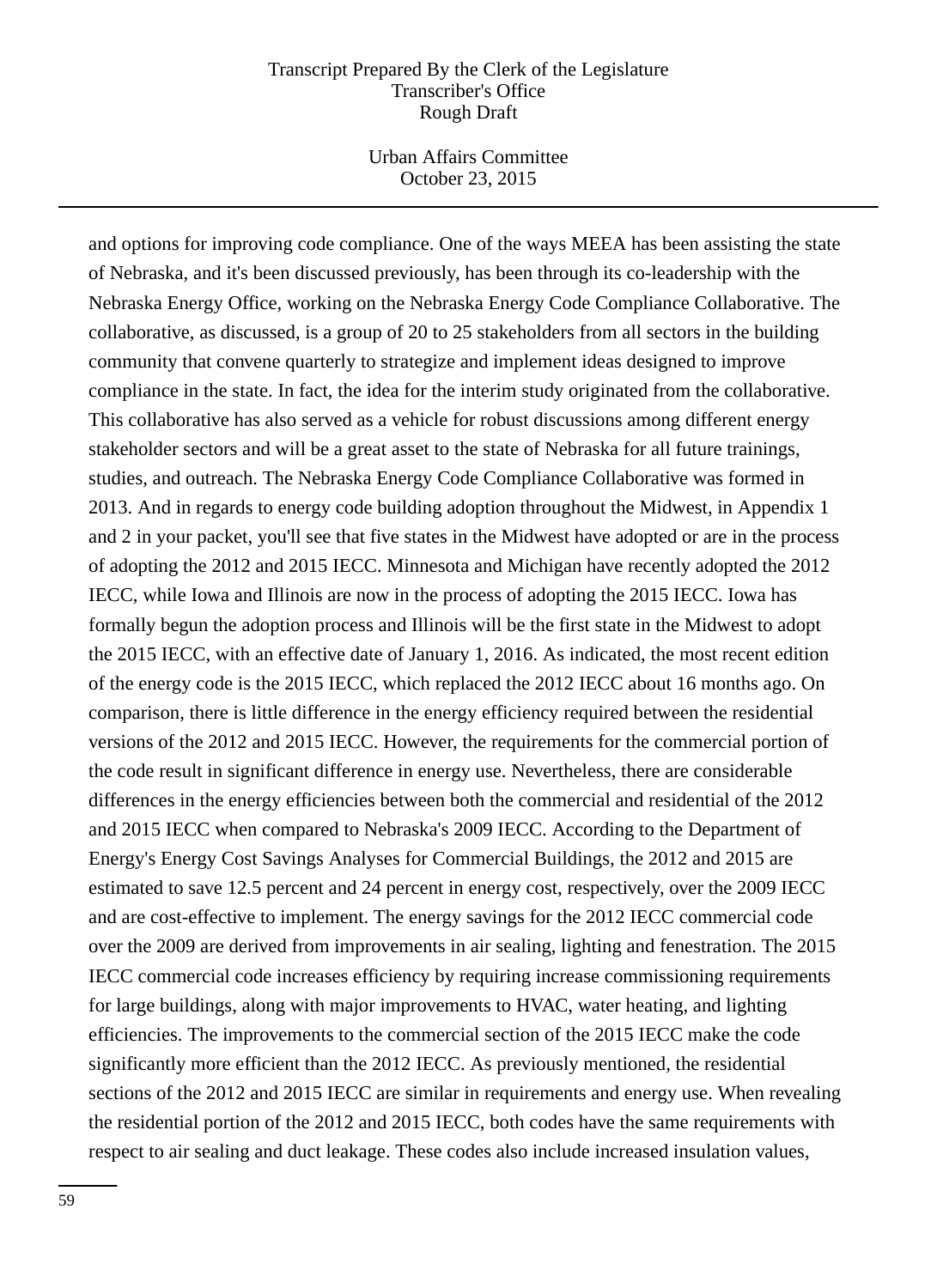Urban Affairs Committee October 23, 2015

improved windows, and mechanical ventilation when compared to the 2009 IECC. Each of these code improvements yield long-term energy and cost savings to the homeowner. According to the Department of Energy's Nebraska Energy and Cost Savings Study, homeowners will gain energy and economic benefits when moving to either the 2012 or 2015 IECC from the 2009. If Nebraska adopts the 2012 or 2015 residential section of the IECC, individual homeowners in the state could expect to save approximately \$325 on annual energy costs. When compounding those energy savings across the average number of one- and two-family residences built annually, Nebraska would yield an annual statewide energy savings of \$1.7 million. Since the life of newly built homes can last 50 to 100 years, the annual savings highlighted above have the potential to continue well into the next century. In addition, the 2012 and 2015 residential sections are deemed cost-effective. According to the same previously mentioned DOE study, when factoring in the annual energy savings and incremental construction costs per home, homeowners would yield a simple payback of 4.1 years when complying with either of these codes. However, when amortizing the incremental construction costs in a 30-year mortgage, homeowners will see a positive monthly cash flow after one year. As discussed, the residential 2012 and 2015 IECC have a negligible difference in energy savings. However, the 2015 IECC has clearer language and provides an additional compliance path: the Energy Rating Index, or ERI Compliance Path. The ERI uses an energy modeling system to assess a single energy score for a home, and an ERI score of 55 is required to comply with the 2015 IECC in Nebraska's climate zone, Climate Zone 5. The ERI path makes the 2015 IECC more flexible than the 2009 and 2012 IECC because it allows tradeoffs and provides builders an additional way to meet the 2015 IECC residential requirements. In closing, MEEA commends the state of Nebraska for holding a hearing about the advancement of the state energy building code. As mentioned, the 2012 and 2015 IECC are more efficient and will considerably reduce the amount of energy use per building when compared to the current 2009 Nebraska Energy Code. Five states throughout the Midwest and 24 throughout the nation have already adopted or are in the process of adopting a version of the 2012 or 2015 IECC. The Department of Energy has determined that updating the state energy code from the 2009 to the 2012 or 2015 IECC is cost-effective and has been shown to reduce energy use and improve comfort and health for building occupants. Given that buildings use more energy than any other sector in this country, investing in building efficiency will have a considerable positive impact to the environment and residents in the state, and those benefits will continue for the life of the building. Thank you. [LR174]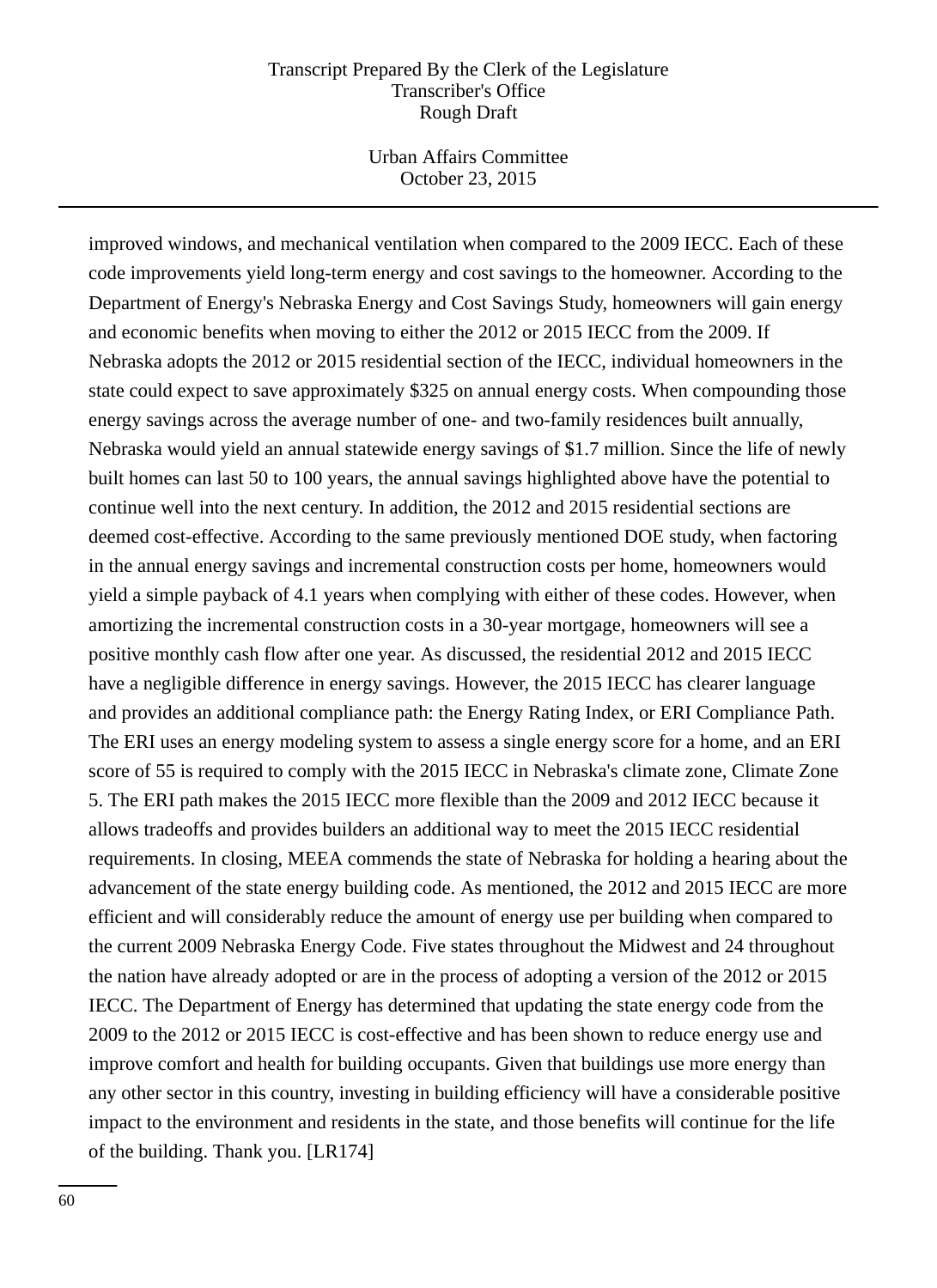SENATOR CRAWFORD: Thank you very much, Mr. Blanding. And thank you for really laying out the difference between 2012 and 2015 for us to consider. I appreciate that. [LR174]

IAN BLANDING: You're welcome. [LR174]

SENATOR CRAWFORD: Questions? Senator McCollister. [LR174]

SENATOR McCOLLISTER: Thank you, Madam Chair. You used a term in your testimony...and thank you for your testimony... [LR174]

IAN BLANDING: You're welcome. [LR174]

SENATOR McCOLLISTER: ...adoption process taking a certain length of time. How long does that process typically take and what does it usually involve? [LR174]

IAN BLANDING: Yeah, well, it kind of depends on the state and, you know, what is written in the legislation. But you know, typically it's about a year--six months to a year. And generally, you know, it involves the state wanting to adopt and proposing the adoption and then going through a series of public hearings, you know, committee meetings--primarily building commission, and then that would move up from there. So it goes through an iterative process of public hearings as well as committee meetings. [LR174]

SENATOR McCOLLISTER: Okay, thank you. You identified about a four-year payback for new construction in terms of improved energy efficiency, isn't that correct? [LR174]

IAN BLANDING: Yeah, well, all new construction. [LR174]

SENATOR McCOLLISTER: Okay. How about for existing construction? There would be no requirement, I assume, to update those energy requirements for existing facilities, properties, or homes? [LR174]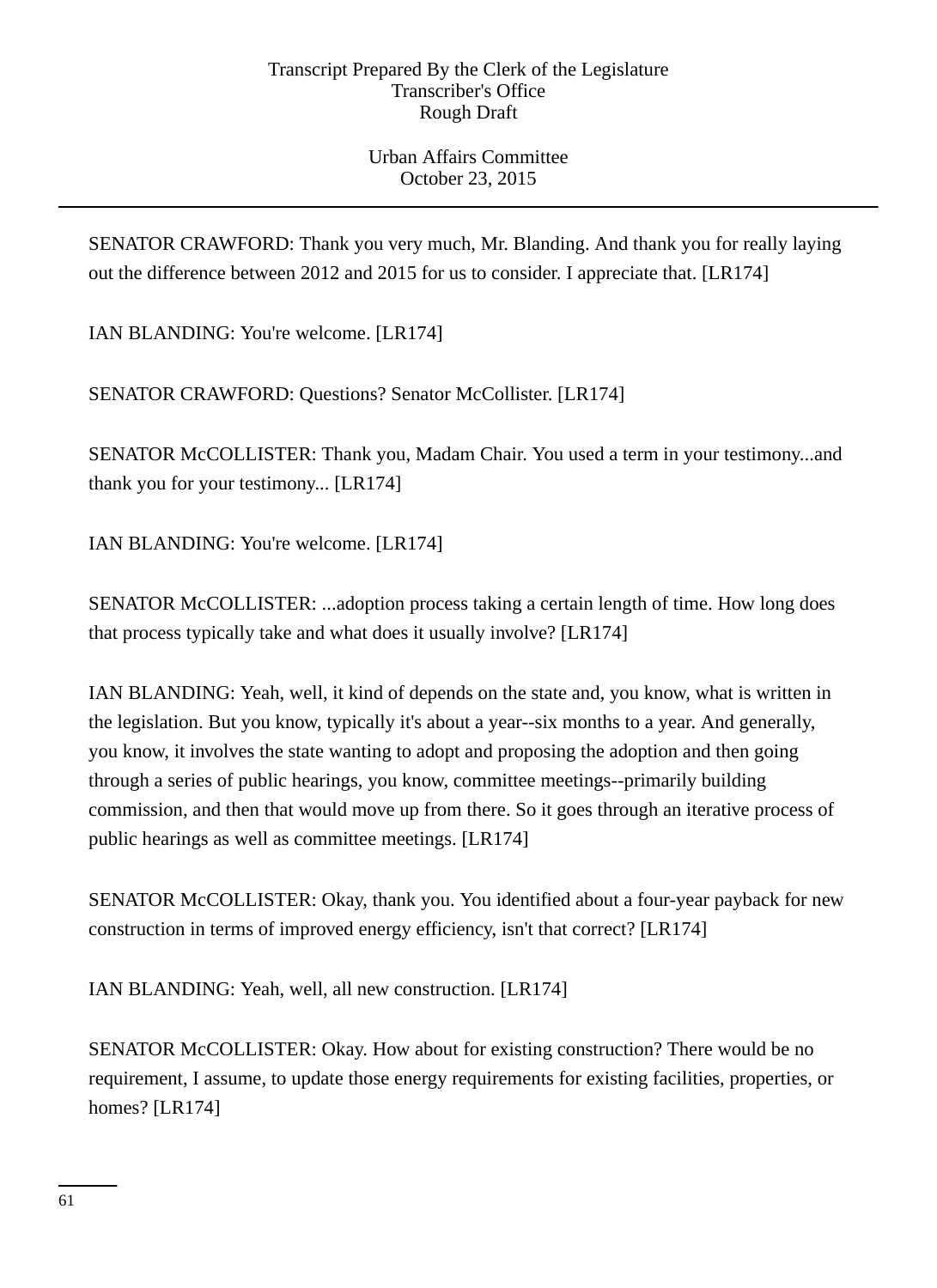IAN BLANDING: Yeah, only if there's an addition to a building would that requirement be... [LR174]

SENATOR McCOLLISTER: What triggers that need to update the energy efficiency? [LR174]

IAN BLANDING: In existing buildings? [LR174]

SENATOR McCOLLISTER: Yes. [LR174]

IAN BLANDING: Only if there's additional construction on the building would that additional construction need to comply with the energy code requirement. [LR174]

SENATOR McCOLLISTER: So if we're changing the light fixtures in the building or something like that, that would not necessarily trigger enhanced energy requirements? [LR174]

IAN BLANDING: Yeah, no. Correct. [LR174]

SENATOR McCOLLISTER: Okay. Thank you. [LR174]

SENATOR CRAWFORD: Thank you. Any other questions? Thank you very much. I appreciate that. [LR174]

IAN BLANDING: Thank you. [LR174]

SENATOR CRAWFORD: And now, Ms. Iverson. Thank you for your patience. [LR174]

BROOKE IVERSON: You do this, I don't know what to do. [LR174]

SENATOR CRAWFORD: And you just say your name and spell it. And then we have five minutes. [LR174]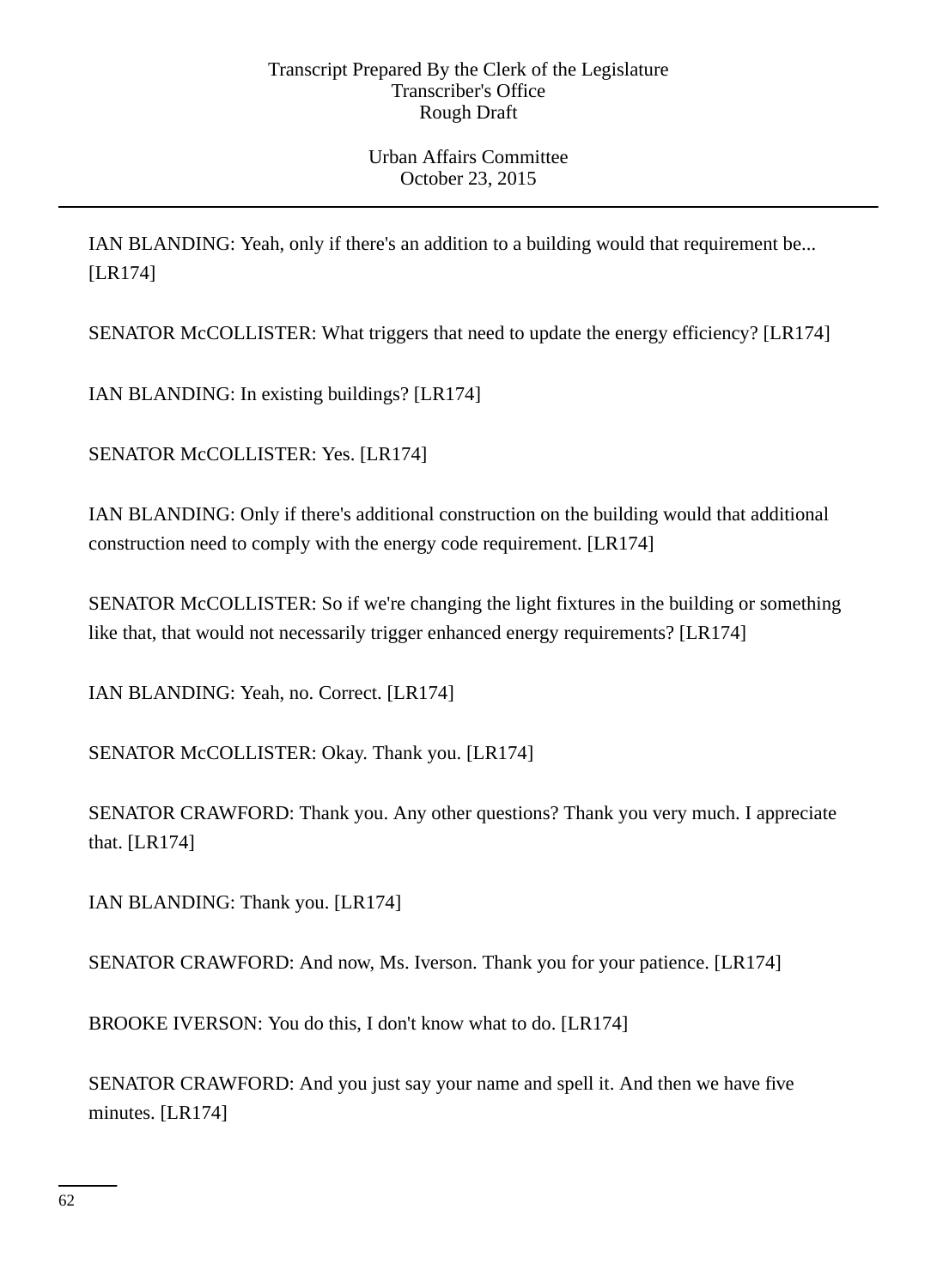Urban Affairs Committee October 23, 2015

BROOKE IVERSON: Okay. I'm Brooke Iverson, B-r-o-o-k-e I-v-e-r-s-o-n, and I...as an educator--eighth grade, middle school, I'm fighting the urge to tell you guys to take brain breaks and maybe think-pair-share because it's kind of warm in here and it's Friday, so I'm fighting that back. But I appreciate being included in this discussion. Unfortunately, I'm on the side of a homeowner that has been I guess into a home now for almost two years that does not meet code--never met code. When we purchased the home, it was a new build and somehow, someway, the city and the contractor built the home in which we are now living in without meeting the standards of the code requirements in our city. And I was interested in hearing what other professionals would have to say, because I'm just a layperson here, in the fact that the Department of Energy...I believe you had asked, you know, how many people have called or inferred in this. And it was a low number and I instantly went: that's because no one knows about this ability or this option that's out there for homeowners. I was lucky enough to have a really great realtor who put me in contact with someone else, who you will probably hear from later today, regarding, hey, this is the possible next step that you could do. So I was one of the complainants, I guess if that's the right word, of instigating this measure. I've gone through it. They came out, they investigated, they gave paper...and I believe there's paper copies of what our results were. And I'm not going to...you guys can read, you can look through that. But overall, the message was clear. It's out of code and we would have to spend more than \$1,000 to make it up to code. Which now as a homeowner, if we want to sell, it's our money, and we've spent a quarter of a million dollars already on the home to purchase. So now I have to debate, do I want to tie my money up into litigation or do I want to tie my money up into improving my home that I, as a homeowner, I guess naively assumed that all of these requirements were met. I teach English, I don't build homes. I don't...you know, my husband is a salesman, we...this is not our first home, but unfortunately, it's our first poor home...poorly built home, I should say. I just...it's frustrating because we have no recourse, we have no steps to take. Unless I had known personally my realtor, who had said, hey, talk to this person, and then they got us in contact with the Department of Energy, I would not have known what to do. We are considering litigation now, because we have asked our builder for a year after we had moved in: take care of these needs, take care of this situation. He did not, he refused. He did receive the notification from the Department of Energy of what was not up to code. Can lightings were not properly insulated, the HVAC unit was not properly insulated, so that all translates into us losing money on energy side of utilities. And the last gentleman who spoke mentioned that, you know, homes are 50 years in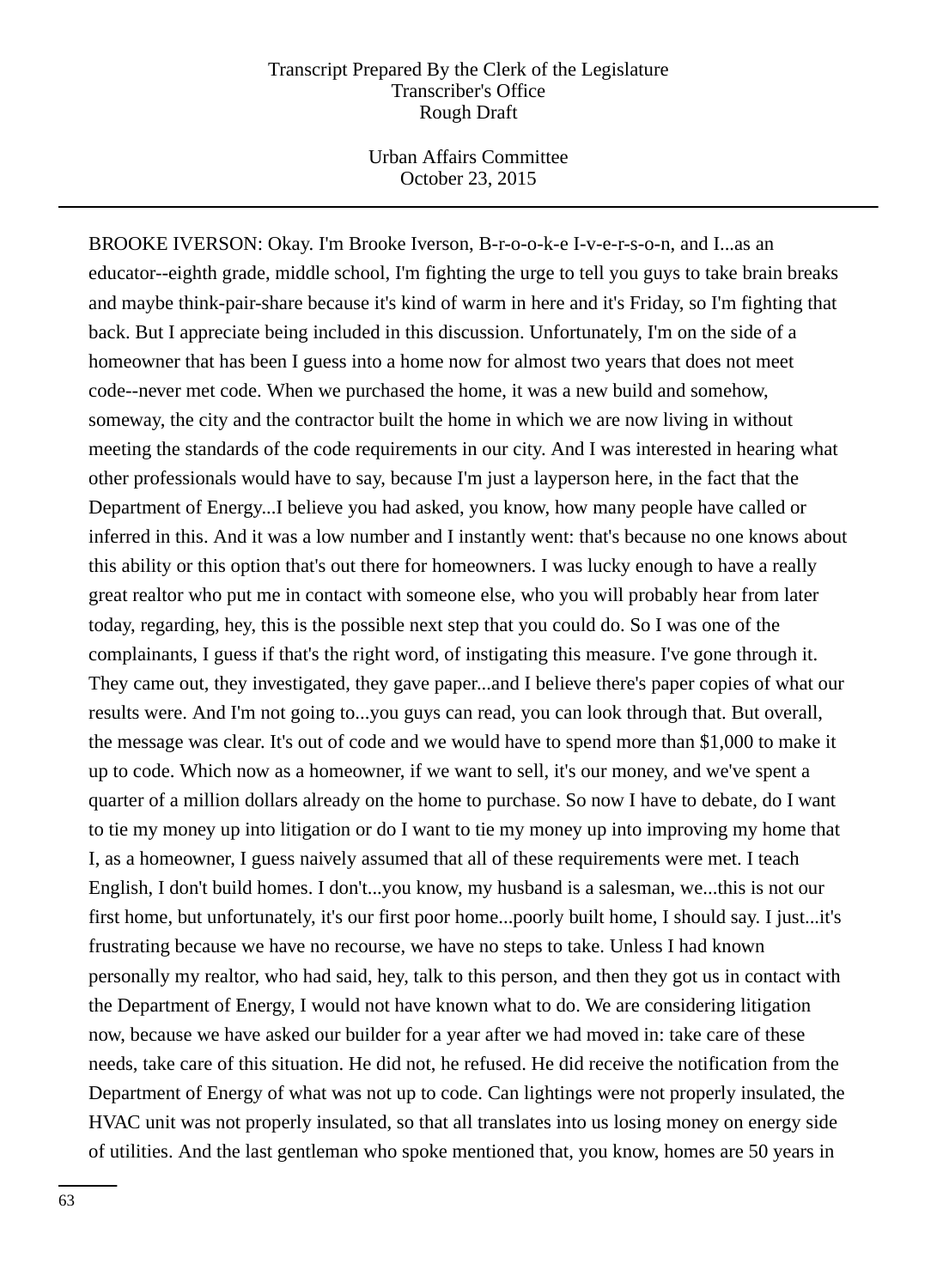Urban Affairs Committee October 23, 2015

length of standing, and I just started almost crying thinking that's a lot of money out of my pocket that I'm going to be losing because of the utilities. Our insulation isn't properly done. Just a lot of little things that to an average person doesn't...you wouldn't catch, you wouldn't know. So I am hoping that through this legislation that is occurring is there's going to be consumer protection, there's going to be a consumer recourse. What avenues do I as a homeowner do I have? If I buy a crappy car, I get a lemon law that protects me from that. I don't have that for a homeowner. And you're spending so much money on something...we were buying our foreverhome. It's a beautiful location, I love the city that I live in, but imagine the frustration and the anger that you feel when you pull in every single day in your garage. You just look at the house and go (sighing noise). I mean most of us have probably seen The Moneypit--the movie The Moneypit, if you haven't. Luckily it's not that yet, but in order to make the changes we need to make...we looked at selling this summer and we couldn't. We couldn't do it. And the same builder that built our house has several other homes up for sale and they have stayed, so his name has been spread in town of don't buy these homes. Well, who's going to buy our house knowing that he built our home as well? So there's a lot of ramifications that I have that he doesn't have. A \$500 slap on the wrist when he's making hundreds of thousands of dollars? And as an educator myself, I am obligated to continue my education. That's what needs to happen as well. Builders, architects, the city code members all need to have education, because our house was built in 2013 and it was built to 2003 IECC codes when it had already changed to 2009. And I would not have known that without the Department of Energy. [LR174]

SENATOR CRAWFORD: Thank you for your testimony. I appreciate you being here to share your story. Senator McCollister. [LR174]

SENATOR McCOLLISTER: Yeah. Thank you, Senator Crawford. What kinds of deficiencies were there in the house? I mean, what were the differences in the code that manifested in your house? [LR174]

BROOKE IVERSON: According to the paperwork that we got back, there was...a big one for me and my husband was our home was supposed to have two-by-sixes on the mainframe floor. He built two-by-fours and the insulation that he put in was not adequately built...yeah, it's all in here. [LR174]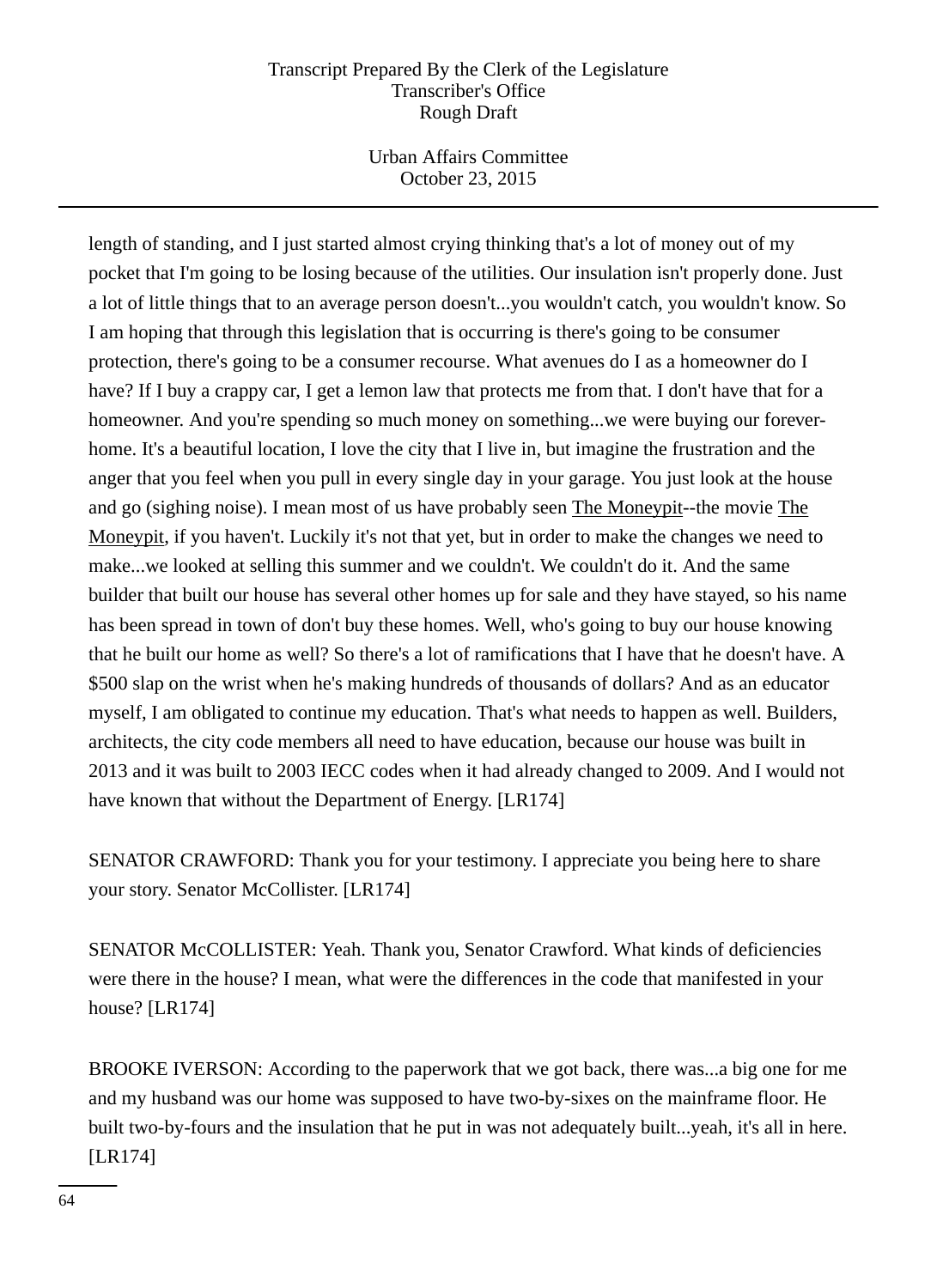Urban Affairs Committee October 23, 2015

# SENATOR McCOLLISTER: Okay. [LR174]

BROOKE IVERSON: I was reading through it, I kind of anticipated a little bit of it. But yeah, he's not going to offer to build us a brand new...you know, put two-by-sixes in, but he certainly didn't come and help out with the insulation either. [LR174]

SENATOR McCOLLISTER: Did you buy the house from the builder? [LR174]

BROOKE IVERSON: Yeah. [LR174]

SENATOR McCOLLISTER: Okay. Normally in some of those purchase contracts, if there's a material deficiency in the house they're obligated to disclose it. Did that not occur? [LR174]

BROOKE IVERSON: Nothing. No. And it's an interesting fact that when the Department of Energy came out and ran their test...I think it's called like a REScheck, something like that...that's when they noticed that we actually didn't even have permit of occupancy to be living in our home. So we've lived there almost a year. So there's a lot of missed calculations...I mean, how do you live in a home that wasn't given occupancy title to? The city should have checked up on that, my builder should have checked up on that, the loan title should have checked up on that. But unfortunately, we're living a pretty big nightmare in my opinion. It was...it's heartbreaking for me. [LR174]

SENATOR McCOLLISTER: I'm very surprised you don't have legal recourse. [LR174]

BROOKE IVERSON: Well, we've waited. And that's the type of people we are. We hope that the people we are dealing with on a day-to-day basis--are making big purchases like this, will do the right thing. And he's made it very clear that he is not one of those type of people. And then we did talk with a lawyer in partially getting involved with another lawsuit with him, with a homeowner which had it worse than we did. And the lawyer basically said, you know, you can join us but they're going to have most of the money allocated to their needs and not necessarily to yours. So we waited long enough and now financially we're able to say, okay, we're going to take our hard-earned money and we're going to put it into a lawyer. And we're going to do our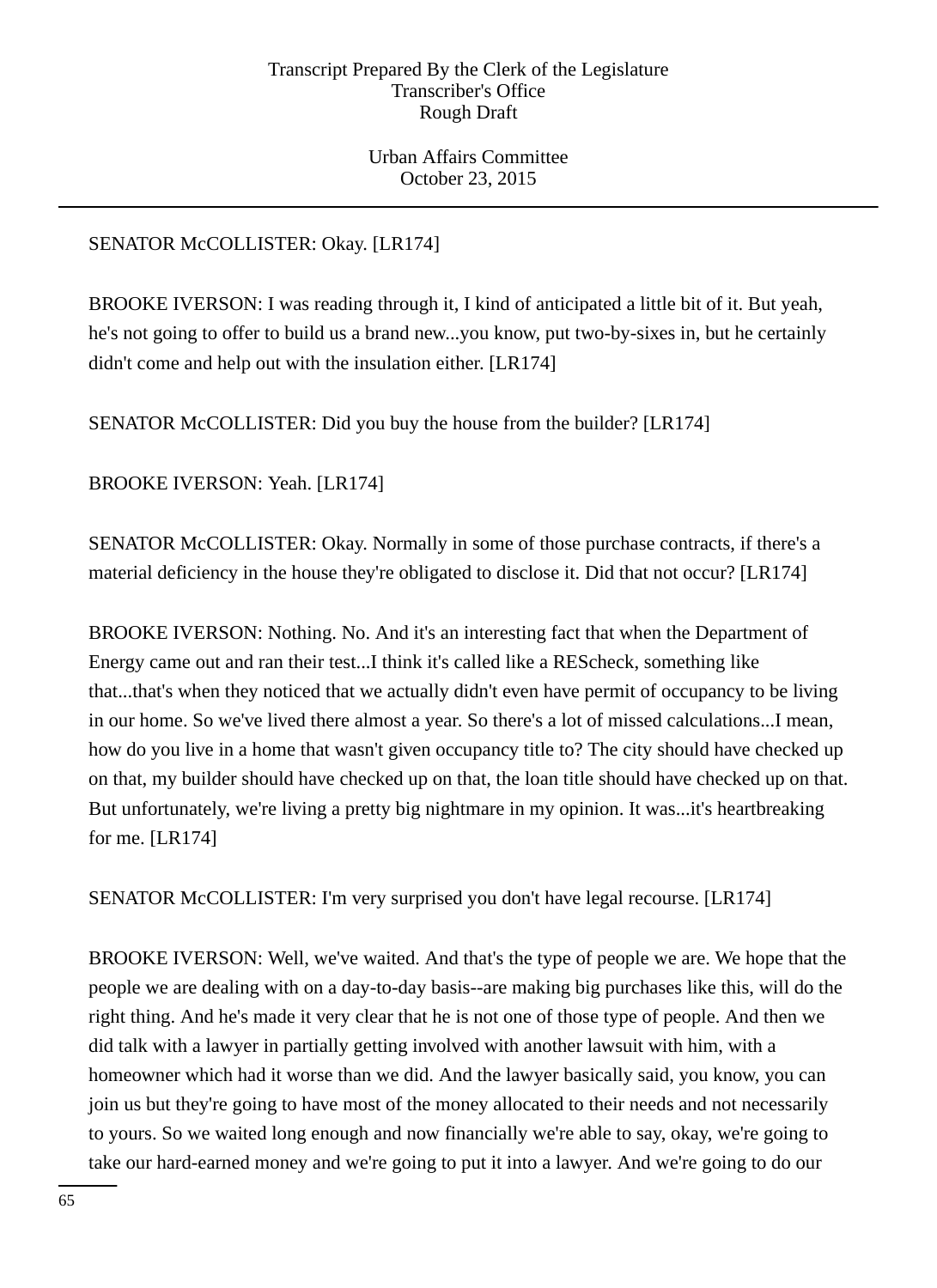Urban Affairs Committee October 23, 2015

best to do what we can to get our house taken care of. But at the same flip side of that, he did take care of some of the material that was in the paper, but I don't want him in my home. I don't want him to do the work. He already messed up. He already had a whole year. So that's the recourse...I can sue him, but I don't want him to do it. And you know, it's just kind of landsliding a little bit, but we finally put our foot down actually this month and said we're going to do what we need to legally to take care of this because nobody should be in the position that I'm in--that we're in. [LR174]

SENATOR McCOLLISTER: Do you have any estimate at all what it would cost to bring your home up to code? [LR174]

BROOKE IVERSON: Minimum? About \$9,000. [LR174]

SENATOR McCOLLISTER: Goodness. And that doesn't include the money he's already spent to improve the stuff? [LR174]

BROOKE IVERSON: He put in the insulation and can lighting, but not to the fact...I could sit on my couch still and I can still feel the air hitting my hair. [LR174]

SENATOR McCOLLISTER: Wow. [LR174]

BROOKE IVERSON: So it's like, why would I ask him to come back? [LR174]

SENATOR McCOLLISTER: I'll stay in touch, I'd be interested to see how this comes out. [LR174]

BROOKE IVERSON: Yeah, I'm interested as well (laughter)... [LR174]

SENATOR McCOLLISTER: Okay. [LR174]

BROOKE IVERSON: ...on both sides. I want it for me as well as for the committee to...what can we do? Because there are a lot of consumers out there like before had mentioned, hey, we need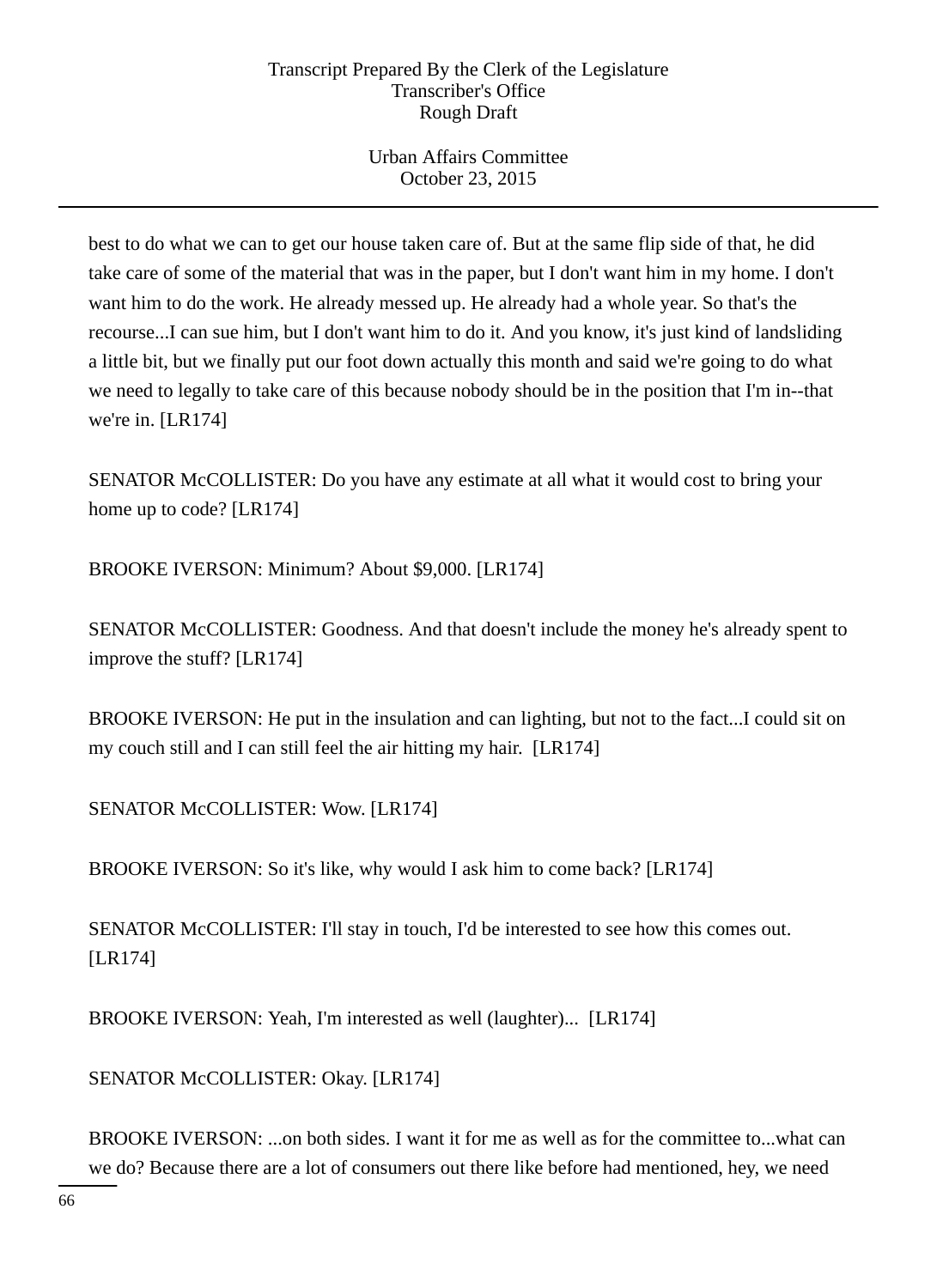more ability to get homeowner...you know, stop the renting and start the homeowning. But I'm thinking renting isn't too bad sometimes, but... [LR174]

SENATOR McCOLLISTER: I wish you well. [LR174]

BROOKE IVERSON: Yeah, thank you. I appreciate it. Any other questions? [LR174]

SENATOR CRAWFORD: Other questions? Senator Hansen (sic). [LR174]

SENATOR HUGHES: Yeah. Thank you very much for coming. [LR174]

SENATOR CRAWFORD: I mean Senator Hughes. Excuse me. [LR174]

SENATOR HUGHES: What did you call me? I missed it. (Laughter) [LR174]

SENATOR CRAWFORD: Senator Hughes. [LR174]

SENATOR HUGHES: Thank you, Chairwoman Crawford. Thank you for coming today. [LR174]

BROOKE IVERSON: Yes. [LR174]

SENATOR HUGHES: It's been a long afternoon. What would you suggest as a remedy? I mean, what would you...I mean, do you have...you've probably thought about this. [LR174]

BROOKE IVERSON: Yeah. [LR174]

SENATOR HUGHES: But what would you like to see happen to prevent other homeowners from having to go what you've gone through? [LR174]

BROOKE IVERSON: Yeah, that's a great question. I feel like there needs to be more, I don't know if it's advertisement, but knowledge of this is out there for consumers to follow up if you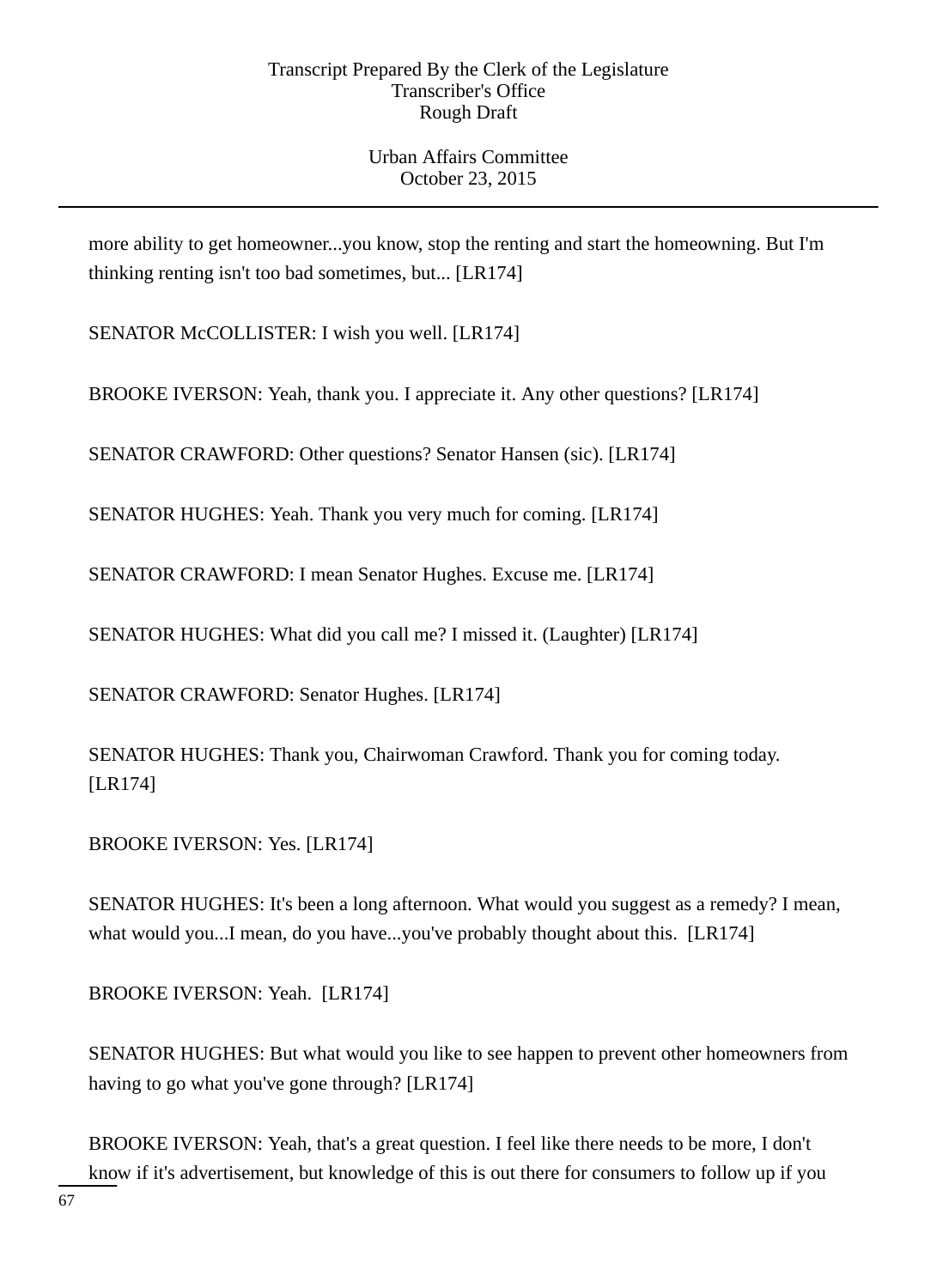Urban Affairs Committee October 23, 2015

aren't happy with what has occurred, call the Department of Energy. They can come out, they can...you know, I feel like that's a huge component that's missing because it's not...I guarantee you most of my friends that are homeowners have no idea that it even exists until I go through it and I say, hey. I would also like to see more stringent, I guess, policies regarding the situation I'm in with my builder. It needs to be a heavier slap on the wrist. It needs to be city, state, pull permits, you're not building...you can't go under another company's name and build. There has to be much more, I guess, more strict laws. I don't know what they're called. I mean, I just...it's \$500, it's nothing. [LR174]

SENATOR HUGHES: Yeah, and that's just for the energy portion now. [LR174]

BROOKE IVERSON: Right. Right, I mean... [LR174]

SENATOR HUGHES: For the other deficiencies, was there not a...I mean, I'm assuming you live within a political subdivision or a town? [LR174]

BROOKE IVERSON: Yeah. [LR174]

SENATOR HUGHES: Was there not a building inspector that had to sign off? [LR174]

BROOKE IVERSON: Yeah. [LR174]

SENATOR HUGHES: Isn't there some culpability there? [LR174]

BROOKE IVERSON: I asked for an actual copy from the city and they refused to give it to me. How do you get something that they won't give you? My builder won't give me any copies of, like, warranties types, like what's the brand of my door, what's the brand of my carpet. He just absolutely refuses. And so, I mean, it's hard because as a teacher, I in essence work for the city. [LR174]

SENATOR HUGHES: Right. [LR174]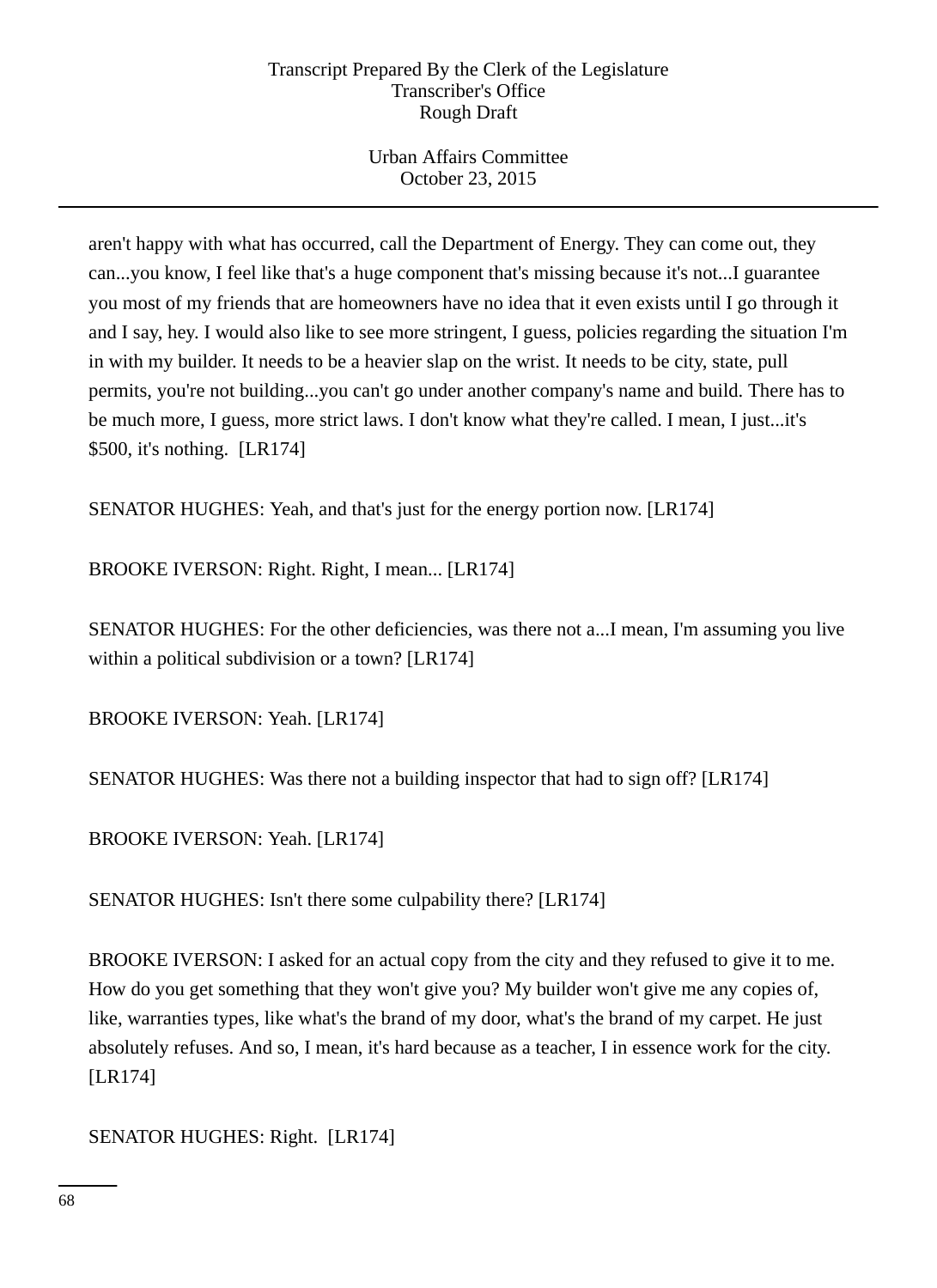BROOKE IVERSON: Do I want to take them on? Because that to me is the bigger umbrella of... [LR174]

SENATOR HUGHES: Right. [LR174]

BROOKE IVERSON: ...I think they just got so overly excited, I guess, about building all these new homes. And it just was a quick check mark, check mark, check mark. And again, they didn't have the occupancy permit pulled for us. So it makes me really curious as to if they really were on my property. I don't know. [LR174]

SENATOR HUGHES: Yeah, I...hmm, okay. [LR174]

BROOKE IVERSON: And I think education needs to be done for that as well. If you're an inspector, you have to have some education--continuing education. [LR174]

SENATOR HUGHES: Right. [LR174]

BROOKE IVERSON: From my knowledge, I could be a city inspector if I wanted to be. I just need to take a...I should be actually, because I'd do it right. [LR174]

SENATOR HUGHES: Now (laugh)... [LR174]

BROOKE IVERSON: Yeah, so. [LR174]

SENATOR HUGHES: So I would assume a city council person or a mayor or somebody would jump all over this. [LR174]

BROOKE IVERSON: Well, the Mayor was actually CCed on this information and he never returned my phone calls. Trust me, I have executed every avenue that I could without possibly being blackballed from my city, to where I would have to move out and change my name. So, yeah. [LR174]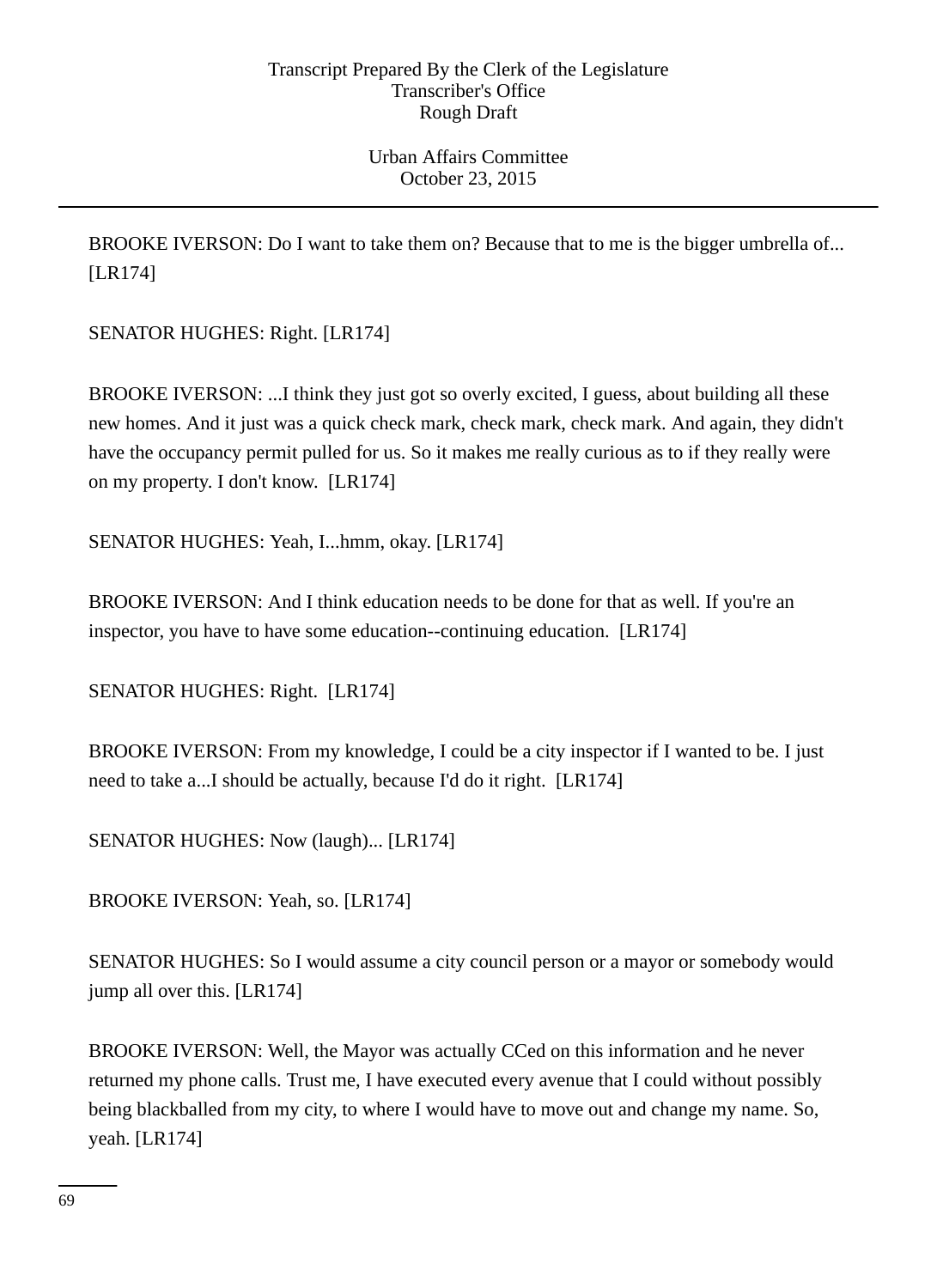Urban Affairs Committee October 23, 2015

SENATOR HUGHES: Yeah, hmm. Thank you. [LR174]

BROOKE IVERSON: Yeah. [LR174]

SENATOR McCOLLISTER: Quickly. [LR174]

SENATOR CRAWFORD: Senator McCollister. [LR174]

SENATOR McCOLLISTER: You're in Lincoln, are you not? [LR174]

BROOKE IVERSON: No, I'm in Kearney. [LR174]

SENATOR McCOLLISTER: Kearney? Okay. [LR174]

BROOKE IVERSON: You don't know me. Yeah, and we've experienced some really great growth. [LR174]

SENATOR McCOLLISTER: And you...they're subject to both the energy standards and also the building codes... [LR174]

BROOKE IVERSON: I would imagine, yeah. [LR174]

SENATOR McCOLLISTER: ...in Kearney? [LR174]

BROOKE IVERSON: Um-hum, yeah. [LR174]

SENATOR McCOLLISTER: Well, I think you... [LR174]

BROOKE IVERSON: Trust me, I'm not done with this. [LR174]

SENATOR McCOLLISTER: No. [LR174]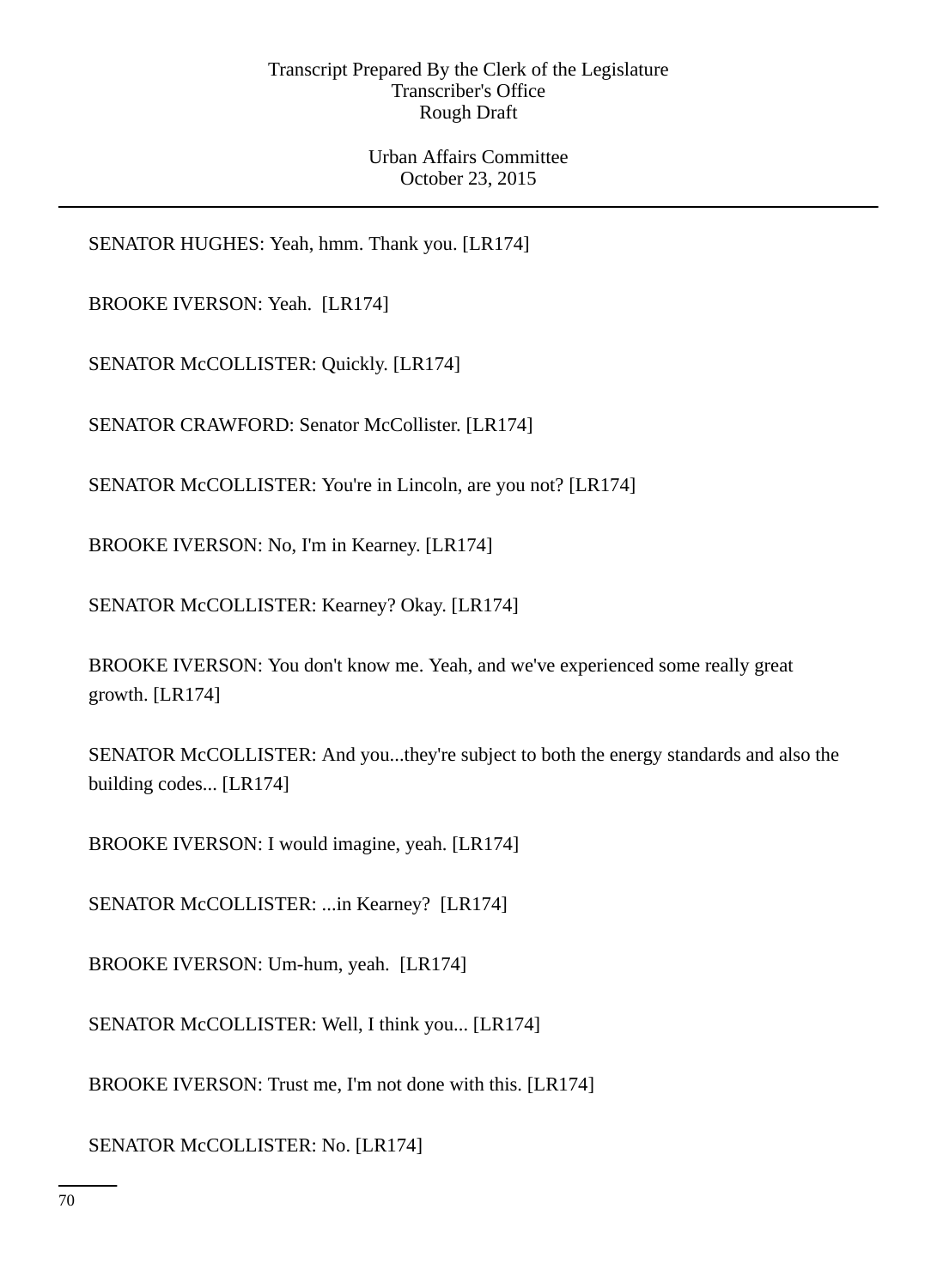# Urban Affairs Committee October 23, 2015

BROOKE IVERSON: But I...this is a good step for me to say... [LR174]

SENATOR CRAWFORD: Yeah, yeah. [LR174]

SENATOR McCOLLISTER: Yeah. [LR174]

SENATOR CRAWFORD: Right. [LR174]

BROOKE IVERSON: ...to legal counsel of this is where we've been. [LR174]

SENATOR CRAWFORD: Yeah. So just...I want to just make sure I confirm with legal counsel for the record. So a locality that has code inspectors that enforces the building code, which is structural safety issues,... [LR174]

BROOKE IVERSON: Right. [LR174]

SENATOR CRAWFORD: ...might choose to have an energy code that they enforce, or the city might not enforce the energy code. So I'm not sure if the Kearney... [LR174]

BROOKE IVERSON: Yeah. [LR174]

SENATOR CRAWFORD: ...the city of Kearney is one where there is supposed to be local inspection or not of the energy code. [LR174]

BROOKE IVERSON: Yeah. [LR174]

SENATOR McCOLLISTER: Oh, energy, not...oh, okay. [LR174]

BROOKE IVERSON: Right, the energy code. Right. [LR174]

SENATOR CRAWFORD: Right, is that a... [LR174]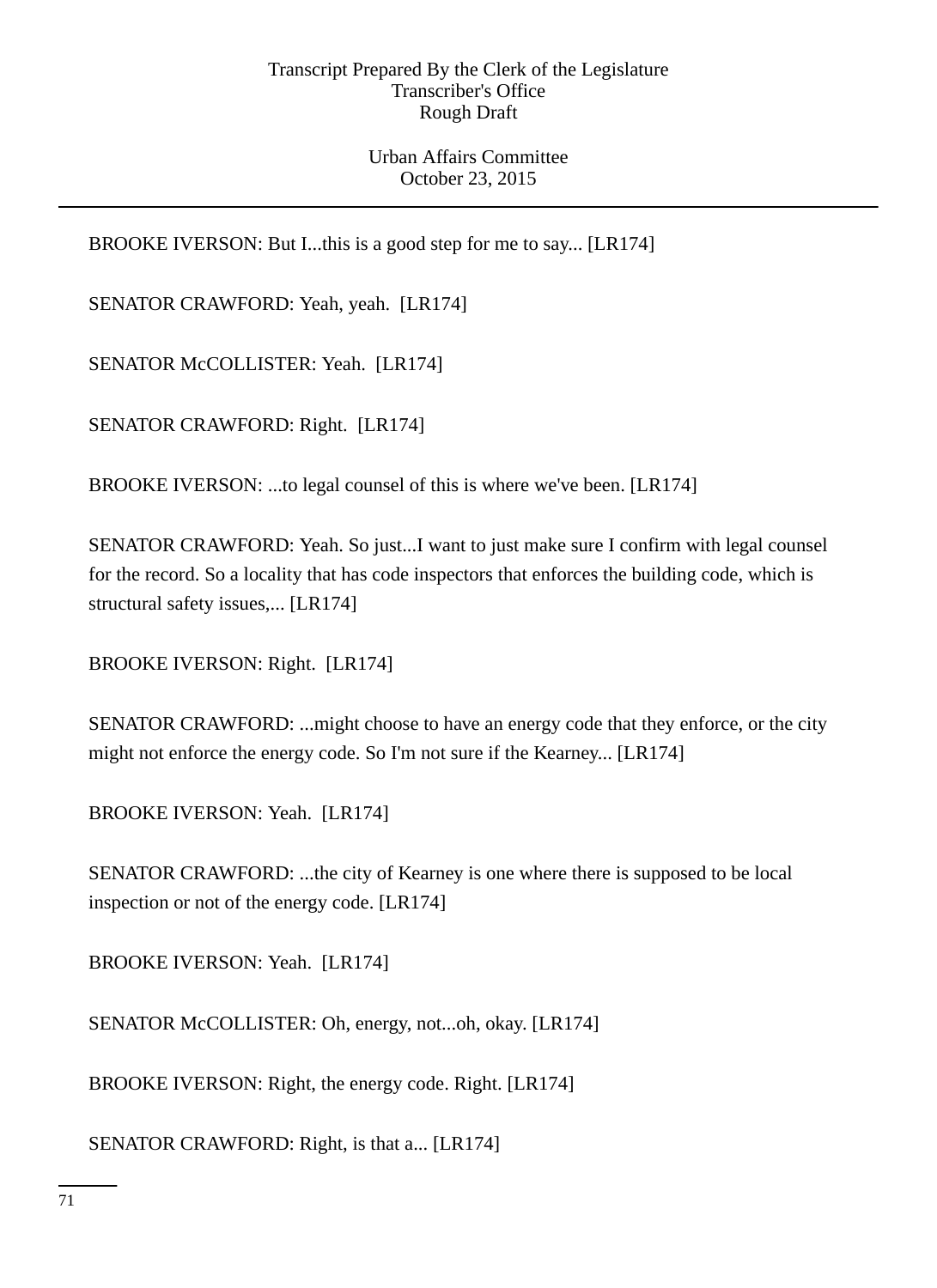TREVOR FITZGERALD: Yeah, that's correct that cities can, even if they have a code inspection (inaudible) for the building code, they don't necessarily have to inspect for the energy code. [LR174]

BROOKE IVERSON: Right. [LR174]

SENATOR CRAWFORD: So the enforcement is really complaint only. [LR174]

TREVOR FITZGERALD: That fault is going to stay, yeah. [LR174]

BROOKE IVERSON: Yes. Yeah, I apologize, yeah. [LR174]

SENATOR McCOLLISTER: Okay. [LR174]

SENATOR CRAWFORD: Thank you. Any other questions? Thank you again. [LR174]

BROOKE IVERSON: Yes. Thank you for having me. [LR174]

SENATOR McCOLLISTER: Good luck. [LR174]

BROOKE IVERSON: Thanks. [LR174]

SENATOR CRAWFORD: All right. So the next invited testifier we have is Jay Davis, from the city of Omaha. [LR174]

JAY DAVIS: Well, good afternoon, Madam Chairman and the rest of the committee. [LR174]

SENATOR CRAWFORD: Good afternoon. Thank you. [LR174]

JAY DAVIS: Thank goodness I didn't testify on the last one, because I'd probably have to order pizza for you. I got a whole bunch of stuff to give you on that one, so. [LR174]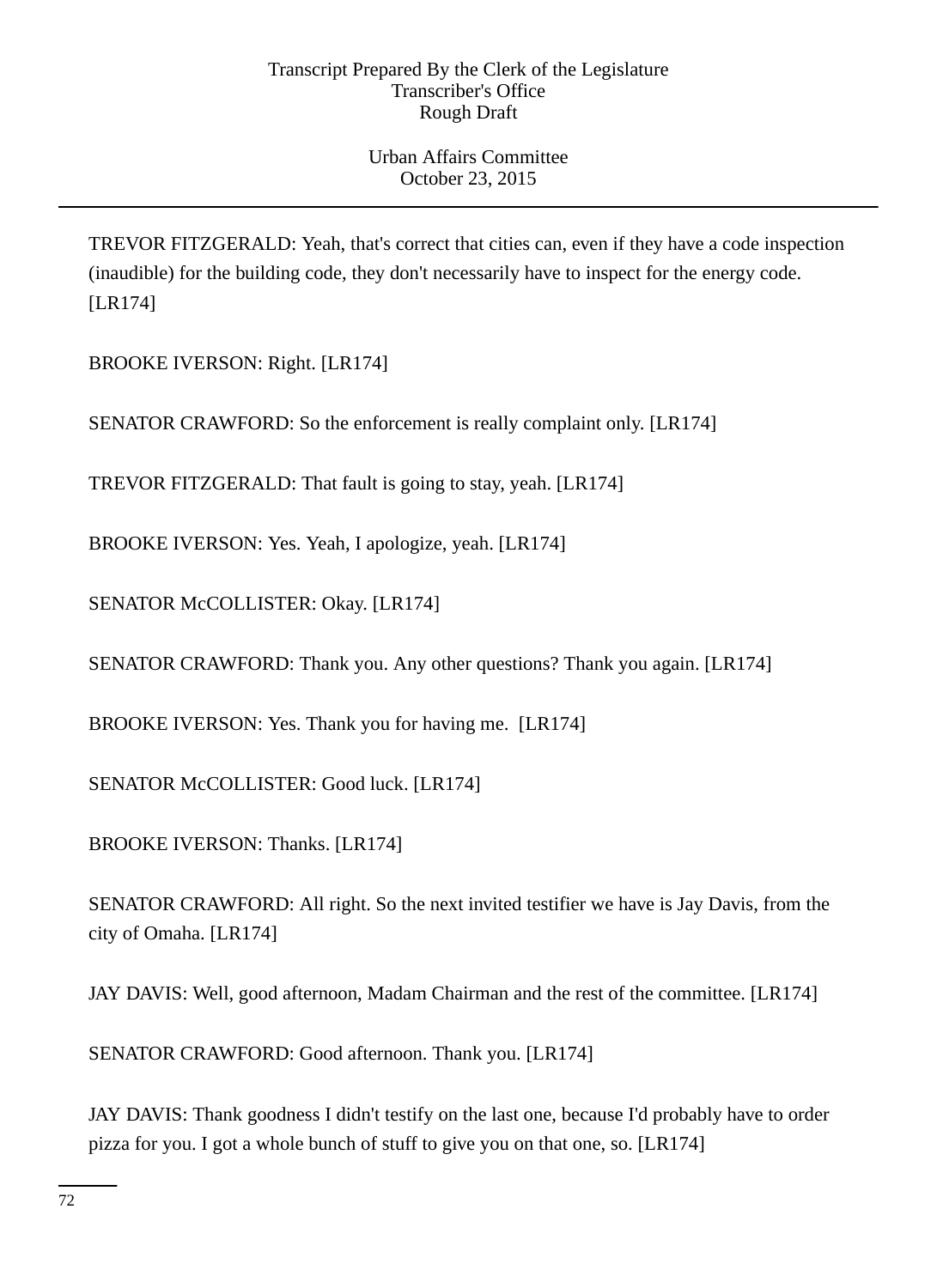Urban Affairs Committee October 23, 2015

#### SENATOR CRAWFORD: You send us an e-mail. [LR174]

JAY DAVIS: Yeah (laugh). My name is Jay Davis, J-a-y D-a-v-i-s. I'm assistant planning director and superintendent of the permits and inspection division for the city of Omaha. A couple things I'd like to address. I was very disheartened to hear the last testifier, because in our business that doesn't make us look good. In the city of Omaha, all of our inspectors are required to have certification and continuing education. That's part of what we do there. I have a couple of answers for you how to fix it outstate. Number one is, if you're a building official in a community, at least you need to be certified by the International Code Council to do that job. In fact, state licensing is common in a lot of states for building officials. While that sounds harsh, there's a reality to that, that lets you kind of keep yourself out of the trouble that they may be looking at right now. In Omaha, we enforce the 2009 Energy Conservation Code, along with our building code. Our inspectors, while we can't do absolute insulation inspections and we can't do all the time-consuming things we need to do because of personnel, we do a lot of those spot inspections. And our builders are very good about putting the compliance certificates on the panel for us, because we require them to bring us the REScheck on the residential properties and then the compliance certificate at the end is on the panel which says they put in everything they said that they were going to put on the REScheck. So our inspectors can verify that, they can go into an attic scuttle if they need to, if they think something's wrong. We already know at framing if the walls are two-by-six or two-by-four. Right now, the code currently, you can't do it without going to two-by-six. So they check the high heels on the rafters, all the things that need to get the energy process working for us. We don't really...this sounds terrible, we don't care which adoption we have to go with, but what we have to be careful of is that we're not over-regulating at the same time we add everything else on this. And I know Senator Crawford and some others have heard me talk before that the state has a large problem, in the fact that we don't have a building commission and we don't have inspectors for different departments like the Energy Office. That's a problem, because I think Lincoln, Omaha, Grand Island, Hastings, and generally Kearney do a pretty decent job of what they're supposed to do. But there's so many areas in outstate Nebraska that don't understand any of what we have to do and there's nobody there to look at it. I often go on the life-safety side of it, because I'm a little more comfortable in lifesafety and the structural side of the business, but the reality is if we have all of these laws in place, then nobody is actually watching them out there. So what is the consumer getting? Well,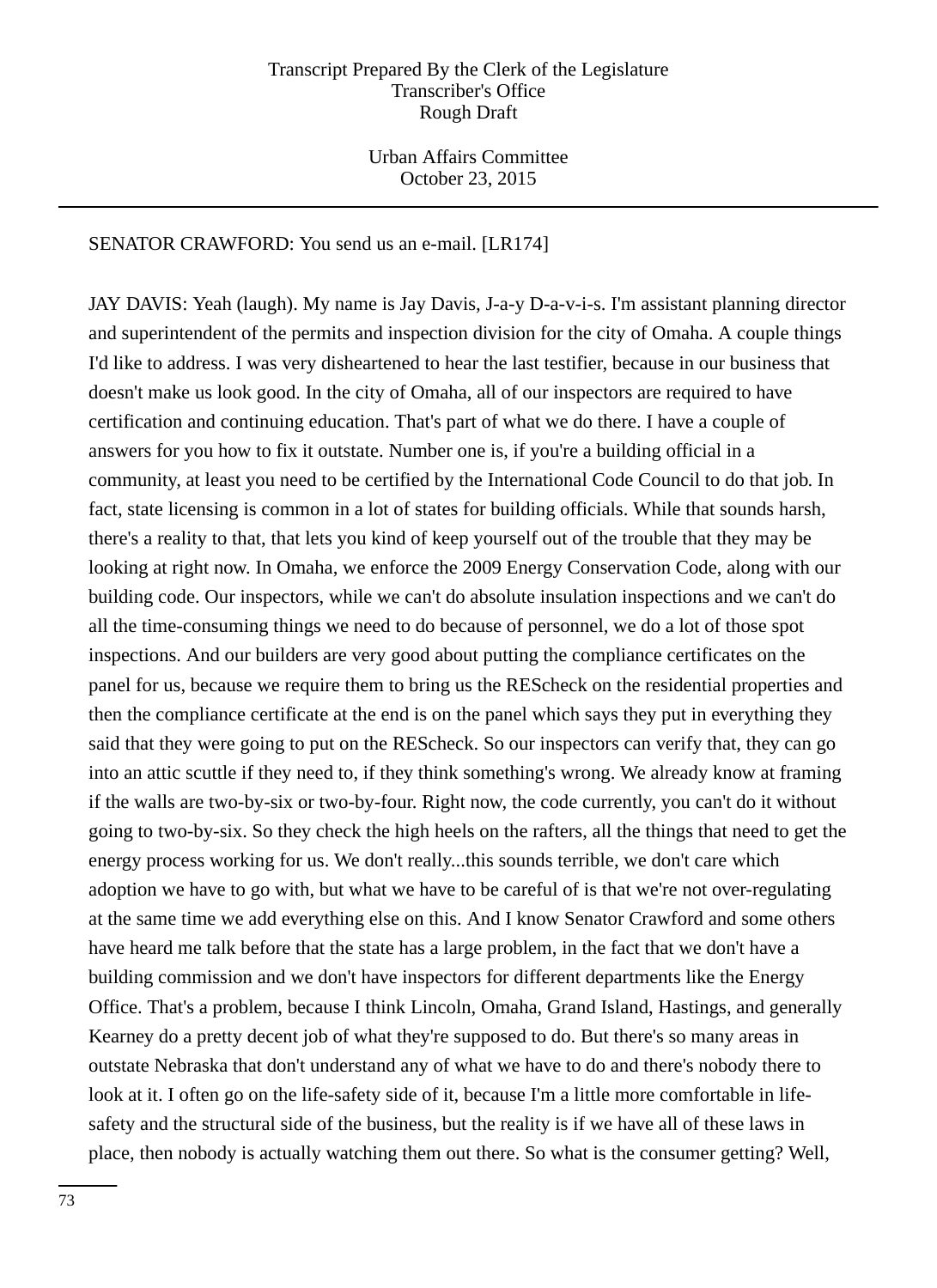Urban Affairs Committee October 23, 2015

we don't know. And in the situation in Kearney, that is very disheartening, like I said. There are things that occurred there that should never have gotten as far as they did, but the oversight, for whatever reason...I understand not having enough inspectors, I understand having 24,000 building permits and six people to do it. We've been through that, but we worked through it, because our staff was all trained and educated to do what they do. The last thing I would recommend to help with both of these problems, whether it's building code or the energy code, is to license your contractors. I wholeheartedly agree with your last testifier that continuing education is about as important as it gets. And I know there's two contractors behind me that will probably go with me on that, because we do license contractors in Omaha and we do require continuing education. It's beneficial to the consumer to do that, it's beneficial to the builder to do that, and it certainly makes my job a whole lot easier, because we work together to work through the problems and the new technology and the issues at hand, try to solve those problems collectively before we have to start becoming the hammer on the project, and then move forward so that the consumer gets the best product they can get. Again, we want to make sure we're doing the best that we can, we don't want to be over-burdensome. We use the codes to the consumer's advantage. And keeping in mind building codes, energy codes, we're all...the only one that's not is an electrical code, by the way, that's not a minimum standard. Everything else is a minimum standard that we work with. And it's kind of interesting that we should take that turn, although electricity is our biggest friend and enemy at the same time. So with that, I'd be happy to answer any questions for you if anybody has any, so. [LR174]

SENATOR CRAWFORD: Thank you. Questions? Senator McCollister. [LR174]

SENATOR McCOLLISTER: Yeah. Thank you for your testimony. Thank you, Senator Crawford. How do we resolve that tension between handymen and building contractors? Because I know that certainly has occurred in Omaha... [LR174]

JAY DAVIS: It did occur in Omaha. [LR174]

SENATOR McCOLLISTER: ...and that some of the landlords want to be able to use a handyman to fix a screen door. But there was a move afoot to get those guys licensed as well. [LR174]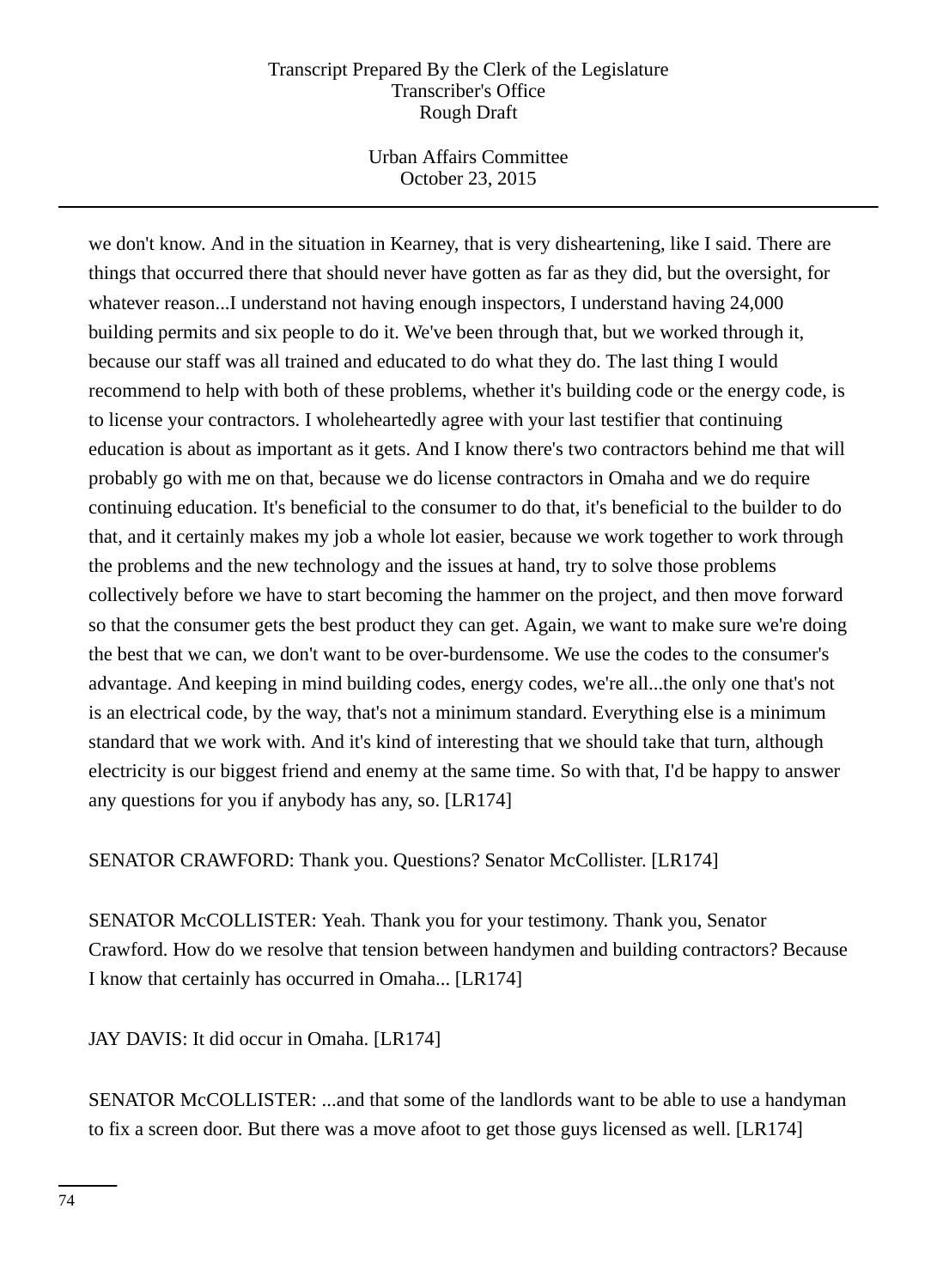Urban Affairs Committee October 23, 2015

JAY DAVIS: Actually that was incorrect from the very beginning. Not on your part, but what you heard was incorrect from the very beginning. Our intent was never to go after the handyman, the guy that puts in a piece of glass or puts on a screen door or fixes it. We were after the people that build or remodel the projects where life-safety becomes an issue. And so Handyman Joe, I think, was the name that was thrown around during the council testimony on that. We actually backed some things out of the code to what they can do legally without any issue whatsoever. If you want me to go the other direction on the property owner situation, I said I'm going to order pizza now, because we'll be here awhile. As it was with the last one, one of the problems that we have...and I understand this, everybody...you know, I was in the military, so I get this. I protected our country for a reason. We all have rights, but at the same time, some of the people who live in the properties and some of the people who live around the properties have the same right. And when these properties get to the point where people's health is at risk because Handyman Joe did plumbing work and didn't know what he was doing and cross-contaminated a system, people suddenly get sick. They did, you know, electrical work outside the state law, as a matter of fact, and then all of a sudden the house catches fire, burns down, people perish. As you may know, it was in December of last year, we had that exact situation where--a boarding house--work had been done over a period of time by people who were not licensed and it caught up to us. Sadly, it caught up to us. So when you license...the way we looked at it, we said, okay, we're going to take different levels of contractors, which the code council creates tests for. The test is a test of the minimum standard...here I go again. We're doing a minimum standard and a minimum test to get a basic knowledge of how the codebook works, not what you know in the code, but the codebook itself. And then you start to move forward with the training, either on a local level or on a state level, either one would work. We're using the local level currently. It's been very successful for us. We've had about a 67 percent reduction in red tags or notices of violation on new construction, renovation. That's huge. Before, the contractors were thinking one thing and our inspectors were saying another thing and nobody was meeting in the middle. And now we added the codebook in there so both sides have it and it's been a very effective tool for us both ways. So I support it wholeheartedly. You know, and the State Building Commission would help, subsequently the electrical board would be a huge benefit to everybody across the state too. But again, it all comes back to funding. How do we fund these? And nobody wants to pay more taxes, and nobody...you know, I get that. We just have to try to make do with what we do. But a couple things I feel you could do pretty simply are to require that building officials have a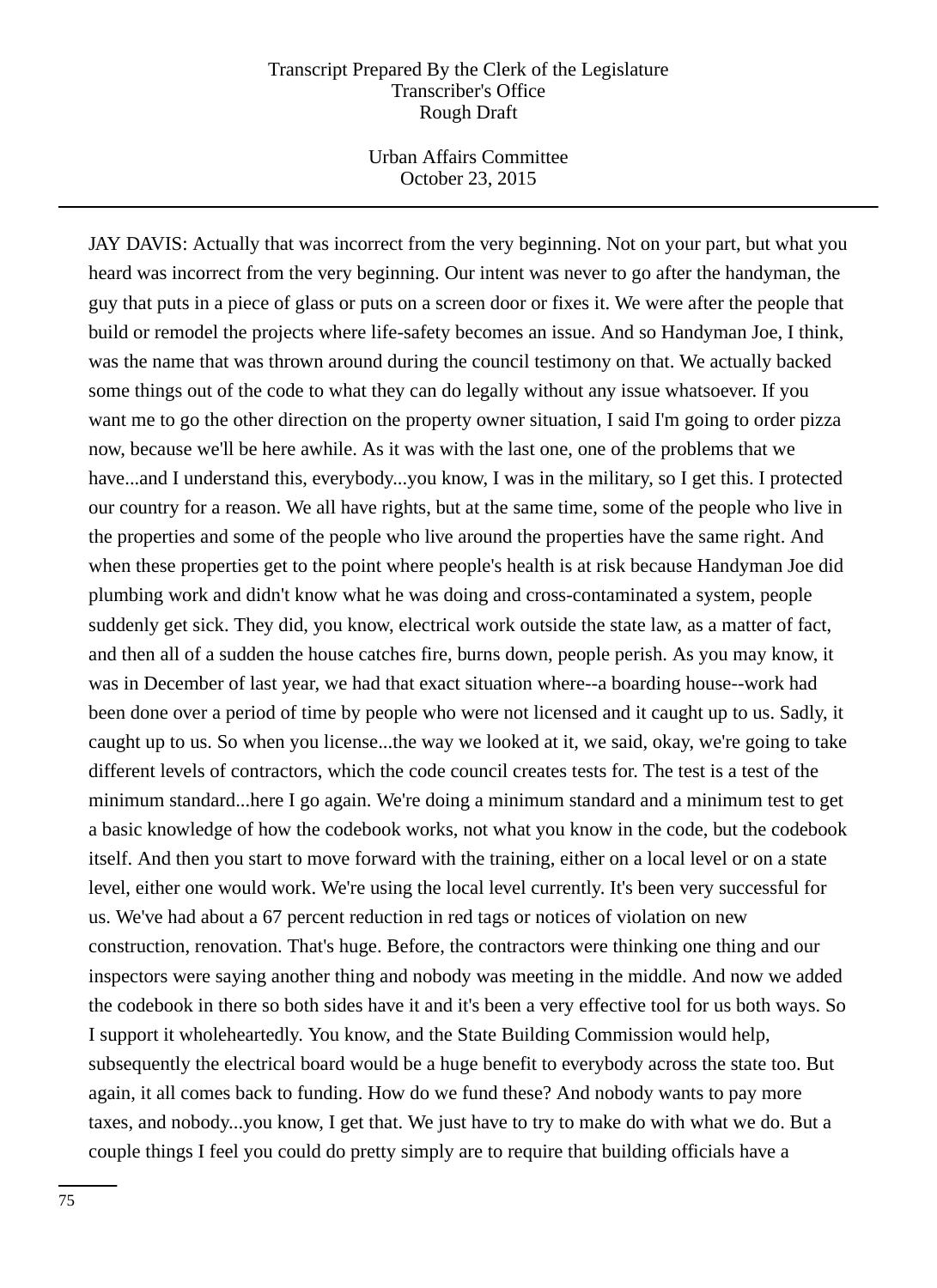Urban Affairs Committee October 23, 2015

certification, either at the state level or national level. That alone makes them a little different level of understanding of what their job really is. And I know in some communities, the building inspector and the building official is also the guy that plows the snow and mows the grass. I mean, we understand that too, but some of that training is beneficial to them as well, as they move forward. [LR174]

SENATOR CRAWFORD: Other questions? Senator Hughes (laughter). [LR174]

SENATOR HUGHES: I didn't have a question, I just wanted to get that in. No, I do. What...you talked about having the contractors licensed. [LR174]

JAY DAVIS: Yes. [LR174]

SENATOR HUGHES: What kind of fee and what kind of hoops are there to jump through for a contractor to get the license to be in Omaha? [LR174]

JAY DAVIS: Currently in the city of Omaha there's a fee, which is \$300 a year for upper-tier contractors. It graduates down to the lower tier contractors. The A-class contractor, the B-class contractor, C...well, A, B, C, and D-class contractors all required to take a class on the code. The Class E contractors, which are pretty much limited to the roofing guys and the siding people, window replacement people, there's no test involved in that and there's a \$200 fee. Then there's a bonding and insurance requirement for them as well. So the test...I'm sorry, the test is a national test written on the international codes. [LR174]

SENATOR HUGHES: So the primary contractor, the owner of the company, or someone in his employ? [LR174]

JAY DAVIS: Correct. [LR174]

SENATOR HUGHES: I mean, you could have, you know, 50 carpenters out there, but just one person in... [LR174]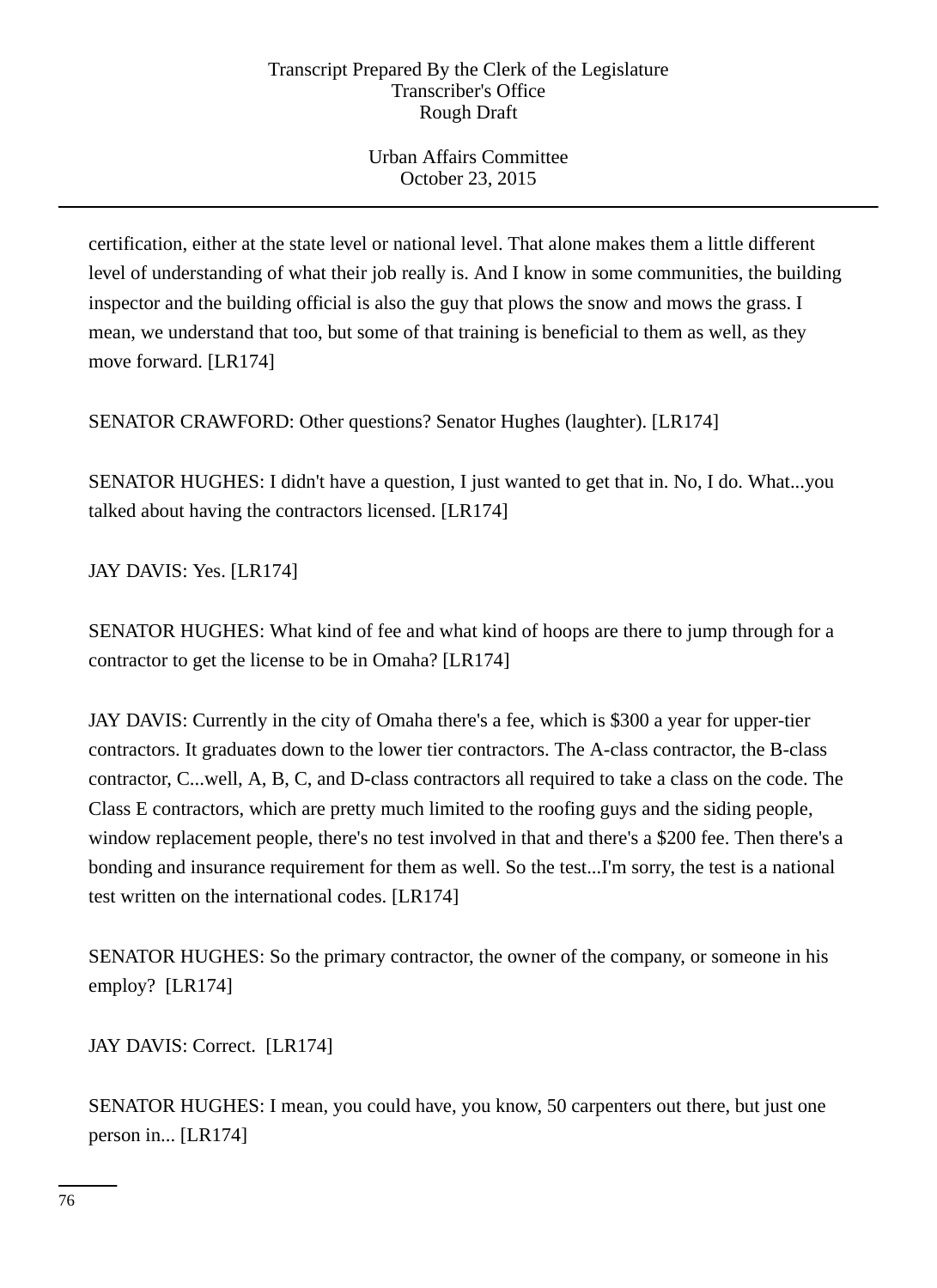Urban Affairs Committee October 23, 2015

JAY DAVIS: One person. [LR174]

SENATOR HUGHES: ...per company has to have that license and take/pass the test? [LR174]

JAY DAVIS: That's correct. Correct. And what happens is and how we've used this effectively already is that if we get into a serious problem on a project, we don't go to the superintendent in the field. We go to the license holder in the office and say, hey, we got this problem, and work through that. [LR174]

# SENATOR HUGHES: Okay. [LR174]

JAY DAVIS: Excuse me, yes. [LR174]

SENATOR CRAWFORD: Thank you, Senator Hughes. I have a question. So since I...if I understand it correctly, so your code enforcement folks are also enforcing the energy code. So if you show up at a house and it does not comply with the energy code, what would happen in the city of Omaha? What is the local enforcement there? [LR174]

JAY DAVIS: We generally catch it at the framing stage. And mostly we start with what we catch on the heating and air conditioning system, whether the ducts are sealed properly and if the proper stud spacing is in place, if they've sealed all their plates, all the things we can see upfront. What we don't actually see physically is the insulation in the wall, because we have to do the framing first. We don't go back to do a separate insulation inspection, but in my time with the city, I've never seen one missing it in the wall, but I certainly have seen it missing in the attic because somebody forgot to do it. Easily remedied, but shouldn't have happened. And so we will do spot checks on all properties. We'll stop by and even observe when the insulation goes in, if we see the insulator on site, to make sure that they're meeting that requirement. [LR174]

SENATOR CRAWFORD: What happens if they aren't? [LR174]

JAY DAVIS: They're going to notice...you did ask that question, I'm sorry. [LR174]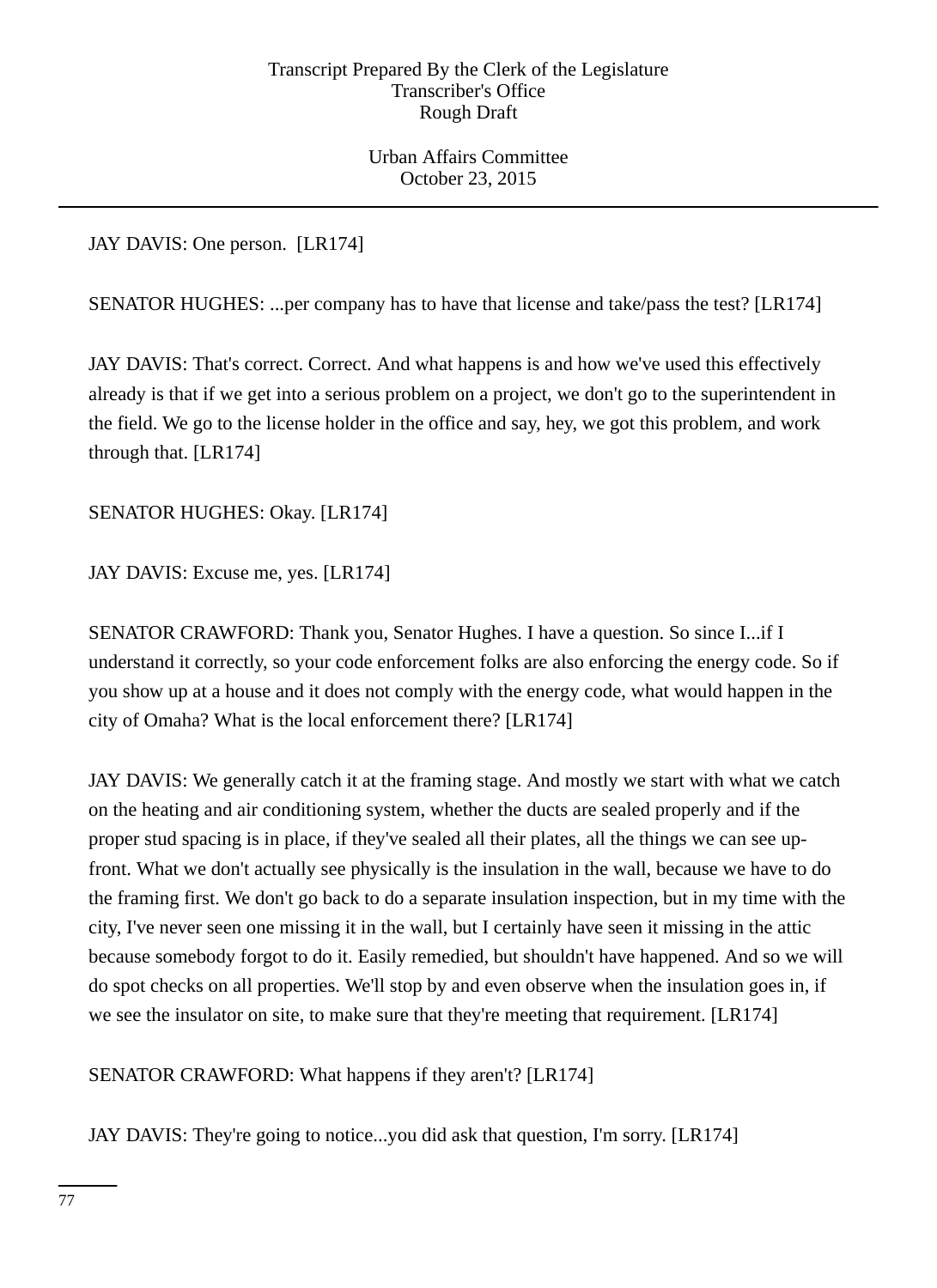Urban Affairs Committee October 23, 2015

# SENATOR CRAWFORD: It's all right. [LR174]

JAY DAVIS: It is hot in here, isn't it? No. Yeah, well, they're given a notice of violation or correction order to correct that particular issue and then we go back out and do a reinspection on that part of the project that failed the compliance. When it comes to commercial buildings, we go back to the engineer of record currently, because they're designing it to meet the COMcheck or the commercial version of REScheck. And so we go back to them and say, hey, this is not being done or this is missing, not according to plan. [LR174]

SENATOR CRAWFORD: And they must fix it? [LR174]

JAY DAVIS: They must fix it, yeah. [LR174]

SENATOR CRAWFORD: Or else? [LR174]

JAY DAVIS: Well we can sit on a job for a long time. [LR174]

SENATOR CRAWFORD: Okay. [LR174]

JAY DAVIS: We've done it before. So basically, what happens is the work stops until we clear that to move on to the next step. [LR174]

SENATOR CRAWFORD: Okay. [LR174]

JAY DAVIS: And my experience has been, especially with homebuilders, is that if I'm sitting on one of their jobs for about three days, they're not very happy with me, so it gets fixed. [LR174]

SENATOR CRAWFORD: Thank you. That helps. Other questions? Thank you. Thank you. [LR174]

JAY DAVIS: You bet. Thank you. [LR174]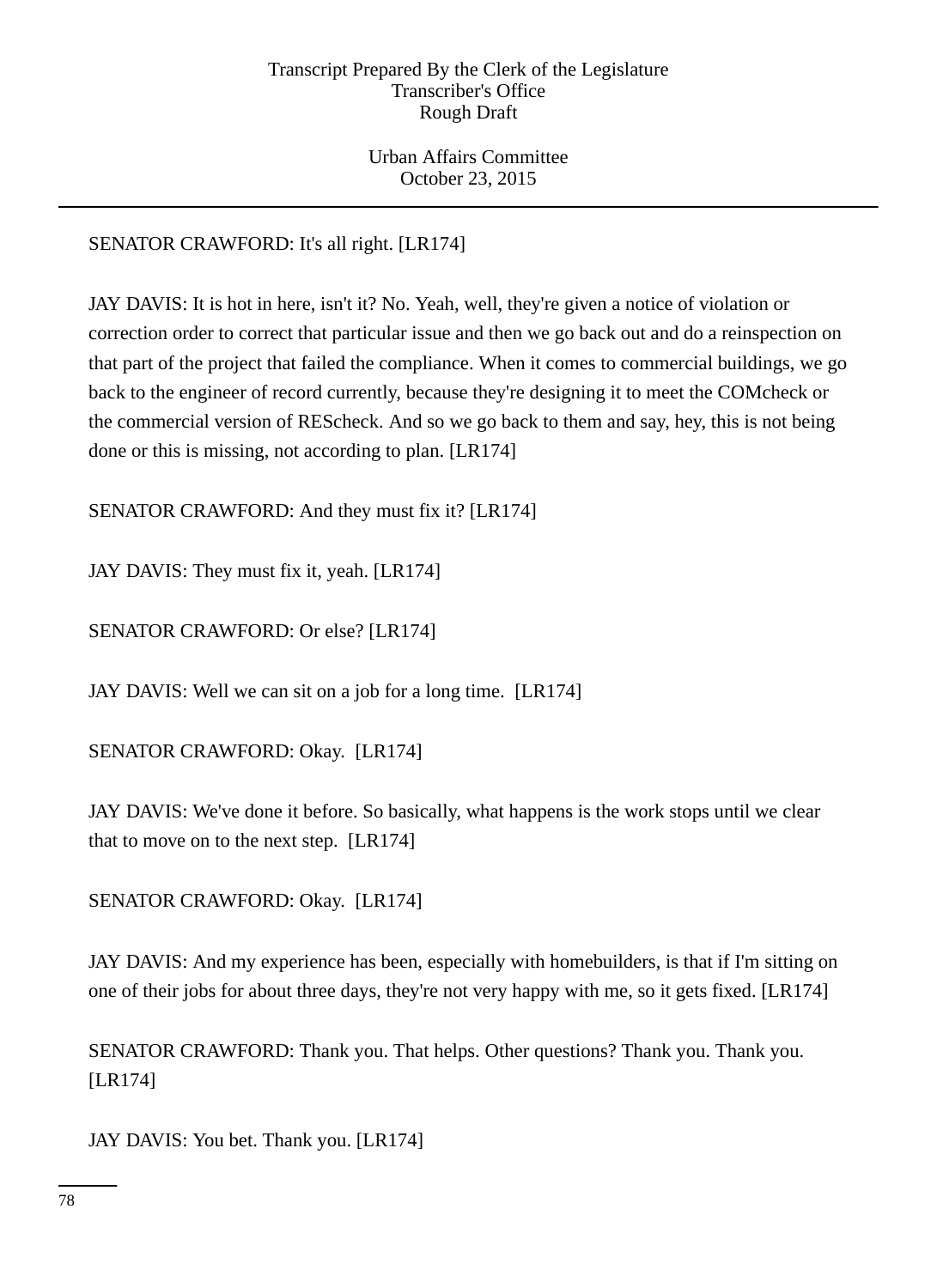## SENATOR CRAWFORD: So the next invited testifier is Gene Knaggs. [LR174]

GENE KNAGGS: (Exhibit 4) I'm sorry. I've got some homework for you. I don't even know if I'm going to get to all these. Five minutes is a short amount of time. I'm used to standing when I talk, but I'll try this. Okay, my name is Gene Knaggs. [LR174]

SENATOR CRAWFORD: And if you would spell that. [LR174]

GENE KNAGGS: K-n-a-g-g-s. I am a builder. I do live in the same city that the one gal testified in and I do have issues. But I also represent, since I'm representing the Nebraska State Home Builders Association, I'm representing 450 building professionals and their point of view. So I'm mixing their point of view and my point of view together. But you need to start out looking at what are the energy codes doing? And if you look at page 1 on here, of course you can see we adopted the 2009, which is 17 percent better than code, but if you see how fast they increase--2012, 30 percent; 2015, 50 percent--this is a huge, fast increase. And with this increase there's, I want to say, a major problem of educating the builders on what they need to do to comply to this code. So for that point of view, I'm also a HERS rater, so I get invited into a lot of homes in western Nebraska. And a lot...in this area, there's very few code jurisdictions. Most you'll only go in, you pull out a \$25 zoning permit and that is also your occupancy permit, so whether the house is done or not, you still get to move in--safe or not, you still get to move in. But I need to look at the demographics of the builders in our association. These builders that actually take on projects of building homes are average of 40, 50, 60 years old. And they've learned to build from 1970s, 1980s. Well, where's their source of gaining new knowledge on what's coming up? Sure, Nebraska can adopt the 2009 code. It goes through, no one even knows they adopt it, and that's a big issue. And then of course, like the city I'm from, of course they adopted a higher-version code, but then they left the energy code down. Well, there's a big, major life-safety issue, by not having those two codes in line. That's what we were going to...you were asking earlier. And I want to give you some good examples why...but until I get there. Okay, as you're seeing on the second page, I took this right out of the 2009 codebook. And most builders don't even know this exists. I can guarantee I could show this to 400 of my members and I'll bet you 10 might know it's there. And then, even when you think about this jurisdictions--the code officials, some of them know it's there, but they don't even bother enforcing it. And without this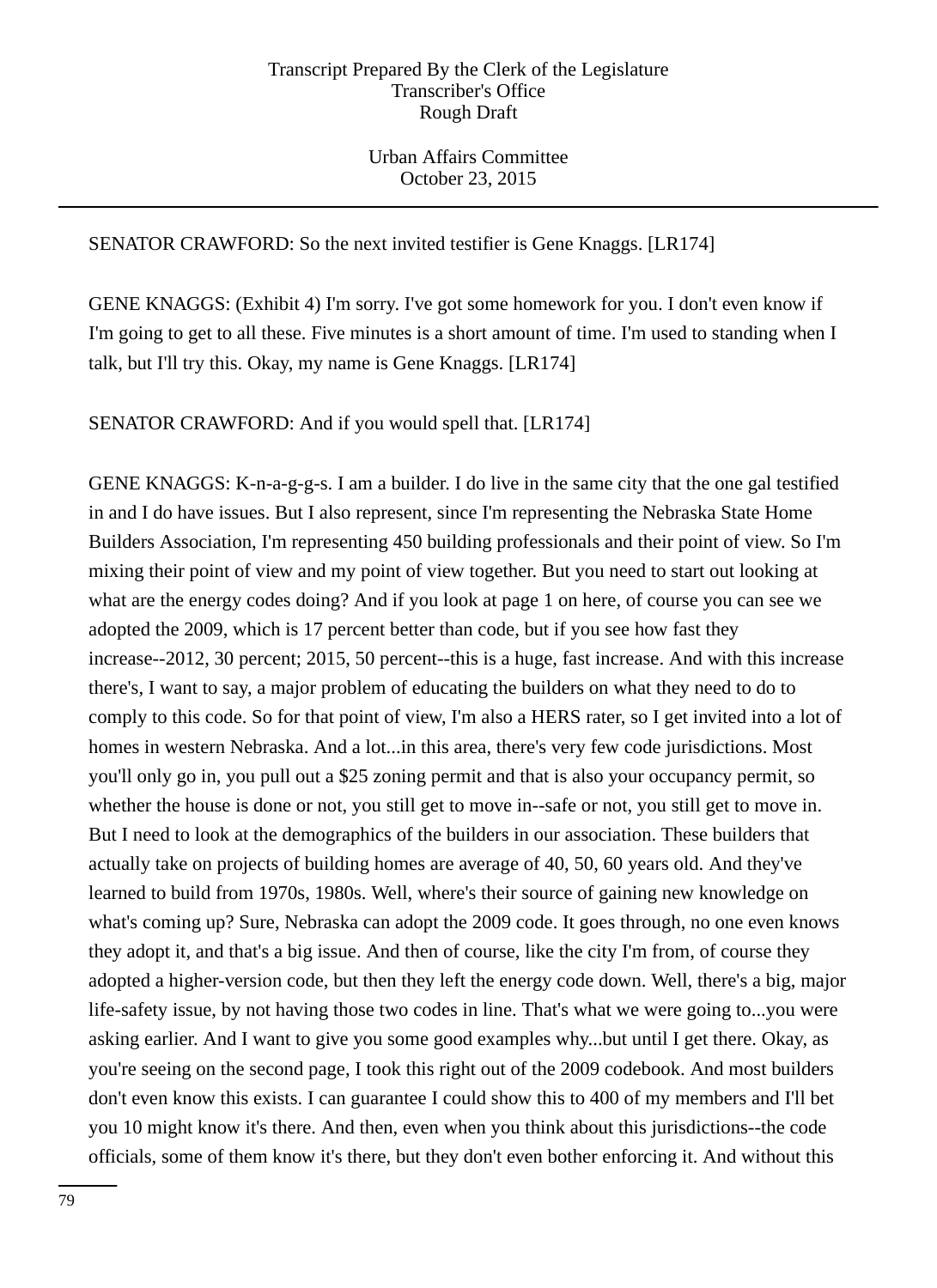Urban Affairs Committee October 23, 2015

being done properly, the house is not being built to code. So what I need to look at is, gee, where are my builders coming from? You know, they're subject to having to compete with each other- you know, those who build to code and those who don't. And of course, appraisers evaluate them all the same, whether they're built to code or not, which is wrong. But if you look, most contractors don't even know that what climate zone we're in and what code we need to build to. But to give a good example, in Kearney, where we did have a problem with her, the city amends out the code and it says, well, this...I'll call this equivalent, so we'll build two-by-four walls with R-15 insulation in there. Well, the state minimum code says it's 20, so how can a code official outdo the Nebraska legislative Law? I think that's absolutely wrong. There is a process set up through the regs. They're supposed to--the code official, is supposed to write up a report, this is what I want to do, send it to the Energy Office. The Energy Office reviews it and they've got so many days to respond, yes, you can do this, no, you cannot, which is very important. There is...I don't think that's ever been done. So then again, the Energy Office has no teeth. I mean, should they have some way to say, hey, code official, we need to be doing this right, you know, you can't just come in and amend out the Nebraska state law. I mean, it's not fair to the homeowners. Okay, so now I want to give you a little example of the reasoning why these codes need to be in line with each other. So let's say the city of Kearney adopts the 2015 code--which they are already talking, they've talked to me about it--and they're...but they're still only enforcing basically the 2006 or 2003. Well, so the builder goes in and builds a little tighter envelope and not knowingly, putting all the codes in proper perspective, they don't put in proper ventilation. Well, then the moisture doesn't get out. This is going to be short. Well, the moisture doesn't get out. Well, the moisture doesn't get out, well, then you got this mold problem. And then another thing, they go in and they...oh, there's three examples, okay. They go in and put in the huge exhaust hood in their kitchen and, guess what, it's that (inaudible) 600 cubic-feet of air a minute. Well, they don't realize they're backdrafting appliances in their home. This is a picture of...the last page is a picture of an appliance in a home that they basically that's what they did. I don't know if you have a picture of a water heater on yours. Yeah, I do on mine. But this has been passed, and if you don't take all of the codes together, it ain't going to function. I mean, there's codes that are there for a reason and if the city amends one out and adopts another and enforces...it's not going to work. It just ain't going to happen. So, to make things much shorter...I mean, I could talk for days on this. So if you really need more information, please don't hesitate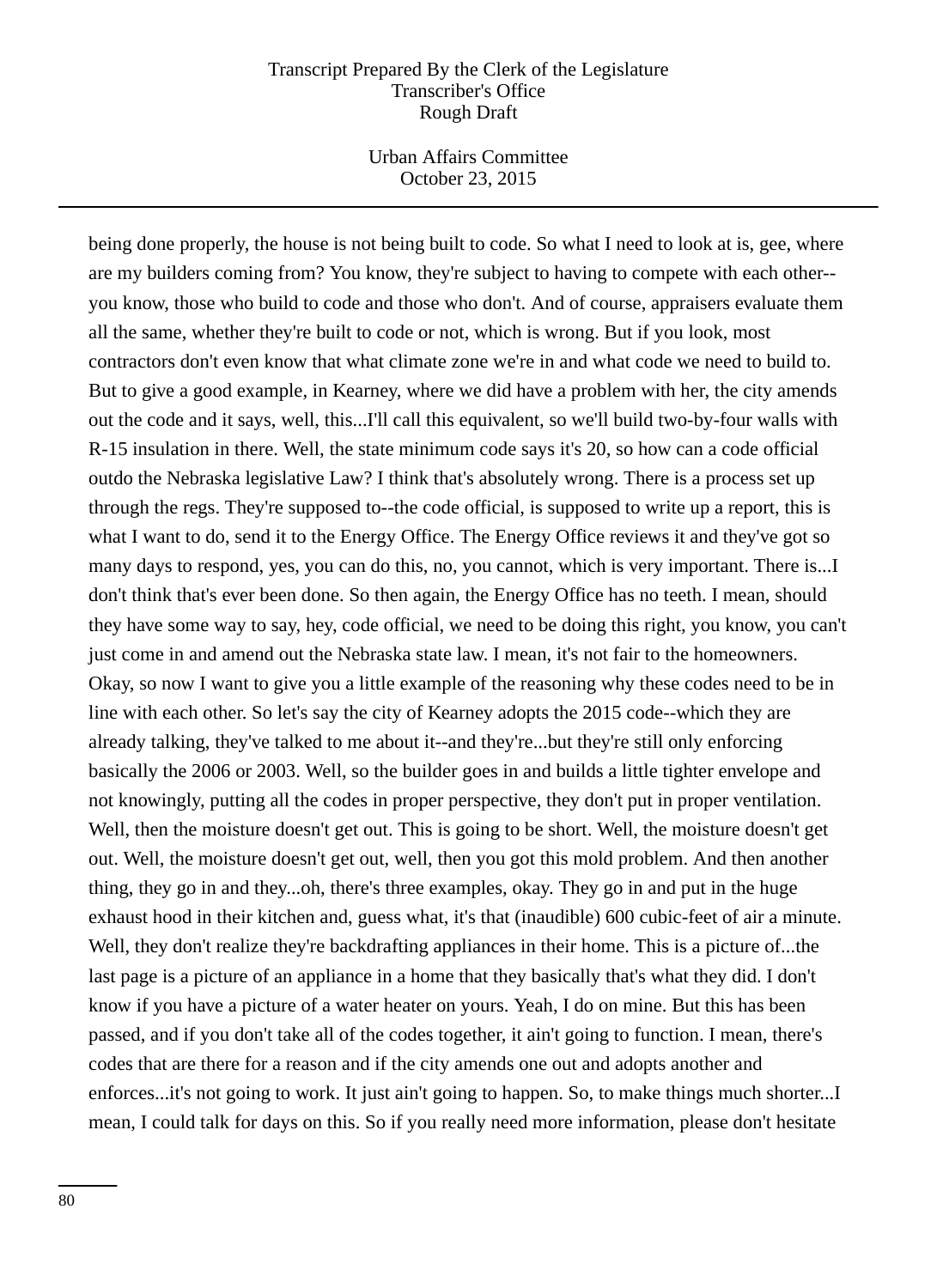Urban Affairs Committee October 23, 2015

to call, because I am the chair of the codes committee at the Nebraska State Home Builders Association. And I'm willing to take questions. [LR174]

SENATOR CRAWFORD: Excellent, thank you. Questions? Senator McCollister. [LR174]

SENATOR McCOLLISTER: Thank you, Chairwoman Crawford. What should we tell that woman that just came up and testified, tough luck, your building contractor may not have known or the city didn't enforce the standards properly? [LR174]

GENE KNAGGS: Yeah, well whose problem was that? Did the Energy Office fail to educate that person because they don't have the funds to go out there and put on these educational things? There is no...okay, these 40 to 50-year-olds are in charge of building these houses, where did they get their education? They don't have to have a license. My gal that cuts my hair has a better license than a contractor. All I've got to have is a hammer and insurance and I can build a house and stick five lives into it. Gee, is that really important to align the codes? I would think so. And can I see, do we move ahead and adopt the higher code like '15? Well, I think that could be disastrous, because of this playing around with code officials changing the codes and not aligning the safety issues with the energy efficiency, because you really think those two examples I gave you is all about efficiency of the home. If they don't get the humidity out and stuff, it's a big problem. So we need to step back, reevaluate what the Energy Office does. They need to educate the homeowners to not give value to those homes and then we also need to work on educating the builders. And I mean, these builders are way behind the times. Like I said, most of them learned to build their houses from the '70s and they're still building that way. And you think of these codes, what they're doing, they're changing that building envelope dramatically, and a simple thing like an exhaust fan could cause carbon monoxide poisoning in the house. So and then, if you don't get the proper dilution in your house, you got the radon issues that go right along with it. So you just can't build a better envelope and not address the whole issue. [LR174]

SENATOR McCOLLISTER: Whose duty is it to educate the contractors, the city of Kearney or the state of Nebraska? [LR174]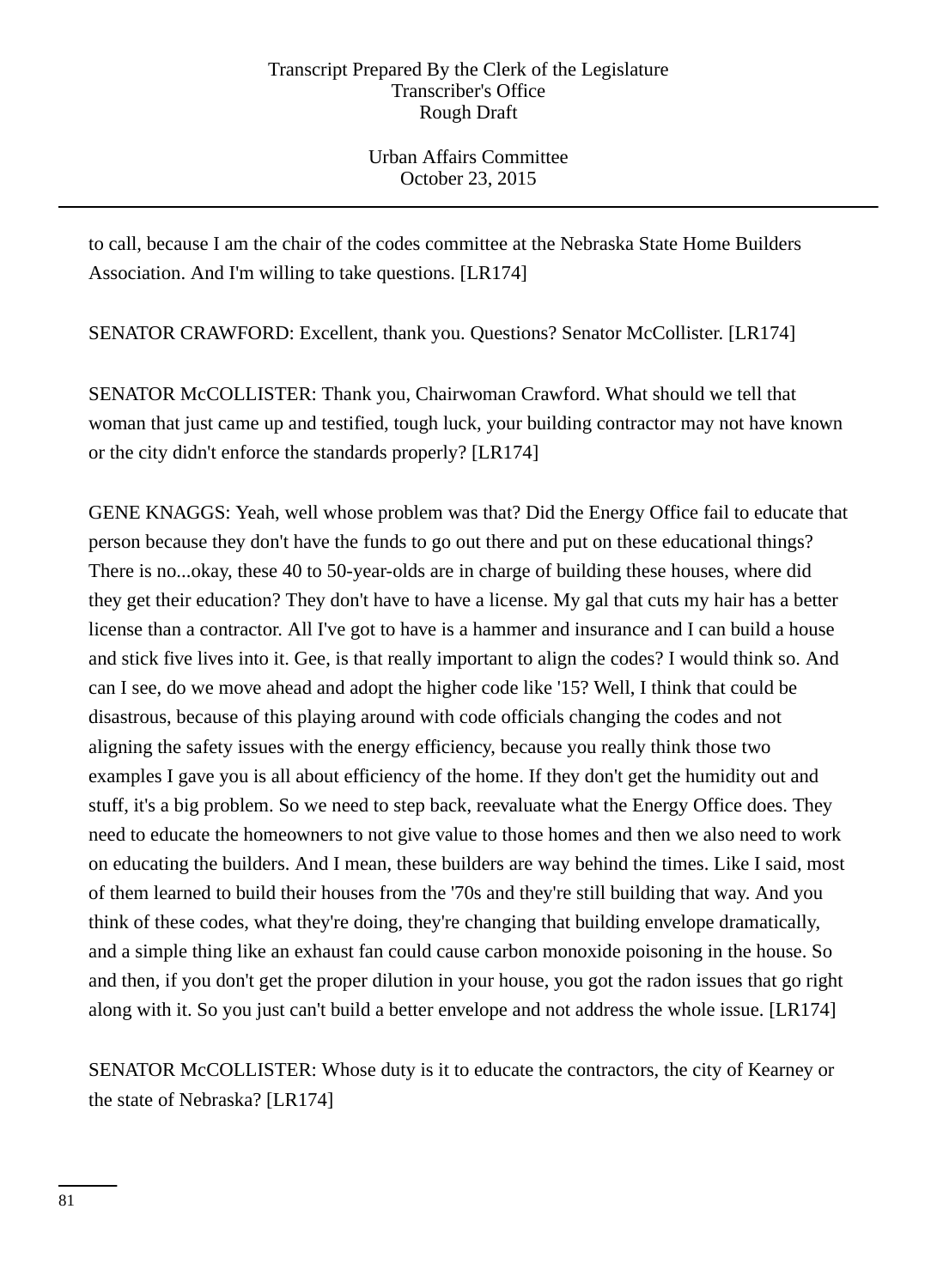Urban Affairs Committee October 23, 2015

GENE KNAGGS: Well, the city of Kearney tried and the Energy Office even tried to do a training session in Kearney, but none of the inspectors showed up, even from the region. So like I said, you've got to have some laws that say, hey, you either do this...I mean, I have to pass a test to get my driver's license. Surely saving four or five lives in a house or making a better wellbeing for them would be worth at least a little examination so you have the basic knowledge to perform this task you're doing. You might not need this for building a house, a garage, a barn or...I mean, you need it for a house, but something that someone lives in, we need...I hate to ask for more regulations because that's...and more taxes to go along with it, but for the sake of the people, that's what we need. I mean, safety is a big issue. [LR174]

SENATOR McCOLLISTER: Are the contractors licensed in Kearney? [LR174]

GENE KNAGGS: No, insurance. If you have insurance, you're in. [LR174]

SENATOR McCOLLISTER: How about the inspectors? [LR174]

GENE KNAGGS: Inspectors? I went and looked on-line and Max, yeah, he does have his code official inspection for building inspection. But right now, the electrician is out, so he's doing electrical inspections. He's not qualified to do it, but he's doing it. And there's a lot of cases where these kids...like the one I know came from Parks and Rec. And this goes throughout, this is not just Kearney, this is Holdrege, Lexington, North Platte. I've been to all those places and had the same issues. And of course they're new and they've got to learn. And then there's some of us that have been in the field for 20 years and we know substantially more than they do, but then their chief official says, well, this is what we are going to look at. Well, gee, that's not really doing their job. They should have a plan review--the information should all be written on there to begin with. Without that plan review, how can they come back and say, hey, this don't meet the code? And if you ever do adopt a code, I mean, having that option--the 2015--to do the modeling, it's a way big advantage for builders than versus the 2012. Why would you want to put that in? I don't support 2012, I go for 2015. But right now, we're struggling to get 2009, so we need to work on educating those people desperately. [LR174]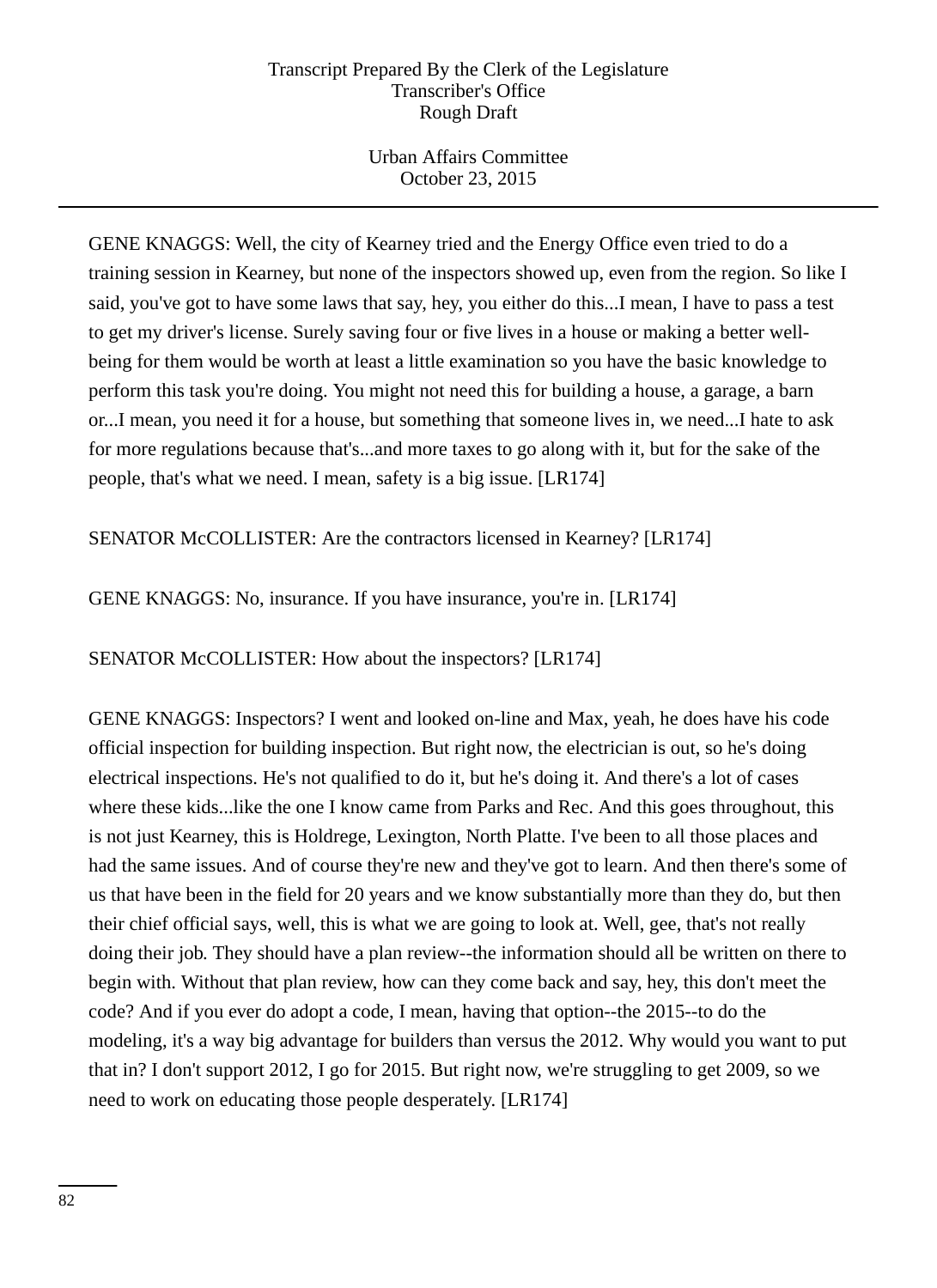Urban Affairs Committee October 23, 2015

SENATOR McCOLLISTER: When I built up a couple additions at our house, in a week we found an architect. And I think the city of Omaha approved the plans before they constructed...they did the construction. Wouldn't that--those plans--indicate whether or not a building was up to standard, in terms of energy codes or building codes? [LR174]

GENE KNAGGS: It should, and there should be a whole layout of saying this is what you need in this plan, you know. And the heating guy should do the Manual J, to show, hey, they calculated the right size of the house. That should be with the plan. I have done a lot of HERS ratings on houses. People bring me plans and they want to qualify for the high-efficiency loan program. I look at that and says, gee, who drew this, an architect? Yeah, it's a nice picture, but there's no information for me here. It don't even tell me what's in the walls or nothing. [LR174]

## SENATOR McCOLLISTER: Okay. [LR174]

GENE KNAGGS: I mean, we got to have...we need a set of rules for everyone to follow and so (inaudible) she won't get burned--the less chance of her getting burned. And this issue is like...I was in Sutherland and having the same issue. A builder was building a house and I go, hey, there's no headers in here and I can see the floor going like this inside the house. I went down to the basement and of course there's 4-foot open spans and 30-foot eye joist spans that should have been 18, and of course there's no code inspections. So, yeah, do we need a statewide code official that maybe someone could call and complain to and say maybe they can come look at it, you know? Because you got to figure rural Nebraska, they've built most of their own homes. And so but they themselves need resources. But if they build a home and five years later sell it to someone else, yeah, is there a safety issue? Yes, I'd say there is. I mean, I've seen a lot of safety issues. And if you really need more information, we could sit down for a week. [LR174]

SENATOR CRAWFORD: I have one other question, just to make sure I understand what I believe I heard you say. So from a Nebraska State Home Builders perspective, I believe I heard you say that you think that the energy code and building code should be enforced together. Is that true, and do you think that is a fair representation of Nebraska State Home Builders perspective on that question of whether to enforce them together or not? [LR174]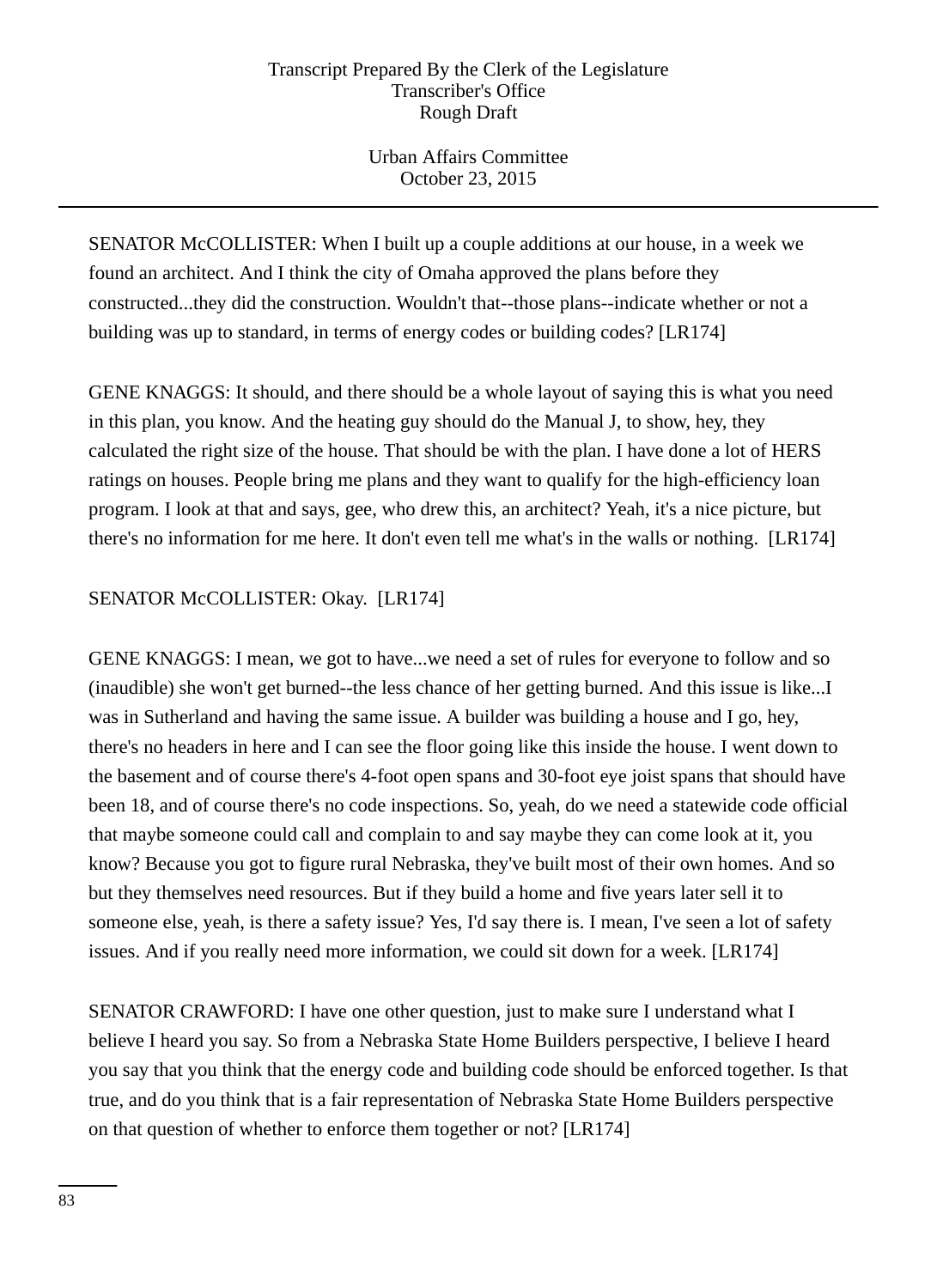GENE KNAGGS: Well yeah, personally...a lot of that came from me, from my past experience. [LR174]

SENATOR CRAWFORD: Okay. [LR174]

GENE KNAGGS: But you got to think, you know, the house she bought, that was an average built house in Kearney. I would say 75 percent of the houses don't even meet code right now--the state minimum code. And then if you go further out, Grand Island, North Platte, it gets worse and worse progressively. So I mean, yeah, you got the metropolitan area here where you've got a lot of code officials and education stuff. But I mean we need to reach out to Scottsbluff and Gering to get to all these builders. I mean, we have...there's a homebuilders association in Ogallala basically pulling the weight, because the distance is a problem. And you know, for the Energy Office to get out there, yeah, it's going to cost money too. But then again, without the funds, without the people there to do the work, to represent our people, of course there's energy issues, environmental issues, and it just goes on. [LR174]

SENATOR CRAWFORD: Thank you. I appreciate your time and your expertise and your offer to answer further questions later. I appreciate that very much. Thank you. [LR174]

GENE KNAGGS: All right. [LR174]

SENATOR CRAWFORD: So our next invited testifier is Jerry Standerford, Metro Omaha Builders Association. [LR174]

JERRY STANDERFORD: (Exhibit 5) My name is Jerry Standerford, J-e-r-r-y S-t-a-n-d-e-r-f-or-d. Good afternoon, Senator Crawford and members of the committee. Thanks for sticking it out here. As I said, my name is Jerry Standerford, I'm a homebuilder from Omaha. I manage both Sherwood Homes and Lane Building Corporation. I've been building homes in Omaha for over 40 years. I'm here also today as the chairman of the code and regulations committee for the Metropolitan Omaha Builders Association. Our association in Omaha is comprised of over 60 builder members, with total membership of over 300. And in 2016, the MOBA will celebrate its 70th anniversary. As a homebuilder, we are very concerned about the adoption of the 2012 and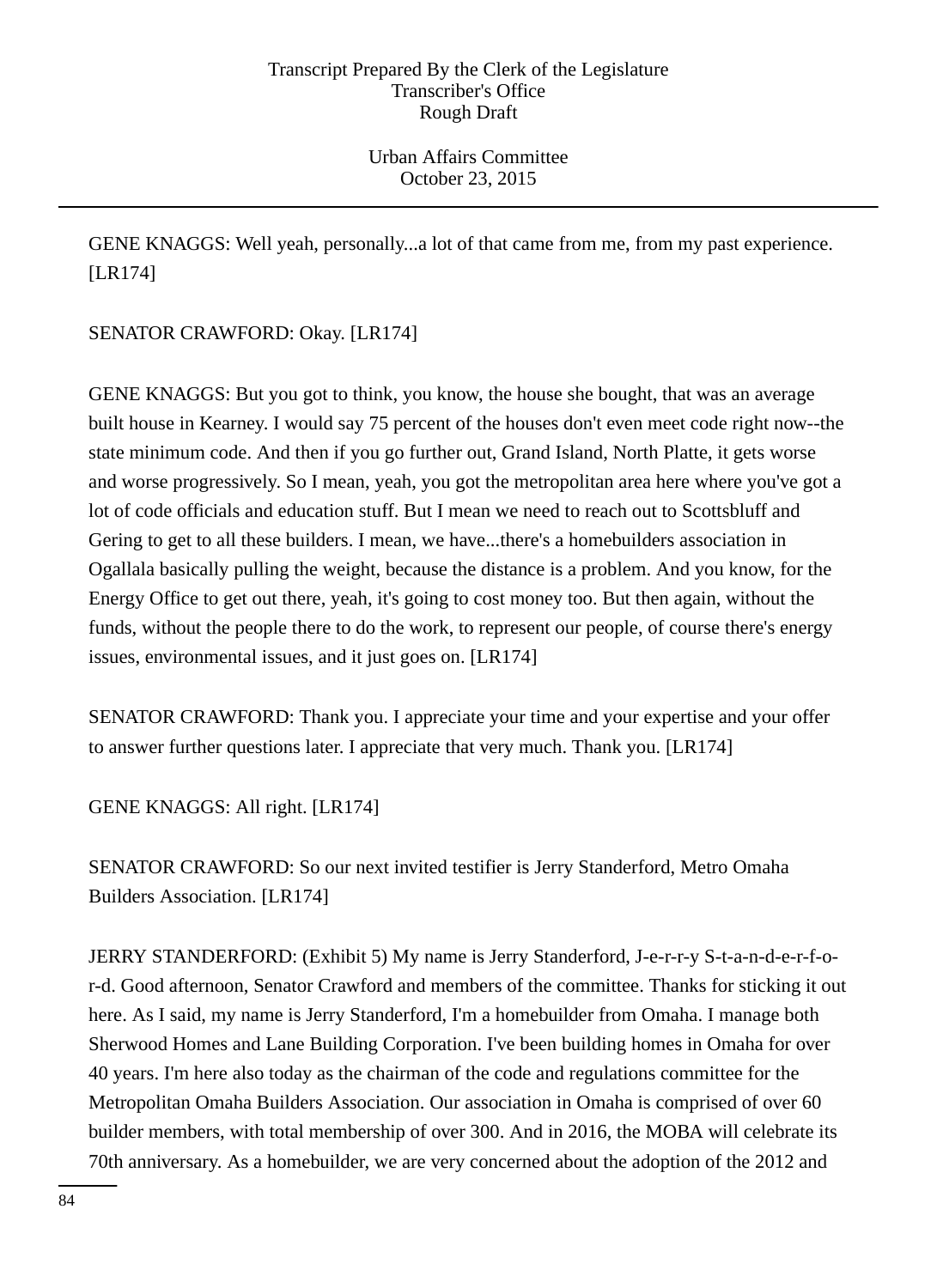Urban Affairs Committee October 23, 2015

the 2015 IECC. As you know, the adoption of a code is the adoption of a law. And in our jurisdiction, anything that's in that codebook is not negotiable. It's very clear, there's interpretations that come along with the written code, and so it's not a guideline, it's something we have to go by. A mandatory adoption of additional code requirements often put an unfair burden we feel on the builders of new homes, at the expense of our customers. I have yet in my 40 years ever seen a new code that reduced the cost of new construction. It just doesn't happen, that's not the way they're designed. So we consider often a new code that comes out an unfunded mandate. And the 2000 IRC was the first code that was adopted by the city of Omaha. With it came instructions--directions to the code officials, to the builders to get together, that the codes are written for a broad range of people, a broad range of the country, that they expected those codes to be amended at the local level. Every year since, and every time we've had a new code proposed in the city of Omaha and the IRC--and I'm only speaking about residential construction, we don't do anything with commercial construction--every time we've put together and worked with the city to amend those codes. Codes do need to be amended per the local...in each local jurisdiction, and the city of Omaha has been very good about that. Often the proponents of the new codes are government employees, you hear a lot of noise about that. They're providers of product just by the way the codes are written. I mean, if I have a new product and I want to sell 10,000 of them across the country, it would behoove me to get to the code council and promote my product, which happens often there. And the same occurs with the vendors of different services. Again with energy raters, often they're unlicensed. I don't know if energy raters are licensed--they have to be certified, but I don't know that there's a license requirement in the state of Nebraska for the energy raters who say that, yes, you did comply, which is something we're going to have to have as we go to the 2015. Unlike many of the points of the International Residential Building Code, energy is not...the energy code is not a life-safety issue. In the IRC Code, when we make amendments to the IRC, we're not allowed to change the life-safety issues. I sat on a Building Board of Review in Omaha. We can make amend...if you screw up, you do something wrong, you need to bring it before the Building Board of Review to have them look at it and either say yes or no. Even at that level, we're not allowed to adjudicate life-safety issues in the code. And again, the energy code is not a life-safety issue. Again, the addition of codes always...we incur many more costs than material and labor. A lot of the numbers that I see--and I read a lot of the reports saying how much we're going to save and how much it's going to cost--often those costs are inaccurate, often those costs don't reflect the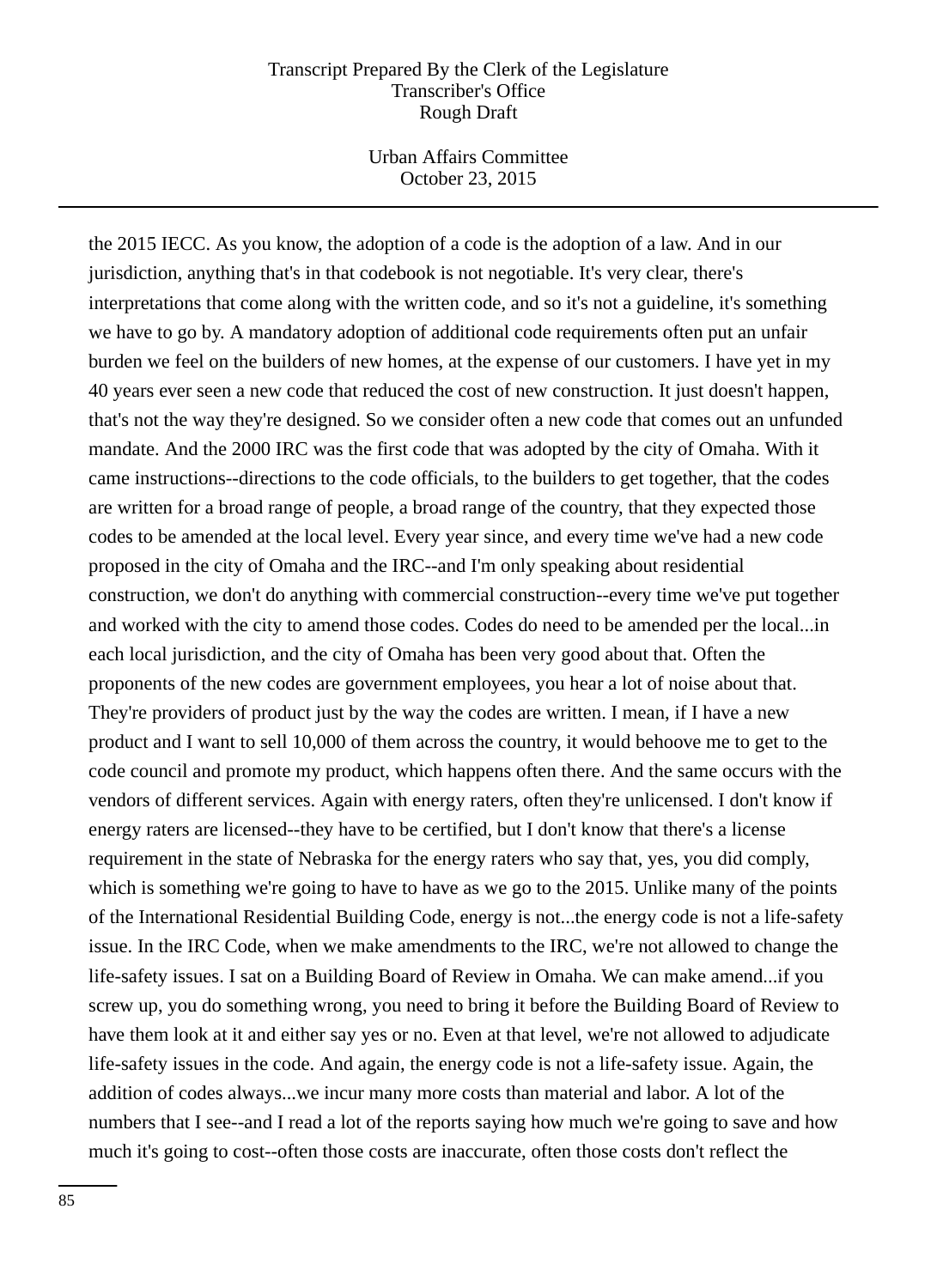Urban Affairs Committee October 23, 2015

additional time it takes to build that house. I mean construction days for us to schedule an inspection in the city of Omaha. And believe me, we have a ton of them. I think we have maybe, what, 13 inspections in a residential house to schedule. We have to give a 24-hour notice to the inspector. And as good as they are, they're limited in how fast they can get there. Often it doesn't happen the next day. My meter is running. That house is being built on my money, not the code officials', not the energy department, not anybody else, so when...and those days are not scheduled into...or those cost of those days are not scheduled into. Again, right now if we have to have duct testing, if our duct is outside the building envelope, that requires the sealing of the duct. We also have to allow days to have a third party come in and inspect those ducts. Additional holding cost for the time when we build houses for sale, I mean, those houses, our market time is stretched out due to the economy of the last seven years. Money that we spent for the additional cost is not in there. We talk about payback, the cost for the system maintenance down the road. I have a hard time getting my homeowners to change a furnace filter every 30 days. If we go to air exchange the outside air, the maintenance of the more improved, higher technology is a problem with that. We also compete with existing homes. Just last week, maybe you heard, ConAgra is talking about maybe moving 1,000 people out of Omaha. I'm going to compete with that buyer's existing house that was built, and often we see our buyers having to move down because of the increased cost. Often, builders are the low-hanging fruit when it comes to energy, because we know if you put this new code in, we don't have a choice. We can either quit building or we can build it according to the code. As far as the moving forward, we talk about 111(d), and how that's part of the deal. You know, this is one way...the end user is one way, even in 111(d) they identify it as the easy way to qualify for that. I'm like Gene, I can talk all day. [LR174]

SENATOR CRAWFORD: We have (laugh)...ask questions. [LR174]

JERRY STANDERFORD: But maybe we should have done this in Omaha over coffee this morning. But you know, regulation and codes are a huge increase. They're probably the biggest increase in the cost of our houses that we've seen in the last five years. It's not lumber, it's not concrete, it's not anything...between building codes, regulations, the EPA, arterial street improvement fees, on and on and on. That is the biggest single cost. [LR174]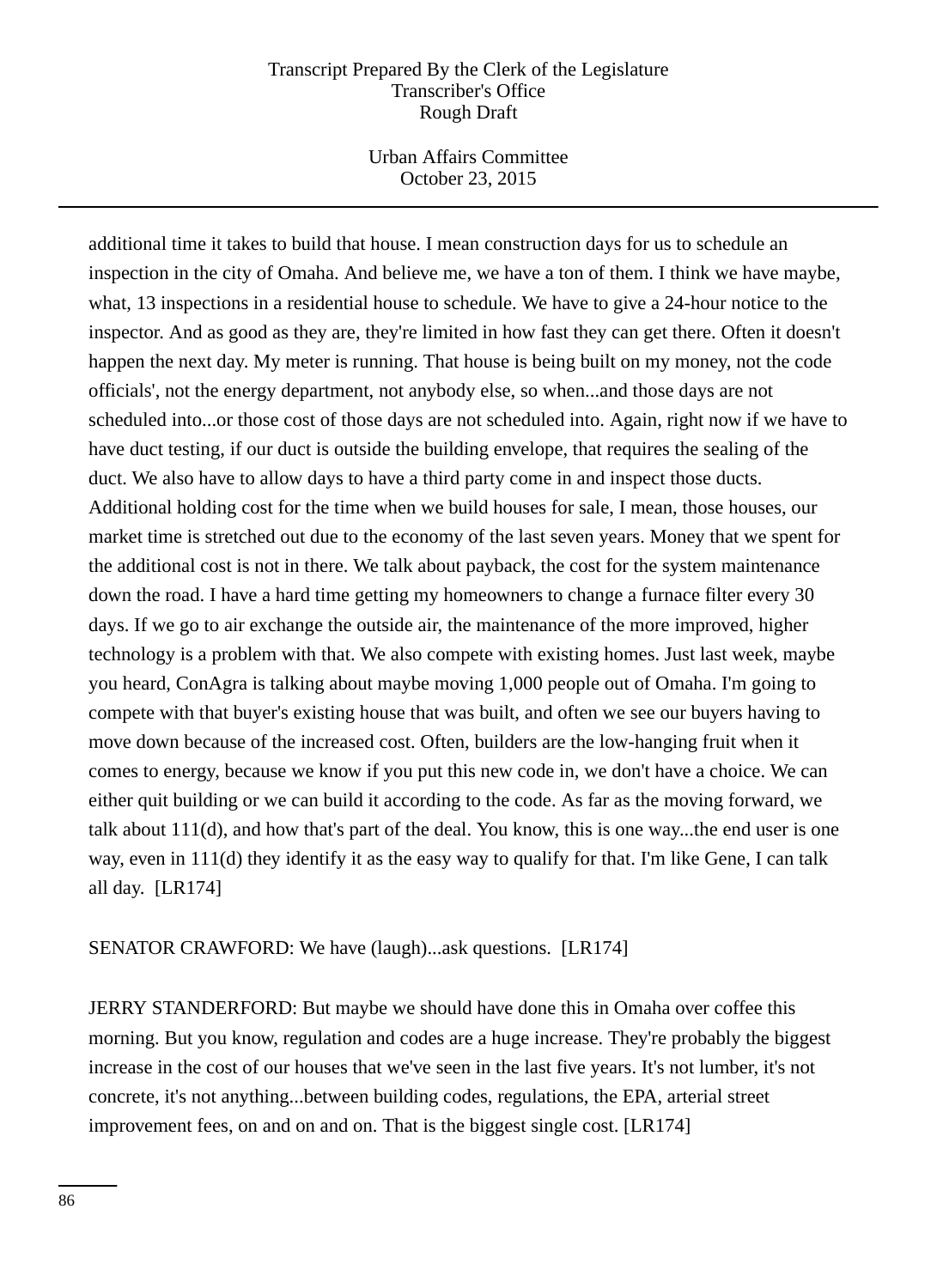SENATOR CRAWFORD: Thank you. I'm going to go ahead and stop there and have people ask questions, so you can maybe address questions that people have to ask. [LR174]

JERRY STANDERFORD: Thank you. Sure, thank you. [LR174]

SENATOR McCOLLISTER: One short question. [LR174]

SENATOR CRAWFORD: Senator McCollister. [LR174]

SENATOR McCOLLISTER: Yeah, thanks, Chairwoman Crawford. Do you have an estimate of what it would cost for us to adopt the 2012 IECC standards per house? [LR174]

JERRY STANDERFORD: We think, going from the 2009 to the 2012, we think it's in excess of \$3,000. [LR174]

SENATOR McCOLLISTER: Holy smokes. [LR174]

JERRY STANDERFORD: Using those numbers, we don't see the payback. I did submit to you a study that was done not by anybody commissioned, not by an energy group department commission. I submitted you a study that was done by Arik Levinson, he's a professor at Georgetown. And you don't have to read all 40 pages, the essence of what he has is in the abstract on the first page that talks about his study of the energy codes in California since their inception in the 1980s, which is a pretty good study. I talked with him last week. This was done on the...because electrical energy is a huge part in California, that's what he did for this year. He's updated this study this year and he will be doing another study this year based on gas cost. [LR174]

SENATOR MCCOLLISTER: Thank you. [LR174]

JERRY STANDERFORD: Yeah, thank you. Sure. [LR174]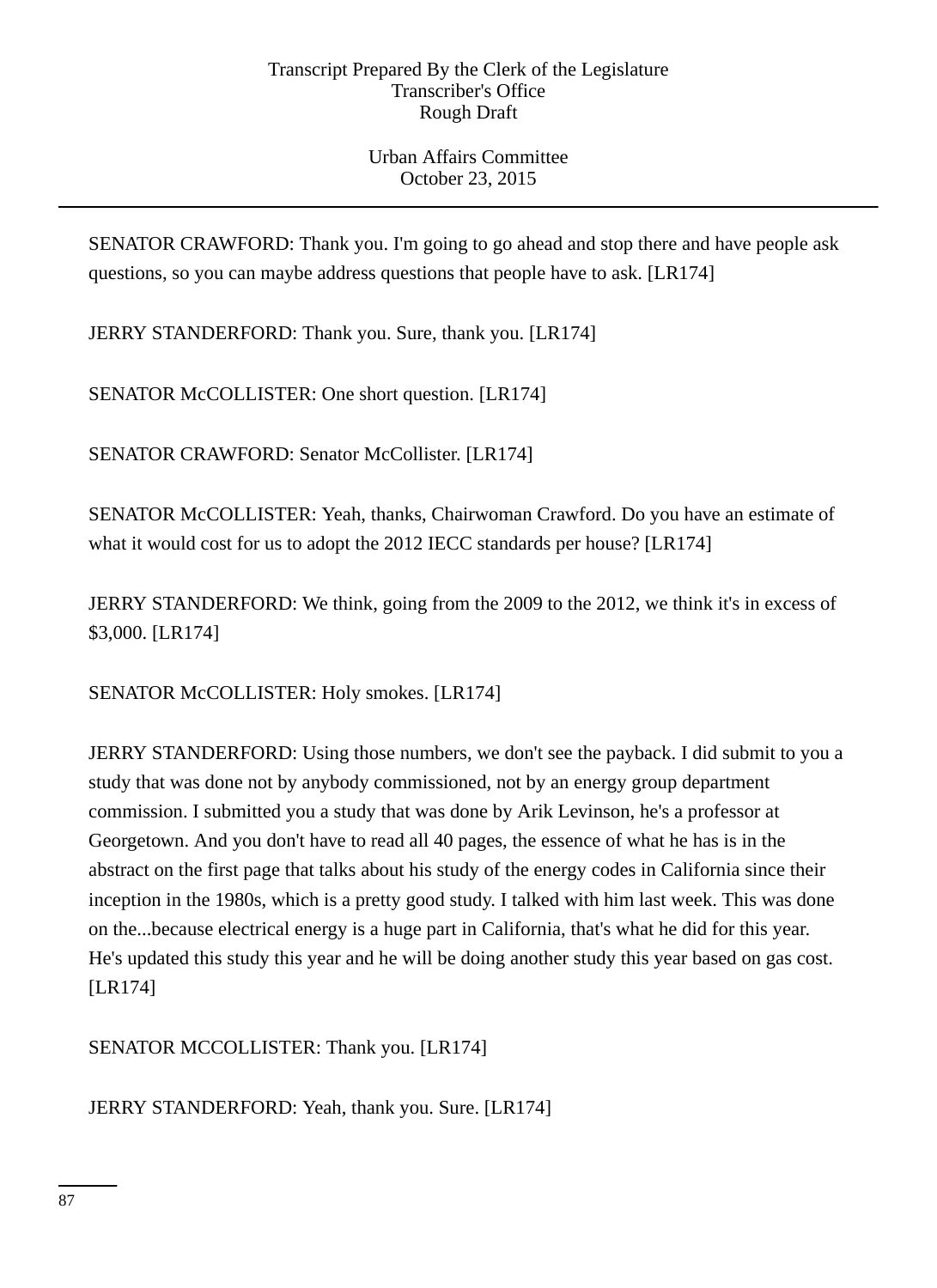Urban Affairs Committee October 23, 2015

SENATOR CRAWFORD: I have a question in terms of compliance cost. So I don't know if you've had a chance to see the 2015 that gives the more flexible option. I was just curious if you had a chance to see that or if you could see that making...reducing enforcement costs...or reducing in compliance costs, excuse me, if you had more flexibility in how to meet the standards. [LR174]

JERRY STANDERFORD: Well, we certainly think that more flexibility often offers a chance to reduce that cost, but we also don't know...I think that most of these costs right now--the payback right now, you can get a 15 percent or a 15-year loan for about 3.78, I think it was this morning. I'm old enough--40 years, you know, I lived through the 18 and 20 percent. That really racks in. And historically, we had a lot of years that the interest was 9 and 12 percent that the people were borrowing for these houses. Where does that leave us based on the numbers of the increased costs and the payback? And we don't always look at that. There's no sunset law in these codes. It continues on and on. And my card--I stapled my card to all of those reports. Feel free to give me a call, I'm happy to help with that. Okay, thank you. [LR174]

SENATOR CRAWFORD: I appreciate that, thank you. Thank you for being here. Next we have Jesse Krivol (phonetic). [LR174]

TREVOR FITZGERALD: I don't think he's here. I don't see him. [LR174]

SENATOR CRAWFORD: We do not have Jesse. So the next person...and unfortunately, we had someone else who was not able to be here today. So the next I have: Garry Ruliffson, thank you. Excuse me. And this is our last invited testifier. After this, anyone who wishes to testify may do so. [LR174]

GARRY RULIFFSON: Thanks for giving me the opportunity, Senator Crawford and committee. I sit on the Nebraska Energy... [LR174]

SENATOR CRAWFORD: Oh, I'm sorry. I butchered your name, but now I have to ask you to spell your name. Thank you. [LR174]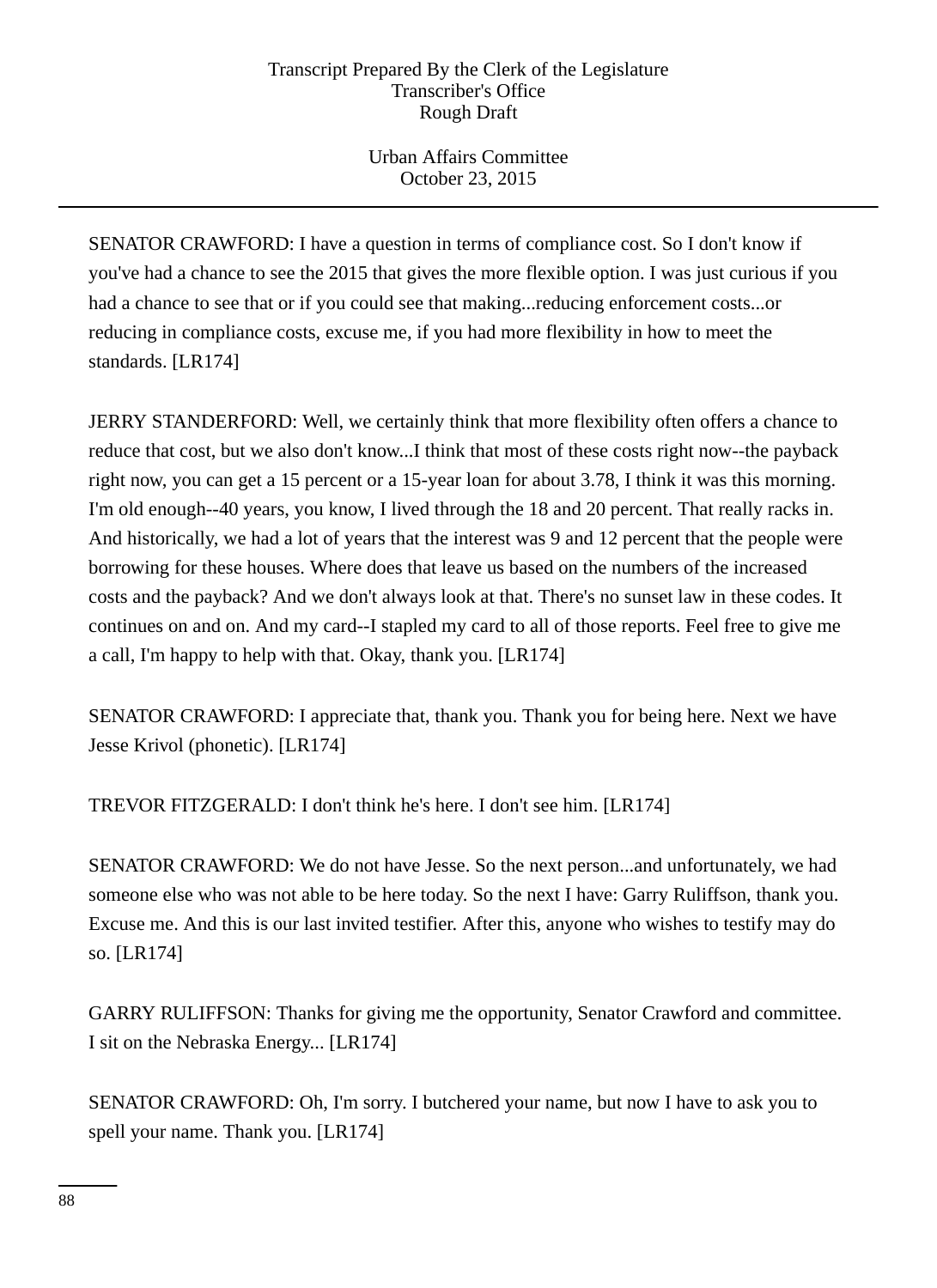GARRY RULIFFSON: Spell it. It is Garry, with two r's, G-a-r-r-y, last name is Ruliffson, R-u-li-f-f-s-o-n. [LR174]

SENATOR CRAWFORD: Thank you. [LR174]

GARRY RULIFFSON: Yes. I actually sit and represent utility on the Nebraska Energy Office Code Collaboration. Why would a utility be involved with codes? We don't enforce the codes, we're not the arm of that, but the one thing we do provide is education. We have directives to be more efficient with our customers, to teach them how to use energy more wisely. Part of that is also helping the builders and the real estate agents. Just yesterday, I gave a three-hour credited class to the real estate agents up in Omaha on building science and energy codes to try to help that market understand the changes that are actually occurring around their own industry. And I would agree with, you know, all the builders here, there are challenges with going to change. But as a utility, in my 35 years, we get codes every so often. I've got a high build concern with my home, and you find out it's a fairly new home, and then there's issues with...comfort issues. And I had a call the other day with a lady that just bought a new home and the rooms over the garage were 15 degrees colder than the rest of the home. And you have to kind of explain to them that, well, nobody's really done anything wrong. It's just understanding how to assemble the building according to code, not just build it to code because sometimes what's written in a book doesn't necessarily get implemented in the field. I checked the list of the air ceiling and my insulation has been put in, but has it been installed correctly? So what the utility tries to do, we not only encourage codes, but you know, whatever the cities they decide to adopt or amend or use, we support them in everything we can do, because we're trying to teach again those customers to be more energy efficient with their energy use. And it's a challenge as a utility when they do call us, because if we try to work with the builders or whomever is involved, to say, hey, here's what you...you know, hire an energy rater, get with your builder, call the Energy Office, try to help solve these challenges from a utility standpoint. And we do try to support them. I know on our DSM Program we do provide on homes that are actually built...earlier, Gene was talking about the HERS score, it's the lower the number, the more efficient the homes are. We do encourage our homebuilders to build more efficient homes and we provide incentives to build a HERS score of 65 or lower to build a good home. And I think the whole key thing is, is that education. You know, because we're fortunate in Lincoln and Omaha. The inspectors typically do a great job,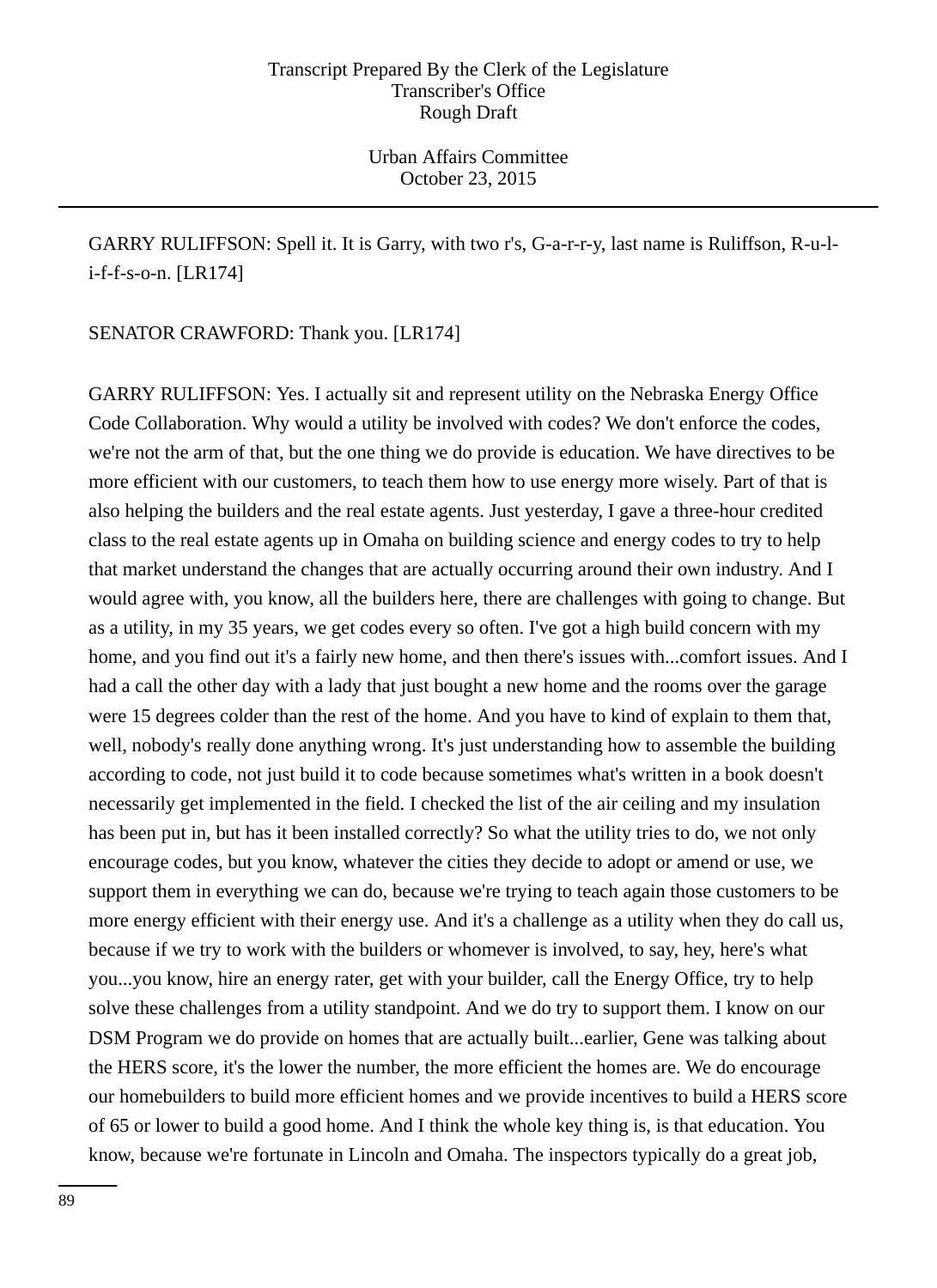Urban Affairs Committee October 23, 2015

you know, we work hand in hand. I've worked with Jay, you know, even though Gene's outstate, we've been on different committees. I worked at Nebraska Public Power for several years, too, and knowing out in the rural areas it is a little more of a challenge dealing with building codes. And so I guess, I'm just here representing the educational piece of it, the work the committee's been doing. I actually sit on the educational committee. Every year we evaluate to try to find out how to fund and create not only for the builders, but the inspectors, the appraisers, the homeowners. OPPD has had some educational programs at one time for their customers. And the key factor for the utility is try to meet our goals of maybe not having to build a power plant in the future. And that's really all I have if there's any questions. [LR174]

SENATOR CRAWFORD: Thank you. Questions? No. Thank you for being here and testifying. [LR174]

GARRY RULIFFSON: Oh, thank you. [LR174]

SENATOR CRAWFORD: So that is the end of our invited testifiers. We do have a letter for the record. John Easter, from the American Chemistry Council. And now, if anybody else would like to testify on LR174. [LR174]

JAMES HARPER: I came just to listen, but I took some notes. [LR174]

SENATOR CRAWFORD: Okay. [LR174]

JAMES HARPER: My name is James Harper, Grand Island, Nebraska, 4203 Springview Drive, and I'm a retired code official. I've worked in the cities of Omaha and Hastings. I've been around codes for about 35 years. I've been out of it for about 4 years, so I'm a little rusty at testifying. First thing, these are the kind of materials the Energy Office is providing code officials. I don't know if you've ever seen these, but they're terrific. It's terrific educational material and they're doing a great job as far as educating code officials. It's very available, you just got to get to the meetings, so code officials don't have an excuse in that regard. Senator McCollister is gone and I really wanted to answer his question. He was asking about existing buildings. And a couple weeks ago, we had a webinar on the International Existing Building Code and that code is part of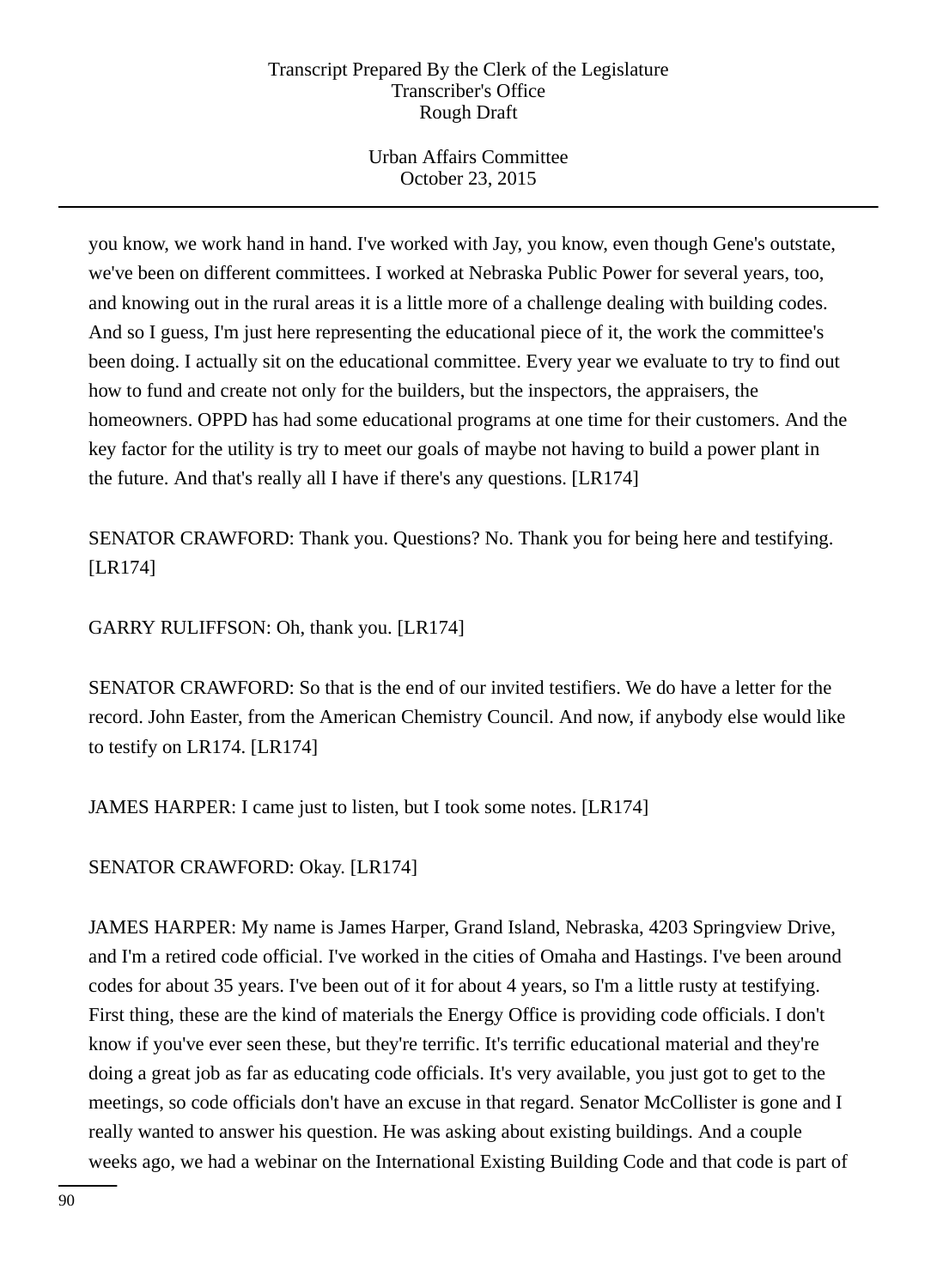Urban Affairs Committee October 23, 2015

the state building code if you look at the component parts. And if you look at that closely, it addresses energy specifically, so it gives you a systematic approach on how to deal with these existing buildings. And it really is very minimal. I think there's virtually nothing you have to do with regard to complying with the energy code on an existing building. So I wanted to point that out, that there is a systematic way of dealing with that if you adopt the existing building code as a municipality. Second thing that I noticed is I kind of like your idea, Senator Crawford, about listing the energy code with the building code. I know in the Building Construction Act we list the codes...I think there's three. To have the fourth one there as the energy code might be beneficial. My understanding is a municipality could always pick and choose which of those codes they wanted to incorporate into their municipal code. I think that's still how the statute reads, help me out. So I kind of like that idea. I do like the idea of matching them up with the building code and the energy code, because I've sat through so many code hearings and these things are discussed in their entirety. You can do it, have an older edition of one code and a newer edition of another, but they're really kind of meant to be brought together as one, because they're kind of discussed that way. Well, I'll leave it at that so I won't take your time. An idea I've always liked is we were talking about what do you do if you have something that's noncompliant or different? I've always liked the idea of the code authority makes a decision, they may approve an alternate, they may not approve an alternate. They may disagree whether there's a nonconformity or problem in the field with the building, but that can go to a local appeals board. Every municipality I knows has a...Omaha has a Building Board of Review, most communities call it a building board of appeals. And those are ways of resolving those issues. Then you have people who are knowledgeable sitting on those boards to render decisions. I've always liked the idea, and Lynn Chamberlin is going to hate me for this, of having some way of the state being able to recognize those types of appeals that are done at the local level and those would have some basis for them to accept. And I'd think more in terms of alternate materials and methods. That would be a basis for them to say, okay, we know it doesn't meet the state energy code, but a local board has indeed heard it, knowledgeable people have considered it, and we think it's good, even though it is an alternate or a departure from the code. I think that the state of Nebraska...this is the fourth point, needs to be more active in the development of model codes. We're obviously absent at code development meetings and it's just very difficult for us, and certainly the Legislature, to deal with technical code issues, so we need to have more of a visible presence at code development meetings. And other states do. Oklahoma appears at code development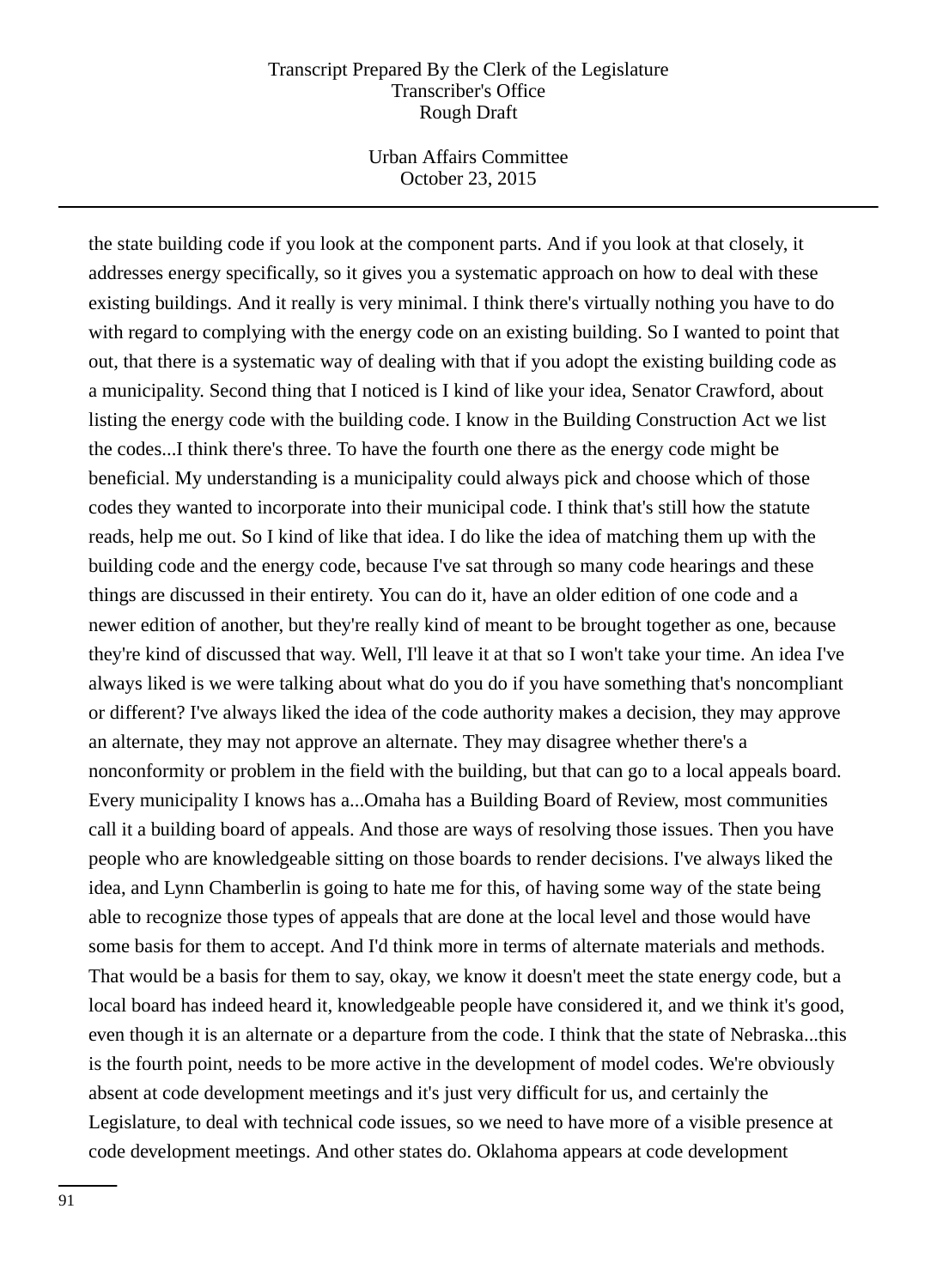Urban Affairs Committee October 23, 2015

hearings, they testify, they submit code changes. And I think the state needs...that's really where those discussions need to be had is at the code development level and hopefully that minimizes the number of amendments you make at a local level and for more consistency. What else did I have? Do I have a minute or am I done? [LR174]

SENATOR CRAWFORD: One minute. [LR174]

JAMES HARPER: There's a process, we don't have a building commission, but I see us inching our way there. And maybe an idea that we could think about is a building commission really wouldn't be actively enforcing codes, but they may be in the position of accrediting building departments. And there are programs out there to accredit building departments. And as a state agency, you could say, well okay, you've got a recognized accredited department; we think you can run your own show and you know, we're not involved in the day-to-day enforcement. Because there is just so much, as Jay Davis talked about, in the day-to-day enforcement of codes, I don't see a state agency really being...working at that level, because it's just overwhelming. So just something to think about. And I hope that's helpful, and I'll answer any questions if I can. [LR174]

SENATOR CRAWFORD: Thank you. Questions? Thank you, appreciate that. Anyone else wishing to testify on LR174? Yes? Two more at least, looks like. [LR174]

DENNY VAN MOORLEGHEM: Well, good afternoon, Senator Crawford. [LR174]

SENATOR CRAWFORD: Good afternoon. [LR174]

DENNY VAN MOORLEGHEM: I'm Denny Van Moorleghem. I'm from Regency Homes in Omaha and I'm also involved with MOBA, the metropolitan homebuilders association. I really didn't plan on testifying today, but we've been listening now for a couple of hours and I really want to focus on cost. In the last year and half, our house prices, and I'm talking sticks and bricks, have gone up 9 percent. That's about \$30,000 on a \$300,000 house. Our lot costs have gone up \$15,000 or \$20,000. Much of it is with government regulation, but a lot of it is labor and material and basically a lack of labor...you have to pay more to get more. [LR174]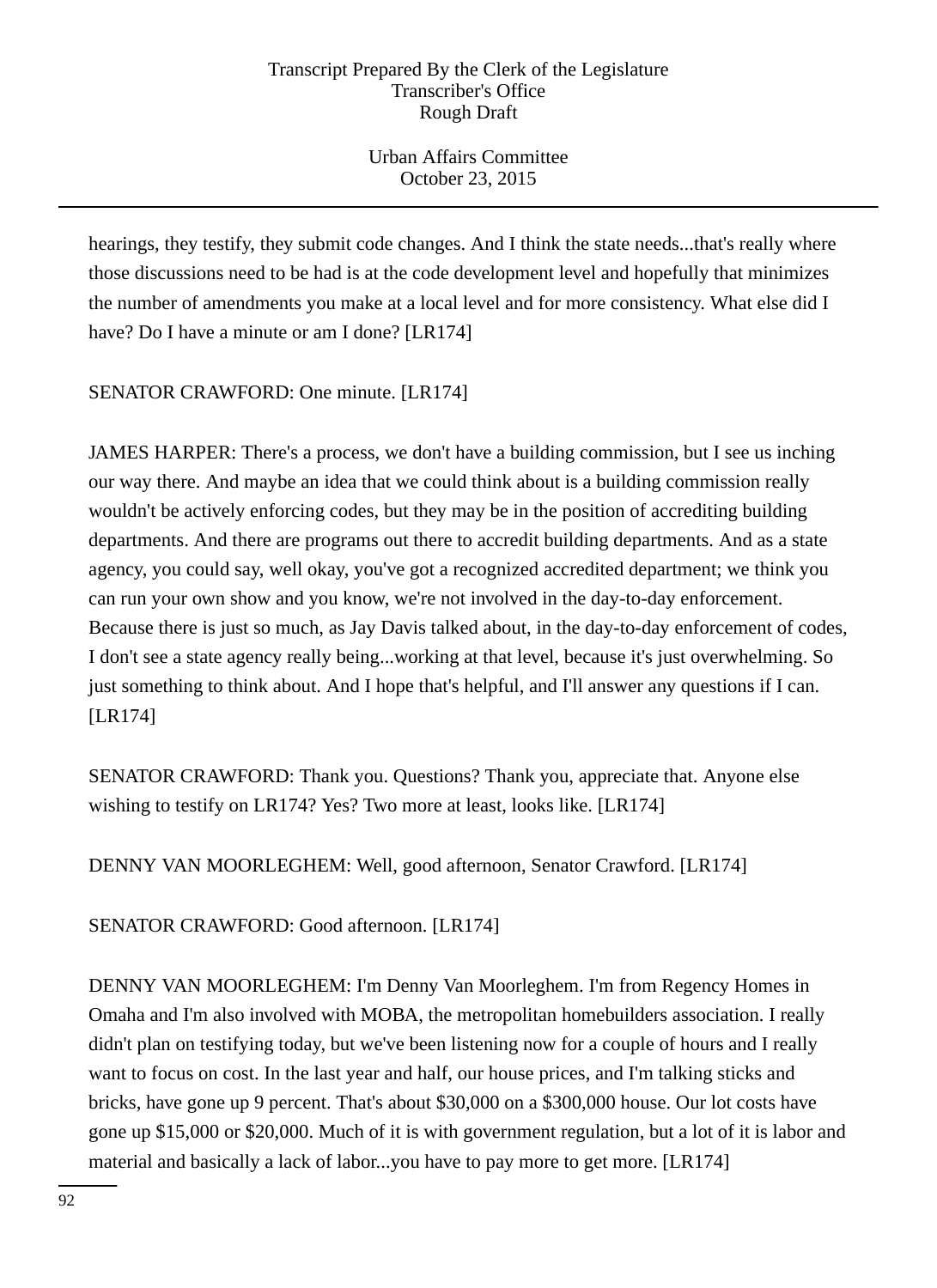SENATOR CRAWFORD: I'm going to interrupt you just one moment and ask you to spell your name, please. Thank you. [LR174]

DENNY VAN MOORLEGHEM: Oh, that's right. D-e-n-n-y V-a-n M-o-o-r-l-e-g-h-e-m. [LR174]

SENATOR CRAWFORD: Thank you. [LR174]

DENNY VAN MOORLEGHEM: That's a long one. Okay. We sell about 50 or 60 houses a year. Rarely does...and we offer a full range of energy options: extra insulation, garage insulation, high-efficiency air conditioners and furnaces, geothermal systems. And in 50 houses, we might do one geothermal system, because it is close to having a payback. Nobody asks, nobody pays any more money, nobody wants insulation. The houses are...I can't speak for our buyers, but there's really no demand, okay? Now Jerry's numbers of \$3,000 of extra cost for his company is about \$4,000 for ours. We have different contractors and different systems, okay? We don't see that there's a payback, especially at 3 percent or 4 percent interest rates to our buyers. And as I said, the buyers don't really care. That's really unfortunate, I understand. Our feeling is that we are...and maybe Lynn would know better than I, but we are about 95 percent...we are going to spend a lot more money to solve the problem on a 5 percent gain on energy savings. We're past the point of diminishing returns based on the current code standards. When we went from the...let's see, two or three years ago we went from Energy Star, and most of the builders in Omaha were using that. The standards were raised, the price was going to go up and the buyers wouldn't pay it basically, okay? And that cost was minimal, maybe \$2,000. The whole system as far as I know, maybe Jerry will know differently, is not ready for it. Appraisers won't appraise for the extra value. In Omaha, we've changed and added a line in the MLS that talks about what the HERS rating is. And the board office...well, there was a big drama a couple years ago about adding that and rating all the houses in our community. So there's no standard that an appraiser can use to say that my Energy Star house or my 2015 building code house is worth any more money than the next. And the appraisers typically will not give any extra value. And if they do give the value for some other reason, fancier granite or whatever it might be, we don't have...the bankers, as far as I know, are not giving any value for that extra energy savings, because there is some extra energy savings. So we're kind of caught in this box, you know. We're getting pushed